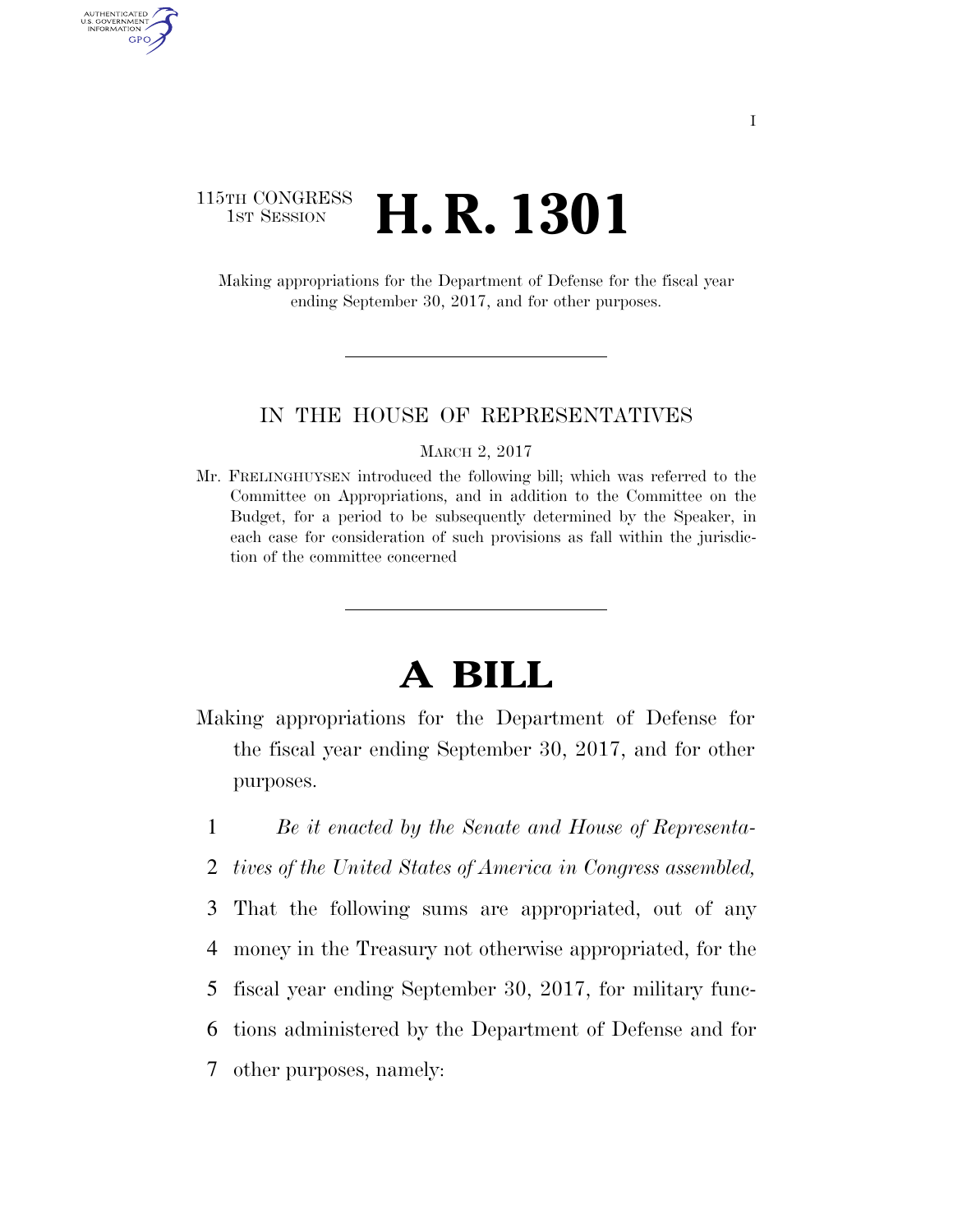### 1 TITLE I

## MILITARY PERSONNEL

MILITARY PERSONNEL, ARMY

 For pay, allowances, individual clothing, subsistence, interest on deposits, gratuities, permanent change of sta- tion travel (including all expenses thereof for organiza- tional movements), and expenses of temporary duty travel between permanent duty stations, for members of the Army on active duty (except members of reserve compo- nents provided for elsewhere), cadets, and aviation cadets; for members of the Reserve Officers' Training Corps; and for payments pursuant to section 156 of Public Law 97– 377, as amended (42 U.S.C. 402 note), and to the Depart- ment of Defense Military Retirement Fund, \$40,042,962,000.

### MILITARY PERSONNEL, NAVY

 For pay, allowances, individual clothing, subsistence, interest on deposits, gratuities, permanent change of sta- tion travel (including all expenses thereof for organiza- tional movements), and expenses of temporary duty travel between permanent duty stations, for members of the Navy on active duty (except members of the Reserve pro- vided for elsewhere), midshipmen, and aviation cadets; for members of the Reserve Officers' Training Corps; and for payments pursuant to section 156 of Public Law 97–377,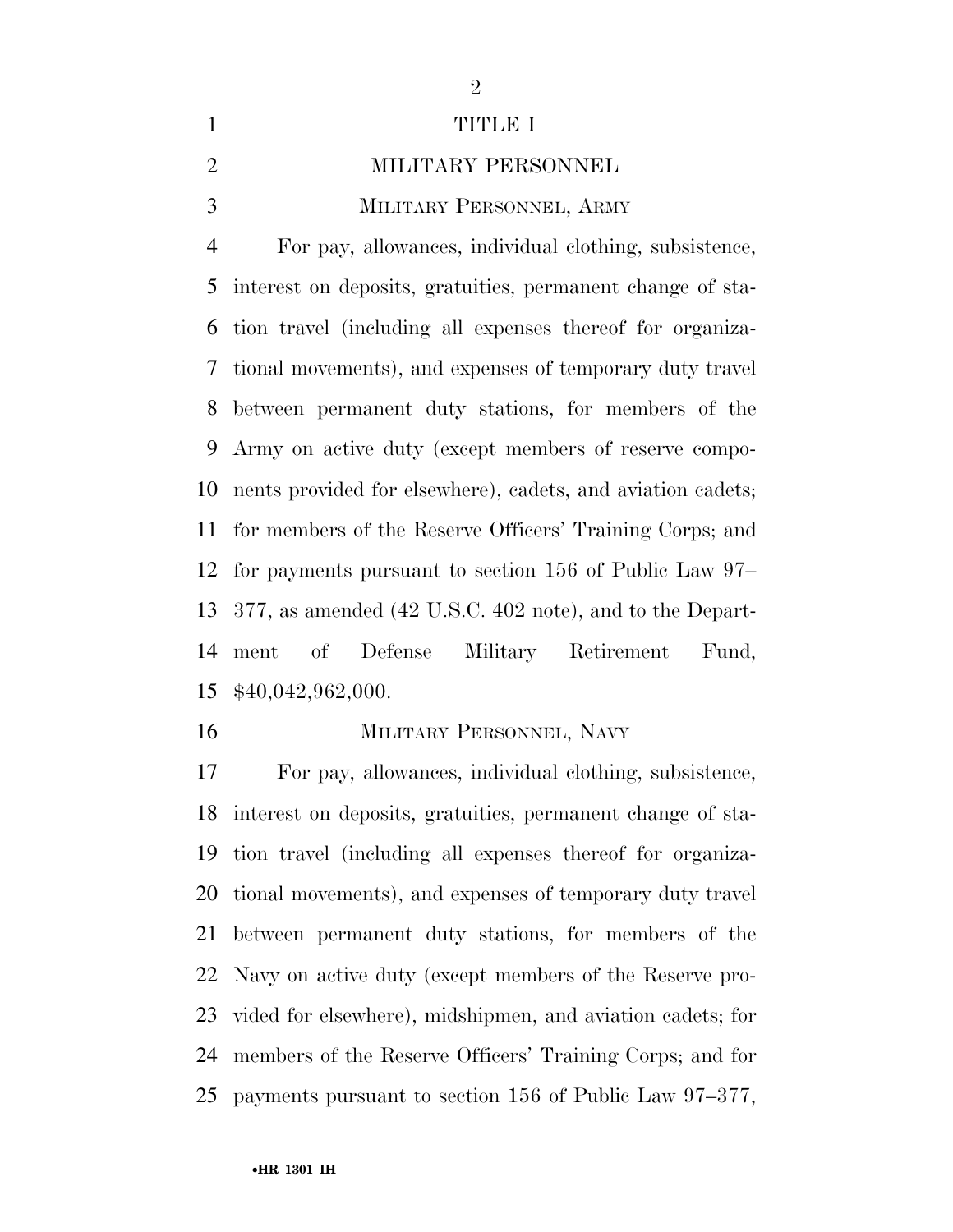as amended (42 U.S.C. 402 note), and to the Department of Defense Military Retirement Fund, \$27,889,405,000.

# MILITARY PERSONNEL, MARINE CORPS

 For pay, allowances, individual clothing, subsistence, interest on deposits, gratuities, permanent change of sta- tion travel (including all expenses thereof for organiza- tional movements), and expenses of temporary duty travel between permanent duty stations, for members of the Ma- rine Corps on active duty (except members of the Reserve provided for elsewhere); and for payments pursuant to sec- tion 156 of Public Law 97–377, as amended (42 U.S.C. 402 note), and to the Department of Defense Military Re-tirement Fund, \$12,735,182,000.

### MILITARY PERSONNEL, AIR FORCE

 For pay, allowances, individual clothing, subsistence, interest on deposits, gratuities, permanent change of sta- tion travel (including all expenses thereof for organiza- tional movements), and expenses of temporary duty travel between permanent duty stations, for members of the Air Force on active duty (except members of reserve compo- nents provided for elsewhere), cadets, and aviation cadets; for members of the Reserve Officers' Training Corps; and for payments pursuant to section 156 of Public Law 97– 377, as amended (42 U.S.C. 402 note), and to the Depart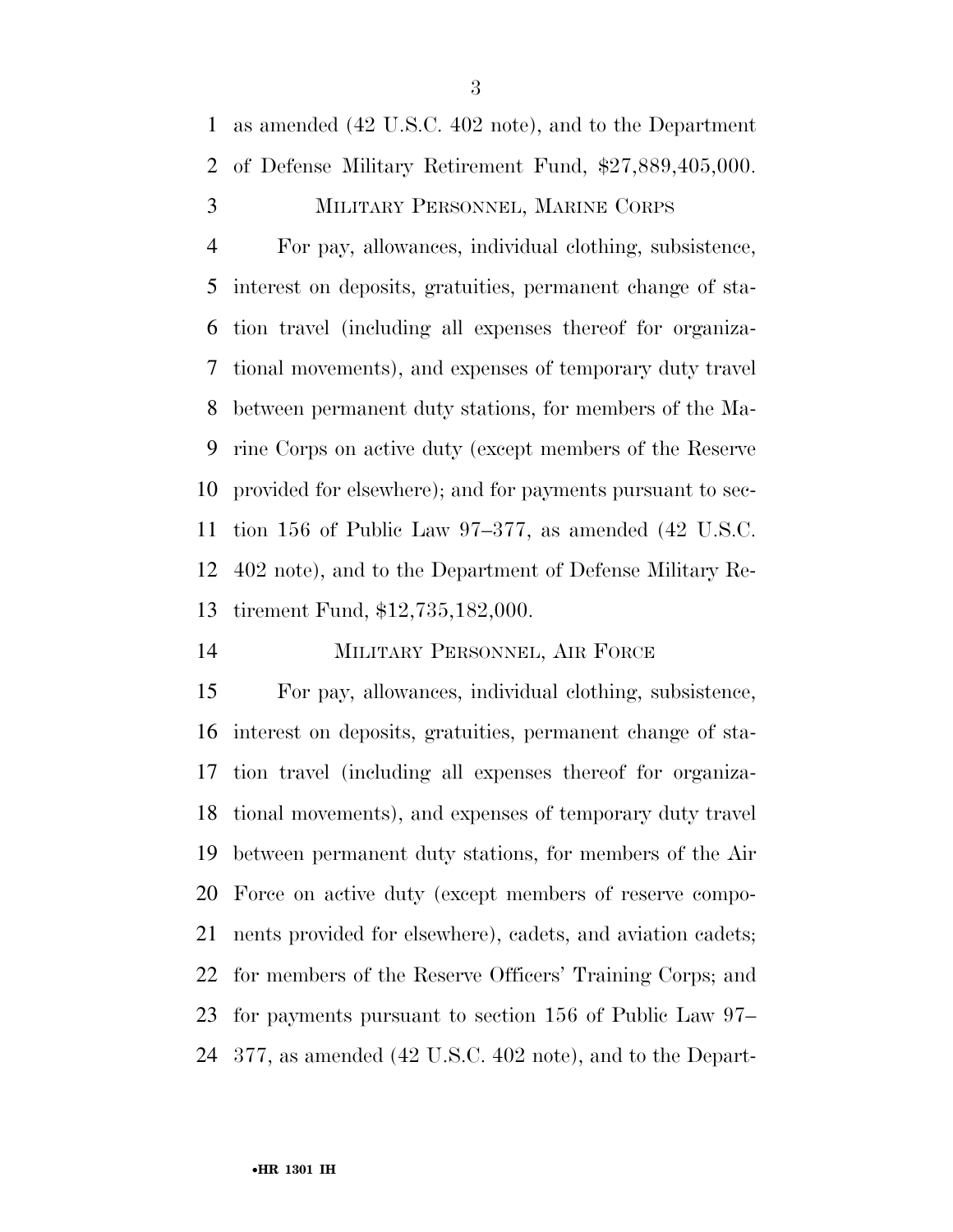ment of Defense Military Retirement Fund, \$27,958,795,000.

# RESERVE PERSONNEL, ARMY

 For pay, allowances, clothing, subsistence, gratuities, travel, and related expenses for personnel of the Army Re- serve on active duty under sections 10211, 10302, and 3038 of title 10, United States Code, or while serving on active duty under section 12301(d) of title 10, United States Code, in connection with performing duty specified in section 12310(a) of title 10, United States Code, or while undergoing reserve training, or while performing drills or equivalent duty or other duty, and expenses au- thorized by section 16131 of title 10, United States Code; and for payments to the Department of Defense Military Retirement Fund, \$4,524,863,000.

#### 16 RESERVE PERSONNEL, NAVY

 For pay, allowances, clothing, subsistence, gratuities, travel, and related expenses for personnel of the Navy Re- serve on active duty under section 10211 of title 10, United States Code, or while serving on active duty under section 12301(d) of title 10, United States Code, in con- nection with performing duty specified in section 12310(a) of title 10, United States Code, or while undergoing re- serve training, or while performing drills or equivalent duty, and expenses authorized by section 16131 of title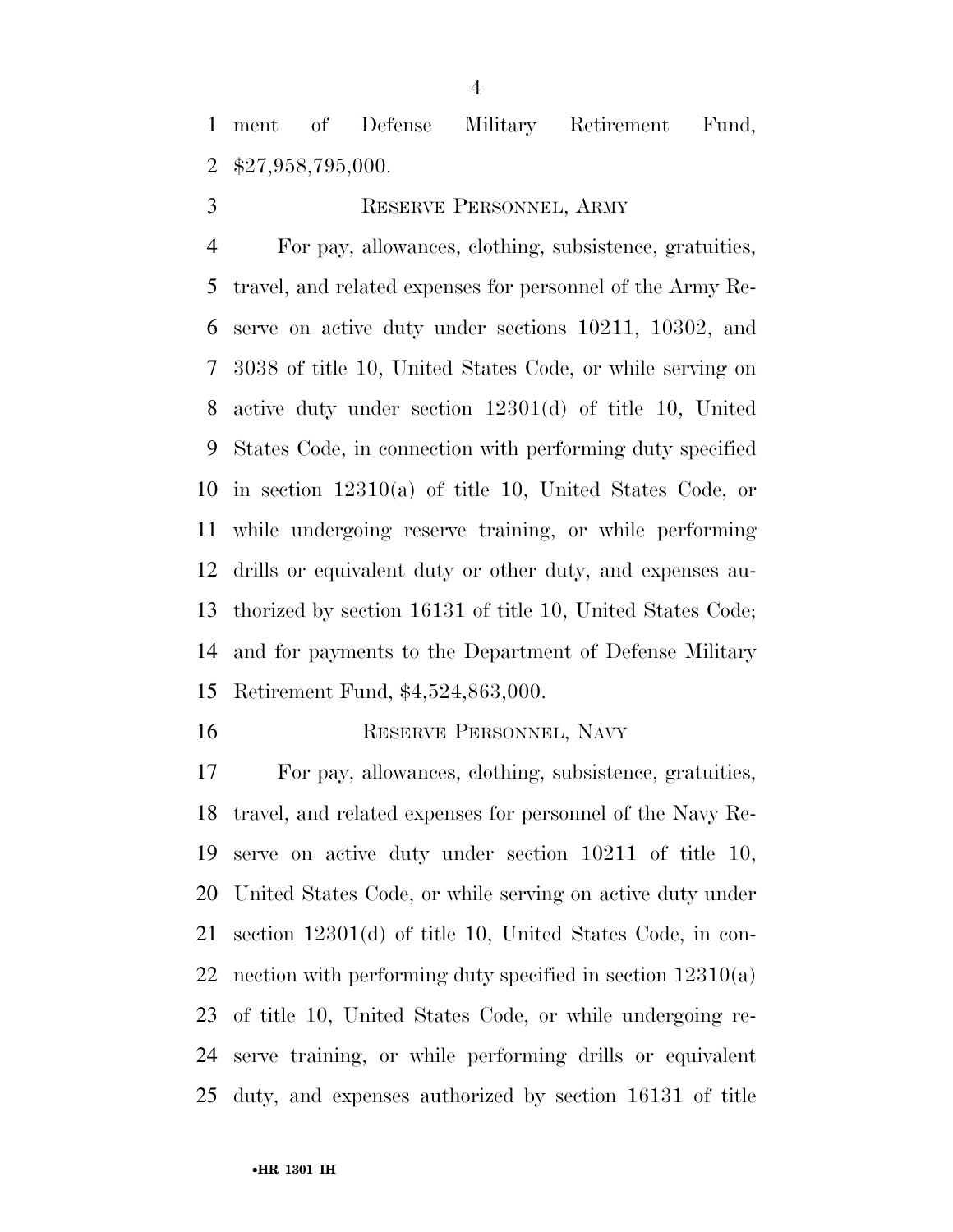10, United States Code; and for payments to the Depart- ment of Defense Military Retirement Fund, \$1,921,045,000.

## RESERVE PERSONNEL, MARINE CORPS

 For pay, allowances, clothing, subsistence, gratuities, travel, and related expenses for personnel of the Marine Corps Reserve on active duty under section 10211 of title 10, United States Code, or while serving on active duty under section 12301(d) of title 10, United States Code, in connection with performing duty specified in section 12310(a) of title 10, United States Code, or while under- going reserve training, or while performing drills or equiv- alent duty, and for members of the Marine Corps platoon leaders class, and expenses authorized by section 16131 of title 10, United States Code; and for payments to the Department of Defense Military Retirement Fund, \$744,795,000.

## 18 RESERVE PERSONNEL, AIR FORCE

 For pay, allowances, clothing, subsistence, gratuities, travel, and related expenses for personnel of the Air Force Reserve on active duty under sections 10211, 10305, and 8038 of title 10, United States Code, or while serving on active duty under section 12301(d) of title 10, United States Code, in connection with performing duty specified in section 12310(a) of title 10, United States Code, or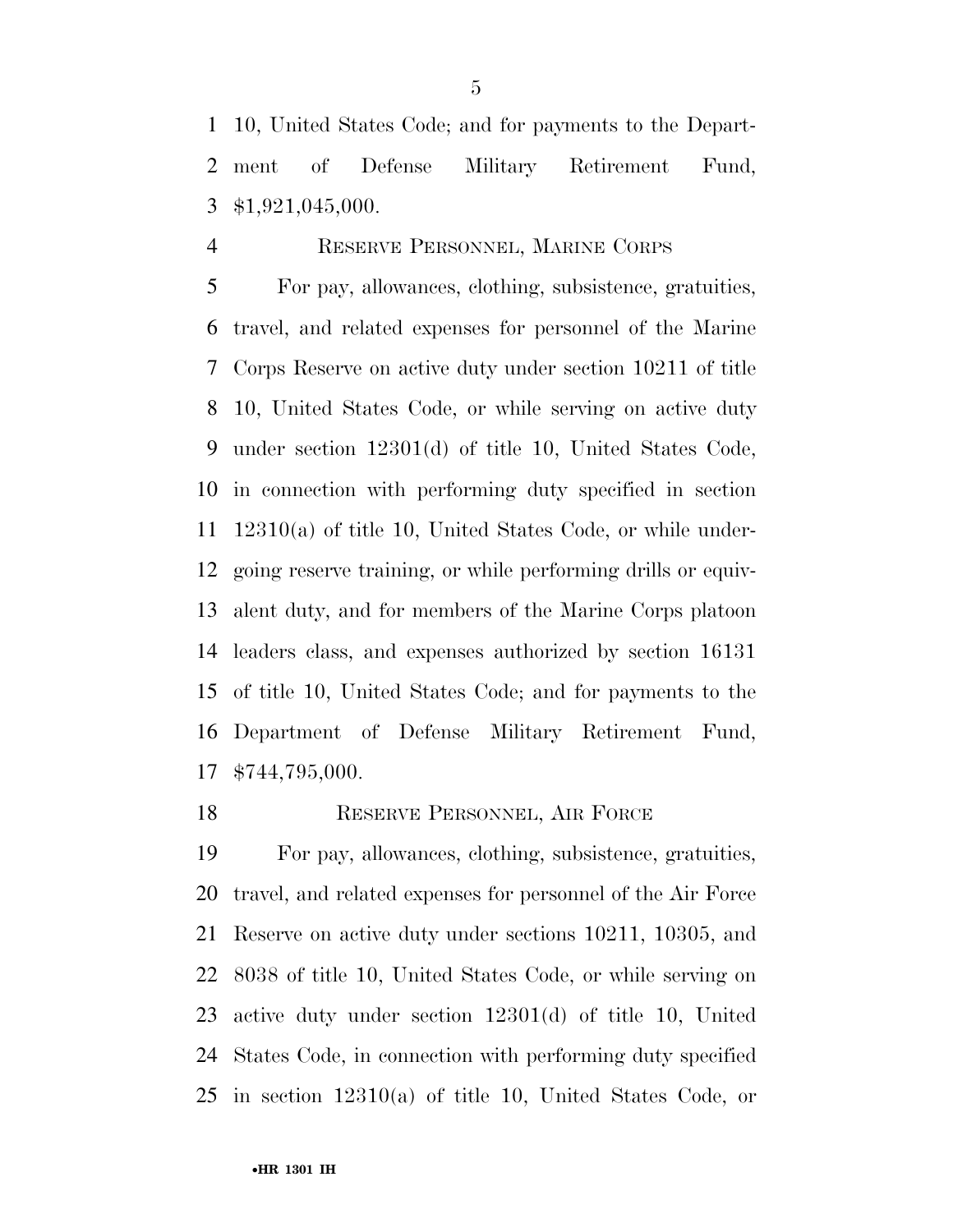while undergoing reserve training, or while performing drills or equivalent duty or other duty, and expenses au- thorized by section 16131 of title 10, United States Code; and for payments to the Department of Defense Military Retirement Fund, \$1,725,526,000.

### NATIONAL GUARD PERSONNEL, ARMY

 For pay, allowances, clothing, subsistence, gratuities, travel, and related expenses for personnel of the Army Na- tional Guard while on duty under sections 10211, 10302, or 12402 of title 10 or section 708 of title 32, United States Code, or while serving on duty under section 12301(d) of title 10 or section 502(f) of title 32, United States Code, in connection with performing duty specified in section 12310(a) of title 10, United States Code, or while undergoing training, or while performing drills or equivalent duty or other duty, and expenses authorized by section 16131 of title 10, United States Code; and for pay- ments to the Department of Defense Military Retirement Fund, \$7,899,423,000.

### NATIONAL GUARD PERSONNEL, AIR FORCE

 For pay, allowances, clothing, subsistence, gratuities, travel, and related expenses for personnel of the Air Na- tional Guard on duty under sections 10211, 10305, or 12402 of title 10 or section 708 of title 32, United States Code, or while serving on duty under section 12301(d) of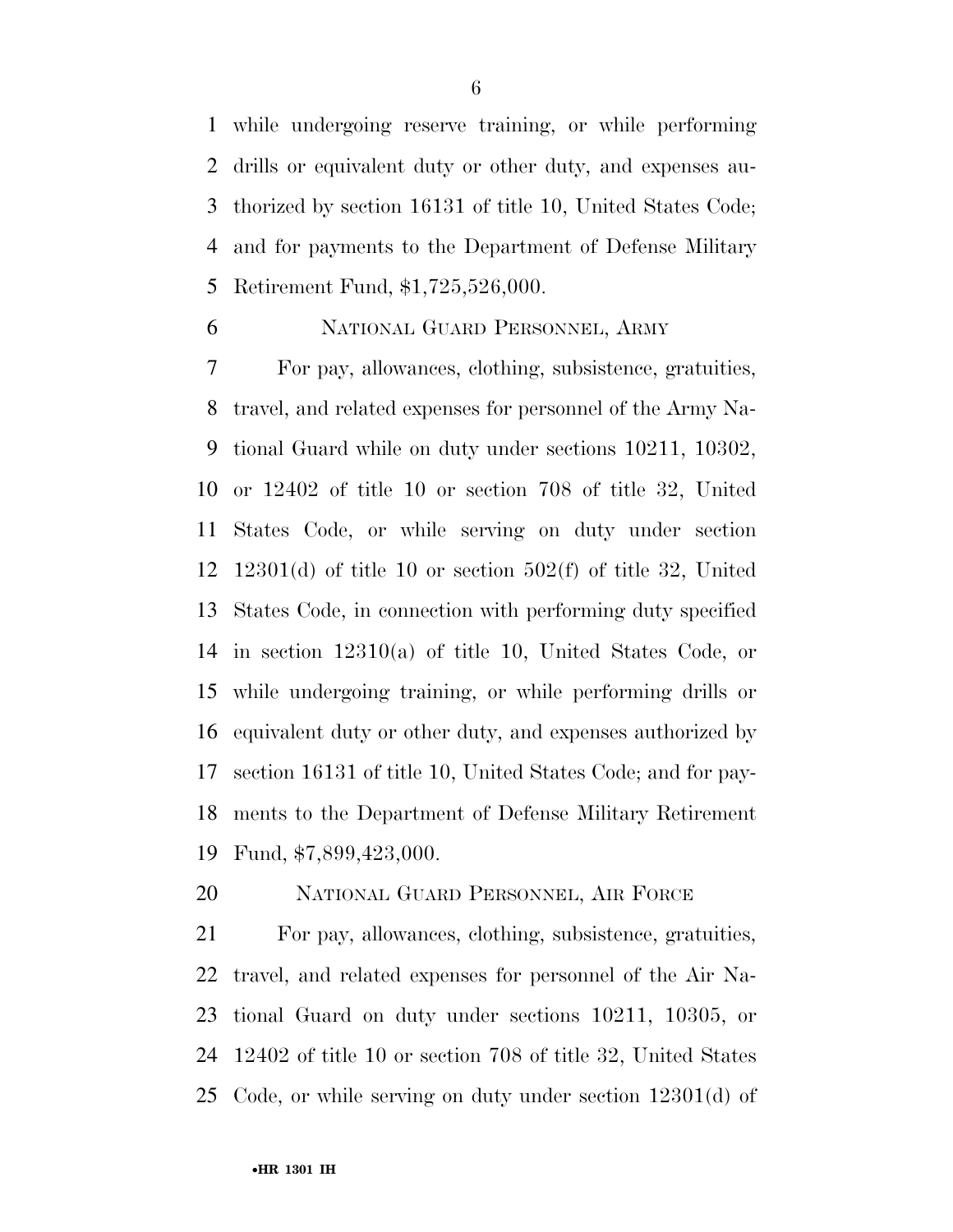title 10 or section 502(f) of title 32, United States Code, in connection with performing duty specified in section 12310(a) of title 10, United States Code, or while under- going training, or while performing drills or equivalent duty or other duty, and expenses authorized by section 16131 of title 10, United States Code; and for payments to the Department of Defense Military Retirement Fund, \$3,283,982,000.

### TITLE II

OPERATION AND MAINTENANCE

OPERATION AND MAINTENANCE, ARMY

 For expenses, not otherwise provided for, necessary for the operation and maintenance of the Army, as author- ized by law, \$32,738,173,000: *Provided*, That not to ex- ceed \$12,478,000 can be used for emergencies and ex- traordinary expenses, to be expended on the approval or authority of the Secretary of the Army, and payments may be made on his certificate of necessity for confidential mili-tary purposes.

OPERATION AND MAINTENANCE, NAVY

 For expenses, not otherwise provided for, necessary for the operation and maintenance of the Navy and the Marine Corps, as authorized by law, \$38,552,017,000: *Provided*, That not to exceed \$15,055,000 can be used for emergencies and extraordinary expenses, to be expended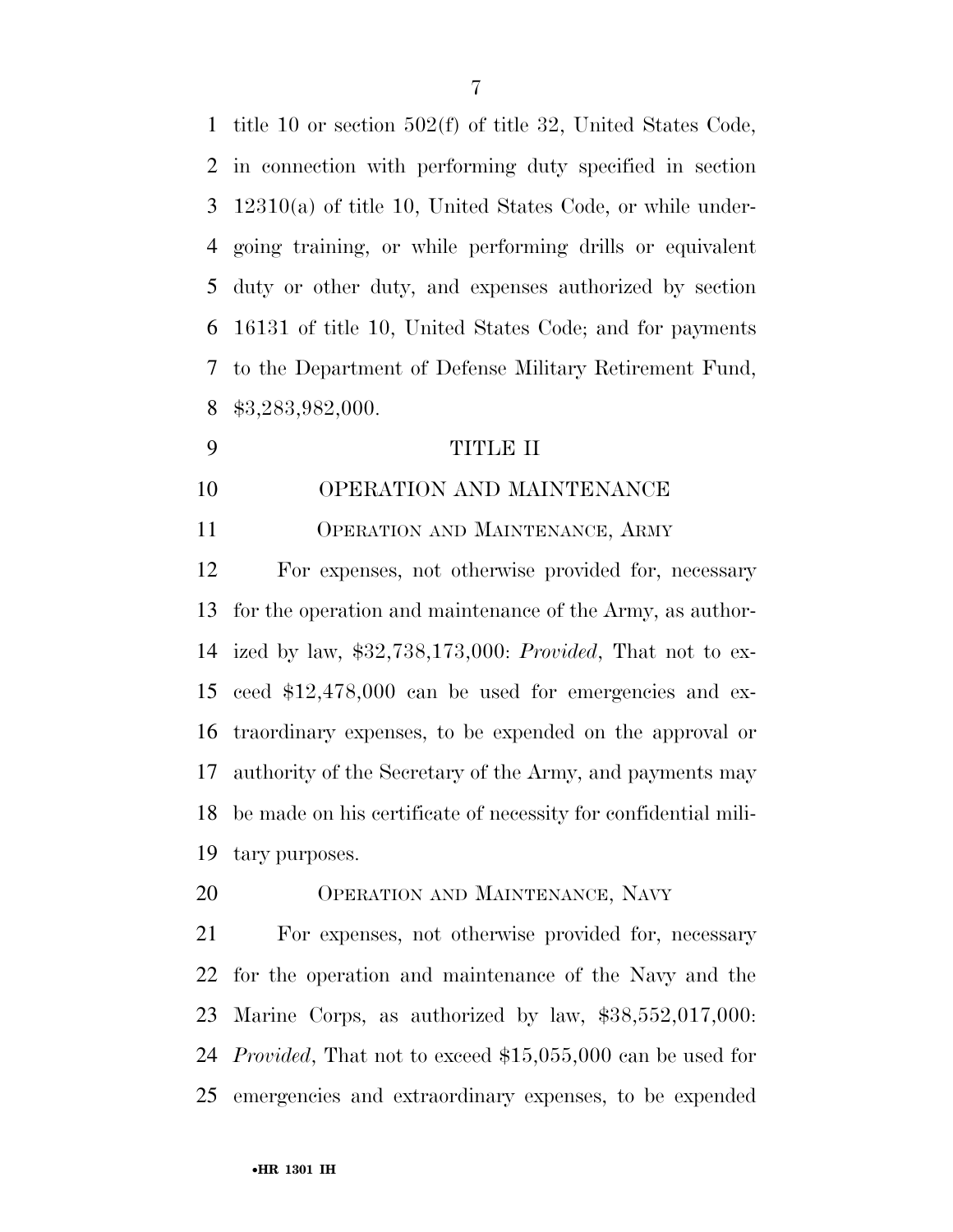on the approval or authority of the Secretary of the Navy, and payments may be made on his certificate of necessity for confidential military purposes.

OPERATION AND MAINTENANCE, MARINE CORPS

 For expenses, not otherwise provided for, necessary for the operation and maintenance of the Marine Corps, as authorized by law, \$5,676,152,000.

8 OPERATION AND MAINTENANCE, AIR FORCE

 For expenses, not otherwise provided for, necessary for the operation and maintenance of the Air Force, as authorized by law, \$36,247,724,000: *Provided*, That not to exceed \$7,699,000 can be used for emergencies and ex- traordinary expenses, to be expended on the approval or authority of the Secretary of the Air Force, and payments may be made on his certificate of necessity for confidential military purposes.

OPERATION AND MAINTENANCE, DEFENSE-WIDE

### 18 (INCLUDING TRANSFER OF FUNDS)

 For expenses, not otherwise provided for, necessary for the operation and maintenance of activities and agen- cies of the Department of Defense (other than the military departments), as authorized by law, \$32,373,949,000: *Provided*, That not more than \$15,000,000 may be used for the Combatant Commander Initiative Fund authorized under section 166a of title 10, United States Code: *Pro-*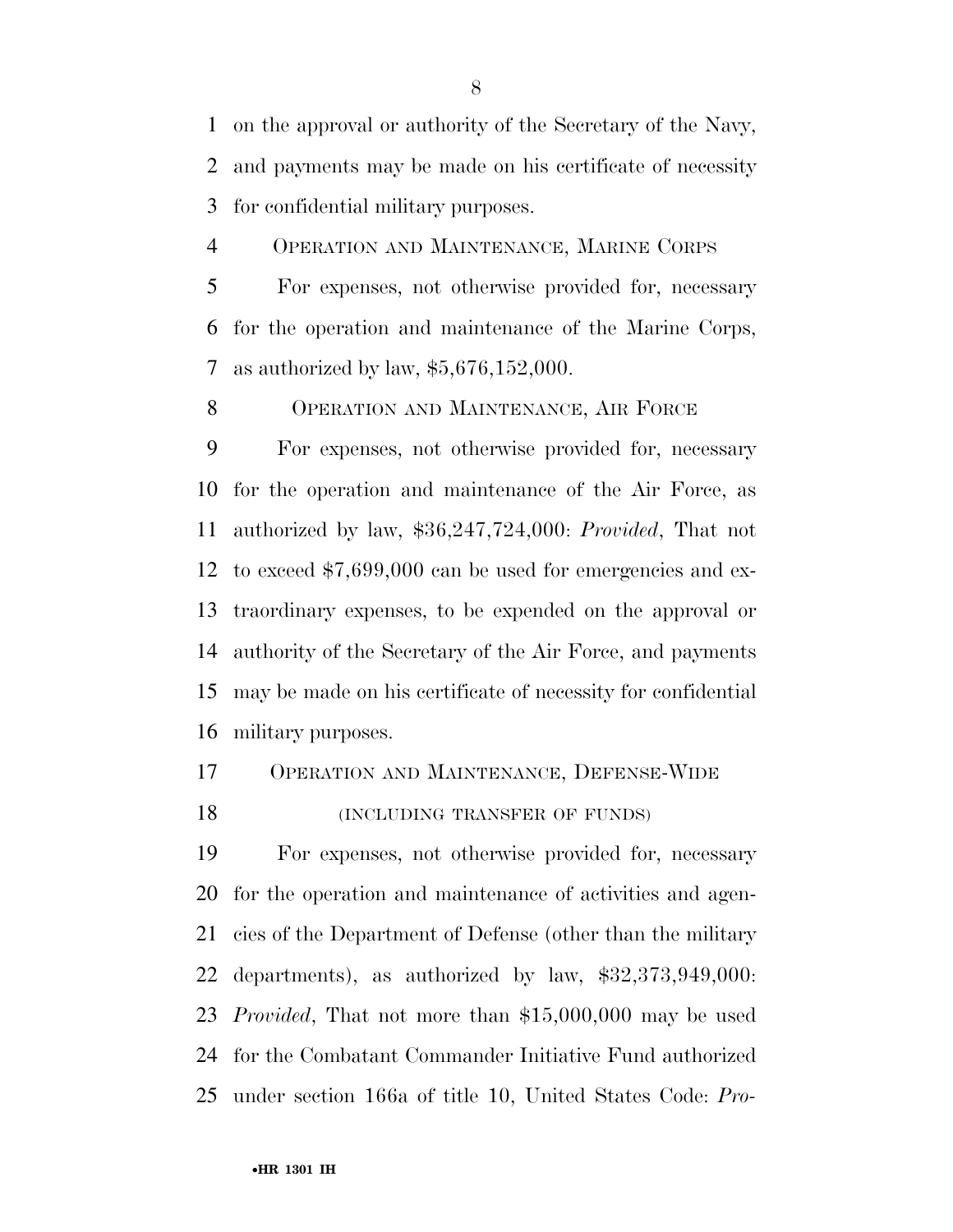*vided further*, That not to exceed \$36,000,000 can be used for emergencies and extraordinary expenses, to be ex- pended on the approval or authority of the Secretary of Defense, and payments may be made on his certificate of necessity for confidential military purposes: *Provided fur- ther*, That of the funds provided under this heading, not less than \$34,964,000 shall be made available for the Pro- curement Technical Assistance Cooperative Agreement Program, of which not less than \$3,600,000 shall be avail- able for centers defined in 10 U.S.C. 2411(1)(D): *Pro- vided further*, That none of the funds appropriated or oth- erwise made available by this Act may be used to plan or implement the consolidation of a budget or appropria- tions liaison office of the Office of the Secretary of De- fense, the office of the Secretary of a military department, or the service headquarters of one of the Armed Forces into a legislative affairs or legislative liaison office: *Pro- vided further*, That \$5,023,000, to remain available until expended, is available only for expenses relating to certain classified activities, and may be transferred as necessary by the Secretary of Defense to operation and maintenance appropriations or research, development, test and evalua- tion appropriations, to be merged with and to be available for the same time period as the appropriations to which transferred: *Provided further*, That any ceiling on the in-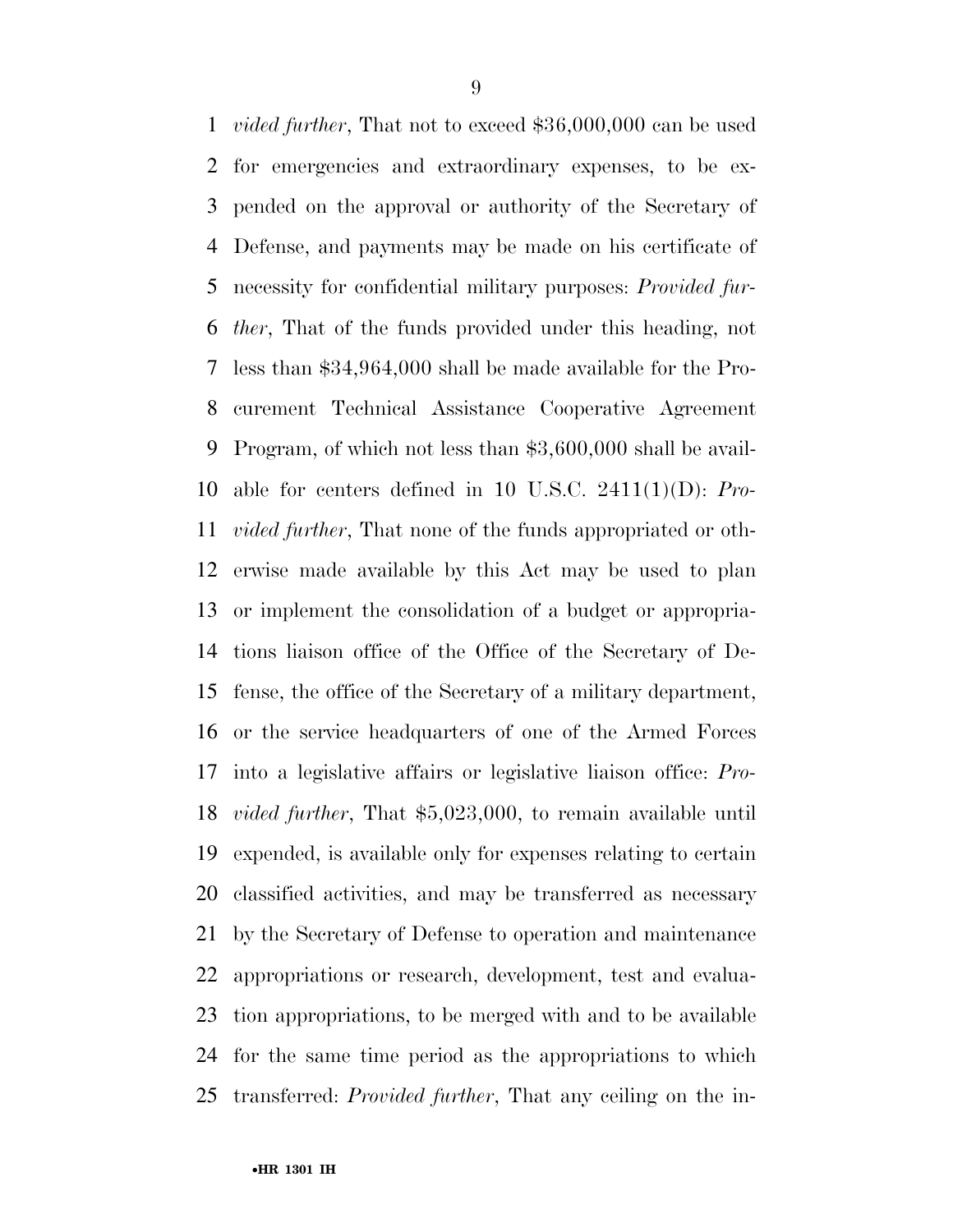vestment item unit cost of items that may be purchased with operation and maintenance funds shall not apply to the funds described in the preceding proviso: *Provided fur- ther*, That of the funds provided under this heading, \$480,000,000, to remain available until September 30, 2018, shall be available to provide support and assistance to foreign security forces or other groups or individuals to conduct, support or facilitate counterterrorism, crisis response, or other Department of Defense security co- operation programs: *Provided further*, That the transfer authority provided under this heading is in addition to any other transfer authority provided elsewhere in this Act.

OPERATION AND MAINTENANCE, ARMY RESERVE

 For expenses, not otherwise provided for, necessary for the operation and maintenance, including training, or- ganization, and administration, of the Army Reserve; re- pair of facilities and equipment; hire of passenger motor vehicles; travel and transportation; care of the dead; re- cruiting; procurement of services, supplies, and equip-ment; and communications, \$2,743,688,000.

OPERATION AND MAINTENANCE, NAVY RESERVE

 For expenses, not otherwise provided for, necessary for the operation and maintenance, including training, or- ganization, and administration, of the Navy Reserve; re-pair of facilities and equipment; hire of passenger motor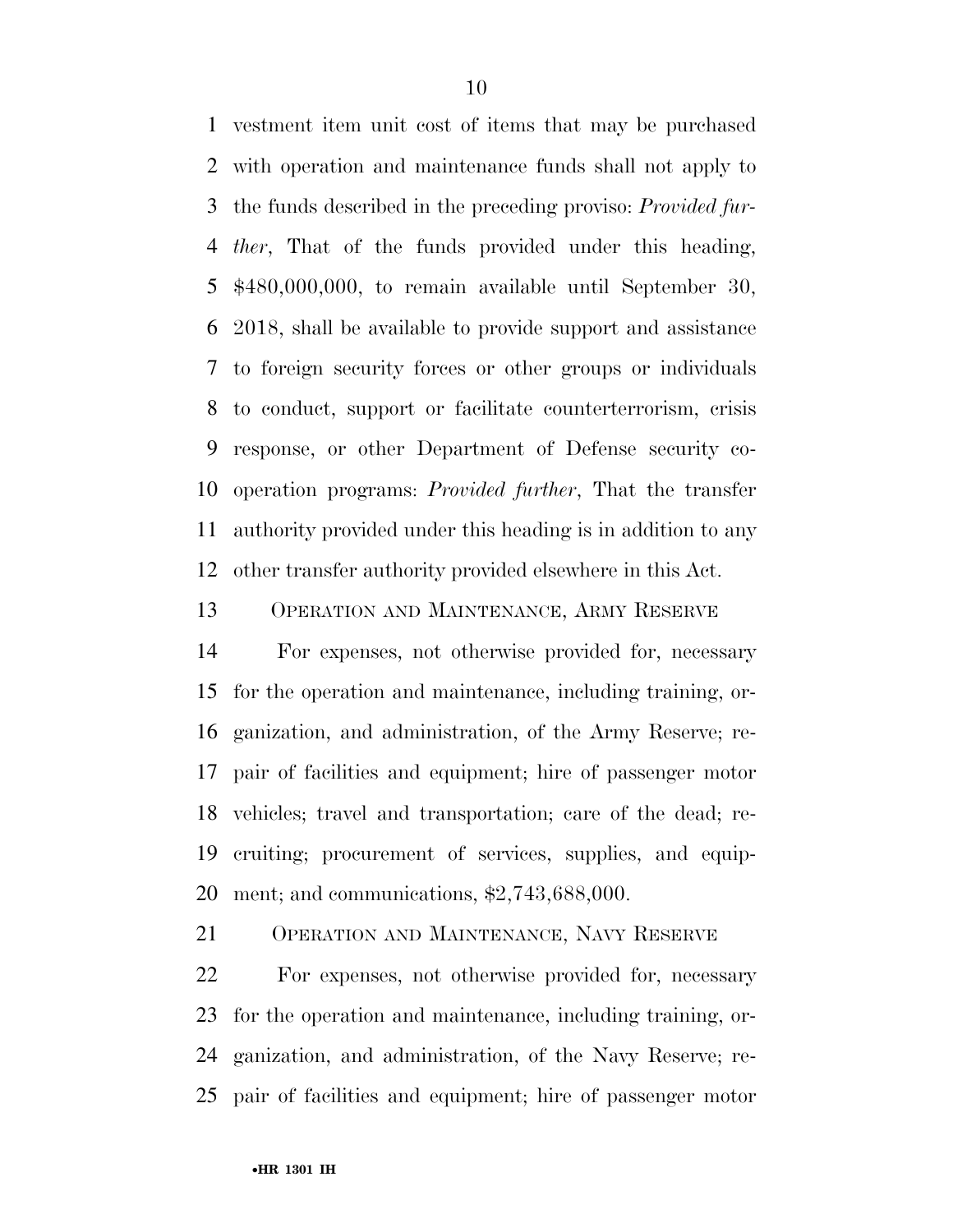vehicles; travel and transportation; care of the dead; re- cruiting; procurement of services, supplies, and equip-ment; and communications, \$929,656,000.

OPERATION AND MAINTENANCE, MARINE CORPS

### RESERVE

 For expenses, not otherwise provided for, necessary for the operation and maintenance, including training, or- ganization, and administration, of the Marine Corps Re- serve; repair of facilities and equipment; hire of passenger motor vehicles; travel and transportation; care of the dead; recruiting; procurement of services, supplies, and equip-ment; and communications, \$271,133,000.

OPERATION AND MAINTENANCE, AIR FORCE RESERVE

 For expenses, not otherwise provided for, necessary for the operation and maintenance, including training, or- ganization, and administration, of the Air Force Reserve; repair of facilities and equipment; hire of passenger motor vehicles; travel and transportation; care of the dead; re- cruiting; procurement of services, supplies, and equip-ment; and communications, \$3,069,229,000.

OPERATION AND MAINTENANCE, ARMY NATIONAL

### GUARD

 For expenses of training, organizing, and admin- istering the Army National Guard, including medical and hospital treatment and related expenses in non-Federal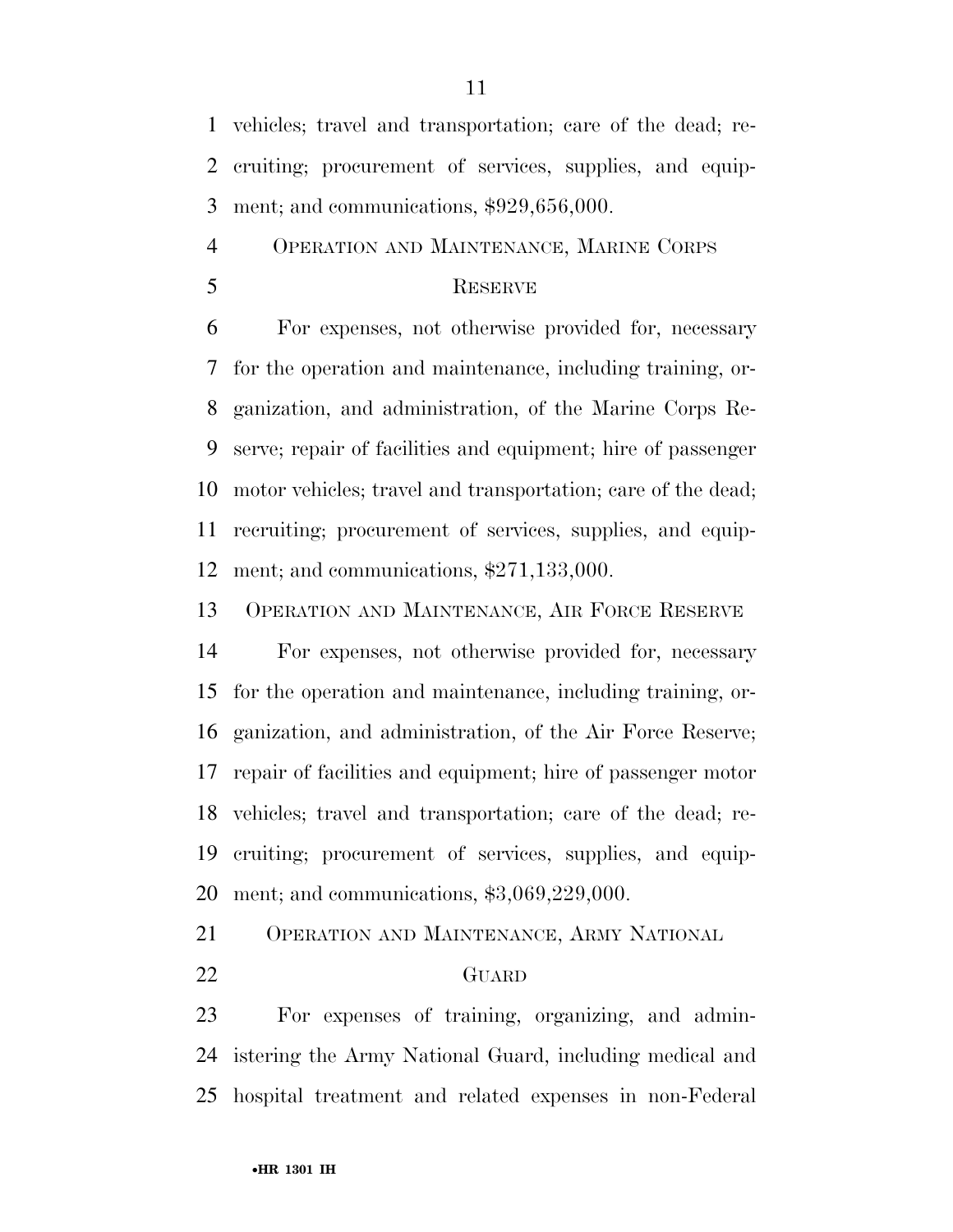hospitals; maintenance, operation, and repairs to struc- tures and facilities; hire of passenger motor vehicles; per- sonnel services in the National Guard Bureau; travel ex- penses (other than mileage), as authorized by law for Army personnel on active duty, for Army National Guard division, regimental, and battalion commanders while in- specting units in compliance with National Guard Bureau regulations when specifically authorized by the Chief, Na- tional Guard Bureau; supplying and equipping the Army National Guard as authorized by law; and expenses of re- pair, modification, maintenance, and issue of supplies and equipment (including aircraft), \$6,861,478,000.

OPERATION AND MAINTENANCE, AIR NATIONAL GUARD

 For expenses of training, organizing, and admin- istering the Air National Guard, including medical and hospital treatment and related expenses in non-Federal hospitals; maintenance, operation, and repairs to struc- tures and facilities; transportation of things, hire of pas- senger motor vehicles; supplying and equipping the Air National Guard, as authorized by law; expenses for repair, modification, maintenance, and issue of supplies and equipment, including those furnished from stocks under the control of agencies of the Department of Defense; travel expenses (other than mileage) on the same basis as authorized by law for Air National Guard personnel on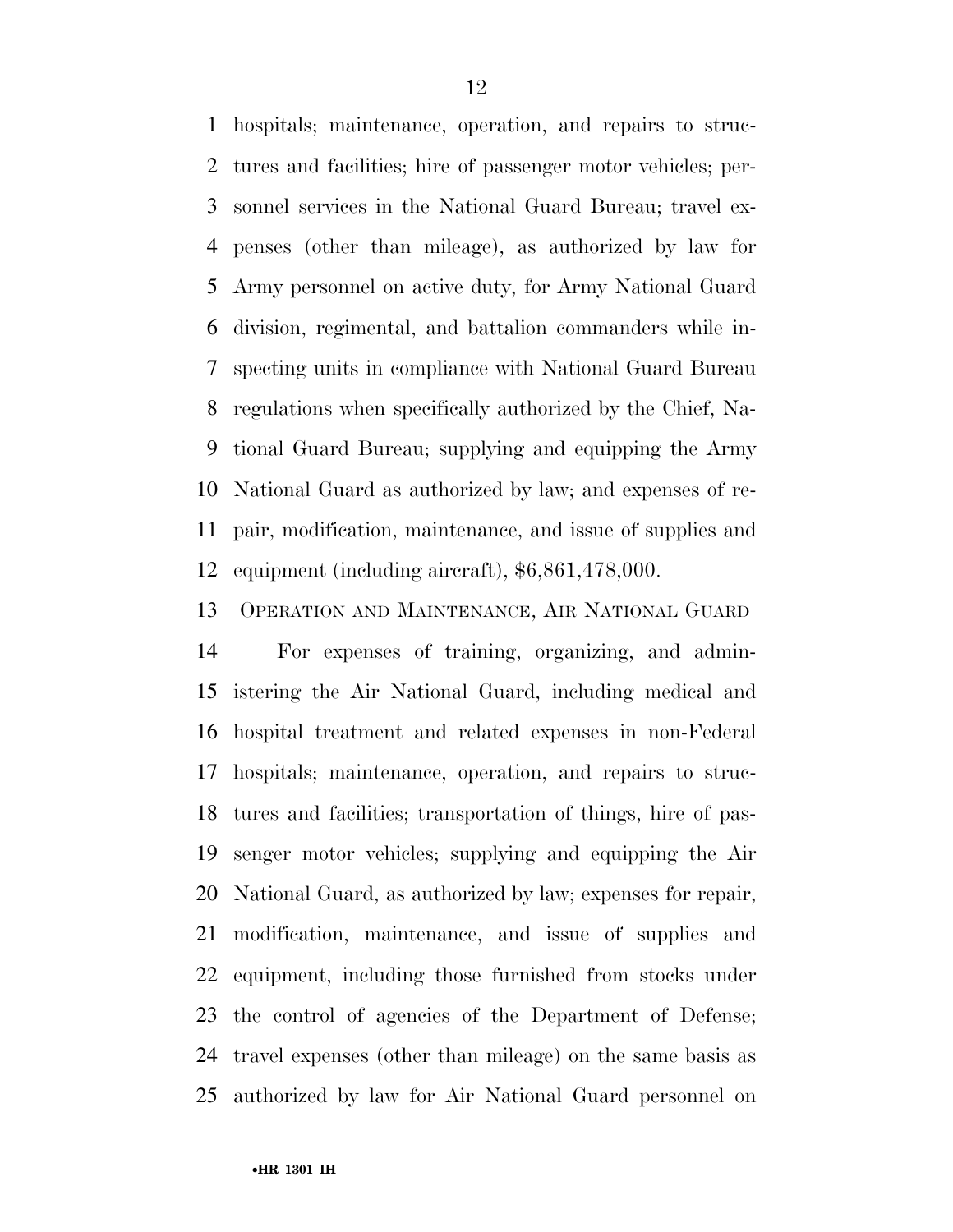active Federal duty, for Air National Guard commanders while inspecting units in compliance with National Guard Bureau regulations when specifically authorized by the Chief, National Guard Bureau, \$6,615,095,000.

- UNITED STATES COURT OF APPEALS FOR THE ARMED
- 

### FORCES

 For salaries and expenses necessary for the United States Court of Appeals for the Armed Forces, \$14,194,000, of which not to exceed \$5,000 may be used for official representation purposes.

 ENVIRONMENTAL RESTORATION, ARMY **(INCLUDING TRANSFER OF FUNDS)** 

 For the Department of the Army, \$170,167,000, to remain available until transferred: *Provided*, That the Sec- retary of the Army shall, upon determining that such funds are required for environmental restoration, reduc- tion and recycling of hazardous waste, removal of unsafe buildings and debris of the Department of the Army, or for similar purposes, transfer the funds made available by this appropriation to other appropriations made available to the Department of the Army, to be merged with and to be available for the same purposes and for the same time period as the appropriations to which transferred: *Provided further*, That upon a determination that all or part of the funds transferred from this appropriation are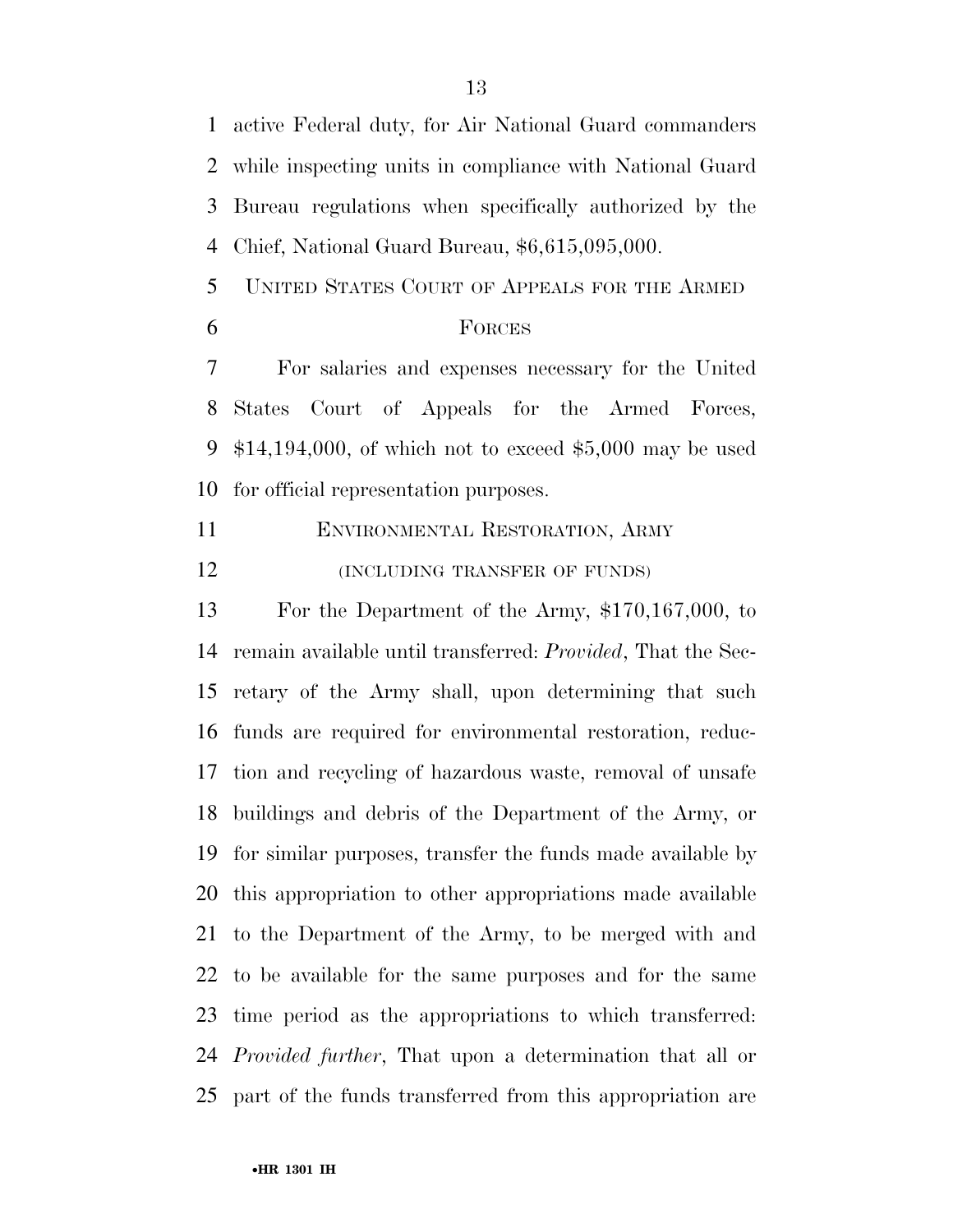not necessary for the purposes provided herein, such amounts may be transferred back to this appropriation: *Provided further*, That the transfer authority provided under this heading is in addition to any other transfer au-thority provided elsewhere in this Act.

 ENVIRONMENTAL RESTORATION, NAVY (INCLUDING TRANSFER OF FUNDS)

 For the Department of the Navy, \$289,262,000, to remain available until transferred: *Provided*, That the Sec- retary of the Navy shall, upon determining that such funds are required for environmental restoration, reduc- tion and recycling of hazardous waste, removal of unsafe buildings and debris of the Department of the Navy, or for similar purposes, transfer the funds made available by this appropriation to other appropriations made available to the Department of the Navy, to be merged with and to be available for the same purposes and for the same time period as the appropriations to which transferred: *Provided further*, That upon a determination that all or part of the funds transferred from this appropriation are not necessary for the purposes provided herein, such amounts may be transferred back to this appropriation: *Provided further*, That the transfer authority provided under this heading is in addition to any other transfer au-thority provided elsewhere in this Act.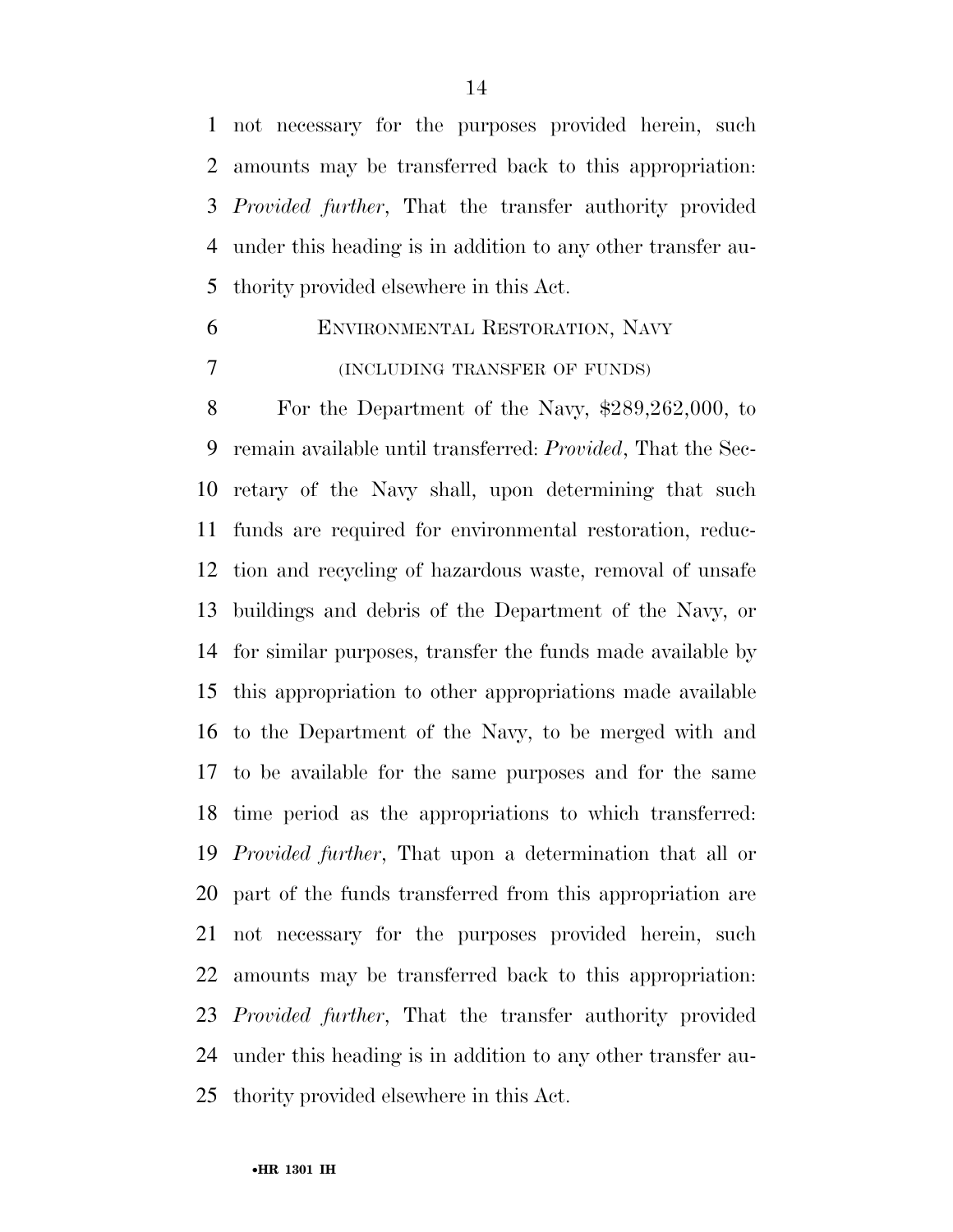- 
- (INCLUDING TRANSFER OF FUNDS)

ENVIRONMENTAL RESTORATION, AIR FORCE

 For the Department of the Air Force, \$371,521,000, to remain available until transferred: *Provided*, That the Secretary of the Air Force shall, upon determining that such funds are required for environmental restoration, re- duction and recycling of hazardous waste, removal of un- safe buildings and debris of the Department of the Air Force, or for similar purposes, transfer the funds made available by this appropriation to other appropriations made available to the Department of the Air Force, to be merged with and to be available for the same purposes and for the same time period as the appropriations to which transferred: *Provided further*, That upon a deter- mination that all or part of the funds transferred from this appropriation are not necessary for the purposes pro- vided herein, such amounts may be transferred back to this appropriation: *Provided further*, That the transfer au- thority provided under this heading is in addition to any other transfer authority provided elsewhere in this Act.

ENVIRONMENTAL RESTORATION, DEFENSE-WIDE

**(INCLUDING TRANSFER OF FUNDS)** 

 For the Department of Defense, \$9,009,000, to re- main available until transferred: *Provided*, That the Sec-retary of Defense shall, upon determining that such funds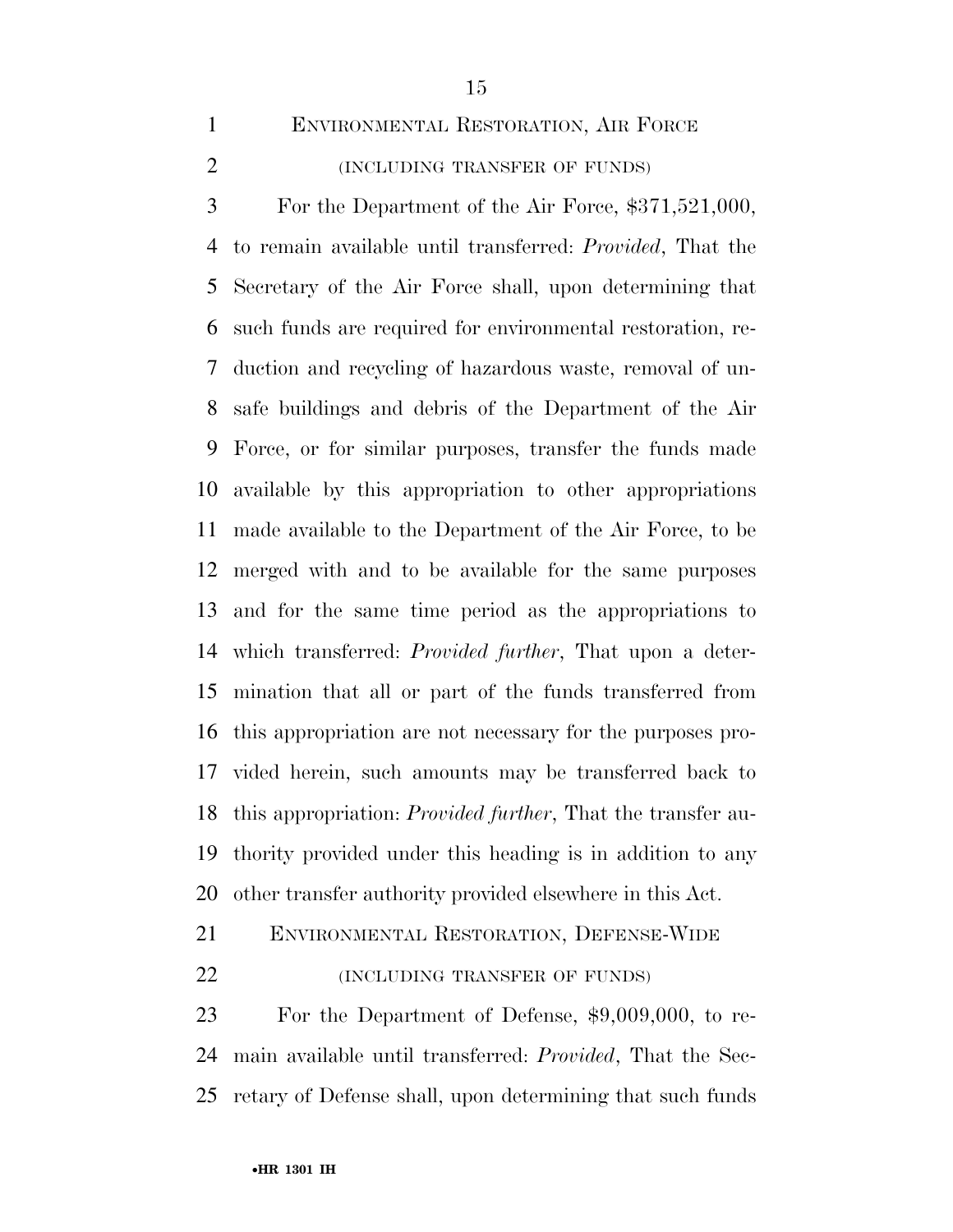are required for environmental restoration, reduction and recycling of hazardous waste, removal of unsafe buildings and debris of the Department of Defense, or for similar purposes, transfer the funds made available by this appro- priation to other appropriations made available to the De- partment of Defense, to be merged with and to be avail- able for the same purposes and for the same time period as the appropriations to which transferred: *Provided fur- ther*, That upon a determination that all or part of the funds transferred from this appropriation are not nec- essary for the purposes provided herein, such amounts may be transferred back to this appropriation: *Provided further*, That the transfer authority provided under this heading is in addition to any other transfer authority pro-vided elsewhere in this Act.

# ENVIRONMENTAL RESTORATION, FORMERLY USED

- 17 DEFENSE SITES
- 18 (INCLUDING TRANSFER OF FUNDS)

 For the Department of the Army, \$222,084,000, to remain available until transferred: *Provided*, That the Sec- retary of the Army shall, upon determining that such funds are required for environmental restoration, reduc- tion and recycling of hazardous waste, removal of unsafe buildings and debris at sites formerly used by the Depart-ment of Defense, transfer the funds made available by this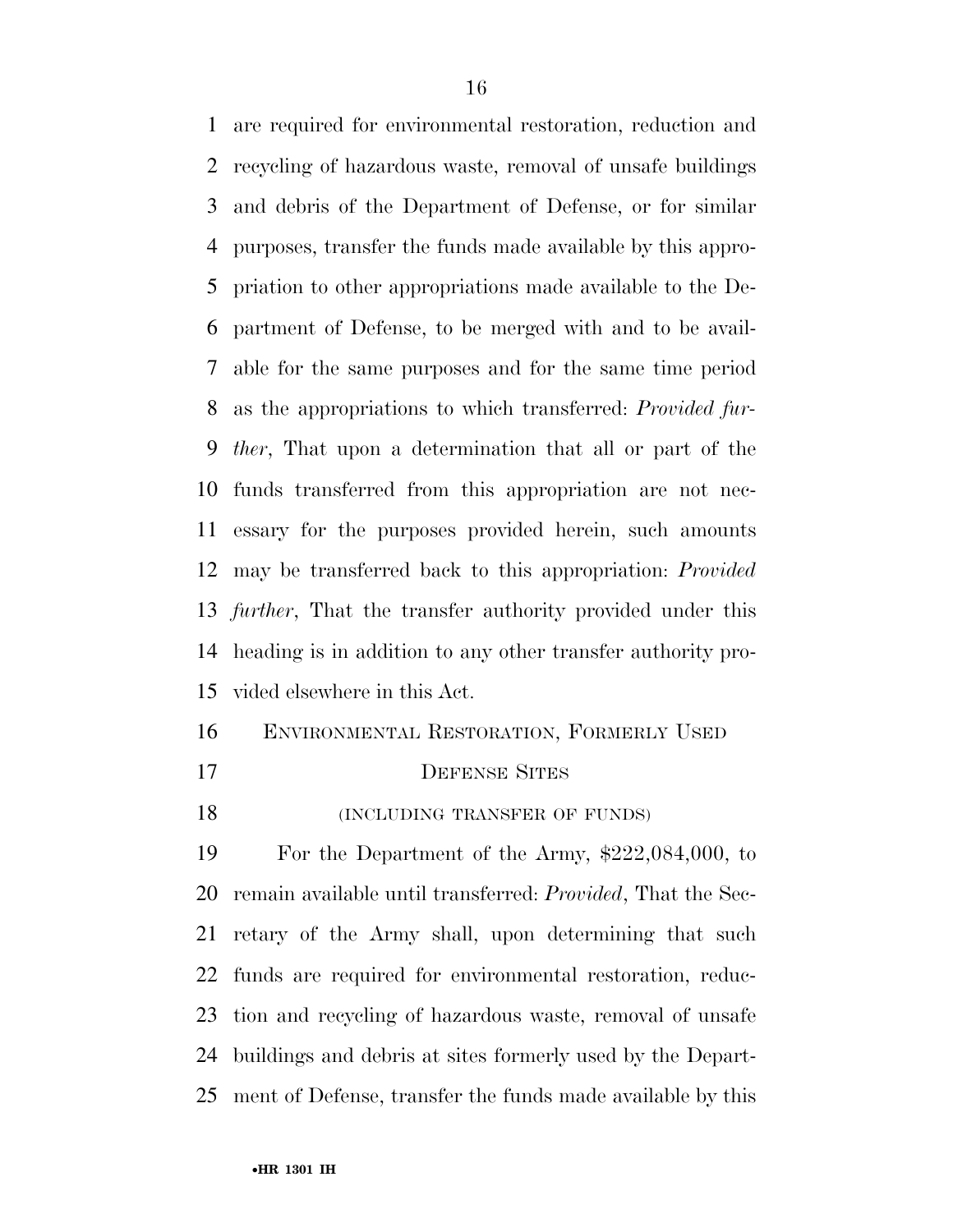appropriation to other appropriations made available to the Department of the Army, to be merged with and to be available for the same purposes and for the same time period as the appropriations to which transferred: *Pro- vided further*, That upon a determination that all or part of the funds transferred from this appropriation are not necessary for the purposes provided herein, such amounts may be transferred back to this appropriation: *Provided further*, That the transfer authority provided under this heading is in addition to any other transfer authority pro-vided elsewhere in this Act.

OVERSEAS HUMANITARIAN, DISASTER, AND CIVIC AID

 For expenses relating to the Overseas Humanitarian, Disaster, and Civic Aid programs of the Department of Defense (consisting of the programs provided under sec- tions 401, 402, 404, 407, 2557, and 2561 of title 10, United States Code), \$123,125,000, to remain available until September 30, 2018.

COOPERATIVE THREAT REDUCTION ACCOUNT

 For assistance, including assistance provided by con- tract or by grants, under programs and activities of the Department of Defense Cooperative Threat Reduction Program authorized under the Department of Defense Co- operative Threat Reduction Act, \$325,604,000, to remain available until September 30, 2019.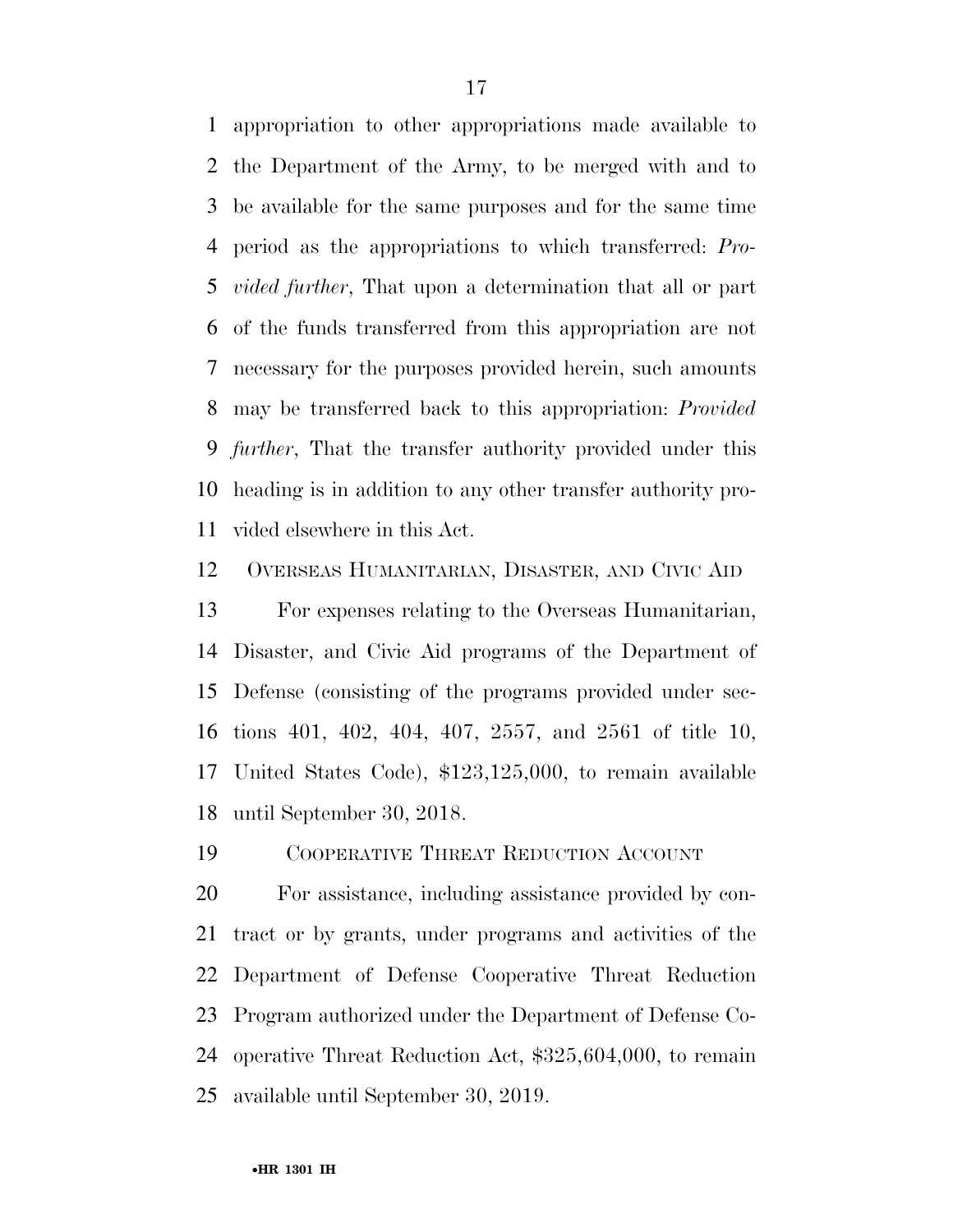# 

# 1 TITLE III

### PROCUREMENT

AIRCRAFT PROCUREMENT, ARMY

 For construction, procurement, production, modifica- tion, and modernization of aircraft, equipment, including ordnance, ground handling equipment, spare parts, and accessories therefor; specialized equipment and training devices; expansion of public and private plants, including the land necessary therefor, for the foregoing purposes, and such lands and interests therein, may be acquired, and construction prosecuted thereon prior to approval of title; and procurement and installation of equipment, ap- pliances, and machine tools in public and private plants; reserve plant and Government and contractor-owned equipment layaway; and other expenses necessary for the foregoing purposes, \$4,587,598,000, to remain available for obligation until September 30, 2019.

## 18 MISSILE PROCUREMENT, ARMY

 For construction, procurement, production, modifica- tion, and modernization of missiles, equipment, including ordnance, ground handling equipment, spare parts, and accessories therefor; specialized equipment and training devices; expansion of public and private plants, including the land necessary therefor, for the foregoing purposes, and such lands and interests therein, may be acquired,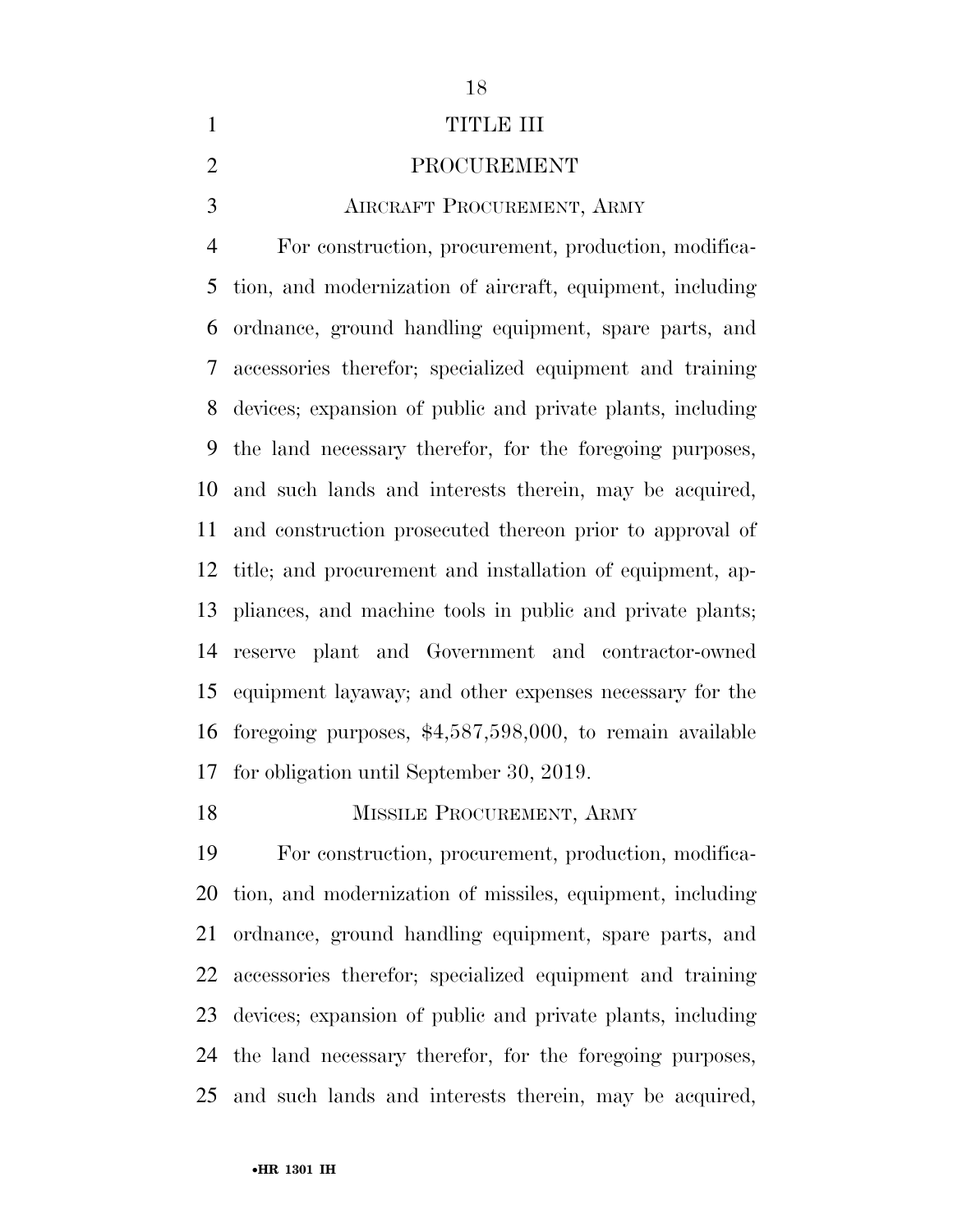and construction prosecuted thereon prior to approval of title; and procurement and installation of equipment, ap- pliances, and machine tools in public and private plants; reserve plant and Government and contractor-owned equipment layaway; and other expenses necessary for the foregoing purposes, \$1,533,804,000, to remain available for obligation until September 30, 2019.

# PROCUREMENT OF WEAPONS AND TRACKED COMBAT VEHICLES, ARMY

 For construction, procurement, production, and modification of weapons and tracked combat vehicles, equipment, including ordnance, spare parts, and acces- sories therefor; specialized equipment and training devices; expansion of public and private plants, including the land necessary therefor, for the foregoing purposes, and such lands and interests therein, may be acquired, and con- struction prosecuted thereon prior to approval of title; and procurement and installation of equipment, appliances, and machine tools in public and private plants; reserve plant and Government and contractor-owned equipment layaway; and other expenses necessary for the foregoing purposes, \$2,229,455,000, to remain available for obliga-tion until September 30, 2019.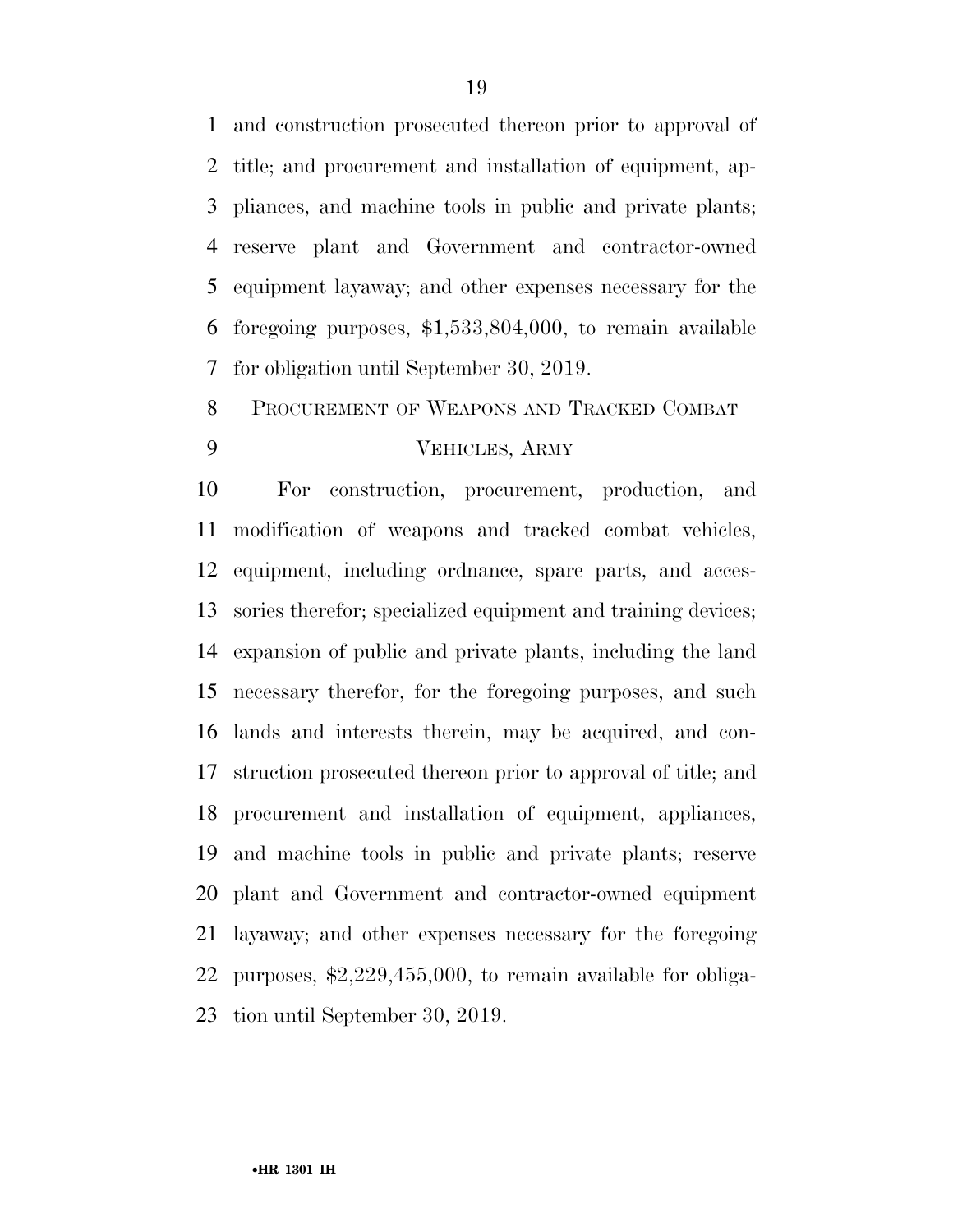### PROCUREMENT OF AMMUNITION, ARMY

 For construction, procurement, production, and modification of ammunition, and accessories therefor; spe- cialized equipment and training devices; expansion of pub- lic and private plants, including ammunition facilities, au- thorized by section 2854 of title 10, United States Code, and the land necessary therefor, for the foregoing pur- poses, and such lands and interests therein, may be ac- quired, and construction prosecuted thereon prior to ap- proval of title; and procurement and installation of equip- ment, appliances, and machine tools in public and private plants; reserve plant and Government and contractor- owned equipment layaway; and other expenses necessary for the foregoing purposes, \$1,483,566,000, to remain available for obligation until September 30, 2019.

16 OTHER PROCUREMENT, ARMY

 For construction, procurement, production, and modification of vehicles, including tactical, support, and non-tracked combat vehicles; the purchase of passenger motor vehicles for replacement only; communications and electronic equipment; other support equipment; spare parts, ordnance, and accessories therefor; specialized equipment and training devices; expansion of public and private plants, including the land necessary therefor, for the foregoing purposes, and such lands and interests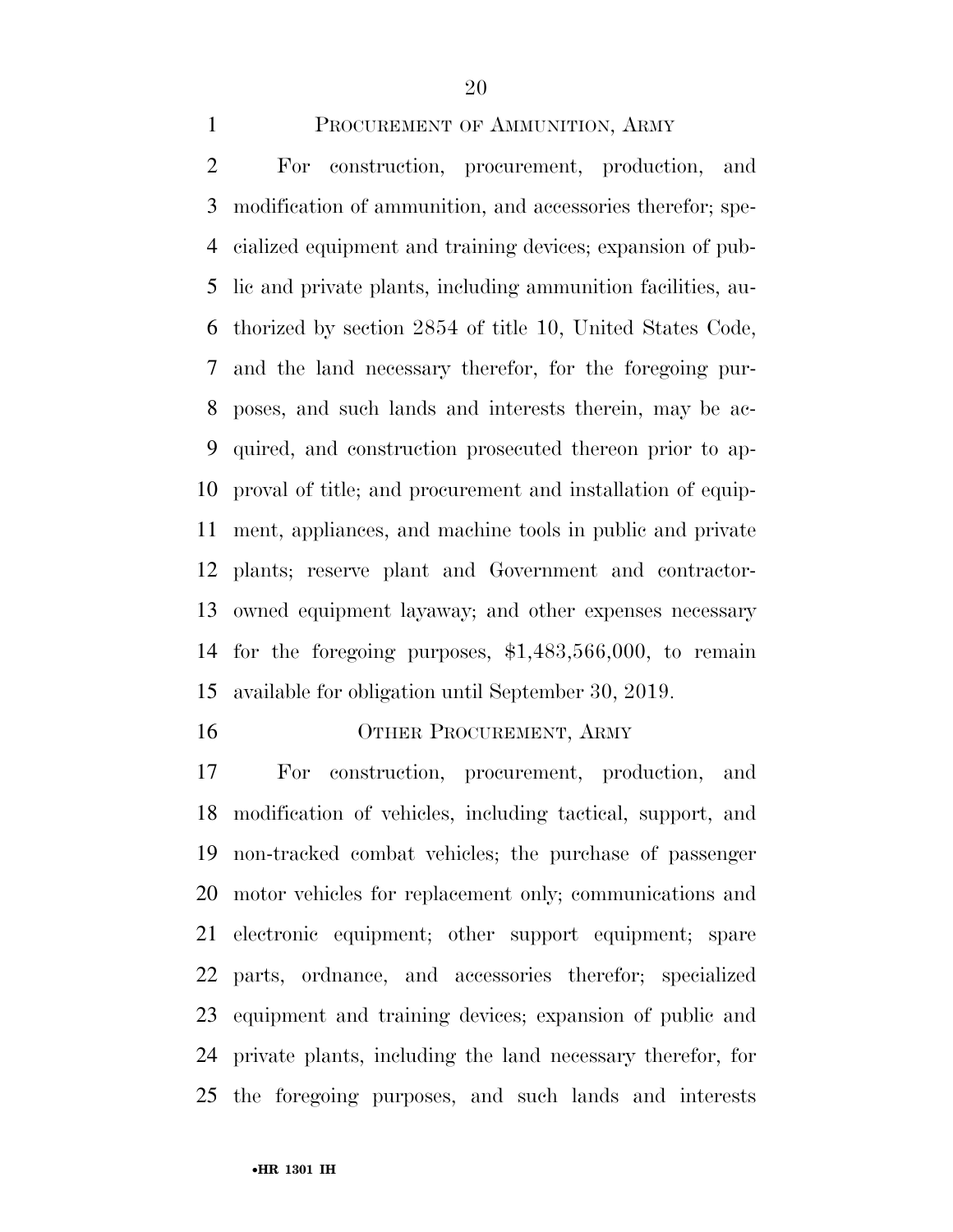therein, may be acquired, and construction prosecuted thereon prior to approval of title; and procurement and installation of equipment, appliances, and machine tools in public and private plants; reserve plant and Govern- ment and contractor-owned equipment layaway; and other expenses necessary for the foregoing purposes, \$6,147,328,000, to remain available for obligation until September 30, 2019.

## AIRCRAFT PROCUREMENT, NAVY

 For construction, procurement, production, modifica- tion, and modernization of aircraft, equipment, including ordnance, spare parts, and accessories therefor; specialized equipment; expansion of public and private plants, includ- ing the land necessary therefor, and such lands and inter- ests therein, may be acquired, and construction prosecuted thereon prior to approval of title; and procurement and installation of equipment, appliances, and machine tools in public and private plants; reserve plant and Govern- ment and contractor-owned equipment layaway, \$16,135,335,000, to remain available for obligation until September 30, 2019.

### WEAPONS PROCUREMENT, NAVY

 For construction, procurement, production, modifica- tion, and modernization of missiles, torpedoes, other weap-ons, and related support equipment including spare parts,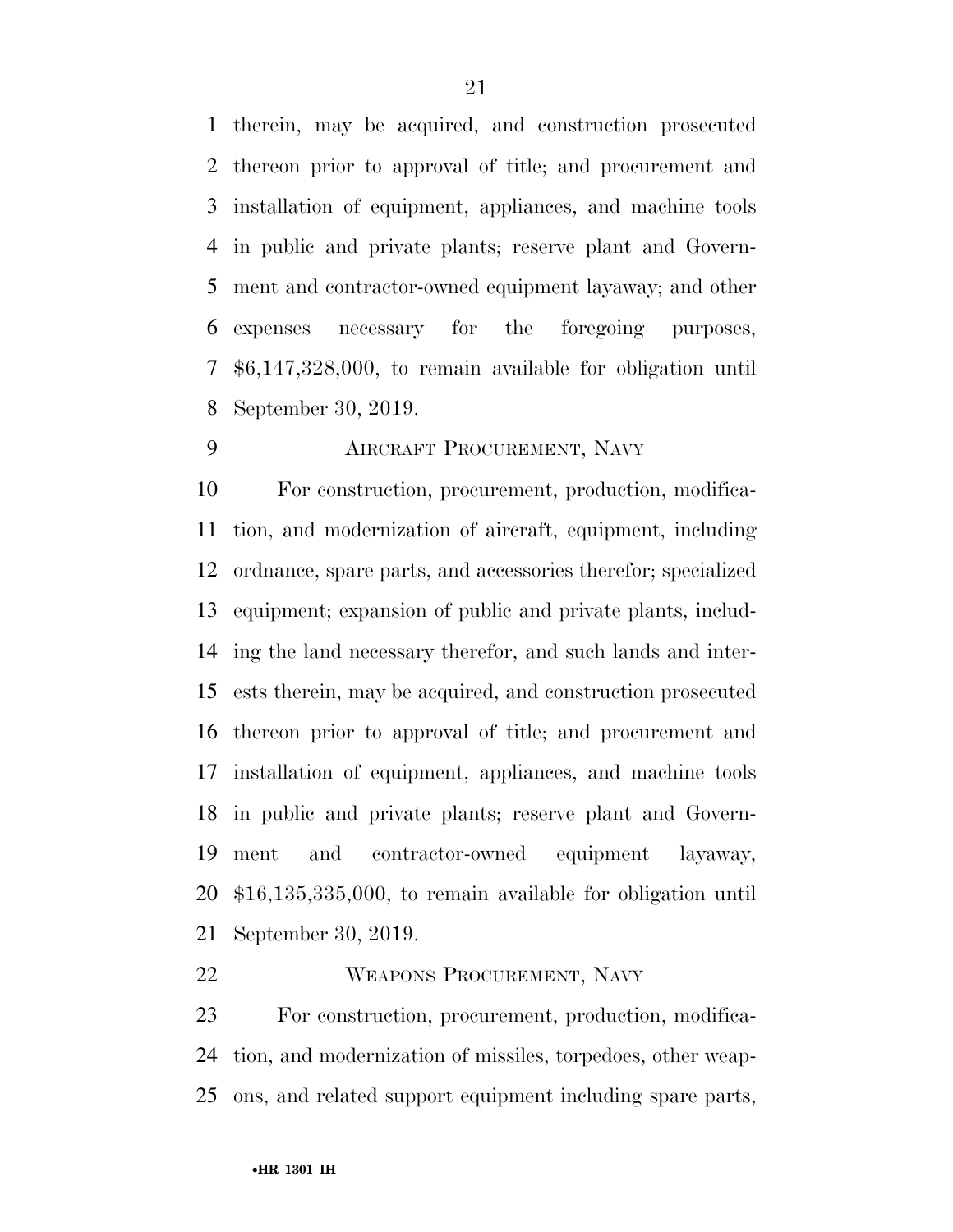and accessories therefor; expansion of public and private plants, including the land necessary therefor, and such lands and interests therein, may be acquired, and con- struction prosecuted thereon prior to approval of title; and procurement and installation of equipment, appliances, and machine tools in public and private plants; reserve plant and Government and contractor-owned equipment layaway, \$3,265,285,000, to remain available for obliga-tion until September 30, 2019.

 PROCUREMENT OF AMMUNITION, NAVY AND MARINE CORPS

 For construction, procurement, production, and modification of ammunition, and accessories therefor; spe- cialized equipment and training devices; expansion of pub- lic and private plants, including ammunition facilities, au- thorized by section 2854 of title 10, United States Code, and the land necessary therefor, for the foregoing pur- poses, and such lands and interests therein, may be ac- quired, and construction prosecuted thereon prior to ap- proval of title; and procurement and installation of equip- ment, appliances, and machine tools in public and private plants; reserve plant and Government and contractor- owned equipment layaway; and other expenses necessary for the foregoing purposes, \$633,678,000, to remain avail-able for obligation until September 30, 2019.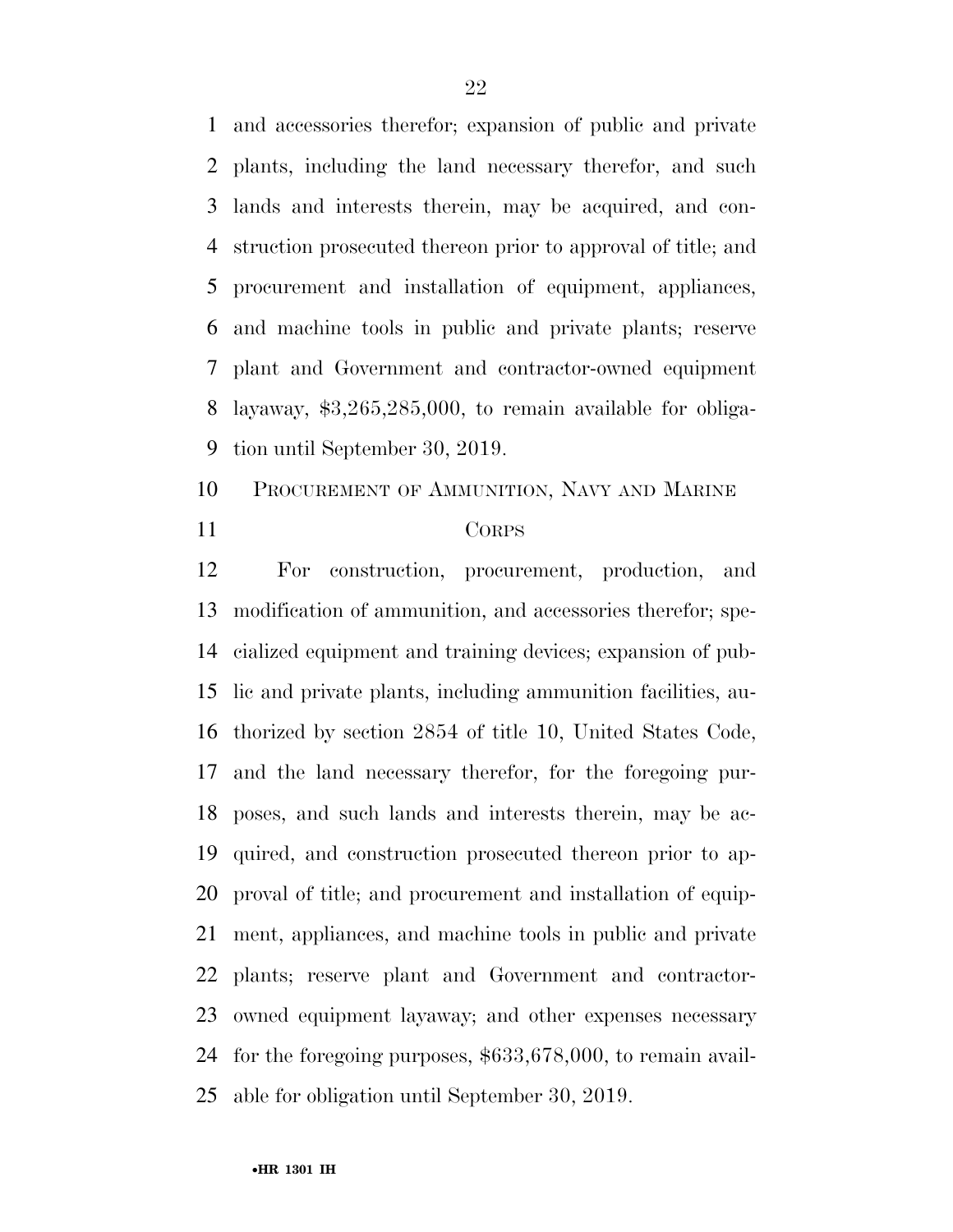SHIPBUILDING AND CONVERSION, NAVY For expenses necessary for the construction, acquisi- tion, or conversion of vessels as authorized by law, includ- ing armor and armament thereof, plant equipment, appli- ances, and machine tools and installation thereof in public and private plants; reserve plant and Government and con- tractor-owned equipment layaway; procurement of critical, long lead time components and designs for vessels to be constructed or converted in the future; and expansion of public and private plants, including land necessary there- for, and such lands and interests therein, may be acquired, and construction prosecuted thereon prior to approval of title, as follows: Ohio Replacement Submarine (AP),

 \$773,138,000; Carrier Replacement Program, \$1,255,783,000; Carrier Replacement Program (AP), \$1,370,784,000; Virginia Class Submarine, \$3,187,985,000; Virginia Class Submarine (AP), \$1,852,234,000; CVN Refueling Overhauls, \$1,699,120,000; CVN Refueling Overhauls (AP), \$233,149,000; DDG–1000 Program, \$271,756,000; DDG–51 Destroyer, \$3,614,792,000;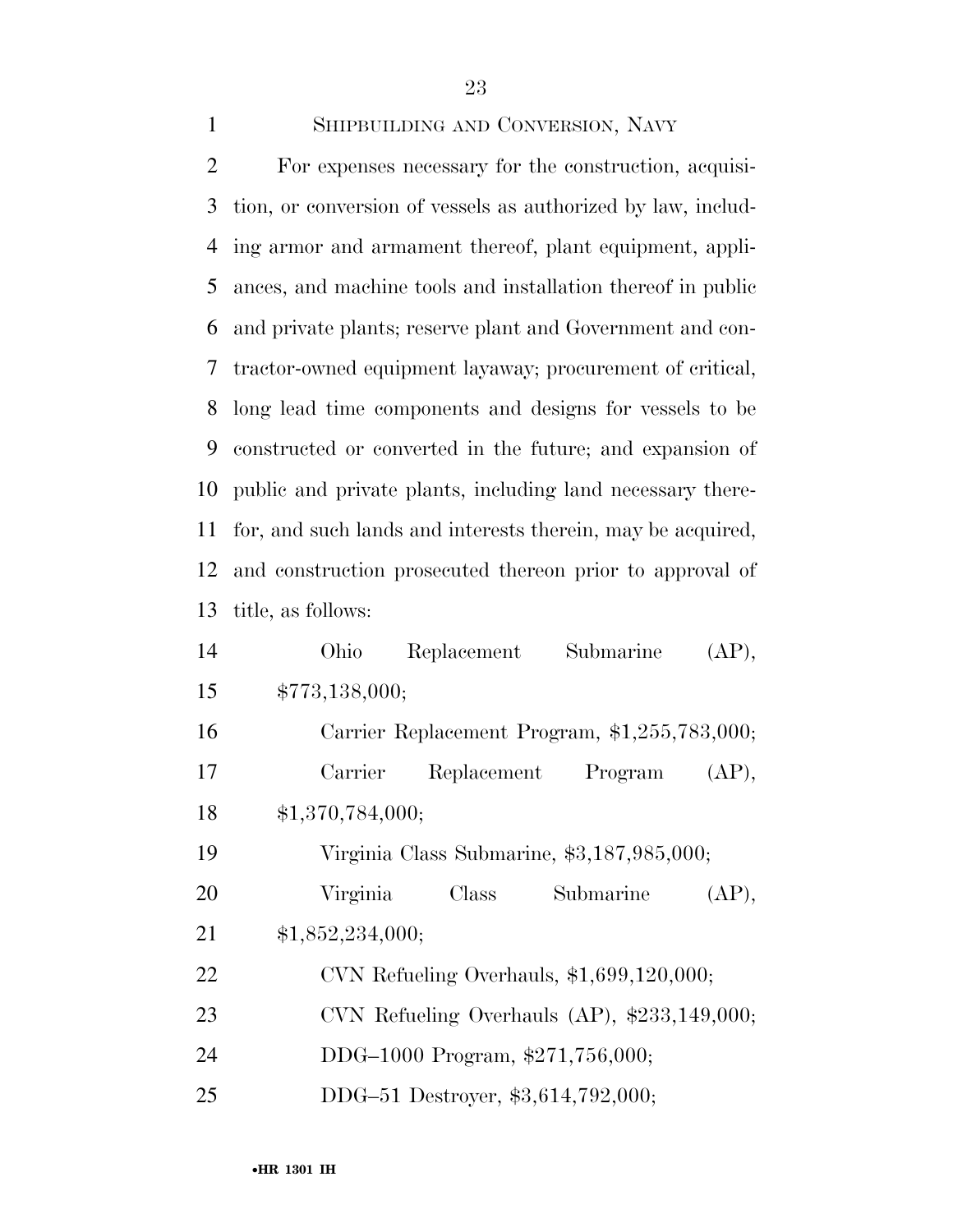| $\mathbf{1}$   | Littoral Combat Ship, \$1,563,692,000;                           |
|----------------|------------------------------------------------------------------|
| $\overline{2}$ | LPD-17, \$1,786,000,000;                                         |
| 3              | LHA Replacement, \$1,617,719,000;                                |
| $\overline{4}$ | TAO Fleet Oiler (AP), \$73,079,000;                              |
| 5              | Moored Training Ship, $$624,527,000;$                            |
| 6              | Ship to Shore Connector, $$128,067,000;$                         |
| 7              | Service Craft, \$65,192,000;                                     |
| 8              | LCAC Service<br>Life Extension<br>Program,                       |
| 9              | \$82,074,000;                                                    |
| 10             | YP.<br>Craft<br>Maintenance/ROH/SLEP,                            |
| 11             | \$21,363,000;                                                    |
| 12             | For outfitting, post delivery, conversions, and                  |
| 13             | first destination transportation, $$626,158,000;$                |
| 14             | Completion of Prior Year Shipbuilding Pro-                       |
| 15             | grams, $$160,274,000$ ; and                                      |
| 16             | Polar Icebreakers (AP), $$150,000,000$ .                         |
| 17             | In all: $$21,156,886,000$ , to remain available for obli-        |
|                | 18 gation until September 30, 2021: Provided, That addi-         |
| 19             | tional obligations may be incurred after September 30,           |
|                | 20 2021, for engineering services, tests, evaluations, and       |
| 21             | other such budgeted work that must be performed in the           |
| 22             | final stage of ship construction: <i>Provided further</i> , That |
| 23             | none of the funds provided under this heading for the con-       |
| 24             | struction or conversion of any naval vessel to be con-           |
| 25             | structed in shippards in the United States shall be ex-          |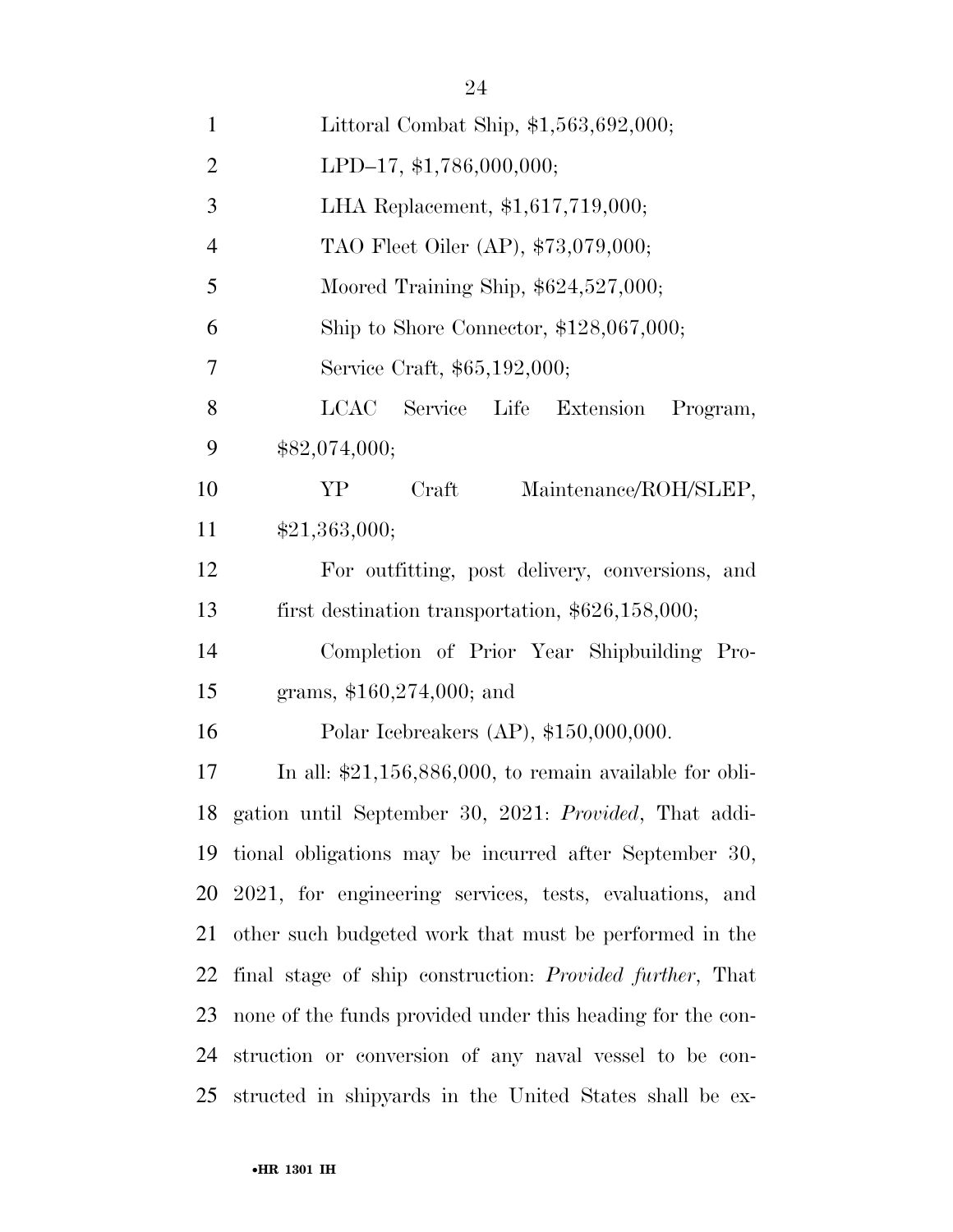pended in foreign facilities for the construction of major components of such vessel: *Provided further*, That none of the funds provided under this heading shall be used for the construction of any naval vessel in foreign ship- yards: *Provided further*, That funds appropriated or other- wise made available by this Act for production of the com- mon missile compartment of nuclear-powered vessels may be available for multiyear procurement of critical compo- nents to support continuous production of such compart- ments only in accordance with the provisions of subsection (i) of section 2218a of title 10, United States Code (as added by section 1023 of the National Defense Authoriza-tion Act for Fiscal Year 2017 (Public Law 114–328)).

## OTHER PROCUREMENT, NAVY

 For procurement, production, and modernization of support equipment and materials not otherwise provided for, Navy ordnance (except ordnance for new aircraft, new ships, and ships authorized for conversion); the purchase of passenger motor vehicles for replacement only; expan- sion of public and private plants, including the land nec- essary therefor, and such lands and interests therein, may be acquired, and construction prosecuted thereon prior to approval of title; and procurement and installation of equipment, appliances, and machine tools in public and private plants; reserve plant and Government and con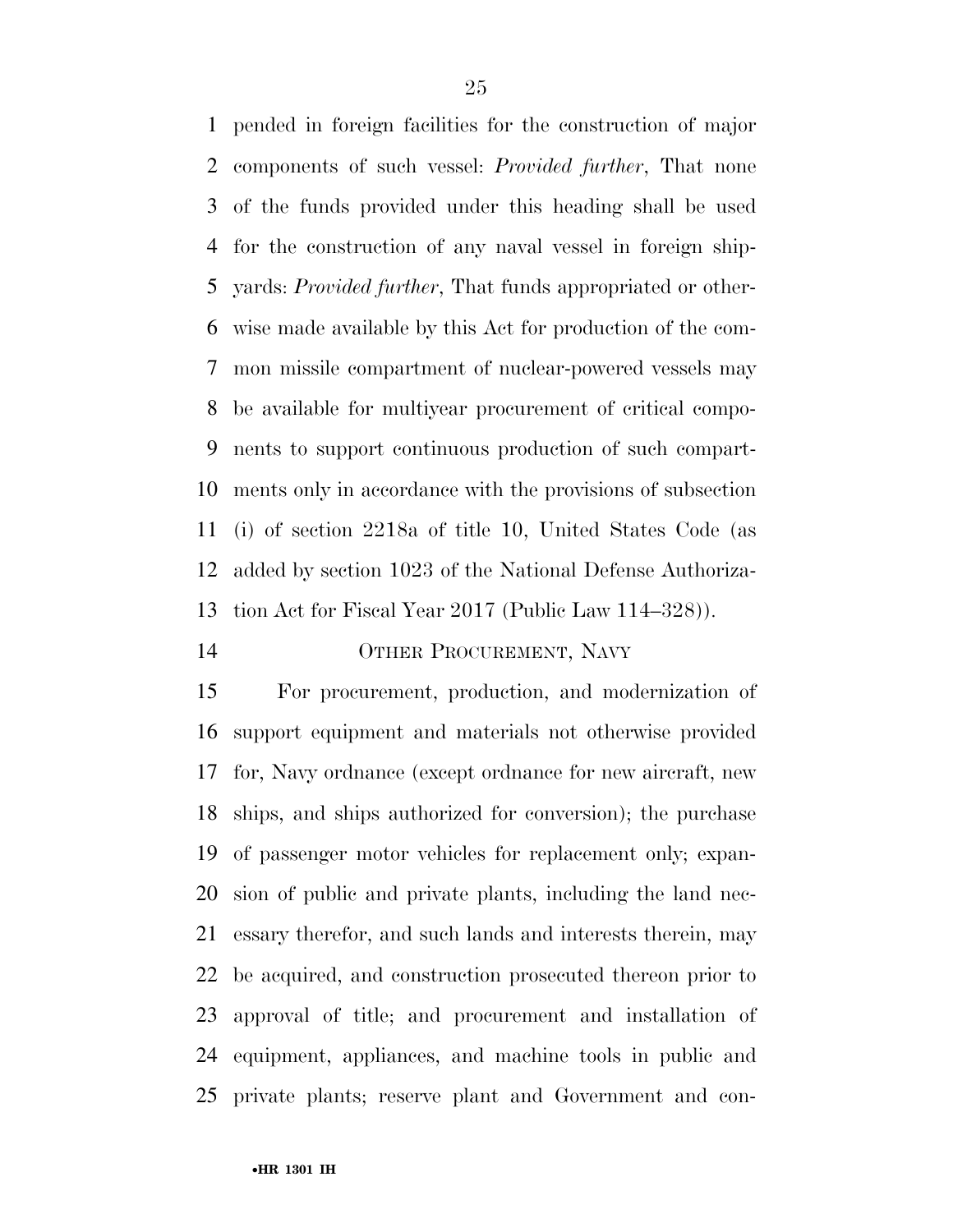tractor-owned equipment layaway, \$6,308,919,000, to re-main available for obligation until September 30, 2019.

# PROCUREMENT, MARINE CORPS

 For expenses necessary for the procurement, manu- facture, and modification of missiles, armament, military equipment, spare parts, and accessories therefor; plant equipment, appliances, and machine tools, and installation thereof in public and private plants; reserve plant and Government and contractor-owned equipment layaway; ve- hicles for the Marine Corps, including the purchase of pas- senger motor vehicles for replacement only; and expansion of public and private plants, including land necessary therefor, and such lands and interests therein, may be ac- quired, and construction prosecuted thereon prior to ap- proval of title, \$1,307,456,000, to remain available for ob-ligation until September 30, 2019.

AIRCRAFT PROCUREMENT, AIR FORCE

 For construction, procurement, and modification of aircraft and equipment, including armor and armament, specialized ground handling equipment, and training de- vices, spare parts, and accessories therefor; specialized equipment; expansion of public and private plants, Gov- ernment-owned equipment and installation thereof in such plants, erection of structures, and acquisition of land, for the foregoing purposes, and such lands and interests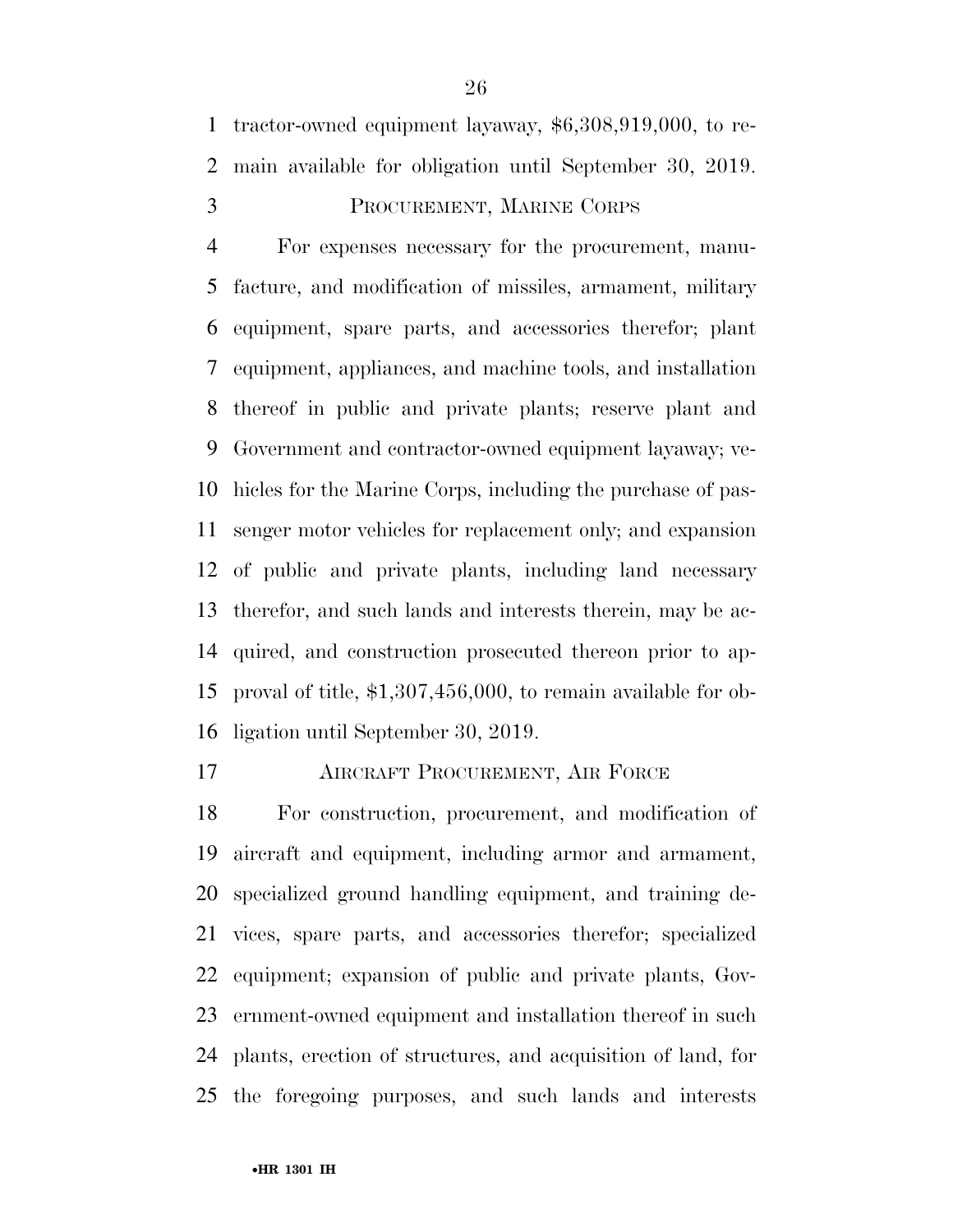therein, may be acquired, and construction prosecuted thereon prior to approval of title; reserve plant and Gov- ernment and contractor-owned equipment layaway; and other expenses necessary for the foregoing purposes in- cluding rents and transportation of things, \$14,253,623,000, to remain available for obligation until September 30, 2019.

### 8 MISSILE PROCUREMENT, AIR FORCE

 For construction, procurement, and modification of missiles, rockets, and related equipment, including spare parts and accessories therefor; ground handling equip- ment, and training devices; expansion of public and pri- vate plants, Government-owned equipment and installa- tion thereof in such plants, erection of structures, and ac- quisition of land, for the foregoing purposes, and such lands and interests therein, may be acquired, and con- struction prosecuted thereon prior to approval of title; re- serve plant and Government and contractor-owned equip- ment layaway; and other expenses necessary for the fore- going purposes including rents and transportation of things, \$2,348,121,000, to remain available for obligation until September 30, 2019.

## 23 SPACE PROCUREMENT, AIR FORCE

 For construction, procurement, and modification of spacecraft, rockets, and related equipment, including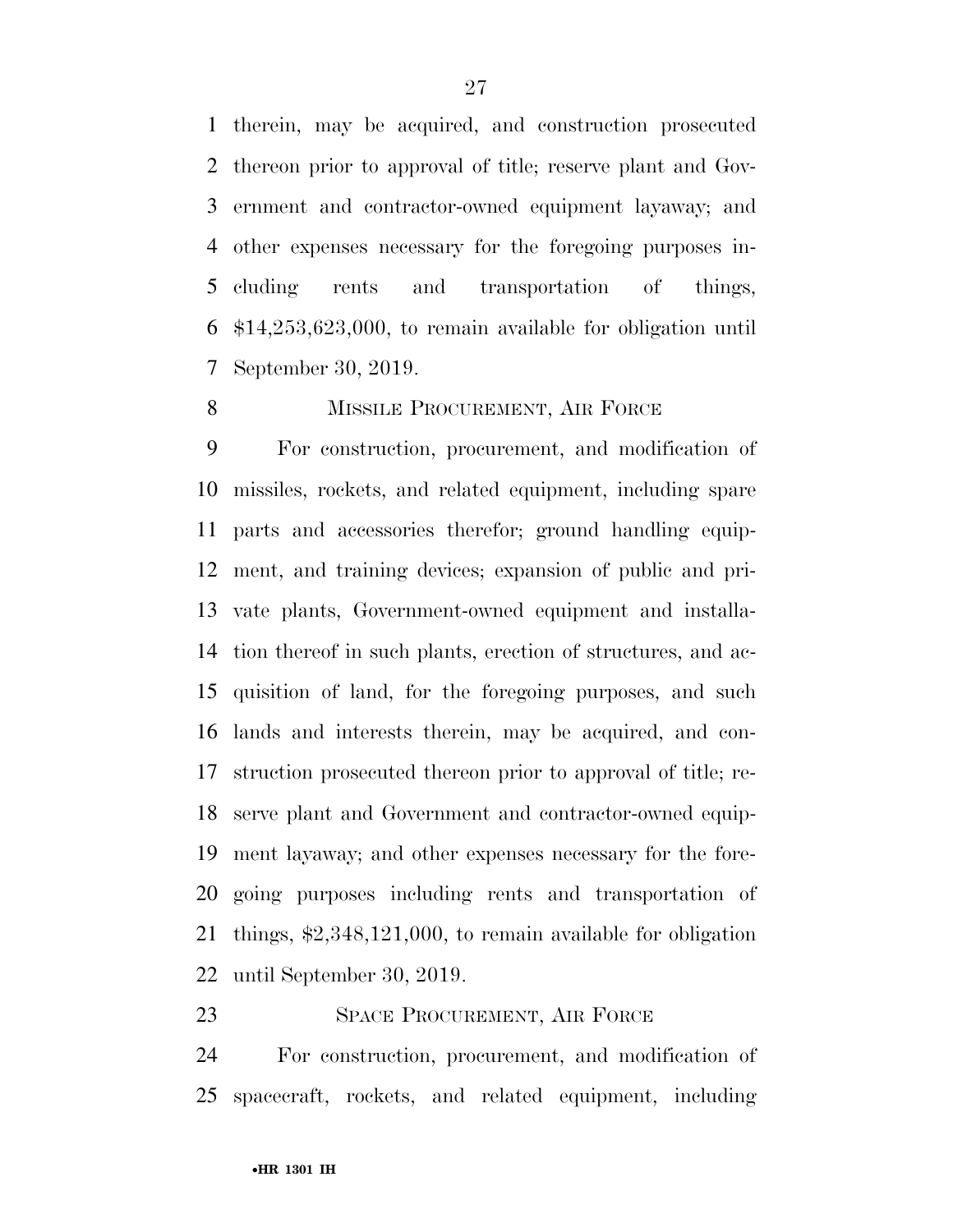spare parts and accessories therefor; ground handling equipment, and training devices; expansion of public and private plants, Government-owned equipment and installa- tion thereof in such plants, erection of structures, and ac- quisition of land, for the foregoing purposes, and such lands and interests therein, may be acquired, and con- struction prosecuted thereon prior to approval of title; re- serve plant and Government and contractor-owned equip- ment layaway; and other expenses necessary for the fore- going purposes including rents and transportation of things, \$2,733,243,000, to remain available for obligation until September 30, 2019.

PROCUREMENT OF AMMUNITION, AIR FORCE

 For construction, procurement, production, and modification of ammunition, and accessories therefor; spe- cialized equipment and training devices; expansion of pub- lic and private plants, including ammunition facilities, au- thorized by section 2854 of title 10, United States Code, and the land necessary therefor, for the foregoing pur- poses, and such lands and interests therein, may be ac- quired, and construction prosecuted thereon prior to ap- proval of title; and procurement and installation of equip- ment, appliances, and machine tools in public and private plants; reserve plant and Government and contractor-owned equipment layaway; and other expenses necessary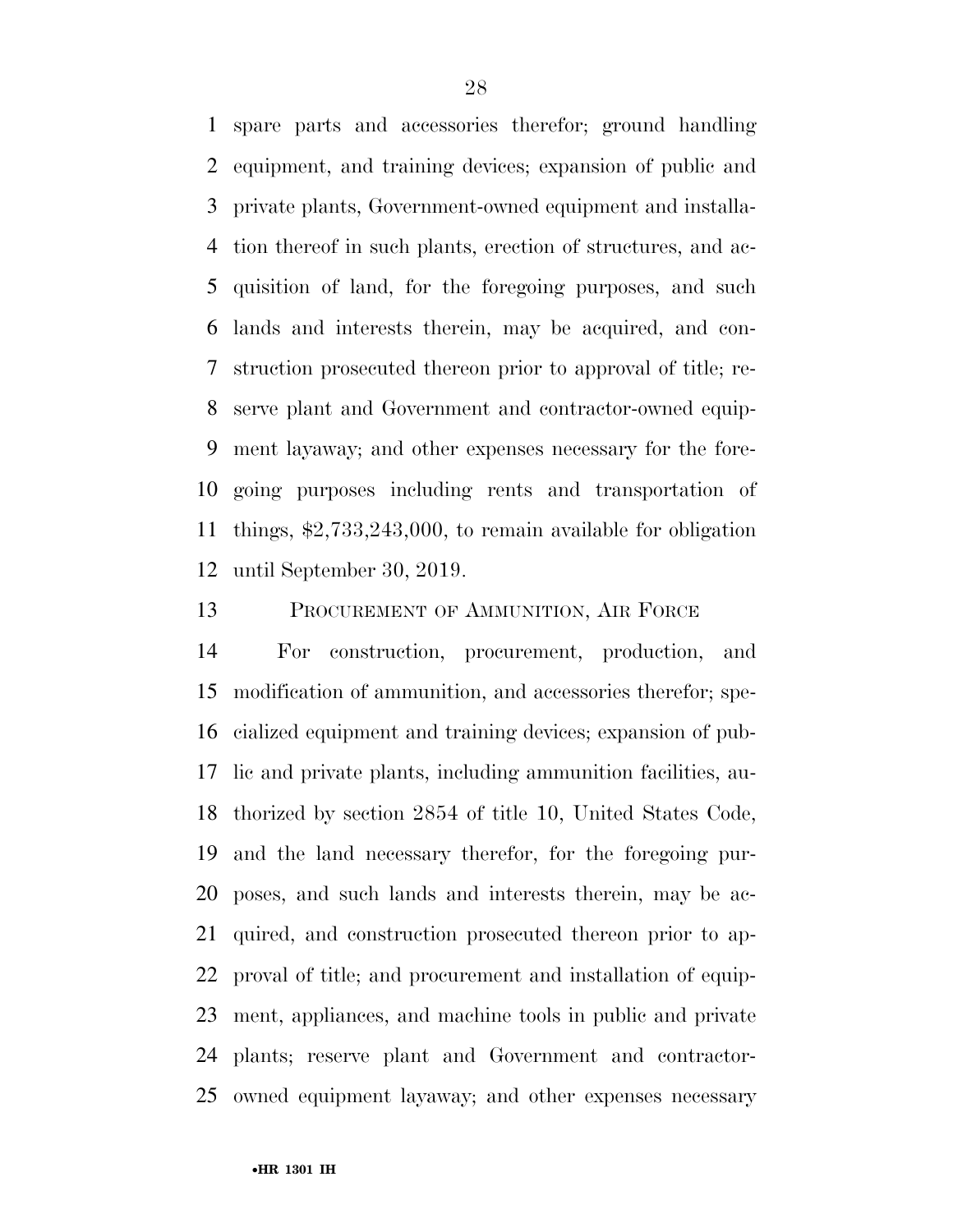for the foregoing purposes, \$1,589,219,000, to remain available for obligation until September 30, 2019.

OTHER PROCUREMENT, AIR FORCE

 For procurement and modification of equipment (in- cluding ground guidance and electronic control equipment, and ground electronic and communication equipment), and supplies, materials, and spare parts therefor, not oth- erwise provided for; the purchase of passenger motor vehi- cles for replacement only; lease of passenger motor vehi- cles; and expansion of public and private plants, Govern- ment-owned equipment and installation thereof in such plants, erection of structures, and acquisition of land, for the foregoing purposes, and such lands and interests therein, may be acquired, and construction prosecuted thereon, prior to approval of title; reserve plant and Gov- ernment and contractor-owned equipment layaway, \$17,768,224,000, to remain available for obligation until September 30, 2019.

PROCUREMENT, DEFENSE-WIDE

 For expenses of activities and agencies of the Depart- ment of Defense (other than the military departments) necessary for procurement, production, and modification of equipment, supplies, materials, and spare parts there- for, not otherwise provided for; the purchase of passenger motor vehicles for replacement only; expansion of public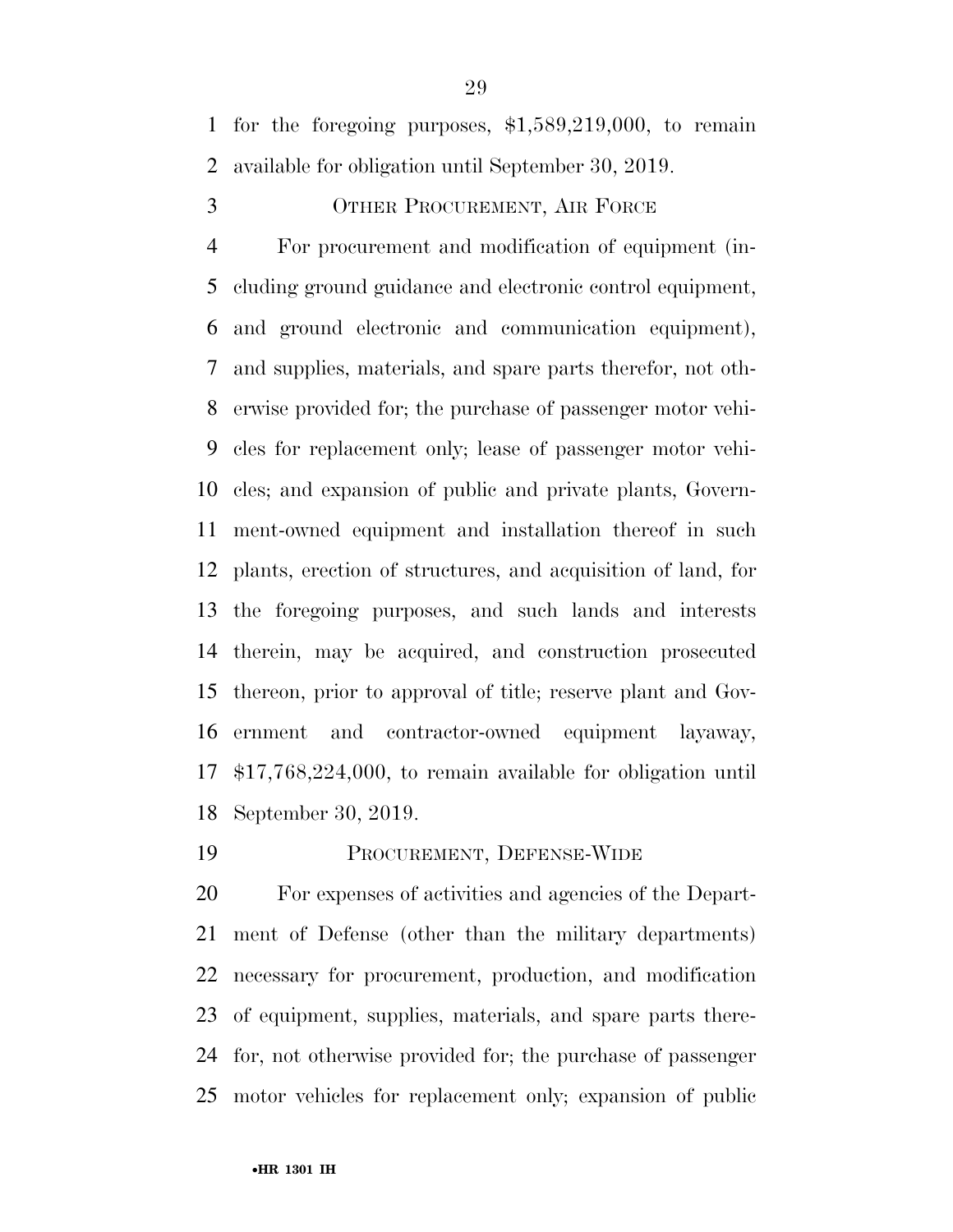and private plants, equipment, and installation thereof in such plants, erection of structures, and acquisition of land for the foregoing purposes, and such lands and interests therein, may be acquired, and construction prosecuted thereon prior to approval of title; reserve plant and Gov- ernment and contractor-owned equipment layaway, \$4,881,022,000, to remain available for obligation until September 30, 2019. DEFENSE PRODUCTION ACT PURCHASES For activities by the Department of Defense pursuant to sections 108, 301, 302, and 303 of the Defense Produc- tion Act of 1950 (50 U.S.C. 4518, 4531, 4532, and 4533), \$64,065,000, to remain available until expended. TITLE IV RESEARCH, DEVELOPMENT, TEST AND EVALUATION RESEARCH, DEVELOPMENT, TEST AND EVALUATION, ARMY For expenses necessary for basic and applied sci- entific research, development, test and evaluation, includ- ing maintenance, rehabilitation, lease, and operation of fa- cilities and equipment, \$8,332,965,000, to remain avail-able for obligation until September 30, 2018.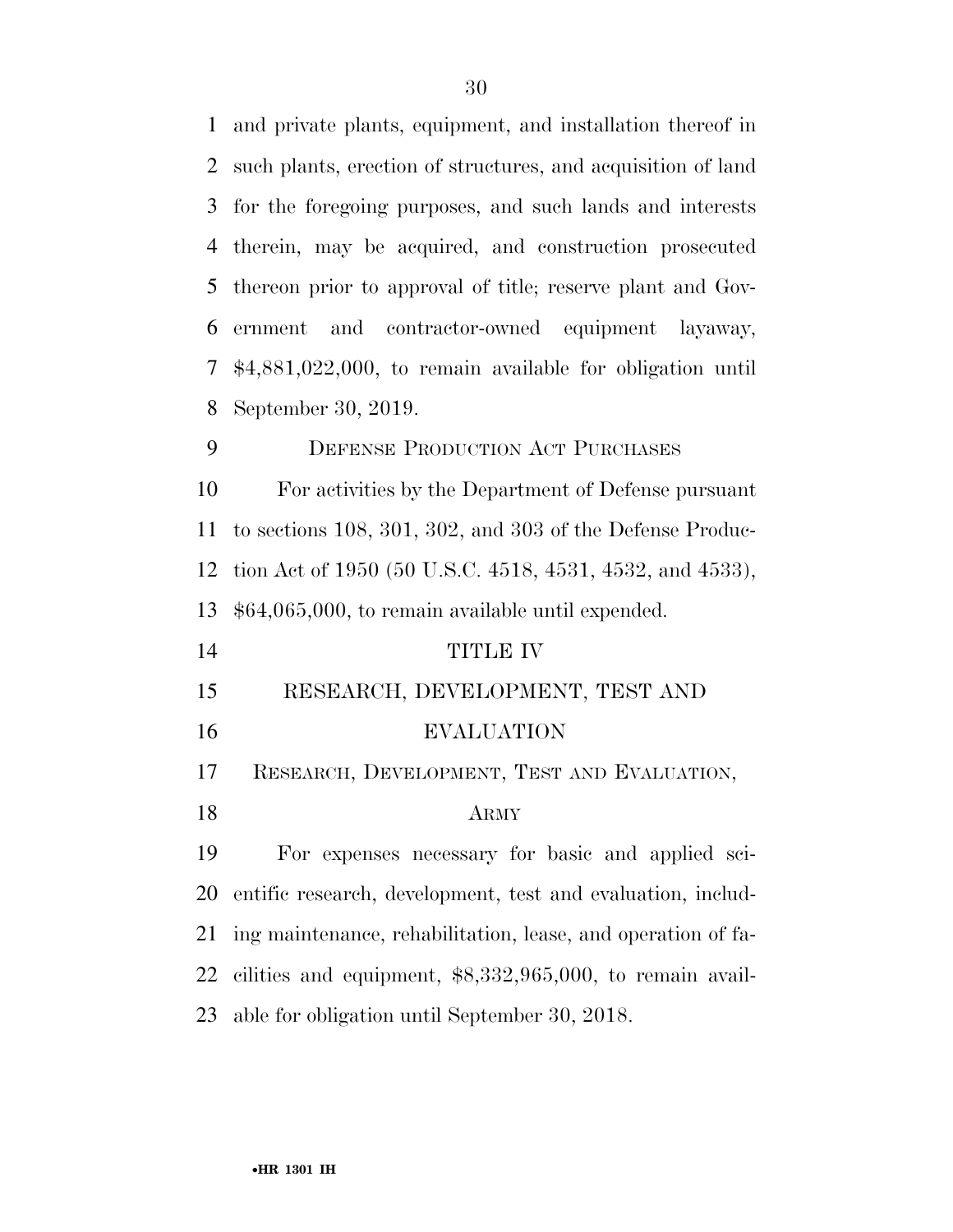RESEARCH, DEVELOPMENT, TEST AND EVALUATION,

# NAVY

 For expenses necessary for basic and applied sci- entific research, development, test and evaluation, includ- ing maintenance, rehabilitation, lease, and operation of fa- cilities and equipment, \$17,214,530,000, to remain avail- able for obligation until September 30, 2018: *Provided*, That funds appropriated in this paragraph which are available for the V–22 may be used to meet unique oper-ational requirements of the Special Operations Forces.

RESEARCH, DEVELOPMENT, TEST AND EVALUATION,

# AIR FORCE

 For expenses necessary for basic and applied sci- entific research, development, test and evaluation, includ- ing maintenance, rehabilitation, lease, and operation of fa- cilities and equipment, \$27,788,548,000, to remain avail-able for obligation until September 30, 2018.

RESEARCH, DEVELOPMENT, TEST AND EVALUATION,

- DEFENSE-WIDE
- **(INCLUDING TRANSFER OF FUNDS)**

 For expenses of activities and agencies of the Depart- ment of Defense (other than the military departments), necessary for basic and applied scientific research, devel- opment, test and evaluation; advanced research projects as may be designated and determined by the Secretary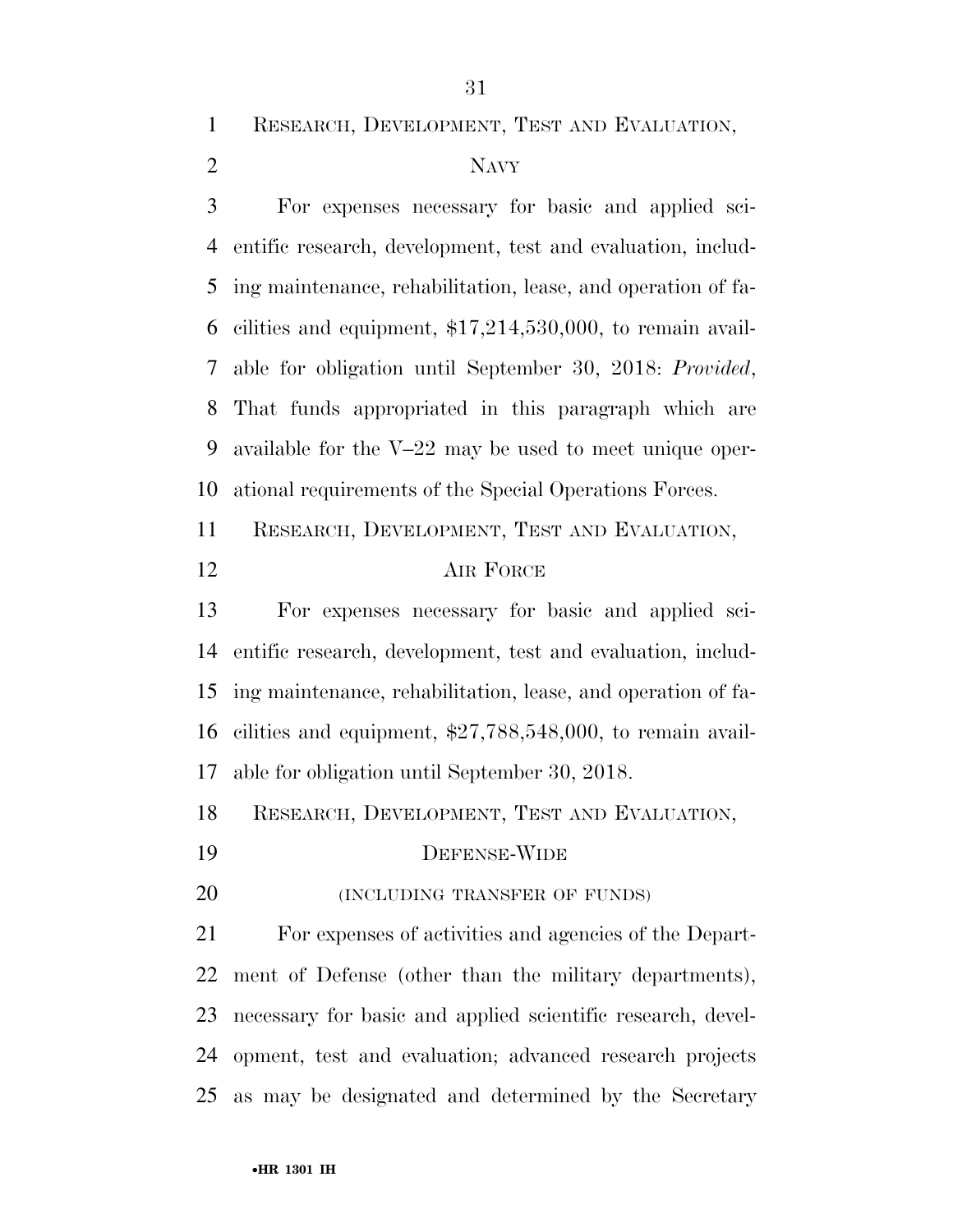of Defense, pursuant to law; maintenance, rehabilitation, lease, and operation of facilities and equipment, \$18,778,550,000, to remain available for obligation until September 30, 2018: *Provided*, That, of the funds made available in this paragraph, \$250,000,000 for the Defense Rapid Innovation Program shall only be available for ex- penses, not otherwise provided for, to include program management and oversight, to conduct research, develop- ment, test and evaluation to include proof of concept dem- onstration; engineering, testing, and validation; and tran- sition to full-scale production: *Provided further*, That the Secretary of Defense may transfer funds provided herein for the Defense Rapid Innovation Program to appropria- tions for research, development, test and evaluation to ac- complish the purpose provided herein: *Provided further*, That this transfer authority is in addition to any other transfer authority available to the Department of Defense: *Provided further*, That the Secretary of Defense shall, not fewer than 30 days prior to making transfers from this appropriation, notify the congressional defense committees in writing of the details of any such transfer.

OPERATIONAL TEST AND EVALUATION, DEFENSE

 For expenses, not otherwise provided for, necessary for the independent activities of the Director, Operational Test and Evaluation, in the direction and supervision of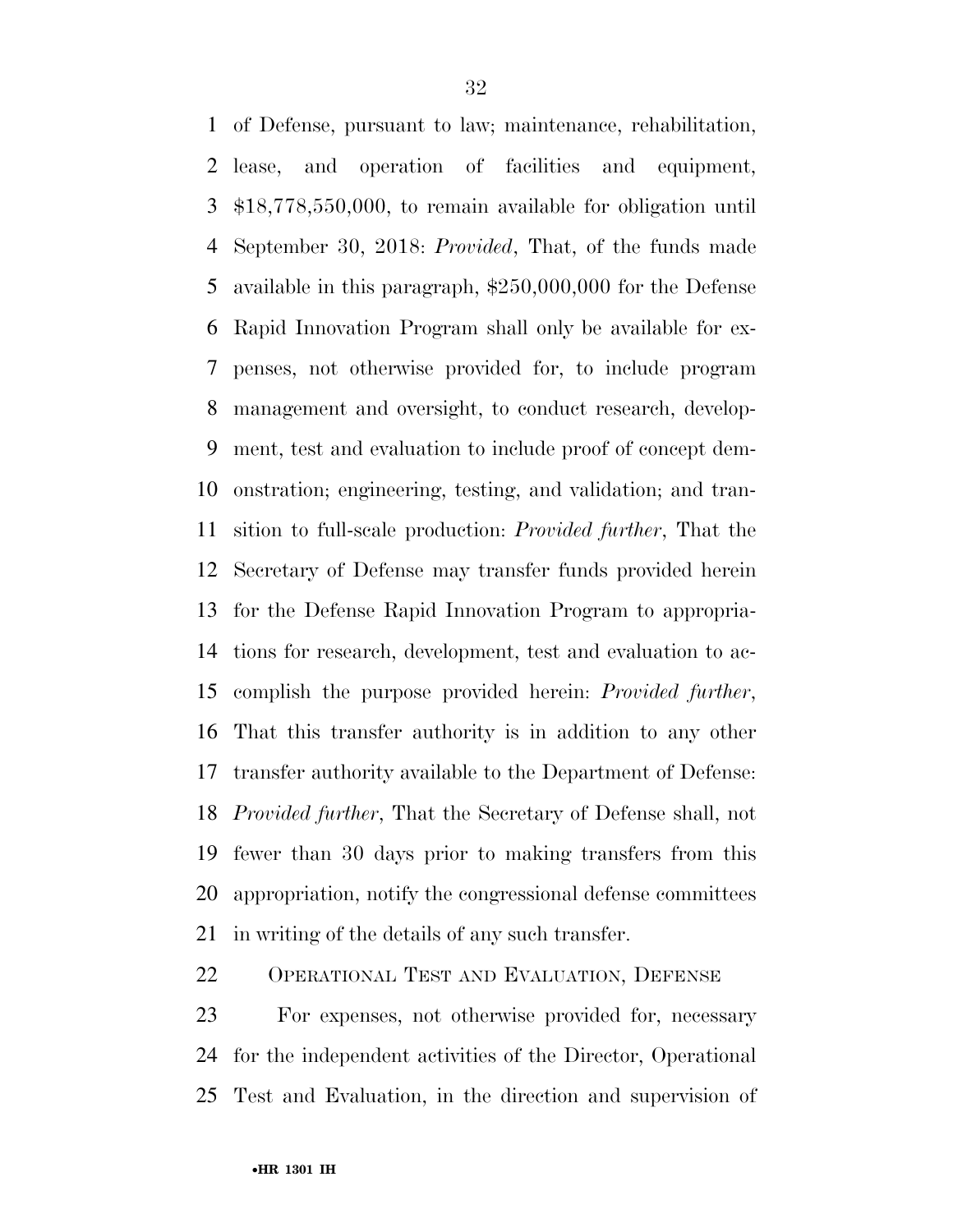operational test and evaluation, including initial oper- ational test and evaluation which is conducted prior to, and in support of, production decisions; joint operational testing and evaluation; and administrative expenses in connection therewith, \$186,994,000, to remain available for obligation until September 30, 2018. 7 TITLE V REVOLVING AND MANAGEMENT FUNDS DEFENSE WORKING CAPITAL FUNDS For the Defense Working Capital Funds, \$1,511,613,000. TITLE VI OTHER DEPARTMENT OF DEFENSE PROGRAMS DEFENSE HEALTH PROGRAM For expenses, not otherwise provided for, for medical and health care programs of the Department of Defense as authorized by law, \$33,781,270,000; of which \$31,277,002,000 shall be for operation and maintenance, of which not to exceed one percent shall remain available for obligation until September 30, 2018, and of which up to \$15,315,832,000 may be available for contracts entered into under the TRICARE program; of which \$402,161,000, to remain available for obligation until Sep- tember 30, 2019, shall be for procurement; and of which \$2,102,107,000, to remain available for obligation until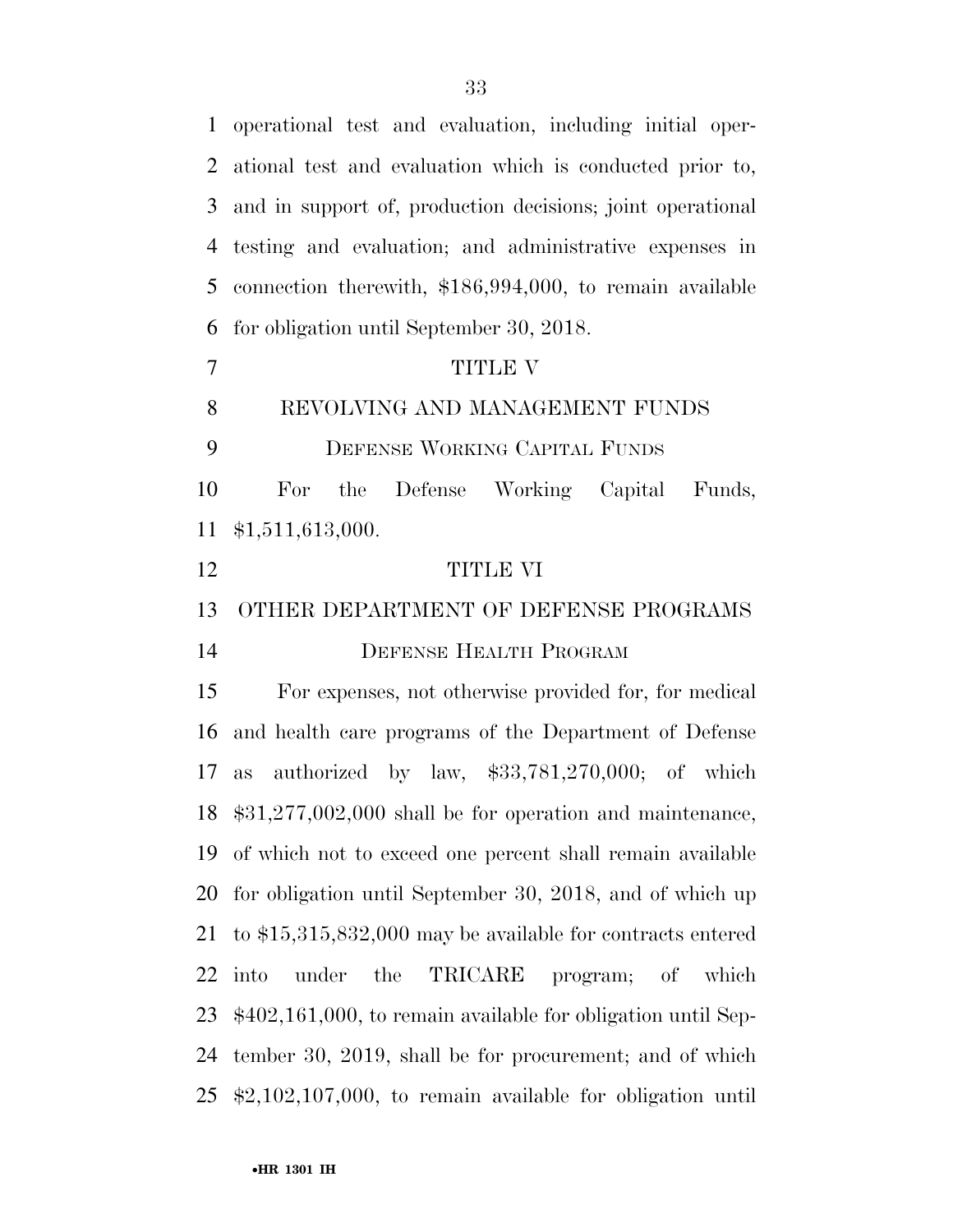September 30, 2018, shall be for research, development, test and evaluation: *Provided*, That, notwithstanding any other provision of law, of the amount made available under this heading for research, development, test and evalua- tion, not less than \$8,000,000 shall be available for HIV prevention educational activities undertaken in connection with United States military training, exercises, and hu- manitarian assistance activities conducted primarily in Af- rican nations: *Provided further*, That of the funds provided under this heading for research, development, test and evaluation, not less than \$1,014,600,000 shall be made available to the United States Army Medical Research and Materiel Command to carry out the congressionally di-rected medical research programs.

CHEMICAL AGENTS AND MUNITIONS DESTRUCTION,

#### DEFENSE

 For expenses, not otherwise provided for, necessary for the destruction of the United States stockpile of lethal chemical agents and munitions in accordance with the pro- visions of section 1412 of the Department of Defense Au- thorization Act, 1986 (50 U.S.C. 1521), and for the de- struction of other chemical warfare materials that are not in the chemical weapon stockpile, \$523,726,000, of which \$119,985,000 shall be for operation and maintenance, of which no less than \$49,533,000 shall be for the Chemical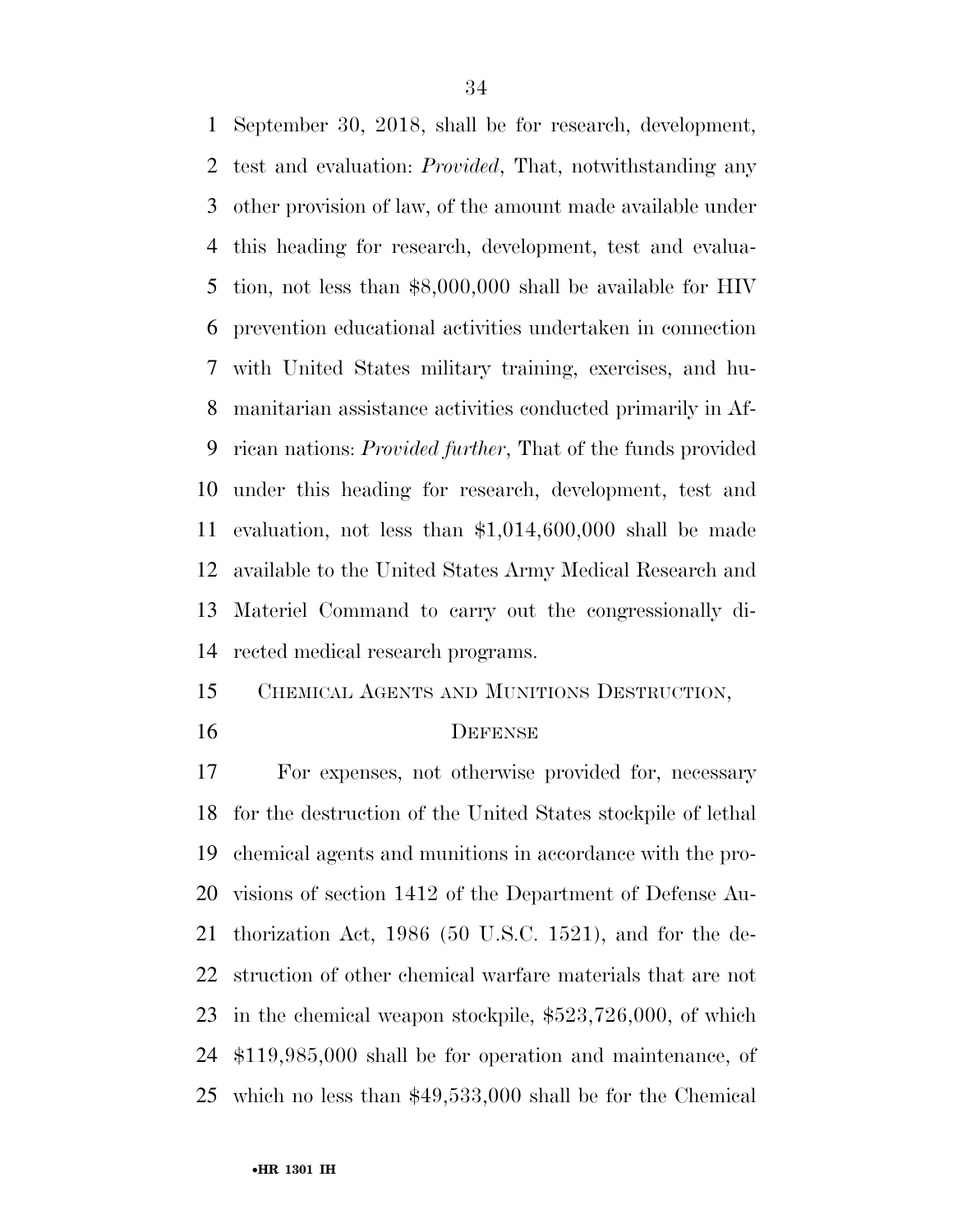Stockpile Emergency Preparedness Program, consisting of \$20,368,000 for activities on military installations and \$29,165,000, to remain available until September 30, 2018, to assist State and local governments, and of which not more than \$13,700,000, to remain available until Sep- tember 30, 2018, shall be for the destruction of eight United States-origin chemical munitions in the Republic of Panama, to the extent authorized by law; \$15,132,000 shall be for procurement, to remain available until Sep- tember 30, 2019, of which \$15,132,000 shall be for the Chemical Stockpile Emergency Preparedness Program to assist State and local governments; and \$388,609,000, to remain available until September 30, 2018, shall be for research, development, test and evaluation, of which \$380,892,000 shall only be for the Assembled Chemical Weapons Alternatives program.

## DRUG INTERDICTION AND COUNTER-DRUG ACTIVITIES,

### 18 DEFENSE

(INCLUDING TRANSFER OF FUNDS)

 For drug interdiction and counter-drug activities of the Department of Defense, for transfer to appropriations available to the Department of Defense for military per- sonnel of the reserve components serving under the provi- sions of title 10 and title 32, United States Code; for oper-ation and maintenance; for procurement; and for research,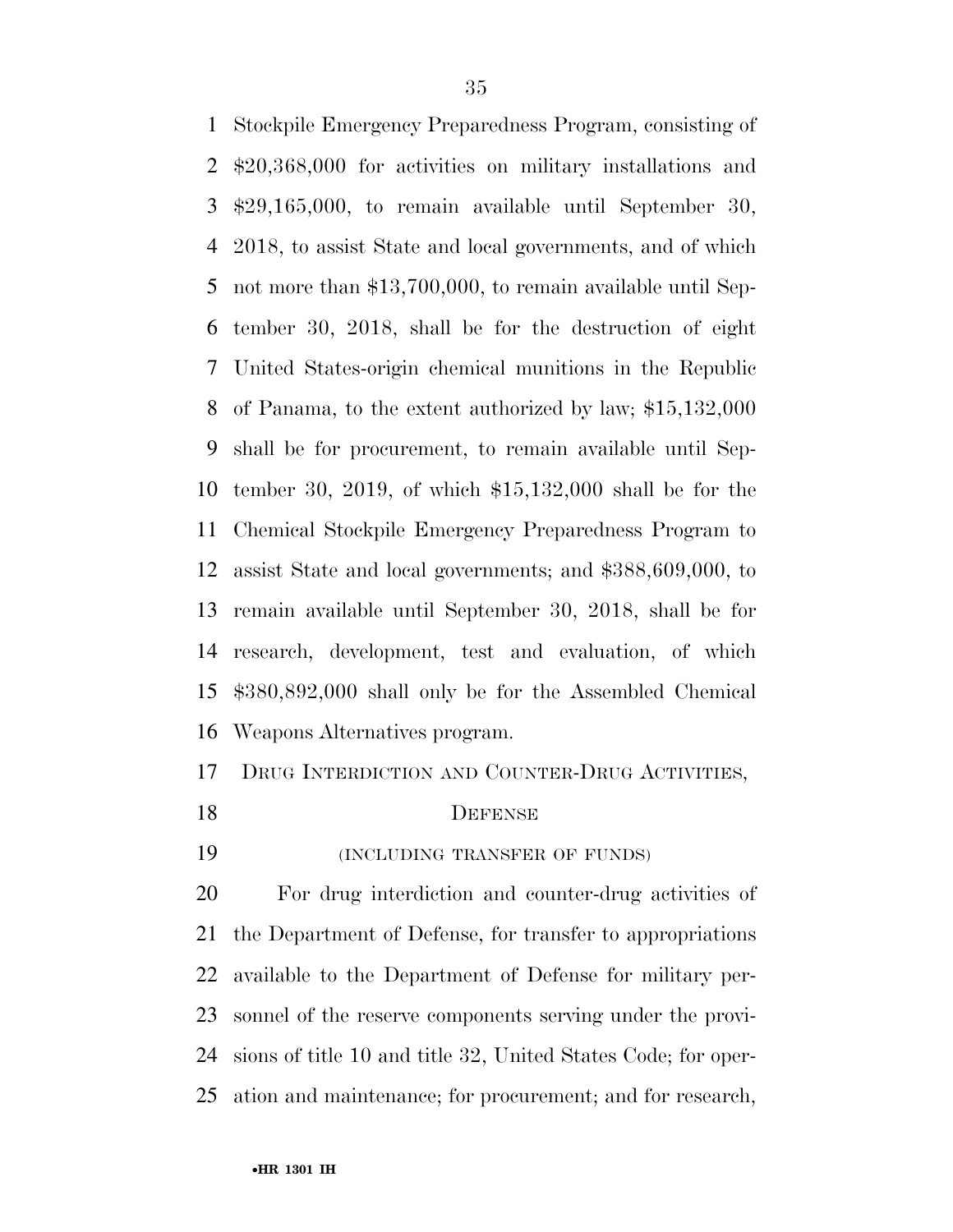development, test and evaluation, \$998,800,000, of which \$626,087,000 shall be for counter-narcotics support; \$118,713,000 shall be for the drug demand reduction pro- gram; \$234,000,000 shall be for the National Guard counter-drug program; and \$20,000,000 shall be for the National Guard counter-drug schools program: *Provided*, That the funds appropriated under this heading shall be available for obligation for the same time period and for the same purpose as the appropriation to which trans- ferred: *Provided further*, That upon a determination that all or part of the funds transferred from this appropriation are not necessary for the purposes provided herein, such amounts may be transferred back to this appropriation: *Provided further*, That the transfer authority provided under this heading is in addition to any other transfer au-thority contained elsewhere in this Act.

17 OFFICE OF THE INSPECTOR GENERAL

 For expenses and activities of the Office of the In- spector General in carrying out the provisions of the In- spector General Act of 1978, as amended, \$312,035,000, of which \$308,882,000 shall be for operation and mainte- nance, of which not to exceed \$700,000 is available for emergencies and extraordinary expenses to be expended on the approval or authority of the Inspector General, and payments may be made on the Inspector General's certifi-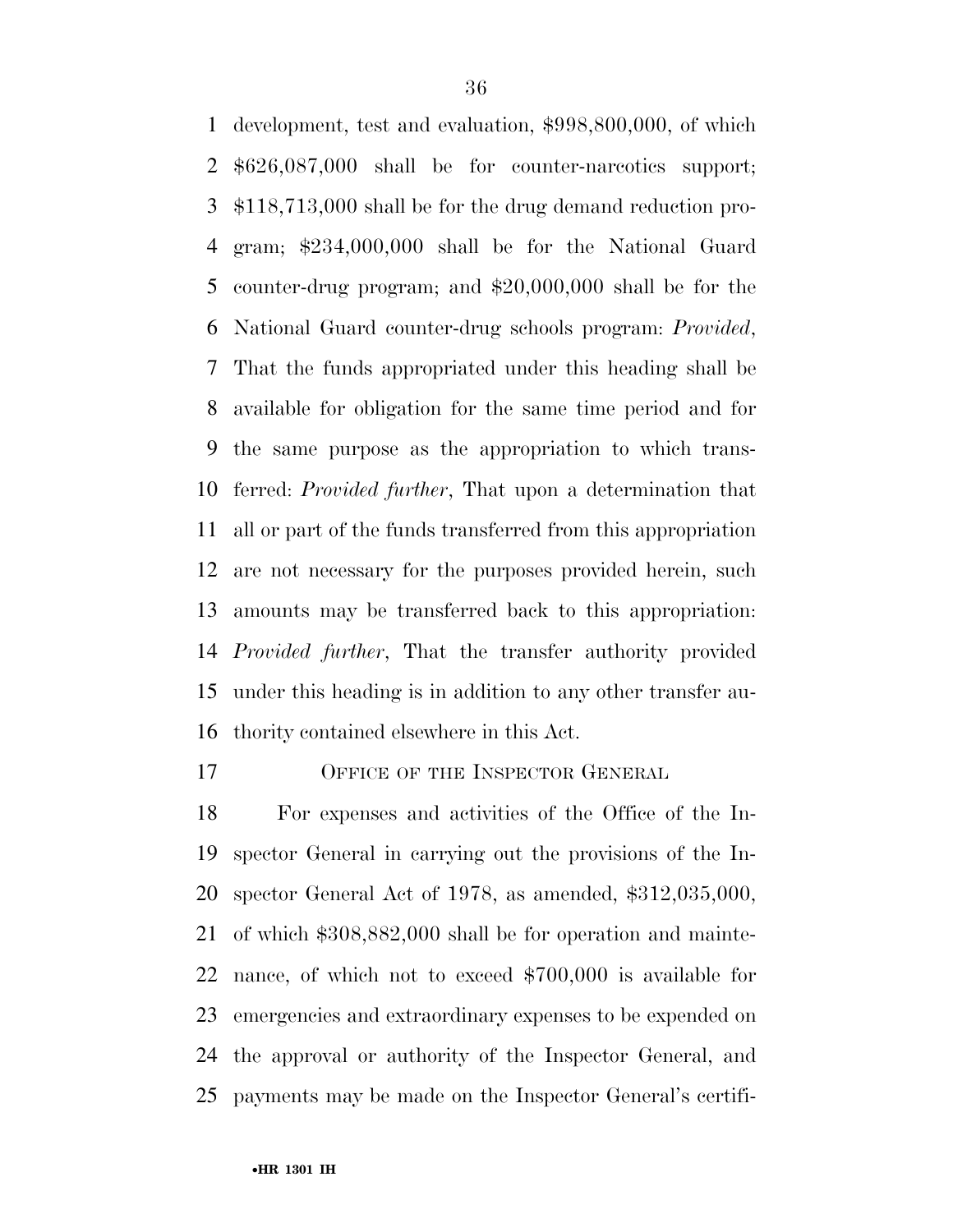cate of necessity for confidential military purposes; and of which \$3,153,000, to remain available until September 30, 2018, shall be for research, development, test and eval-uation.

| 5              | TITLE VII                                                   |
|----------------|-------------------------------------------------------------|
| 6              | RELATED AGENCIES                                            |
| $\overline{7}$ | CENTRAL INTELLIGENCE AGENCY RETIREMENT AND                  |
| 8              | <b>DISABILITY SYSTEM FUND</b>                               |
| 9              | For payment to the Central Intelligence Agency Re-          |
|                | 10 tirement and Disability System Fund, to maintain the     |
|                | 11 proper funding level for continuing the operation of the |
|                | 12 Central Intelligence Agency Retirement and Disability    |
|                | 13 System, \$514,000,000.                                   |
| 14             | INTELLIGENCE COMMUNITY MANAGEMENT ACCOUNT                   |
| 15             | For necessary expenses of the Intelligence Commu-           |

nity Management Account, \$515,596,000.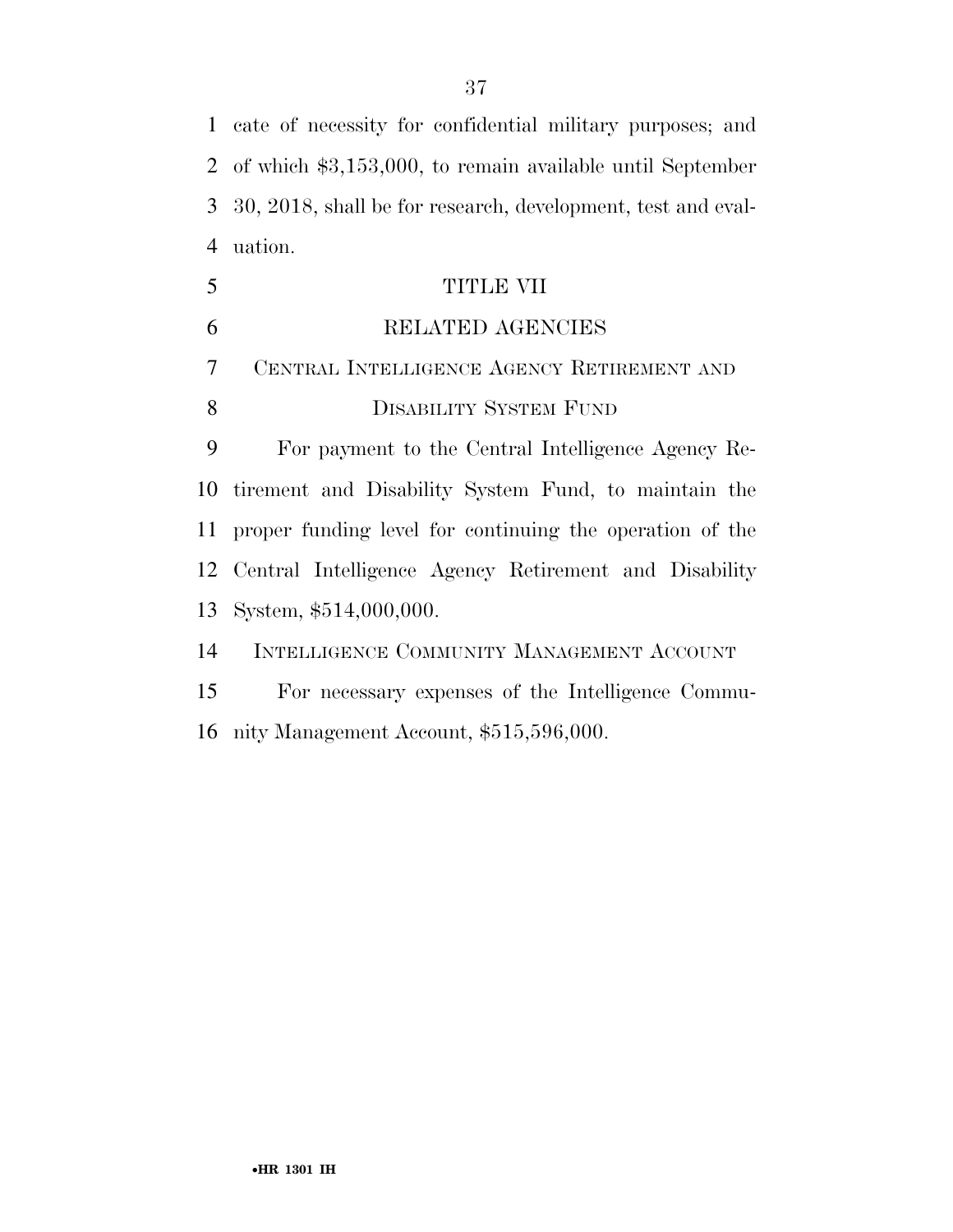## 1 TITLE VIII

GENERAL PROVISIONS

 SEC. 8001. No part of any appropriation contained in this Act shall be used for publicity or propaganda pur-poses not authorized by the Congress.

 SEC. 8002. During the current fiscal year, provisions of law prohibiting the payment of compensation to, or em- ployment of, any person not a citizen of the United States shall not apply to personnel of the Department of Defense: *Provided*, That salary increases granted to direct and indi- rect hire foreign national employees of the Department of Defense funded by this Act shall not be at a rate in excess of the percentage increase authorized by law for civilian employees of the Department of Defense whose pay is computed under the provisions of section 5332 of title 5, United States Code, or at a rate in excess of the percent- age increase provided by the appropriate host nation to its own employees, whichever is higher: *Provided further,*  That this section shall not apply to Department of De- fense foreign service national employees serving at United States diplomatic missions whose pay is set by the Depart- ment of State under the Foreign Service Act of 1980: *Pro- vided further*, That the limitations of this provision shall not apply to foreign national employees of the Department of Defense in the Republic of Turkey.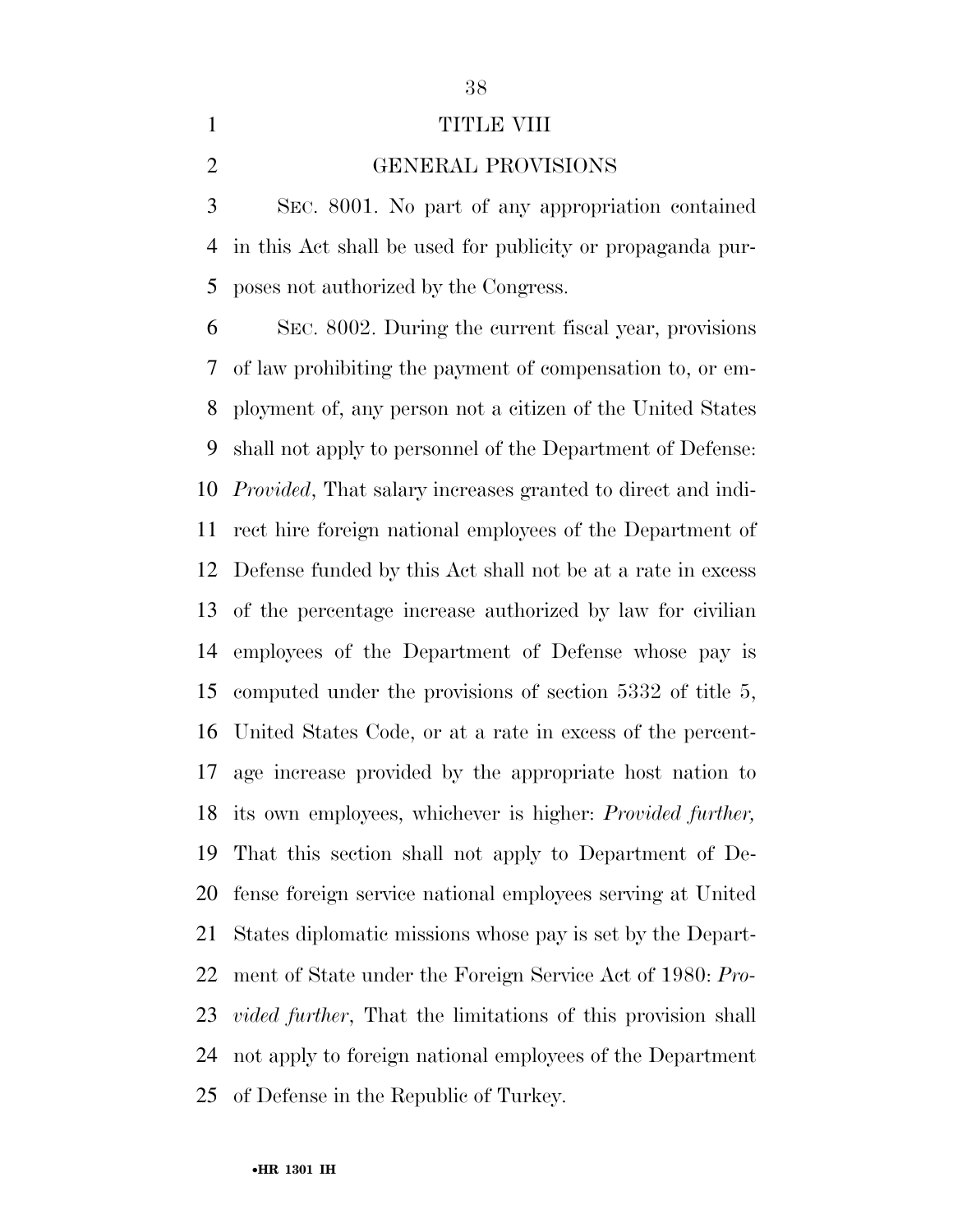SEC. 8003. No part of any appropriation contained in this Act shall remain available for obligation beyond the current fiscal year, unless expressly so provided herein. SEC. 8004. No more than 20 percent of the appro- priations in this Act which are limited for obligation dur- ing the current fiscal year shall be obligated during the last 2 months of the fiscal year: *Provided*, That this sec- tion shall not apply to obligations for support of active duty training of reserve components or summer camp training of the Reserve Officers' Training Corps.

#### 11 (TRANSFER OF FUNDS)

 SEC. 8005. Upon determination by the Secretary of Defense that such action is necessary in the national inter- est, he may, with the approval of the Office of Manage- ment and Budget, transfer not to exceed \$4,500,000,000 of working capital funds of the Department of Defense or funds made available in this Act to the Department of Defense for military functions (except military con- struction) between such appropriations or funds or any subdivision thereof, to be merged with and to be available for the same purposes, and for the same time period, as the appropriation or fund to which transferred: *Provided*, That such authority to transfer may not be used unless for higher priority items, based on unforeseen military re-quirements, than those for which originally appropriated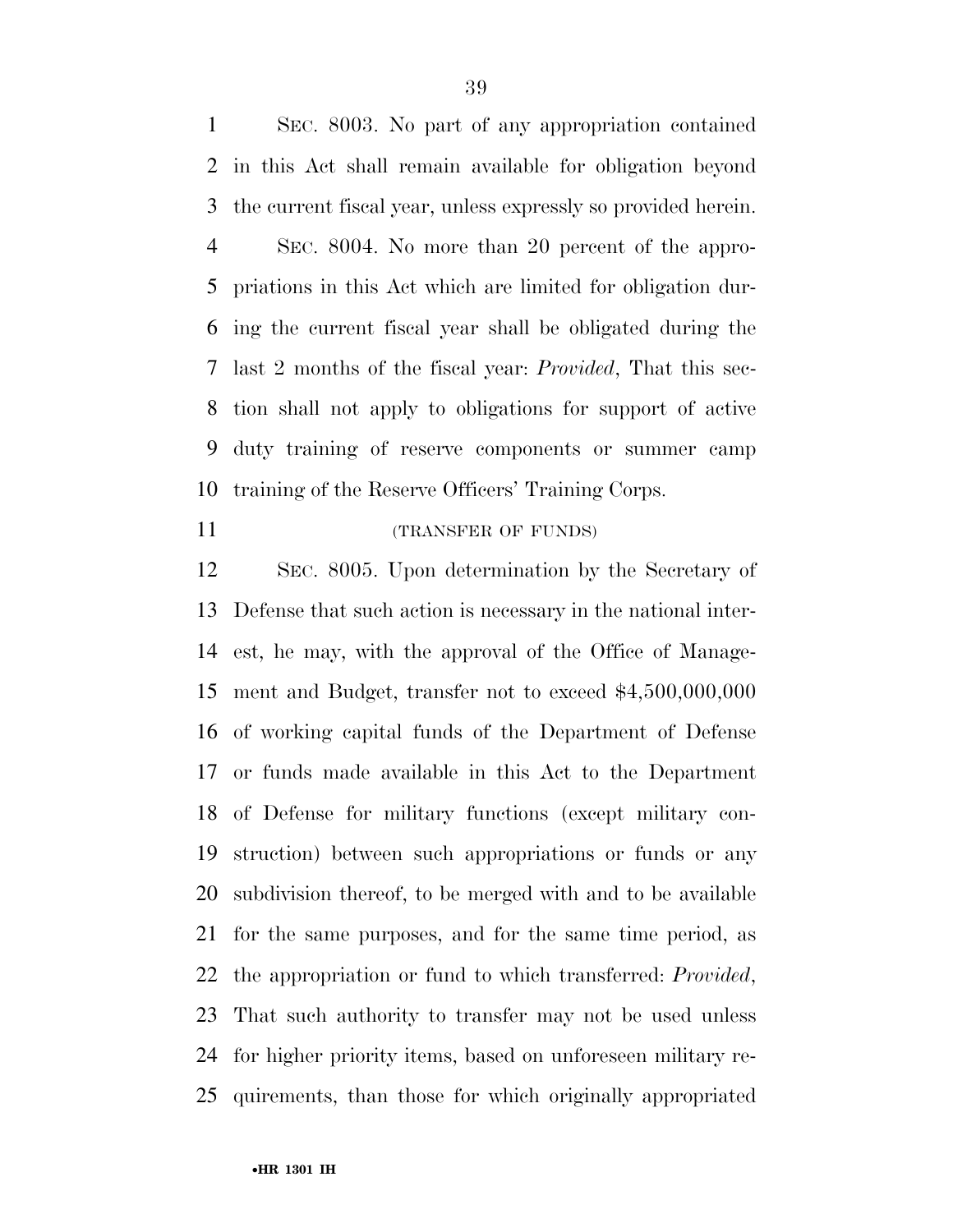and in no case where the item for which funds are re- quested has been denied by the Congress: *Provided further*, That the Secretary of Defense shall notify the Congress promptly of all transfers made pursuant to this authority or any other authority in this Act: *Provided further*, That no part of the funds in this Act shall be available to pre- pare or present a request to the Committees on Appropria- tions for reprogramming of funds, unless for higher pri- ority items, based on unforeseen military requirements, than those for which originally appropriated and in no case where the item for which reprogramming is requested has been denied by the Congress: *Provided further*, That a request for multiple reprogrammings of funds using au- thority provided in this section shall be made prior to June 30, 2017: *Provided further*, That transfers among military personnel appropriations shall not be taken into account for purposes of the limitation on the amount of funds that may be transferred under this section.

 SEC. 8006. (a) With regard to the list of specific pro- grams, projects, and activities (and the dollar amounts and adjustments to budget activities corresponding to such programs, projects, and activities) contained in the tables titled Explanation of Project Level Adjustments in the explanatory statement regarding this Act, the obliga-tion and expenditure of amounts appropriated or other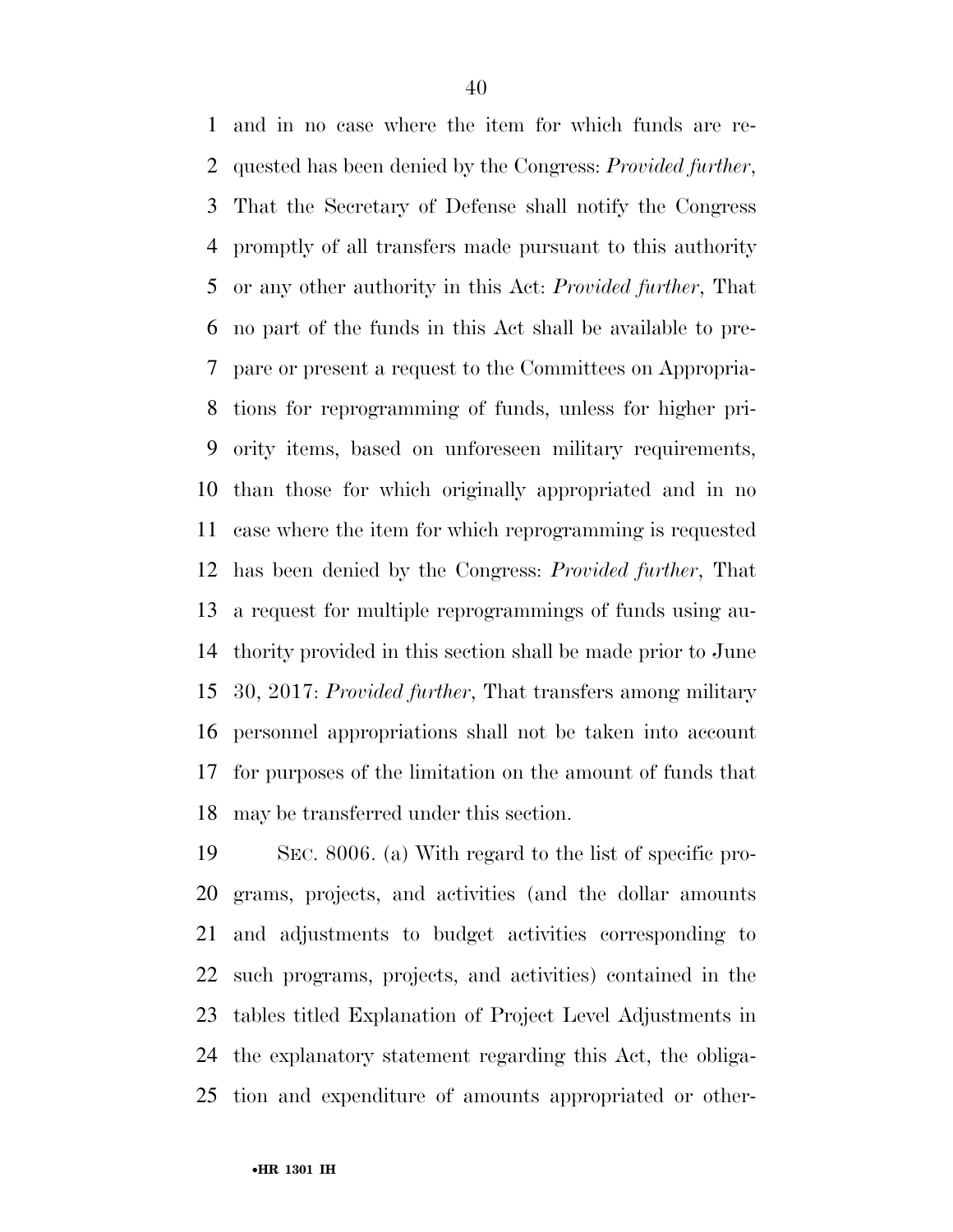wise made available in this Act for those programs, projects, and activities for which the amounts appro- priated exceed the amounts requested are hereby required by law to be carried out in the manner provided by such tables to the same extent as if the tables were included in the text of this Act.

 (b) Amounts specified in the referenced tables de- scribed in subsection (a) shall not be treated as subdivi- sions of appropriations for purposes of section 8005 of this Act: *Provided*, That section 8005 shall apply when trans- fers of the amounts described in subsection (a) occur be-tween appropriation accounts.

 SEC. 8007. (a) Not later than 60 days after enact- ment of this Act, the Department of Defense shall submit a report to the congressional defense committees to estab- lish the baseline for application of reprogramming and transfer authorities for fiscal year 2017: *Provided*, That the report shall include—

 (1) a table for each appropriation with a sepa- rate column to display the President's budget re- quest, adjustments made by Congress, adjustments due to enacted rescissions, if appropriate, and the fiscal year enacted level;

 (2) a delineation in the table for each appro-priation both by budget activity and program,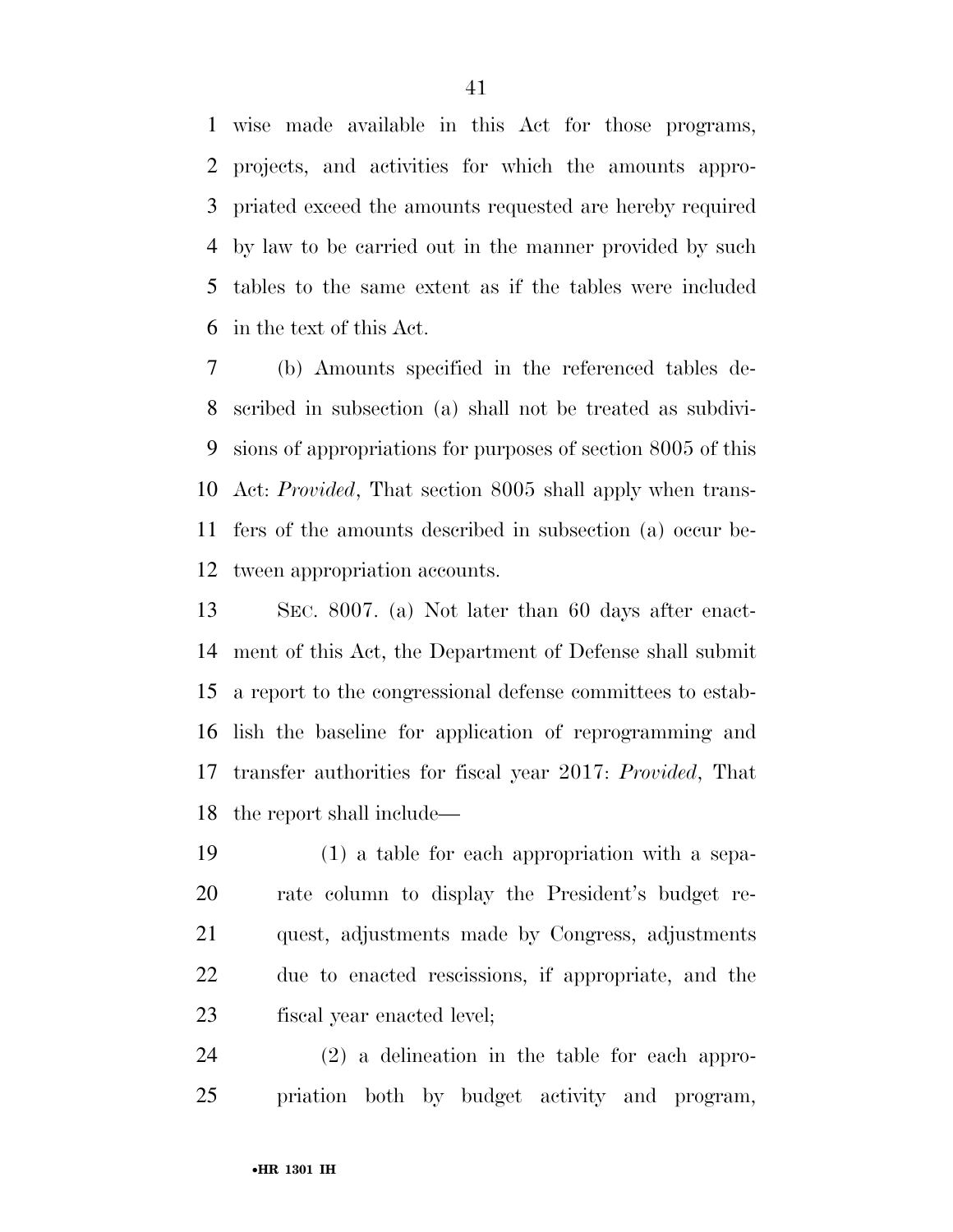project, and activity as detailed in the Budget Ap-pendix; and

 (3) an identification of items of special congres-sional interest.

 (b) Notwithstanding section 8005 of this Act, none of the funds provided in this Act shall be available for reprogramming or transfer until the report identified in subsection (a) is submitted to the congressional defense committees, unless the Secretary of Defense certifies in writing to the congressional defense committees that such reprogramming or transfer is necessary as an emergency requirement: *Provided*, That this subsection shall not apply to transfers from the following appropriations ac-counts:

(1) ''Environmental Restoration, Army'';

(2) ''Environmental Restoration, Navy'';

(3) ''Environmental Restoration, Air Force'';

 (4) ''Environmental Restoration, Defense-wide'';

 (5) ''Environmental Restoration, Formerly Used Defense Sites''; and

 (6) ''Drug Interdiction and Counter-drug Ac-tivities, Defense''.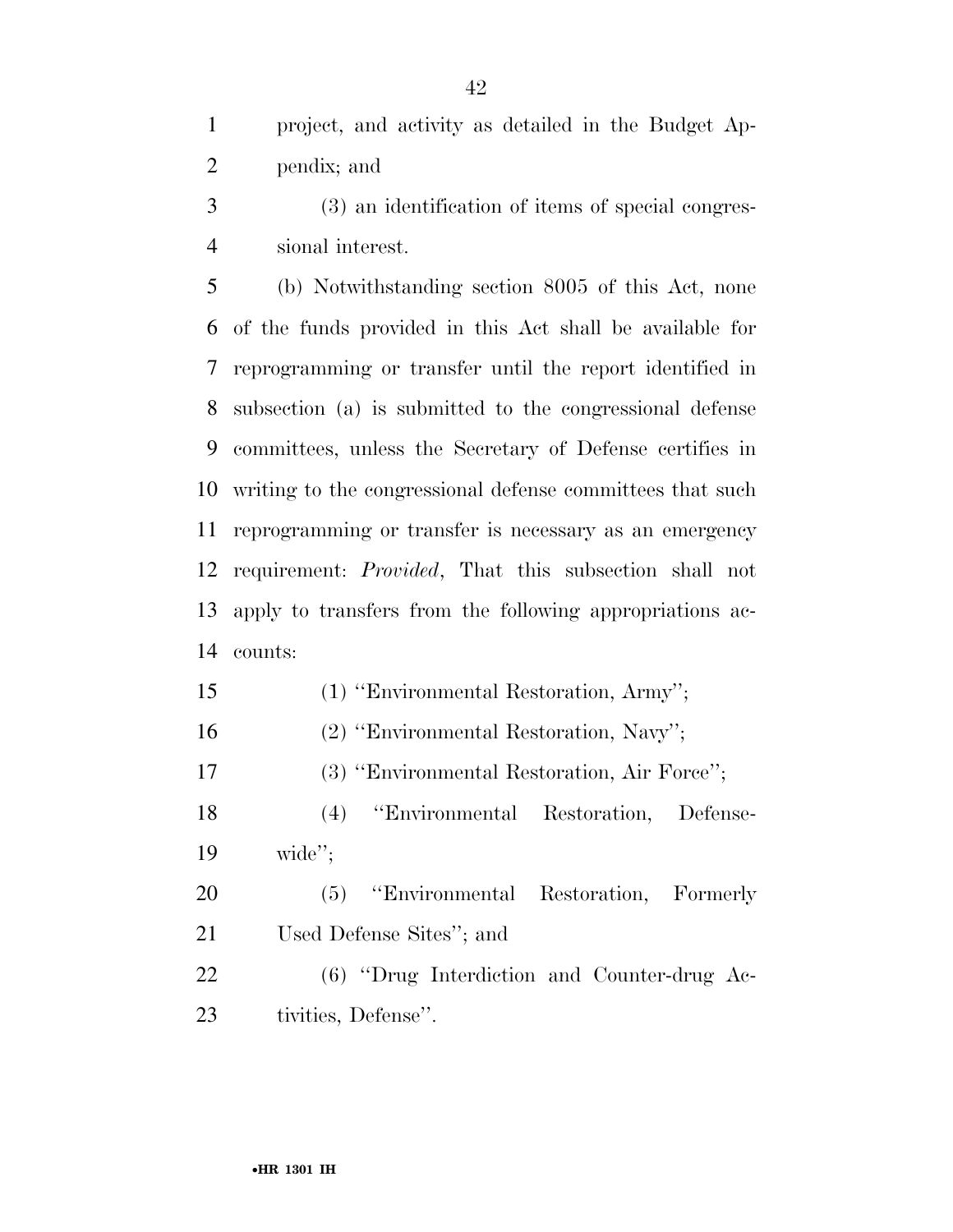## (TRANSFER OF FUNDS)

 SEC. 8008. During the current fiscal year, cash bal- ances in working capital funds of the Department of De- fense established pursuant to section 2208 of title 10, United States Code, may be maintained in only such amounts as are necessary at any time for cash disburse- ments to be made from such funds: *Provided*, That trans- fers may be made between such funds: *Provided further*, That transfers may be made between working capital funds and the ''Foreign Currency Fluctuations, Defense'' appropriation and the ''Operation and Maintenance'' ap- propriation accounts in such amounts as may be deter- mined by the Secretary of Defense, with the approval of the Office of Management and Budget, except that such transfers may not be made unless the Secretary of Defense has notified the Congress of the proposed transfer: *Pro- vided further*, That except in amounts equal to the amounts appropriated to working capital funds in this Act, no obligations may be made against a working capital fund to procure or increase the value of war reserve material inventory, unless the Secretary of Defense has notified the Congress prior to any such obligation.

 SEC. 8009. Funds appropriated by this Act may not be used to initiate a special access program without prior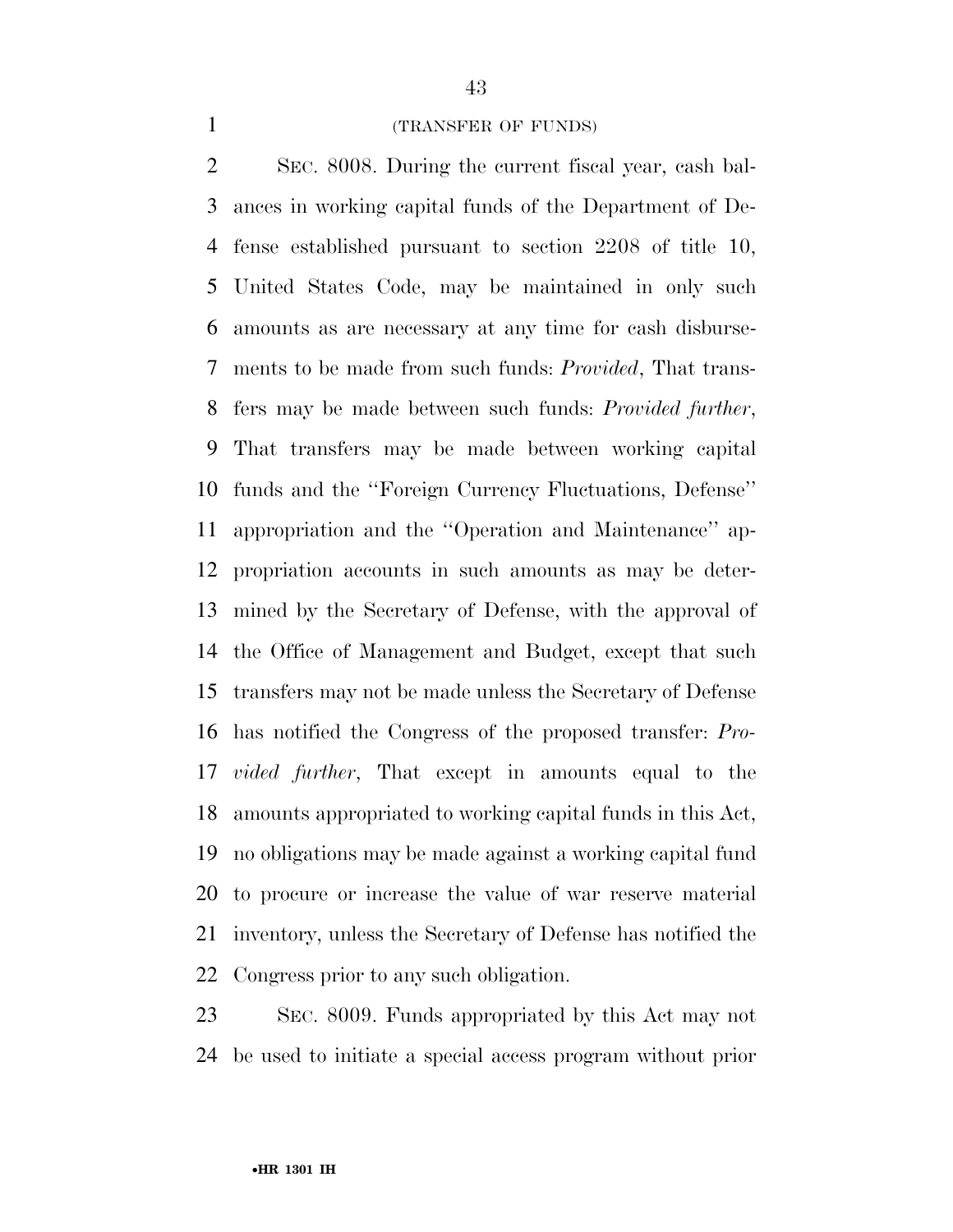notification 30 calendar days in advance to the congres-sional defense committees.

 SEC. 8010. None of the funds provided in this Act shall be available to initiate: (1) a multiyear contract that employs economic order quantity procurement in excess of \$20,000,000 in any one year of the contract or that in- cludes an unfunded contingent liability in excess of \$20,000,000; or (2) a contract for advance procurement leading to a multiyear contract that employs economic order quantity procurement in excess of \$20,000,000 in any one year, unless the congressional defense committees have been notified at least 30 days in advance of the pro- posed contract award: *Provided*, That no part of any ap- propriation contained in this Act shall be available to ini- tiate a multiyear contract for which the economic order quantity advance procurement is not funded at least to the limits of the Government's liability: *Provided further*, That no part of any appropriation contained in this Act shall be available to initiate multiyear procurement con- tracts for any systems or component thereof if the value of the multiyear contract would exceed \$500,000,000 un- less specifically provided in this Act: *Provided further*, That no multiyear procurement contract can be termi- nated without 30-day prior notification to the congres-sional defense committees: *Provided further*, That the exe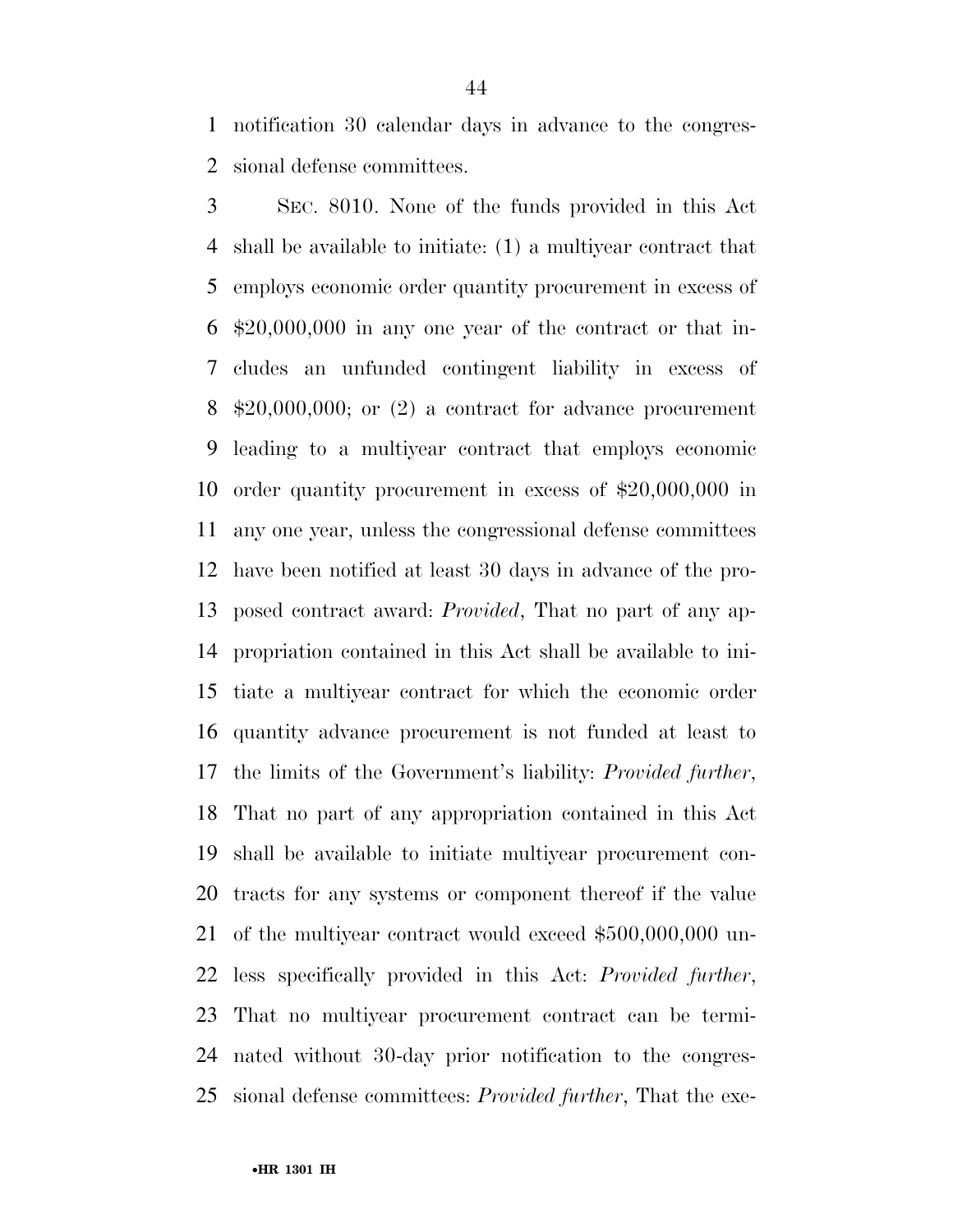cution of multiyear authority shall require the use of a present value analysis to determine lowest cost compared to an annual procurement: *Provided further*, That none of the funds provided in this Act may be used for a multiyear contract executed after the date of the enactment of this Act unless in the case of any such contract—

 (1) the Secretary of Defense has submitted to Congress a budget request for full funding of units to be procured through the contract and, in the case of a contract for procurement of aircraft, that in- cludes, for any aircraft unit to be procured through the contract for which procurement funds are re- quested in that budget request for production be- yond advance procurement activities in the fiscal year covered by the budget, full funding of procure-ment of such unit in that fiscal year;

 (2) cancellation provisions in the contract do not include consideration of recurring manufacturing costs of the contractor associated with the produc-20 tion of unfunded units to be delivered under the con-21 tract;

 (3) the contract provides that payments to the contractor under the contract shall not be made in advance of incurred costs on funded units; and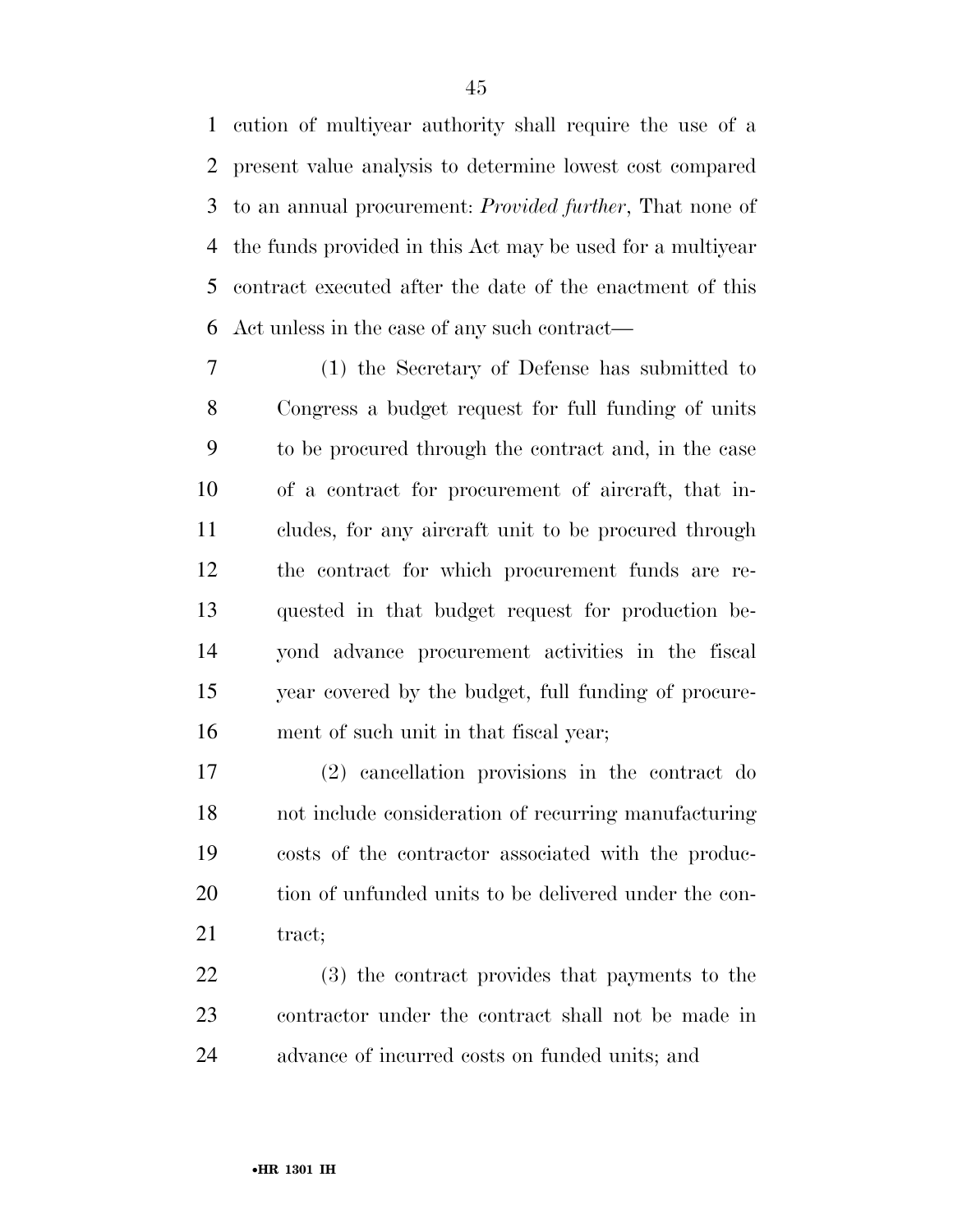(4) the contract does not provide for a price ad- justment based on a failure to award a follow-on contract.

 Funds appropriated in title III of this Act may be used for a multiyear procurement contract as follows: AH– 64E Apache Helicopter and UH–60M Blackhawk Heli-copter.

 SEC. 8011. Within the funds appropriated for the op- eration and maintenance of the Armed Forces, funds are hereby appropriated pursuant to section 401 of title 10, United States Code, for humanitarian and civic assistance costs under chapter 20 of title 10, United States Code. Such funds may also be obligated for humanitarian and civic assistance costs incidental to authorized operations and pursuant to authority granted in section 401 of chap- ter 20 of title 10, United States Code, and these obliga- tions shall be reported as required by section 401(d) of title 10, United States Code: *Provided*, That funds avail- able for operation and maintenance shall be available for providing humanitarian and similar assistance by using Civic Action Teams in the Trust Territories of the Pacific Islands and freely associated states of Micronesia, pursu- ant to the Compact of Free Association as authorized by Public Law 99–239: *Provided further*, That upon a deter-mination by the Secretary of the Army that such action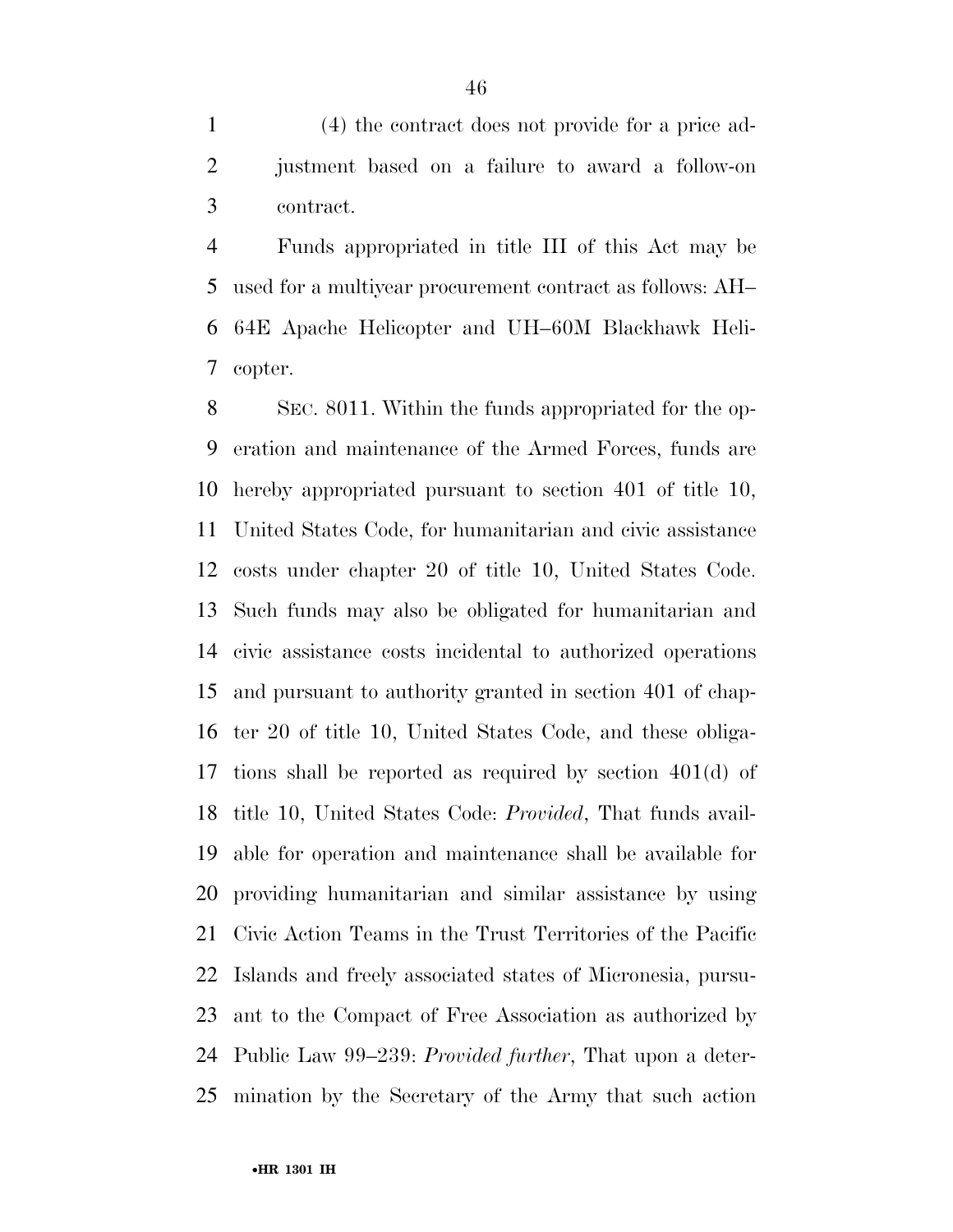is beneficial for graduate medical education programs con- ducted at Army medical facilities located in Hawaii, the Secretary of the Army may authorize the provision of med- ical services at such facilities and transportation to such facilities, on a nonreimbursable basis, for civilian patients from American Samoa, the Commonwealth of the North- ern Mariana Islands, the Marshall Islands, the Federated States of Micronesia, Palau, and Guam.

 SEC. 8012. (a) During fiscal year 2017, the civilian personnel of the Department of Defense may not be man- aged on the basis of any end-strength, and the manage- ment of such personnel during that fiscal year shall not be subject to any constraint or limitation (known as an end-strength) on the number of such personnel who may be employed on the last day of such fiscal year.

 (b) The fiscal year 2018 budget request for the De- partment of Defense as well as all justification material and other documentation supporting the fiscal year 2018 Department of Defense budget request shall be prepared and submitted to the Congress as if subsections (a) and (b) of this provision were effective with regard to fiscal year 2018.

 (c) As required by section 1107 of the National De- fense Authorization Act for Fiscal Year 2014 (Public Law 113–66; 10 U.S.C. 2358 note) civilian personnel at the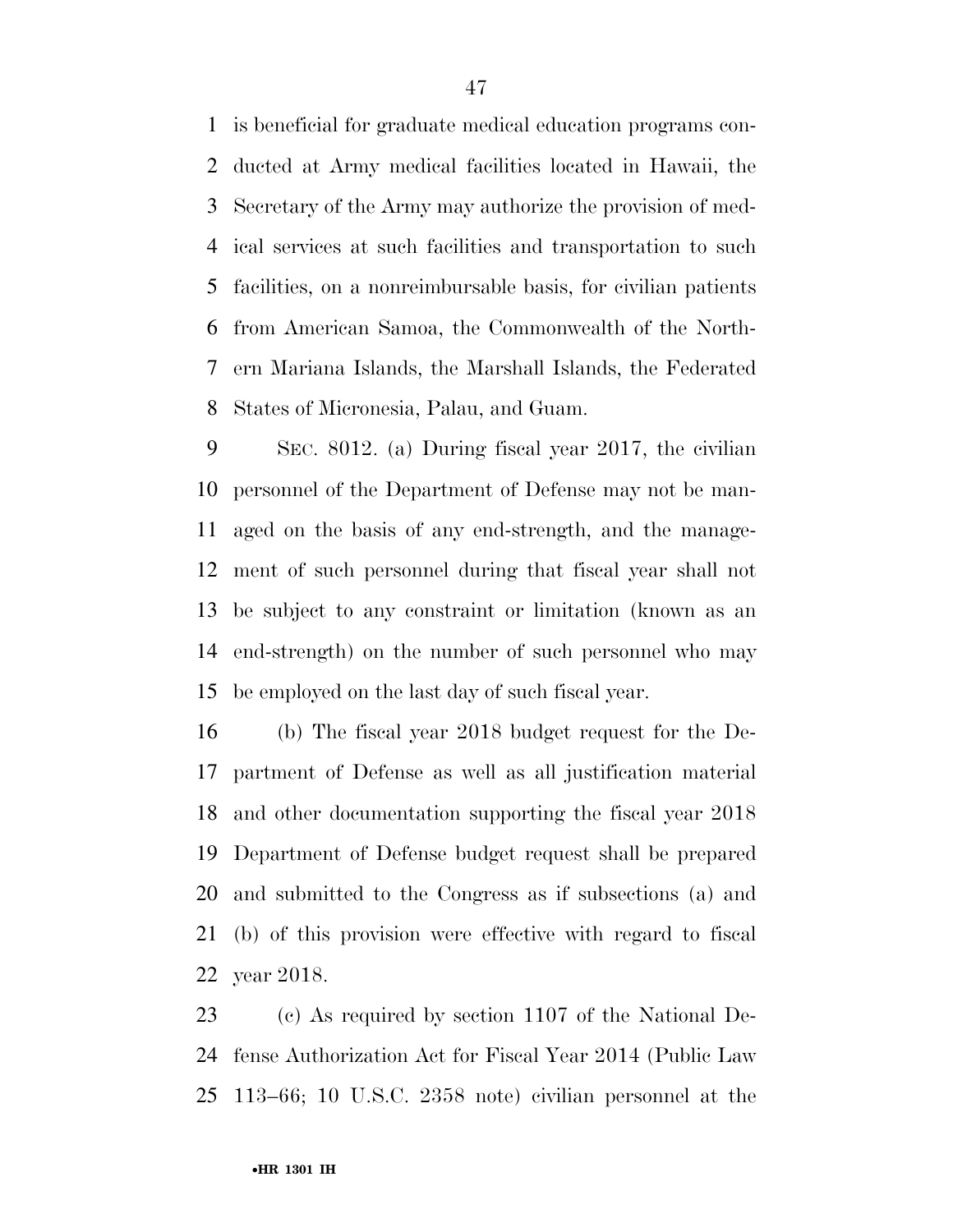Department of Army Science and Technology Reinvention Laboratories may not be managed on the basis of the Table of Distribution and Allowances, and the manage- ment of the workforce strength shall be done in a manner consistent with the budget available with respect to such Laboratories.

 (d) Nothing in this section shall be construed to apply to military (civilian) technicians.

 SEC. 8013. None of the funds appropriated by this Act shall be used for the support of any nonappropriated funds activity of the Department of Defense that procures malt beverages and wine with nonappropriated funds for resale (including such alcoholic beverages sold by the drink) on a military installation located in the United States unless such malt beverages and wine are procured within that State, or in the case of the District of Colum- bia, within the District of Columbia, in which the military installation is located: *Provided*, That, in a case in which the military installation is located in more than one State, purchases may be made in any State in which the installa- tion is located: *Provided further*, That such local procure- ment requirements for malt beverages and wine shall apply to all alcoholic beverages only for military installa- tions in States which are not contiguous with another State: *Provided further*, That alcoholic beverages other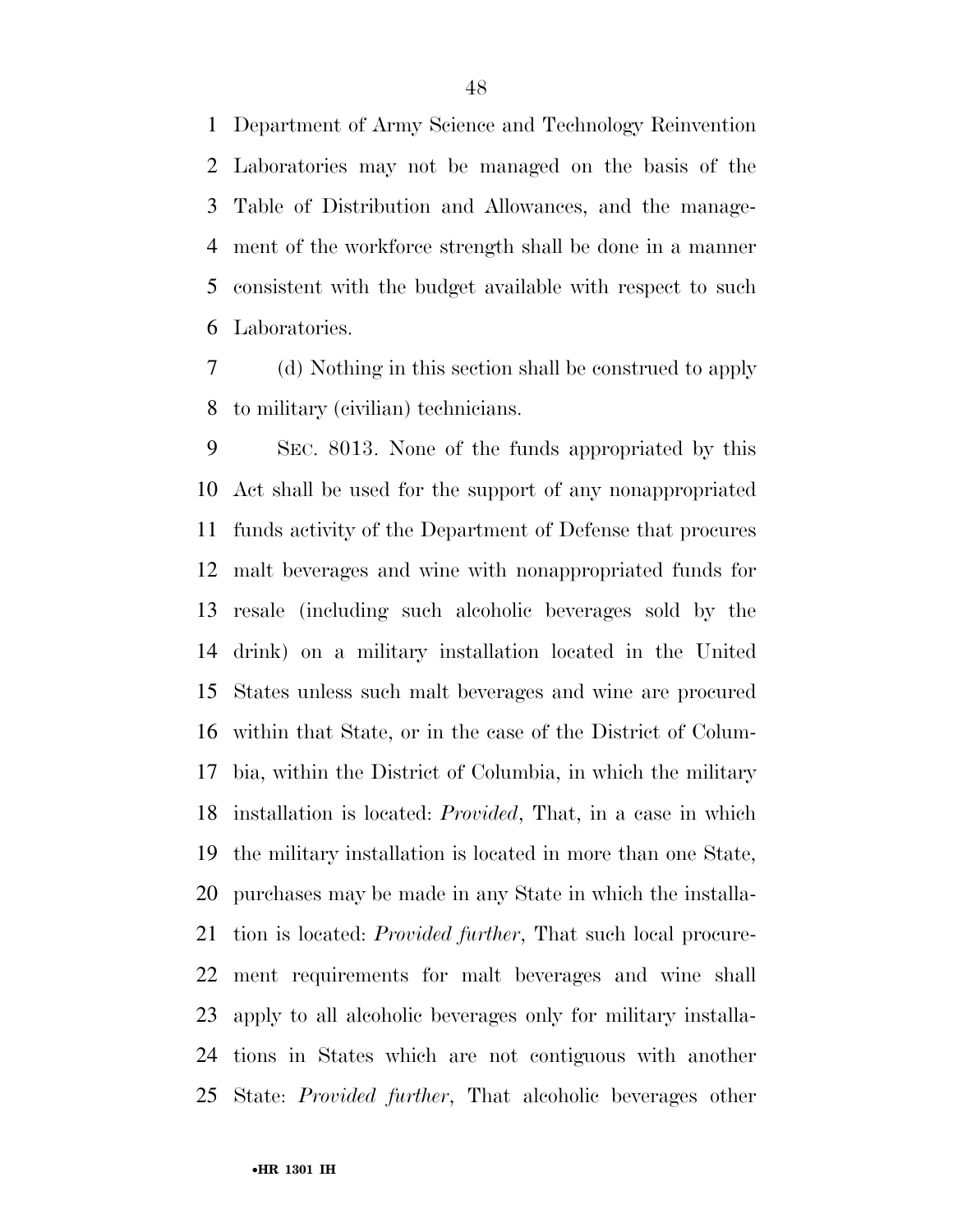than wine and malt beverages, in contiguous States and the District of Columbia shall be procured from the most competitive source, price and other factors considered.

 SEC. 8014. None of the funds made available by this Act shall be used in any way, directly or indirectly, to in- fluence congressional action on any legislation or appro-priation matters pending before the Congress.

 SEC. 8015. None of the funds appropriated by this Act shall be available for the basic pay and allowances of any member of the Army participating as a full-time stu- dent and receiving benefits paid by the Secretary of Vet- erans Affairs from the Department of Defense Education Benefits Fund when time spent as a full-time student is credited toward completion of a service commitment: *Pro- vided*, That this section shall not apply to those members who have reenlisted with this option prior to October 1, 1987: *Provided further*, That this section applies only to active components of the Army.

(TRANSFER OF FUNDS)

 SEC. 8016. Funds appropriated in title III of this Act 21 for the Department of Defense Pilot Mentor-Protégé Pro- gram may be transferred to any other appropriation con- tained in this Act solely for the purpose of implementing 24 a Mentor-Protégé Program developmental assistance agreement pursuant to section 831 of the National De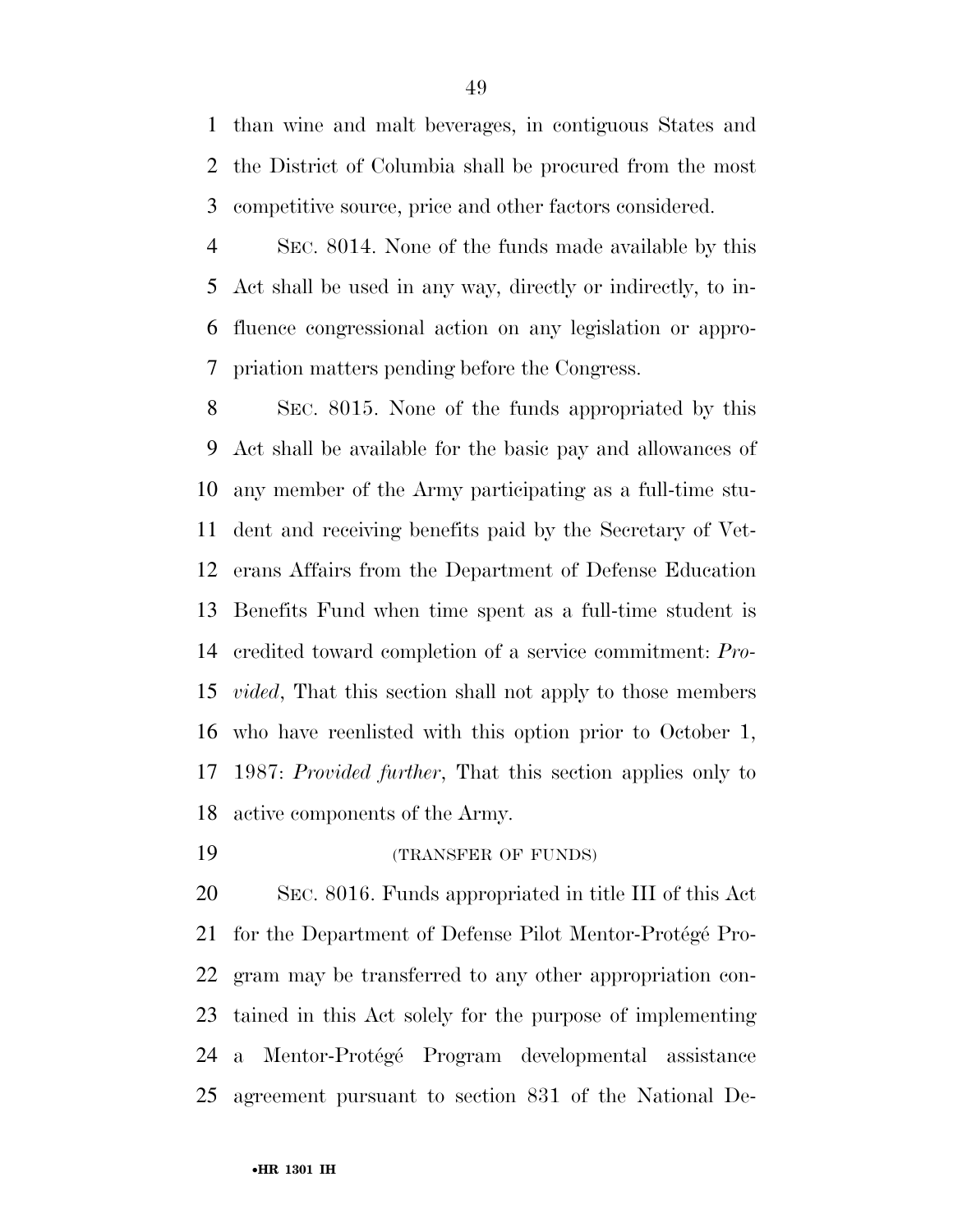fense Authorization Act for Fiscal Year 1991 (Public Law 101–510; 10 U.S.C. 2302 note), as amended, under the authority of this provision or any other transfer authority contained in this Act.

 SEC. 8017. None of the funds in this Act may be available for the purchase by the Department of Defense (and its departments and agencies) of welded shipboard anchor and mooring chain 4 inches in diameter and under unless the anchor and mooring chain are manufactured in the United States from components which are substan- tially manufactured in the United States: *Provided*, That for the purpose of this section, the term ''manufactured'' shall include cutting, heat treating, quality control, testing of chain and welding (including the forging and shot blast- ing process): *Provided further*, That for the purpose of this section substantially all of the components of anchor and mooring chain shall be considered to be produced or manu- factured in the United States if the aggregate cost of the components produced or manufactured in the United States exceeds the aggregate cost of the components pro- duced or manufactured outside the United States: *Pro- vided further*, That when adequate domestic supplies are not available to meet Department of Defense requirements on a timely basis, the Secretary of the service responsible for the procurement may waive this restriction on a case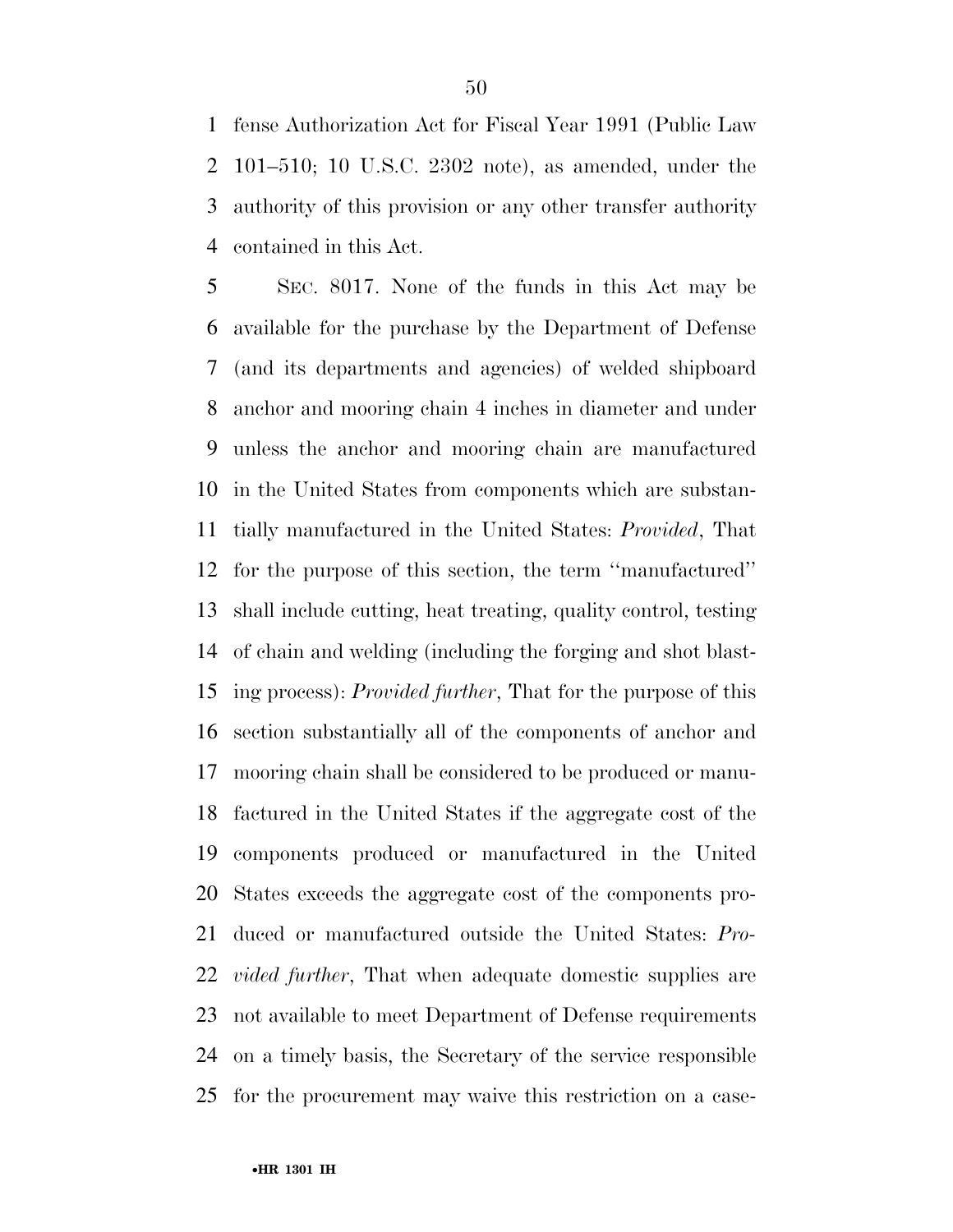by-case basis by certifying in writing to the Committees on Appropriations that such an acquisition must be made in order to acquire capability for national security pur-poses.

 SEC. 8018. Of the amounts appropriated for ''Work- ing Capital Fund, Army'', \$140,000,000 shall be available to maintain competitive rates at the arsenals.

 SEC. 8019. None of the funds available to the De- partment of Defense may be used to demilitarize or dis- pose of M–1 Carbines, M–1 Garand rifles, M–14 rifles, .22 caliber rifles, .30 caliber rifles, or M–1911 pistols, or to demilitarize or destroy small arms ammunition or am- munition components that are not otherwise prohibited from commercial sale under Federal law, unless the small arms ammunition or ammunition components are certified by the Secretary of the Army or designee as unserviceable or unsafe for further use.

 SEC. 8020. No more than \$500,000 of the funds ap- propriated or made available in this Act shall be used dur- ing a single fiscal year for any single relocation of an orga- nization, unit, activity or function of the Department of Defense into or within the National Capital Region: *Pro- vided*, That the Secretary of Defense may waive this re-striction on a case-by-case basis by certifying in writing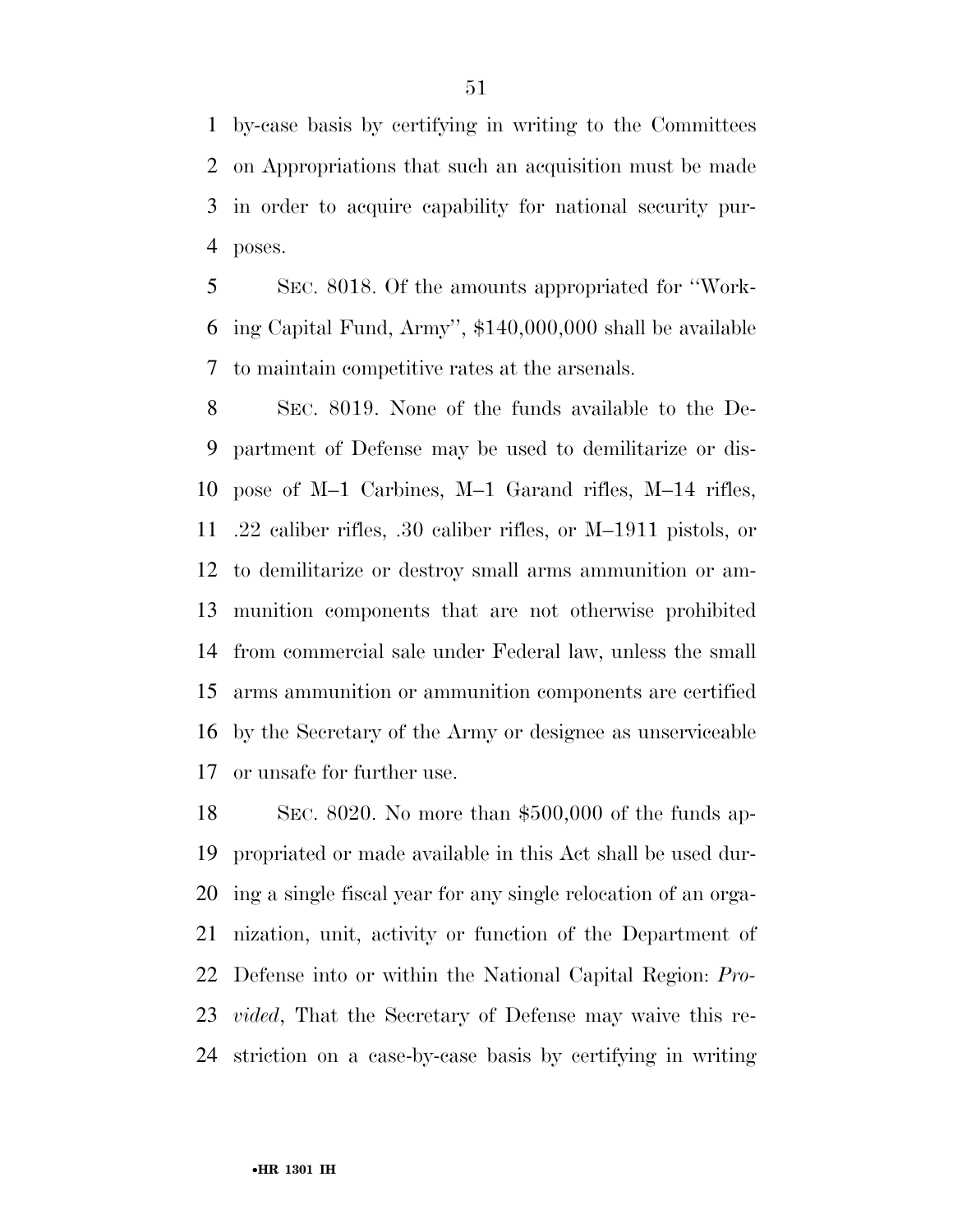to the congressional defense committees that such a relo- cation is required in the best interest of the Government. SEC. 8021. Of the funds made available in this Act, \$15,000,000 shall be available for incentive payments au- thorized by section 504 of the Indian Financing Act of 1974 (25 U.S.C. 1544): *Provided*, That a prime contractor or a subcontractor at any tier that makes a subcontract award to any subcontractor or supplier as defined in sec- tion 1544 of title 25, United States Code, or a small busi- ness owned and controlled by an individual or individuals defined under section 4221(9) of title 25, United States Code, shall be considered a contractor for the purposes of being allowed additional compensation under section 504 of the Indian Financing Act of 1974 (25 U.S.C. 1544) whenever the prime contract or subcontract amount is over \$500,000 and involves the expenditure of funds appropriated by an Act making appropriations for the De- partment of Defense with respect to any fiscal year: *Pro- vided further*, That notwithstanding section 1906 of title 41, United States Code, this section shall be applicable to any Department of Defense acquisition of supplies or services, including any contract and any subcontract at any tier for acquisition of commercial items produced or manufactured, in whole or in part, by any subcontractor or supplier defined in section 1544 of title 25, United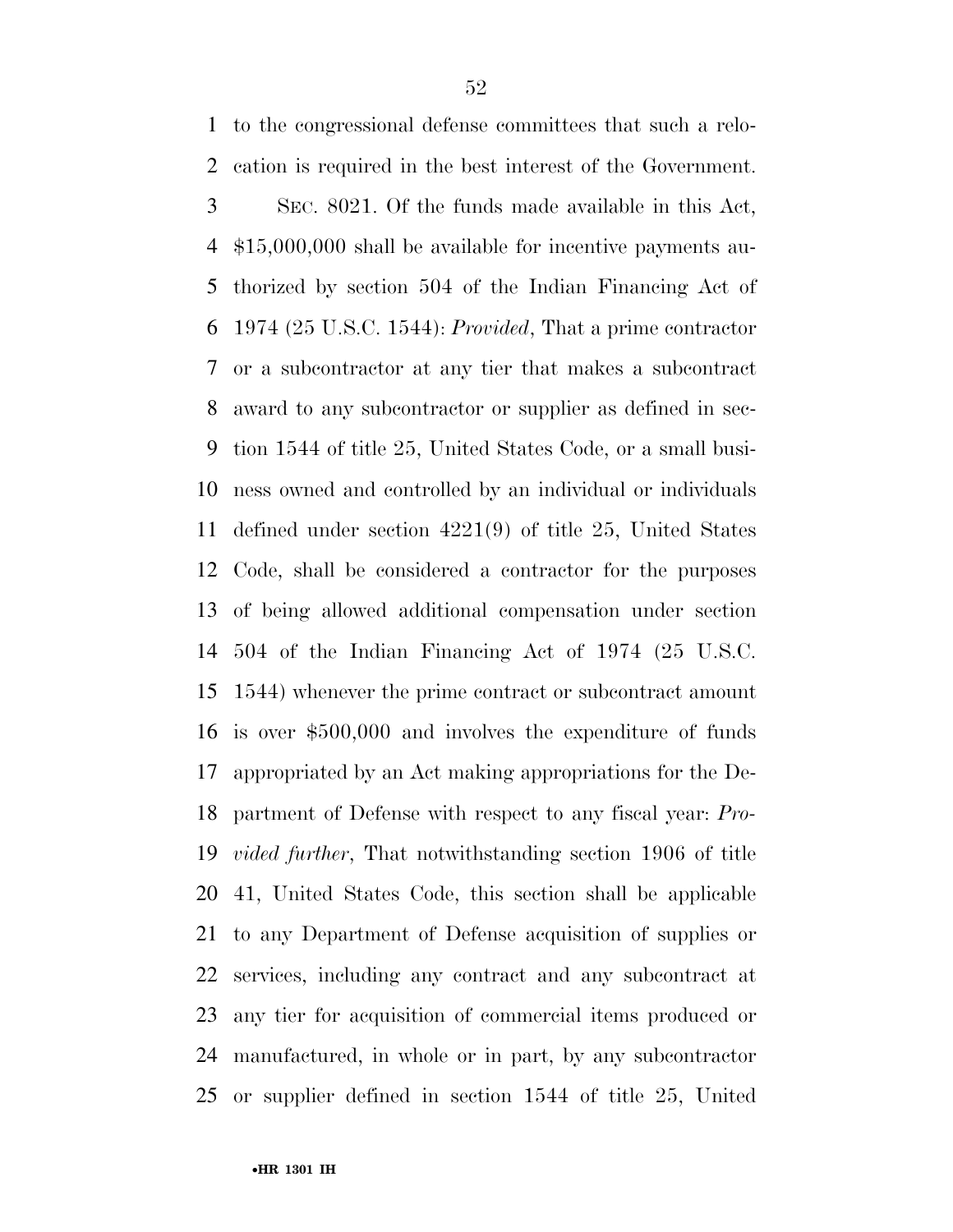States Code, or a small business owned and controlled by an individual or individuals defined under section 4221(9) of title 25, United States Code.

 SEC. 8022. Funds appropriated by this Act for the Defense Media Activity shall not be used for any national or international political or psychological activities.

 SEC. 8023. During the current fiscal year, the De- partment of Defense is authorized to incur obligations of not to exceed \$350,000,000 for purposes specified in sec- tion 2350j(c) of title 10, United States Code, in anticipa- tion of receipt of contributions, only from the Government of Kuwait, under that section: *Provided*, That, upon re- ceipt, such contributions from the Government of Kuwait shall be credited to the appropriations or fund which in-curred such obligations.

 SEC. 8024. (a) Of the funds made available in this Act, not less than \$40,021,000 shall be available for the Civil Air Patrol Corporation, of which—

 (1) \$28,000,000 shall be available from ''Oper- ation and Maintenance, Air Force'' to support Civil Air Patrol Corporation operation and maintenance, readiness, counter-drug activities, and drug demand reduction activities involving youth programs;

 (2) \$10,337,000 shall be available from ''Air-craft Procurement, Air Force''; and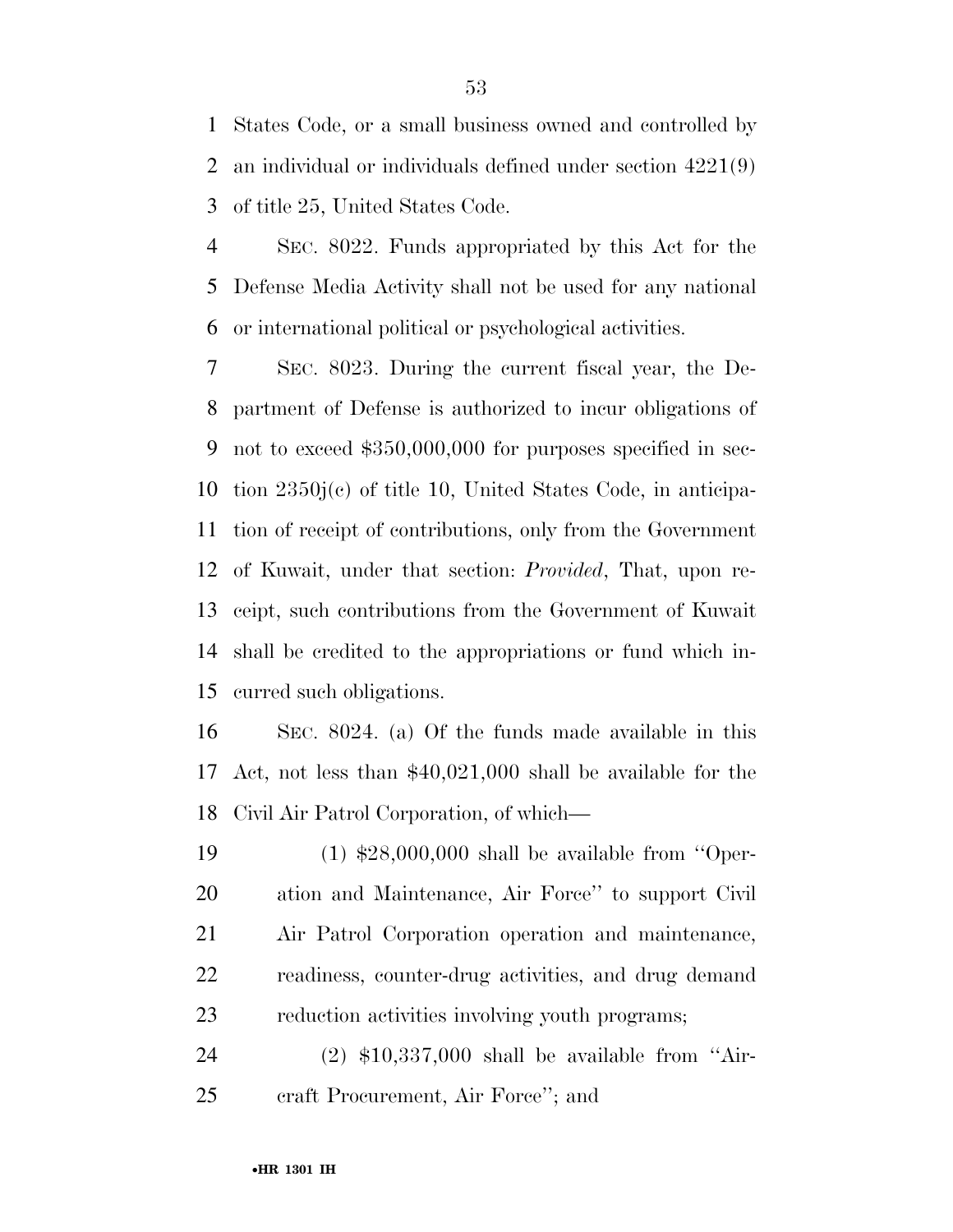1  $(3)$  \$1,684,000 shall be available from "Other Procurement, Air Force'' for vehicle procurement.

 (b) The Secretary of the Air Force should waive reim- bursement for any funds used by the Civil Air Patrol for counter-drug activities in support of Federal, State, and local government agencies.

 SEC. 8025. (a) None of the funds appropriated in this Act are available to establish a new Department of De- fense (department) federally funded research and develop- ment center (FFRDC), either as a new entity, or as a separate entity administrated by an organization man- aging another FFRDC, or as a nonprofit membership cor- poration consisting of a consortium of other FFRDCs and other nonprofit entities.

 (b) No member of a Board of Directors, Trustees, Overseers, Advisory Group, Special Issues Panel, Visiting Committee, or any similar entity of a defense FFRDC, and no paid consultant to any defense FFRDC, except when acting in a technical advisory capacity, may be com- pensated for his or her services as a member of such enti- ty, or as a paid consultant by more than one FFRDC in a fiscal year: *Provided*, That a member of any such entity referred to previously in this subsection shall be allowed travel expenses and per diem as authorized under the Fed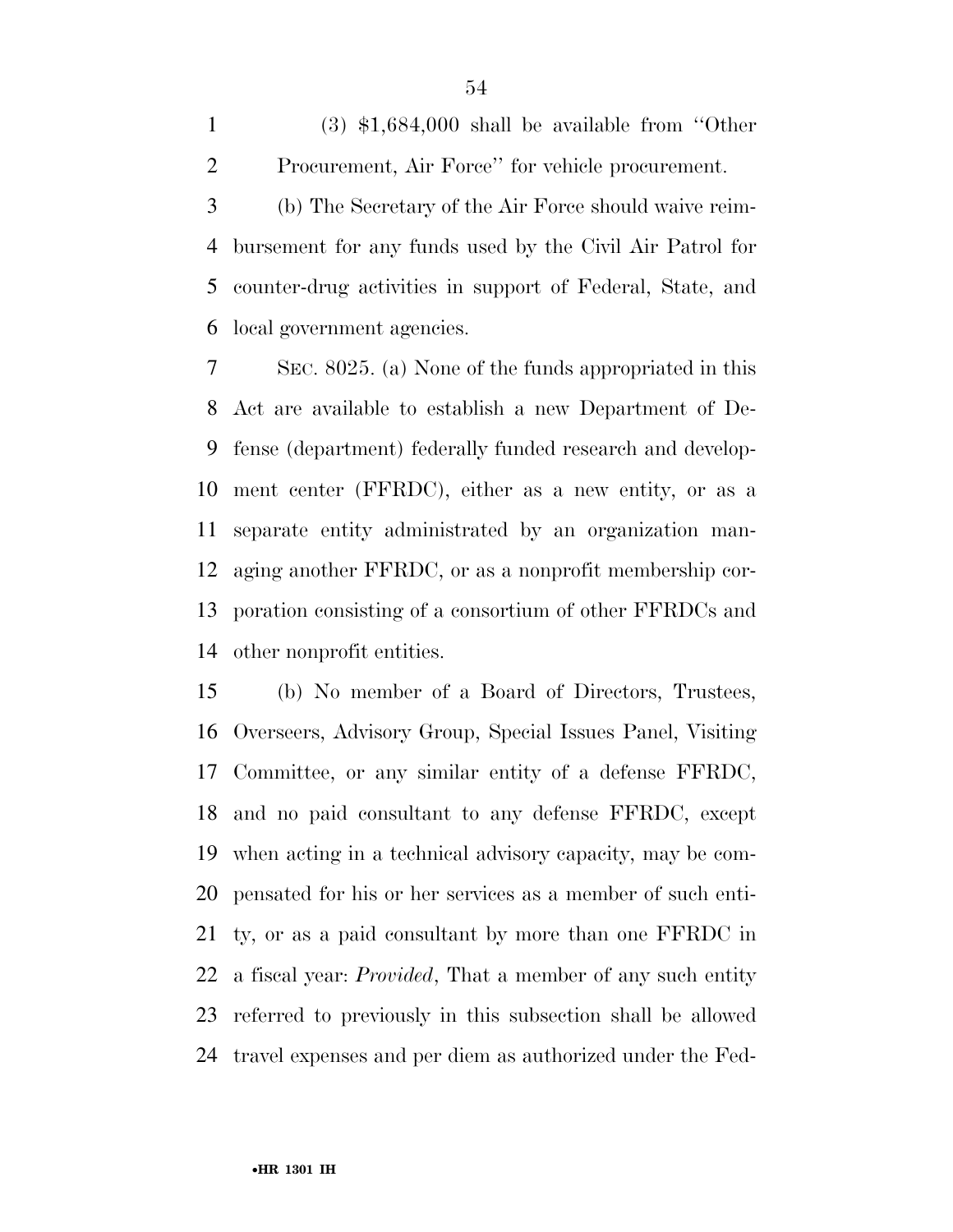eral Joint Travel Regulations, when engaged in the per-formance of membership duties.

 (c) Notwithstanding any other provision of law, none of the funds available to the department from any source during the current fiscal year may be used by a defense FFRDC, through a fee or other payment mechanism, for construction of new buildings not located on a military in- stallation, for payment of cost sharing for projects funded by Government grants, for absorption of contract over- runs, or for certain charitable contributions, not to include employee participation in community service and/or devel-opment.

 (d) Notwithstanding any other provision of law, of the funds available to the department during fiscal year 2017, not more than 5,750 staff years of technical effort (staff years) may be funded for defense FFRDCs: *Pro- vided*, That, of the specific amount referred to previously in this subsection, not more than 1,125 staff years may be funded for the defense studies and analysis FFRDCs: *Provided further*, That this subsection shall not apply to staff years funded in the National Intelligence Program (NIP) and the Military Intelligence Program (MIP).

 (e) The Secretary of Defense shall, with the submis- sion of the department's fiscal year 2018 budget request, submit a report presenting the specific amounts of staff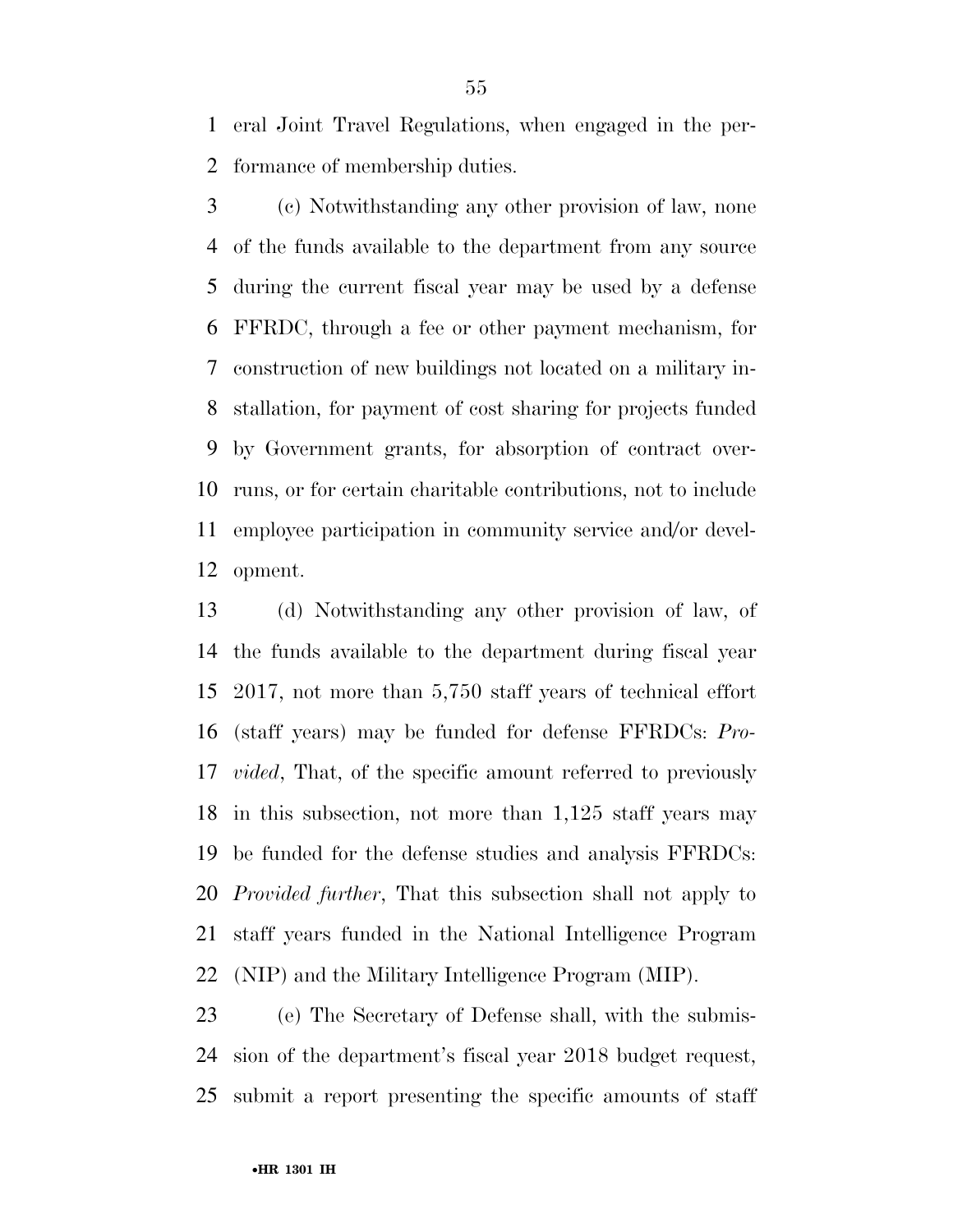years of technical effort to be allocated for each defense FFRDC during that fiscal year and the associated budget estimates.

 (f) Notwithstanding any other provision of this Act, the total amount appropriated in this Act for FFRDCs is hereby reduced by \$60,000,000.

 SEC. 8026. None of the funds appropriated or made available in this Act shall be used to procure carbon, alloy, or armor steel plate for use in any Government-owned fa- cility or property under the control of the Department of Defense which were not melted and rolled in the United States or Canada: *Provided*, That these procurement re- strictions shall apply to any and all Federal Supply Class 9515, American Society of Testing and Materials (ASTM) or American Iron and Steel Institute (AISI) specifications of carbon, alloy or armor steel plate: *Provided further*, That the Secretary of the military department responsible for the procurement may waive this restriction on a case- by-case basis by certifying in writing to the Committees on Appropriations of the House of Representatives and the Senate that adequate domestic supplies are not available to meet Department of Defense requirements on a timely basis and that such an acquisition must be made in order to acquire capability for national security purposes: *Pro-vided further*, That these restrictions shall not apply to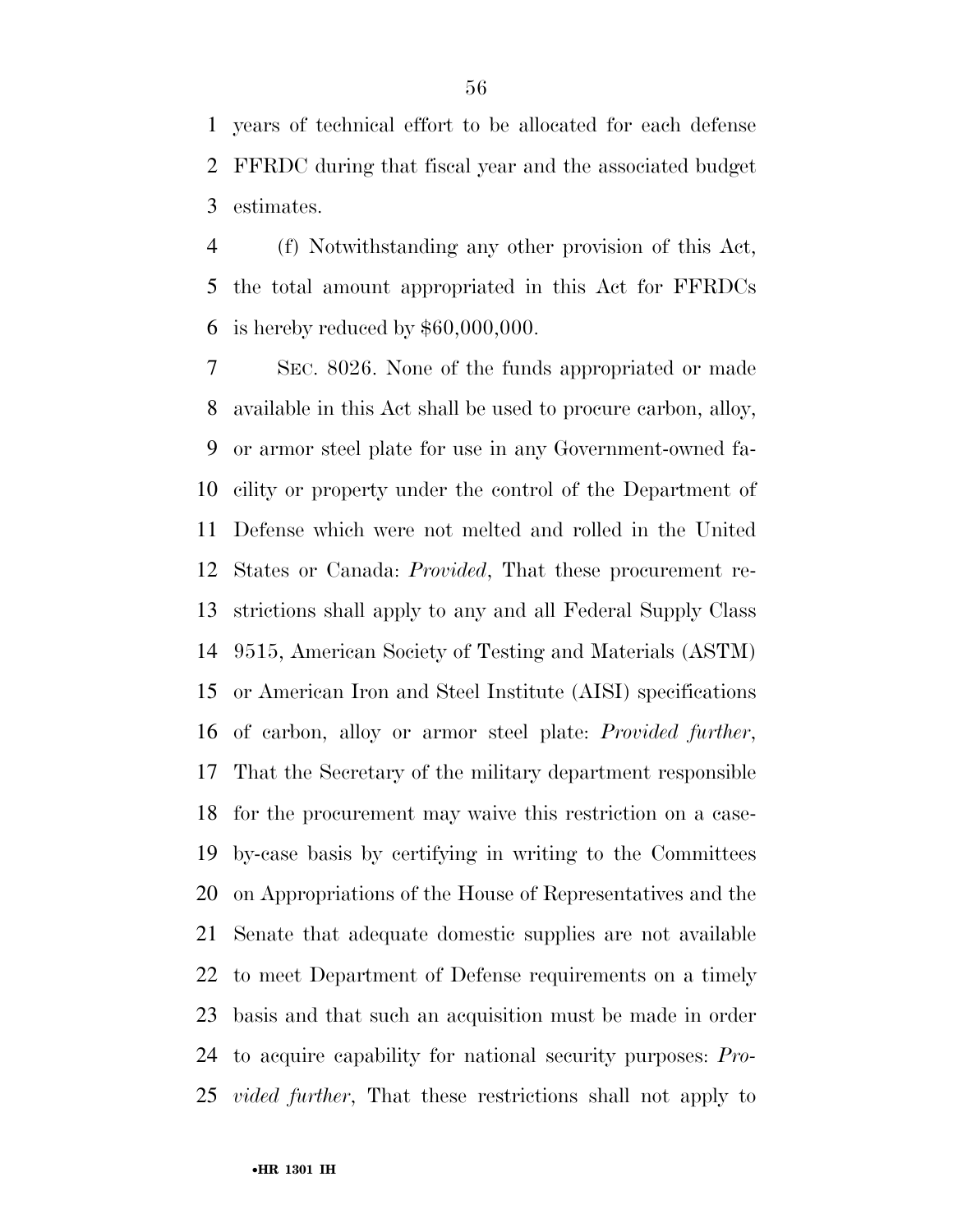contracts which are in being as of the date of the enact-ment of this Act.

 SEC. 8027. For the purposes of this Act, the term ''congressional defense committees'' means the Armed Services Committee of the House of Representatives, the Armed Services Committee of the Senate, the Sub- committee on Defense of the Committee on Appropriations of the Senate, and the Subcommittee on Defense of the Committee on Appropriations of the House of Representa-tives.

 SEC. 8028. During the current fiscal year, the De- partment of Defense may acquire the modification, depot maintenance and repair of aircraft, vehicles and vessels as well as the production of components and other De- fense-related articles, through competition between De- partment of Defense depot maintenance activities and pri- vate firms: *Provided*, That the Senior Acquisition Execu- tive of the military department or Defense Agency con- cerned, with power of delegation, shall certify that success- ful bids include comparable estimates of all direct and in- direct costs for both public and private bids: *Provided fur- ther*, That Office of Management and Budget Circular A– 76 shall not apply to competitions conducted under this section.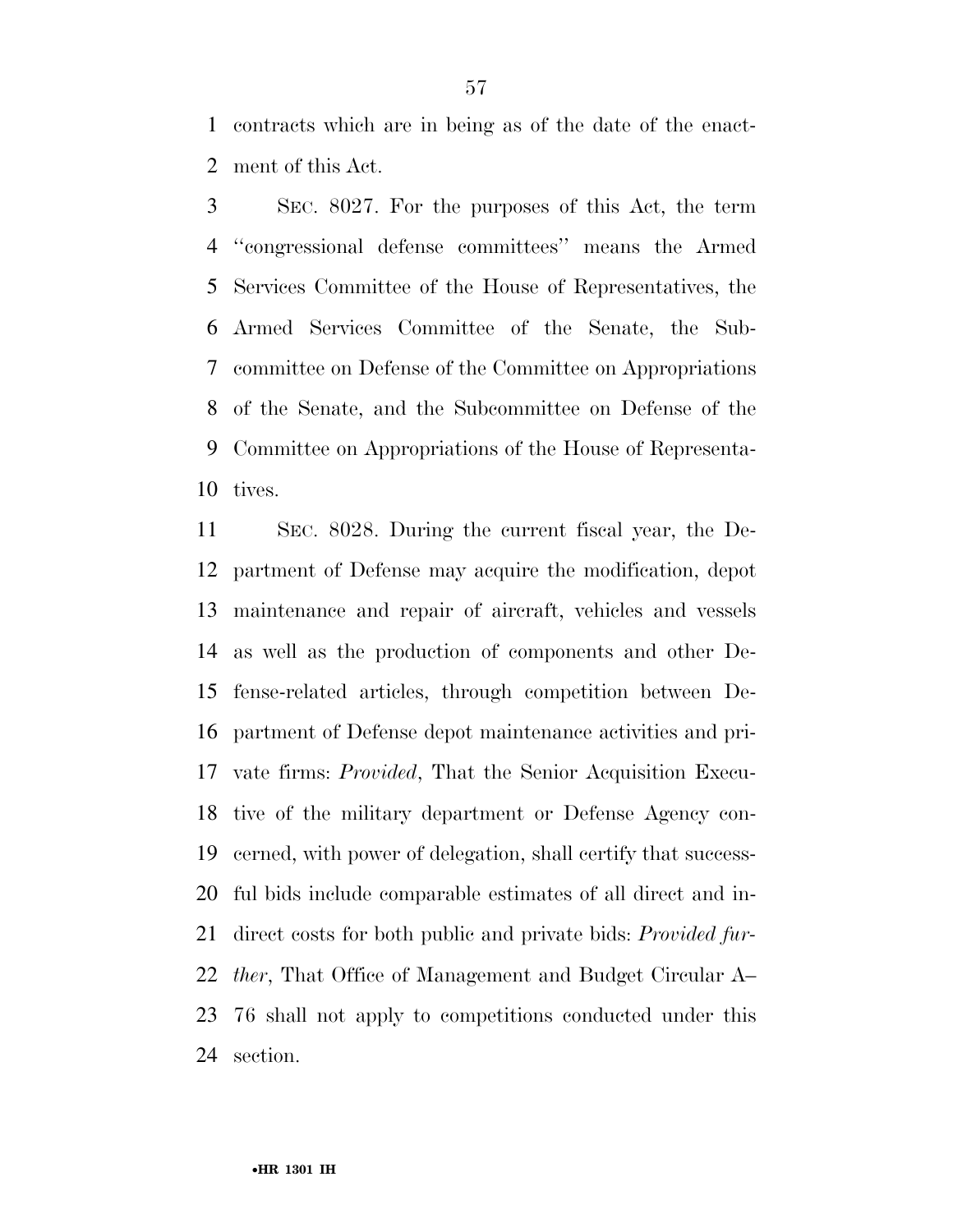SEC. 8029. (a)(1) If the Secretary of Defense, after consultation with the United States Trade Representative, determines that a foreign country which is party to an agreement described in paragraph (2) has violated the terms of the agreement by discriminating against certain types of products produced in the United States that are covered by the agreement, the Secretary of Defense shall rescind the Secretary's blanket waiver of the Buy Amer- ican Act with respect to such types of products produced in that foreign country.

 (2) An agreement referred to in paragraph (1) is any reciprocal defense procurement memorandum of under- standing, between the United States and a foreign country pursuant to which the Secretary of Defense has prospec- tively waived the Buy American Act for certain products in that country.

 (b) The Secretary of Defense shall submit to the Con- gress a report on the amount of Department of Defense purchases from foreign entities in fiscal year 2017. Such report shall separately indicate the dollar value of items for which the Buy American Act was waived pursuant to any agreement described in subsection (a)(2), the Trade Agreement Act of 1979 (19 U.S.C. 2501 et seq.), or any international agreement to which the United States is a party.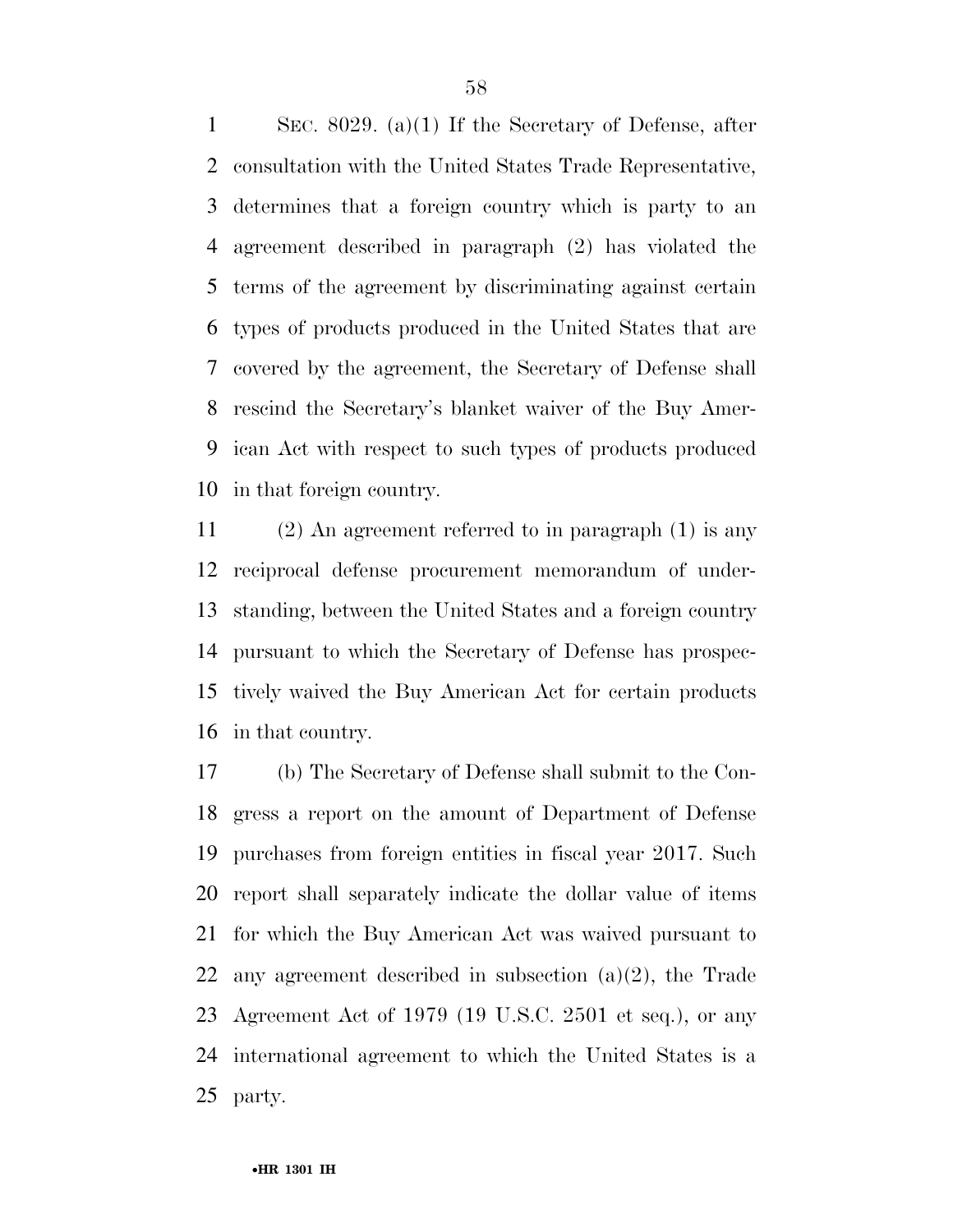(c) For purposes of this section, the term ''Buy American Act'' means chapter 83 of title 41, United States Code.

 SEC. 8030. During the current fiscal year, amounts contained in the Department of Defense Overseas Military Facility Investment Recovery Account established by sec- tion 2921(c)(1) of the National Defense Authorization Act of 1991 (Public Law 101–510; 10 U.S.C. 2687 note) shall be available until expended for the payments specified by 10 section  $2921(e)(2)$  of that Act.

 SEC. 8031. (a) Notwithstanding any other provision of law, the Secretary of the Air Force may convey at no cost to the Air Force, without consideration, to Indian tribes located in the States of Nevada, Idaho, North Da- kota, South Dakota, Montana, Oregon, Minnesota, and Washington relocatable military housing units located at Grand Forks Air Force Base, Malmstrom Air Force Base, Mountain Home Air Force Base, Ellsworth Air Force Base, and Minot Air Force Base that are excess to the needs of the Air Force.

 (b) The Secretary of the Air Force shall convey, at no cost to the Air Force, military housing units under sub- section (a) in accordance with the request for such units that are submitted to the Secretary by the Operation Walking Shield Program on behalf of Indian tribes located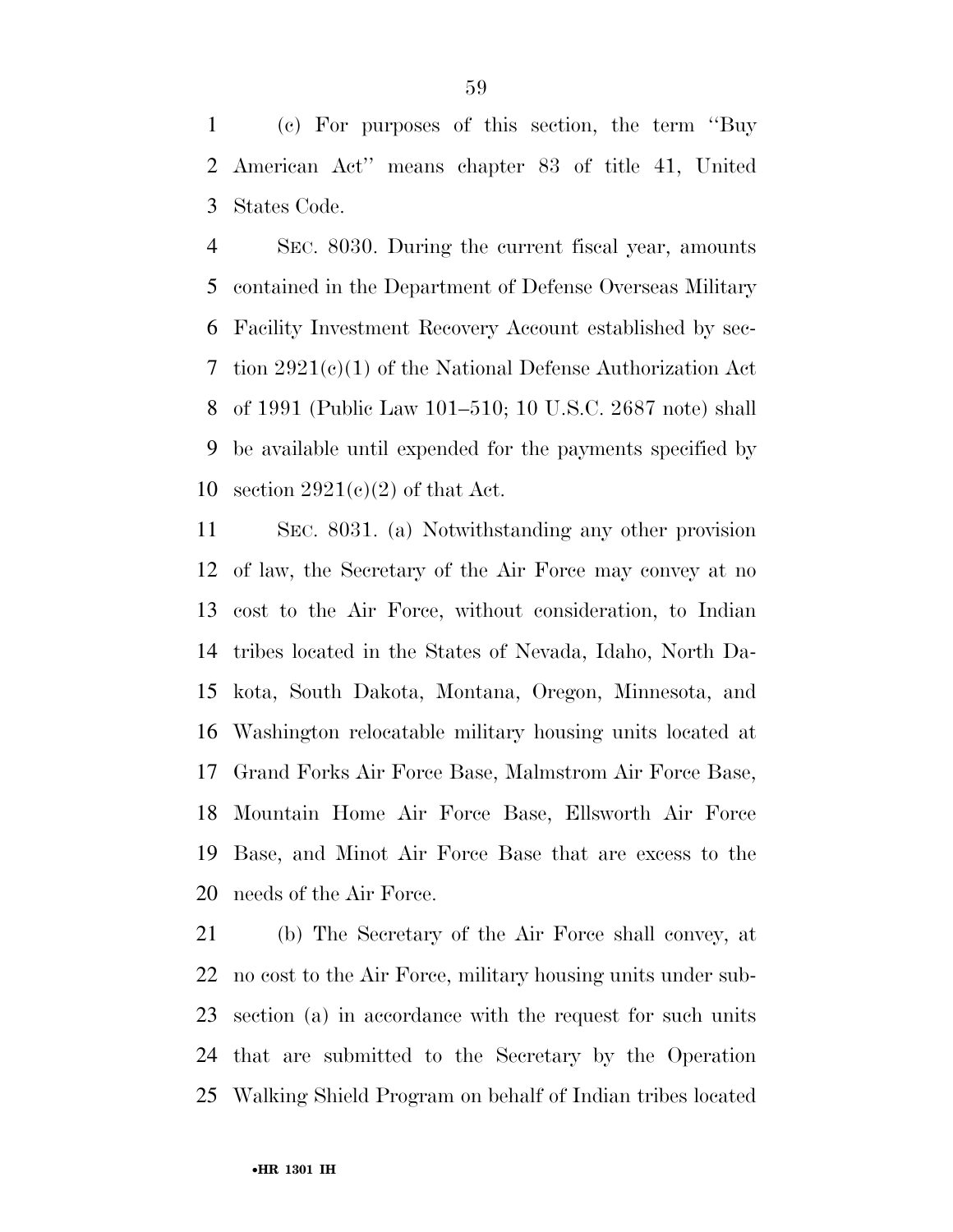in the States of Nevada, Idaho, North Dakota, South Da- kota, Montana, Oregon, Minnesota, and Washington. Any such conveyance shall be subject to the condition that the housing units shall be removed within a reasonable period of time, as determined by the Secretary.

 (c) The Operation Walking Shield Program shall re- solve any conflicts among requests of Indian tribes for housing units under subsection (a) before submitting re- quests to the Secretary of the Air Force under subsection (b).

 (d) In this section, the term ''Indian tribe'' means any recognized Indian tribe included on the current list published by the Secretary of the Interior under section 104 of the Federally Recognized Indian Tribe Act of 1994 (Public Law 103–454; 108 Stat. 4792; 25 U.S.C. 479a– 1).

 SEC. 8032. During the current fiscal year, appropria- tions which are available to the Department of Defense for operation and maintenance may be used to purchase items having an investment item unit cost of not more than \$250,000.

 SEC. 8033. None of the funds made available by this Act may be used to—

 (1) disestablish, or prepare to disestablish, a Senior Reserve Officers' Training Corps program in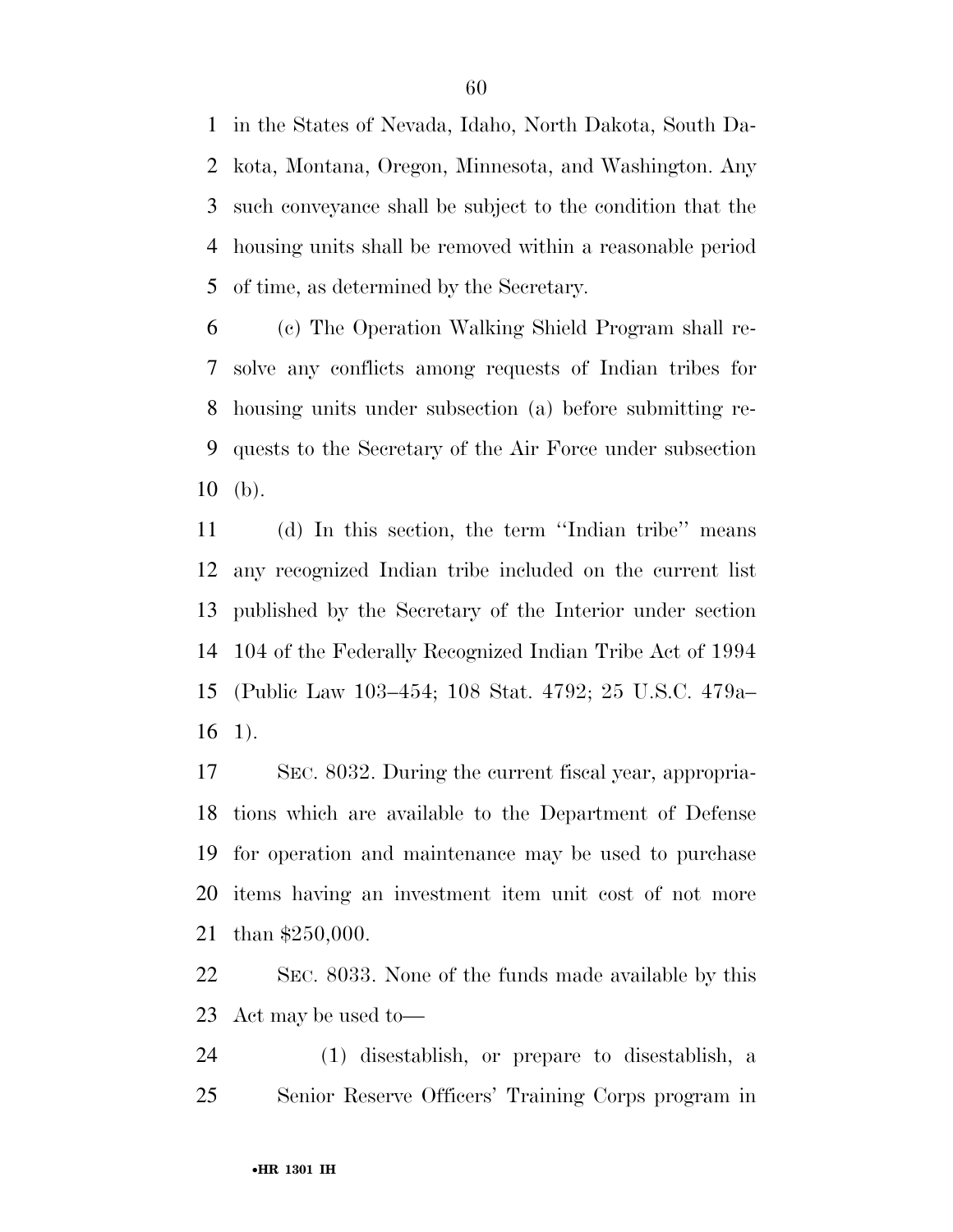accordance with Department of Defense Instruction Number 1215.08, dated June 26, 2006; or

 (2) close, downgrade from host to extension center, or place on probation a Senior Reserve Offi- cers' Training Corps program in accordance with the information paper of the Department of the Army titled ''Army Senior Reserve Officers' Training Corps (SROTC) Program Review and Criteria'', dated January 27, 2014.

 SEC. 8034. The Secretary of Defense shall issue reg- ulations to prohibit the sale of any tobacco or tobacco- related products in military resale outlets in the United States, its territories and possessions at a price below the most competitive price in the local community: *Provided,*  That such regulations shall direct that the prices of to- bacco or tobacco-related products in overseas military re- tail outlets shall be within the range of prices established for military retail system stores located in the United States.

 SEC. 8035. (a) During the current fiscal year, none of the appropriations or funds available to the Department of Defense Working Capital Funds shall be used for the purchase of an investment item for the purpose of acquir- ing a new inventory item for sale or anticipated sale dur-ing the current fiscal year or a subsequent fiscal year to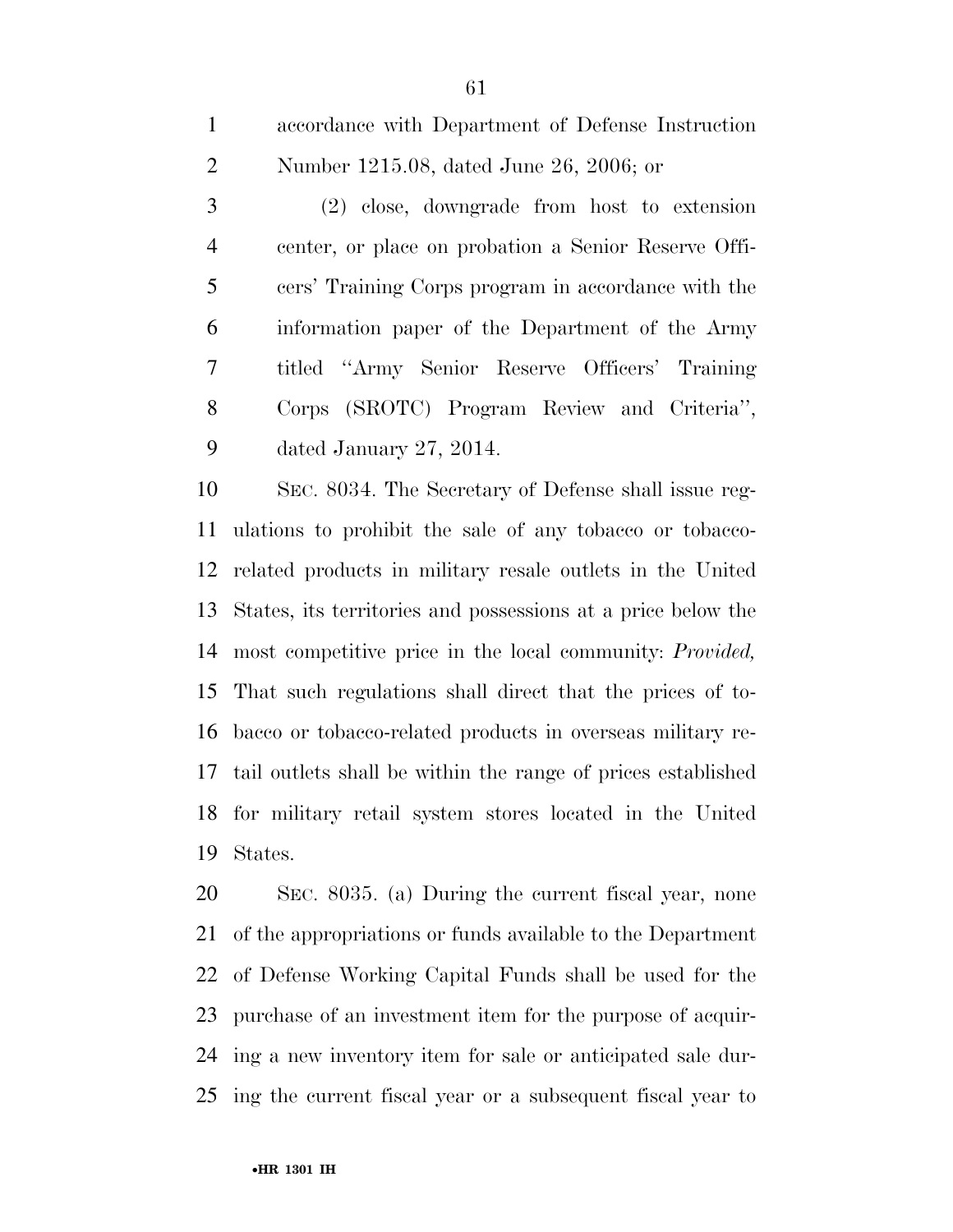customers of the Department of Defense Working Capital Funds if such an item would not have been chargeable to the Department of Defense Business Operations Fund during fiscal year 1994 and if the purchase of such an investment item would be chargeable during the current fiscal year to appropriations made to the Department of Defense for procurement.

 (b) The fiscal year 2018 budget request for the De- partment of Defense as well as all justification material and other documentation supporting the fiscal year 2018 Department of Defense budget shall be prepared and sub- mitted to the Congress on the basis that any equipment which was classified as an end item and funded in a pro- curement appropriation contained in this Act shall be budgeted for in a proposed fiscal year 2018 procurement appropriation and not in the supply management business area or any other area or category of the Department of Defense Working Capital Funds.

 SEC. 8036. None of the funds appropriated by this Act for programs of the Central Intelligence Agency shall remain available for obligation beyond the current fiscal year, except for funds appropriated for the Reserve for Contingencies, which shall remain available until Sep- tember 30, 2018: *Provided*, That funds appropriated, transferred, or otherwise credited to the Central Intel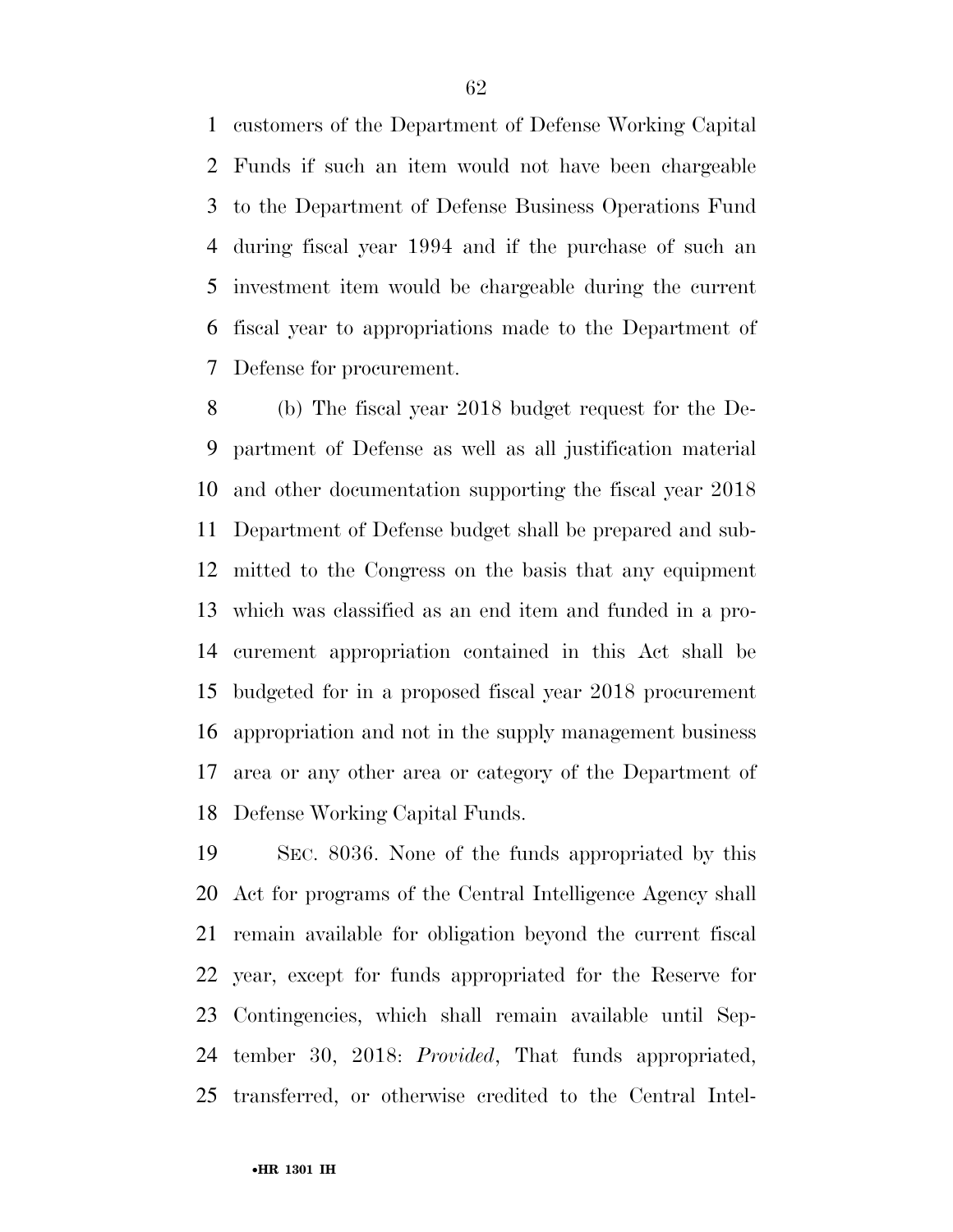ligence Agency Central Services Working Capital Fund during this or any prior or subsequent fiscal year shall remain available until expended: *Provided further*, That any funds appropriated or transferred to the Central Intel- ligence Agency for advanced research and development ac- quisition, for agent operations, and for covert action pro- grams authorized by the President under section 503 of the National Security Act of 1947 (50 U.S.C. 3093) shall remain available until September 30, 2018.

 SEC. 8037. Notwithstanding any other provision of law, funds made available in this Act and hereafter for the Defense Intelligence Agency may be used for the de- sign, development, and deployment of General Defense In- telligence Program intelligence communications and intel- ligence information systems for the Services, the Unified and Specified Commands, and the component commands. SEC. 8038. Of the funds appropriated to the Depart- ment of Defense under the heading ''Operation and Main- tenance, Defense-Wide'', not less than \$12,000,000 shall be made available only for the mitigation of environmental

 impacts, including training and technical assistance to tribes, related administrative support, the gathering of in-

formation, documenting of environmental damage, and de-

veloping a system for prioritization of mitigation and cost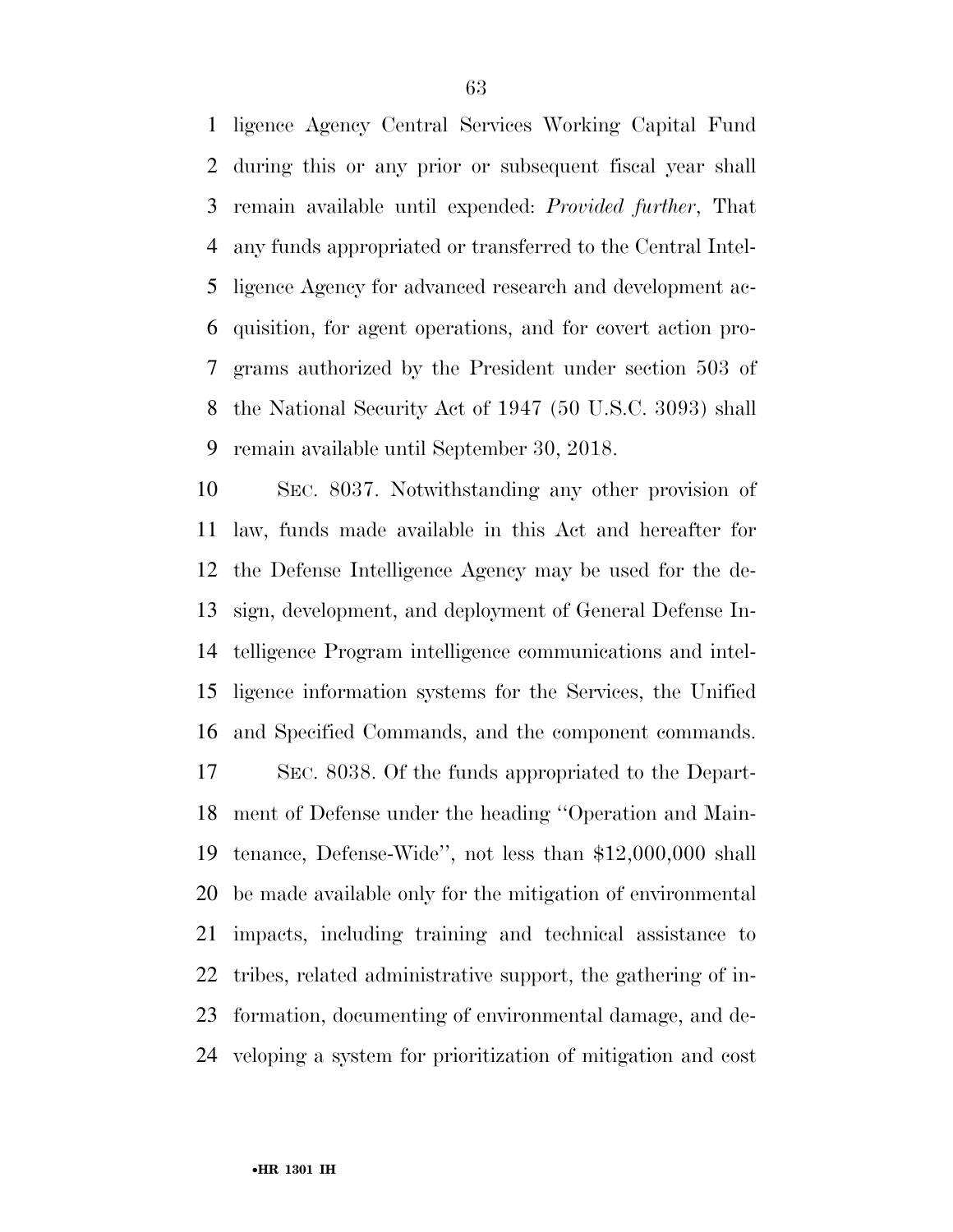to complete estimates for mitigation, on Indian lands re-sulting from Department of Defense activities.

 SEC. 8039. (a) None of the funds appropriated in this Act may be expended by an entity of the Department of Defense unless the entity, in expending the funds, com- plies with the Buy American Act. For purposes of this subsection, the term ''Buy American Act'' means chapter 83 of title 41, United States Code.

 (b) If the Secretary of Defense determines that a per- son has been convicted of intentionally affixing a label bearing a ''Made in America'' inscription to any product sold in or shipped to the United States that is not made in America, the Secretary shall determine, in accordance with section 2410f of title 10, United States Code, wheth- er the person should be debarred from contracting with the Department of Defense.

 (c) In the case of any equipment or products pur- chased with appropriations provided under this Act, it is the sense of the Congress that any entity of the Depart- ment of Defense, in expending the appropriation, purchase only American-made equipment and products, provided that American-made equipment and products are cost- competitive, quality competitive, and available in a timely fashion.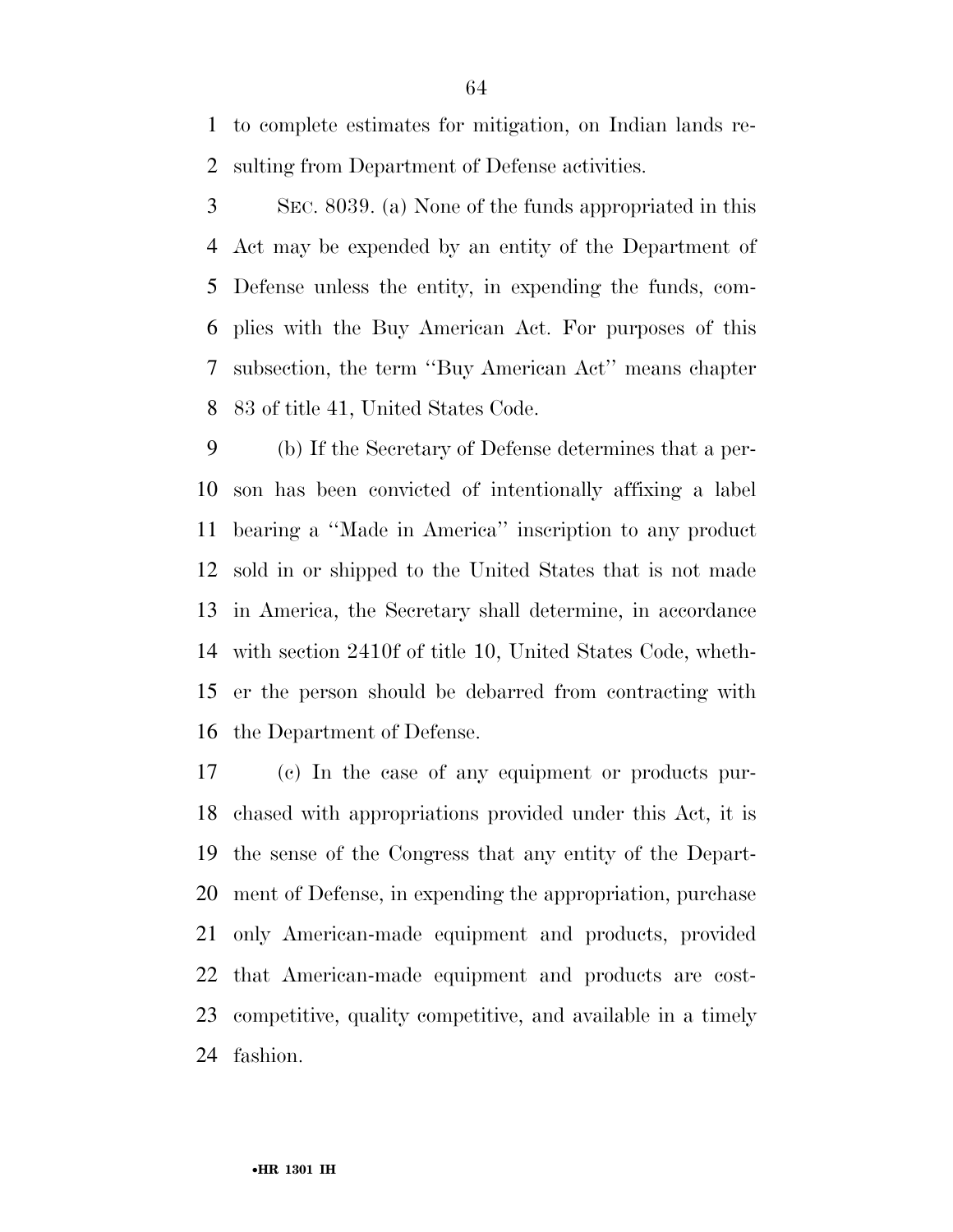SEC. 8040. Notwithstanding any other provision of law, none of the funds appropriated or otherwise made available by this or any other Act may be used to consoli- date or relocate any element of a United States Air Force Rapid Engineer Deployable Heavy Operational Repair Squadron Engineer (RED HORSE) outside of the United States until the Secretary of the Air Force—

 (1) completes an analysis and comparison of the cost and infrastructure investment required to consolidate or relocate a RED HORSE squadron outside of the United States versus within the United States;

 (2) provides to the congressional defense com- mittees a report detailing the findings of the cost analysis; and

 (3) certifies in writing to the congressional de- fense committees that the preferred site for the con- solidation or relocation yields the greatest savings for the Air Force:

 *Provided*, That the term ''United States'' in this section does not include any territory or possession of the United States.

 SEC. 8041. (a) Except as provided in subsections (b) and (c), none of the funds made available by this Act may be used—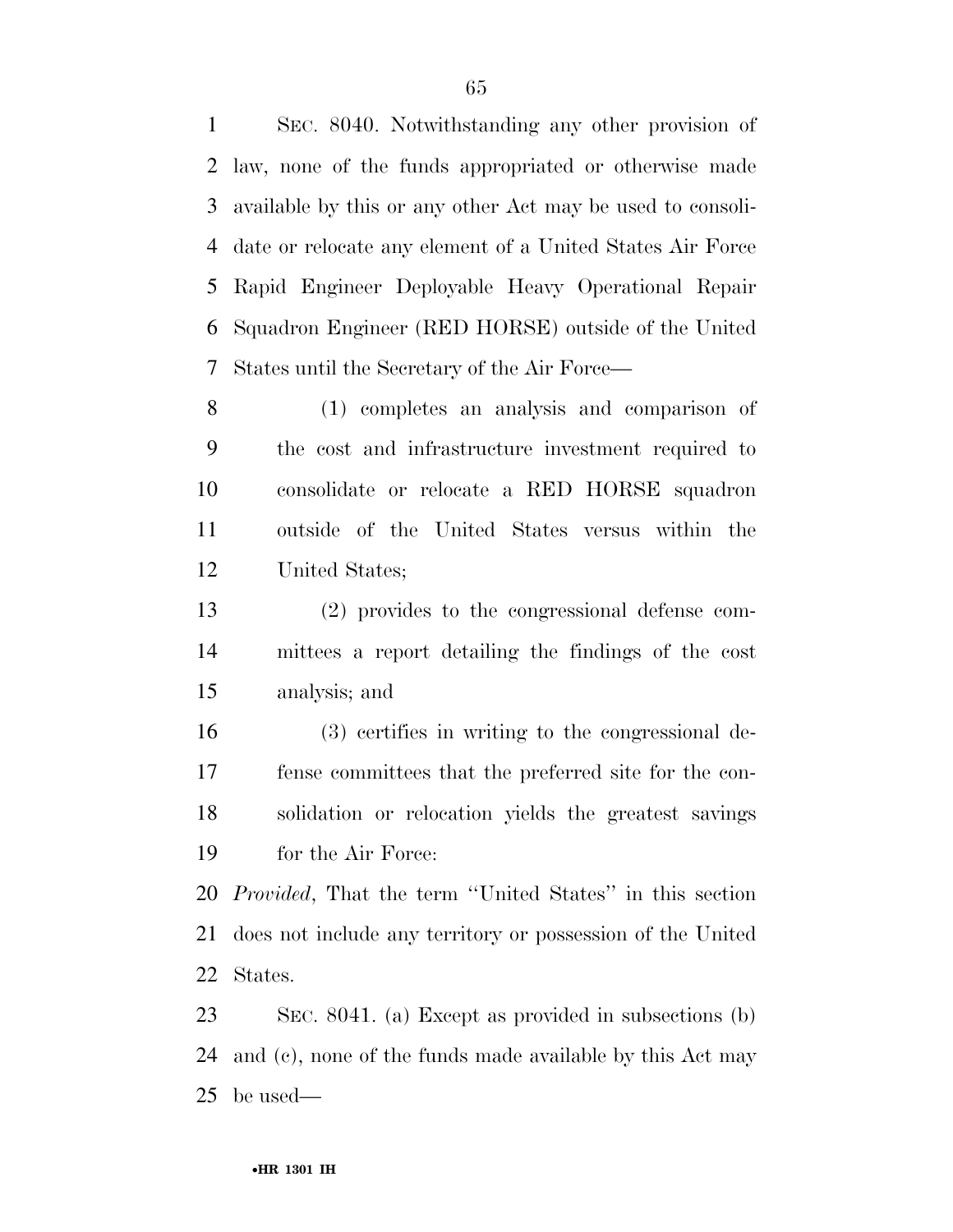| $\mathbf{1}$   | $(1)$ to establish a field operating agency; or            |
|----------------|------------------------------------------------------------|
| $\overline{2}$ | $(2)$ to pay the basic pay of a member of the              |
| 3              | Armed Forces or civilian employee of the depart-           |
| $\overline{4}$ | ment who is transferred or reassigned from a head-         |
| 5              | quarters activity if the member or employee's place        |
| 6              | of duty remains at the location of that headquarters.      |
| $\overline{7}$ | (b) The Secretary of Defense or Secretary of a mili-       |
| 8              | tary department may waive the limitations in subsection    |
| 9              | (a), on a case-by-case basis, if the Secretary determines, |
| 10             | and certifies to the Committees on Appropriations of the   |
| 11             | House of Representatives and the Senate that the grant-    |
| 12             | ing of the waiver will reduce the personnel requirements   |
| 13             | or the financial requirements of the department.           |
| 14             | (c) This section does not apply to—                        |
| 15             | (1) field operating agencies funded within the             |
| 16             | National Intelligence Program;                             |
| 17             | (2) an Army field operating agency established             |
| 18             | to eliminate, mitigate, or counter the effects of im-      |
| 19             | provised explosive devices, and, as determined by the      |
| 20             | Secretary of the Army, other similar threats;              |

 (3) an Army field operating agency established to improve the effectiveness and efficiencies of bio- metric activities and to integrate common biometric technologies throughout the Department of Defense; or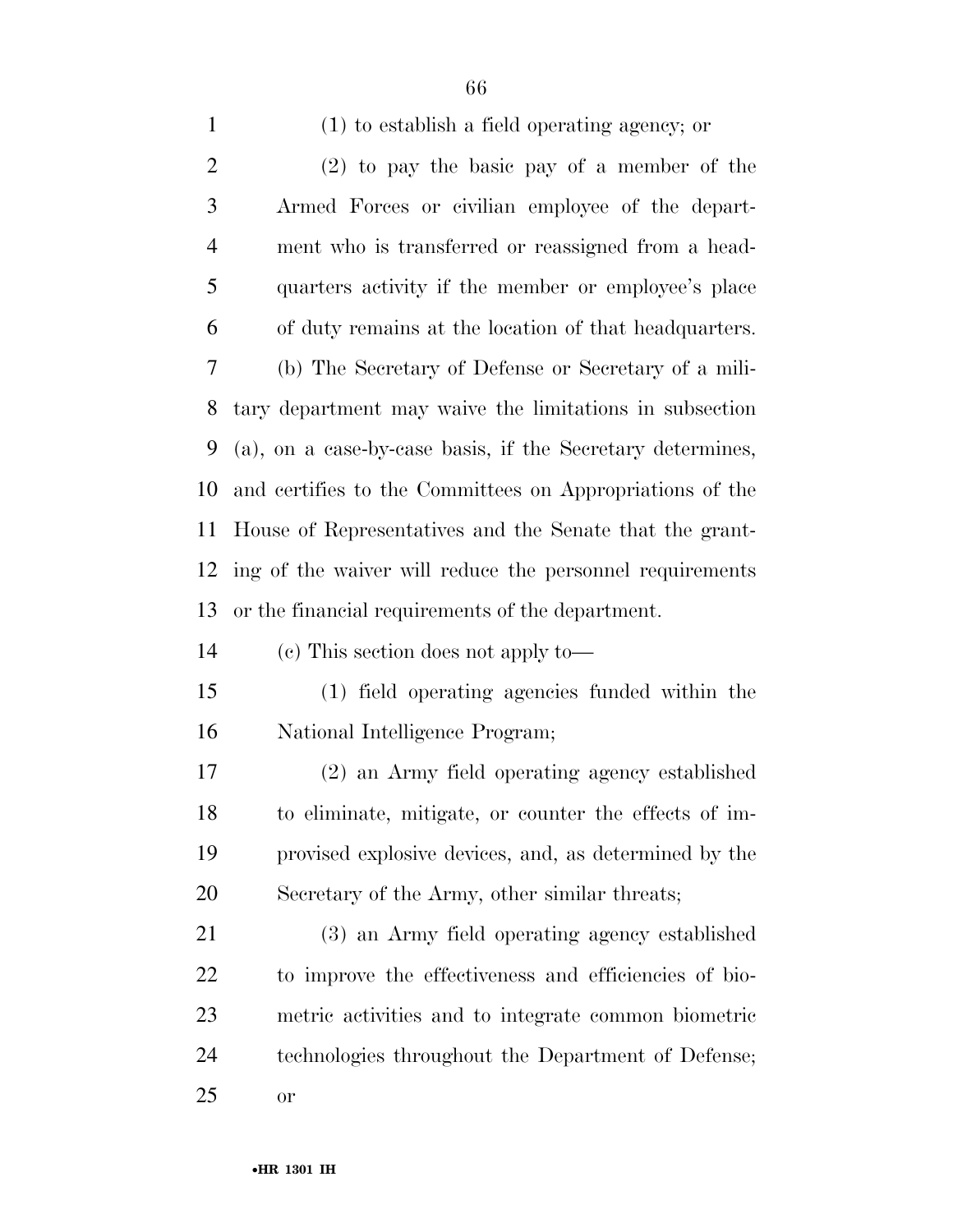(4) an Air Force field operating agency estab- lished to administer the Air Force Mortuary Affairs Program and Mortuary Operations for the Depart-ment of Defense and authorized Federal entities.

 SEC. 8042. (a) None of the funds appropriated by this Act shall be available to convert to contractor per- formance an activity or function of the Department of De- fense that, on or after the date of the enactment of this Act, is performed by Department of Defense civilian em-ployees unless—

 (1) the conversion is based on the result of a public-private competition that includes a most effi- cient and cost effective organization plan developed by such activity or function;

 (2) the Competitive Sourcing Official deter- mines that, over all performance periods stated in the solicitation of offers for performance of the ac- tivity or function, the cost of performance of the ac- tivity or function by a contractor would be less costly to the Department of Defense by an amount that equals or exceeds the lesser of—

 (A) 10 percent of the most efficient organi- zation's personnel-related costs for performance of that activity or function by Federal employ-ees; or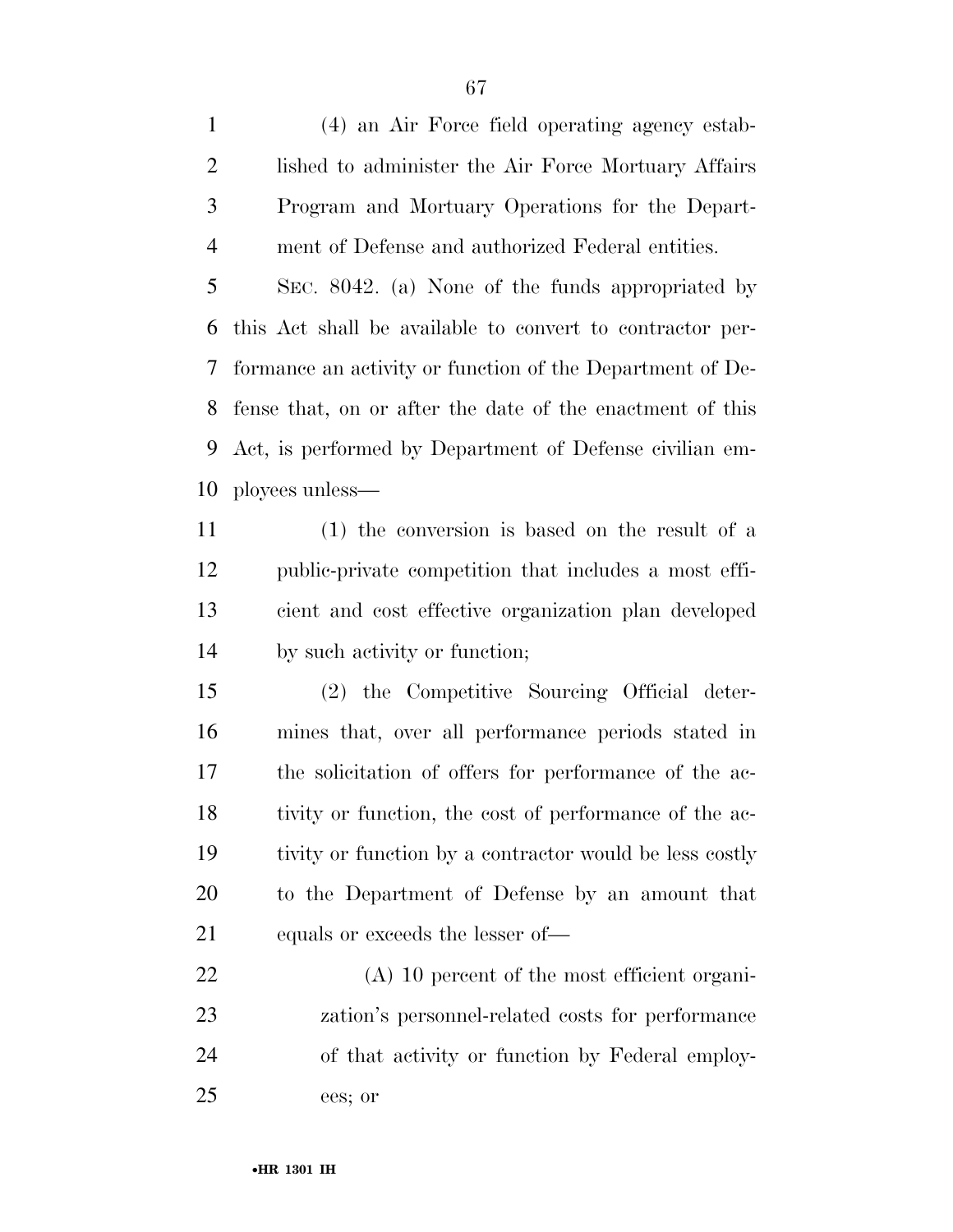## (B) \$10,000,000; and

 (3) the contractor does not receive an advan- tage for a proposal that would reduce costs for the Department of Defense by—

 (A) not making an employer-sponsored health insurance plan available to the workers who are to be employed in the performance of that activity or function under the contract; or

 (B) offering to such workers an employer- sponsored health benefits plan that requires the employer to contribute less towards the pre- mium or subscription share than the amount that is paid by the Department of Defense for health benefits for civilian employees under chapter 89 of title 5, United States Code.

 (b)(1) The Department of Defense, without regard to subsection (a) of this section or subsection (a), (b), or (c) of section 2461 of title 10, United States Code, and notwithstanding any administrative regulation, require- ment, or policy to the contrary shall have full authority to enter into a contract for the performance of any com- mercial or industrial type function of the Department of Defense that—

 (A) is included on the procurement list estab-lished pursuant to section 2 of the Javits-Wagner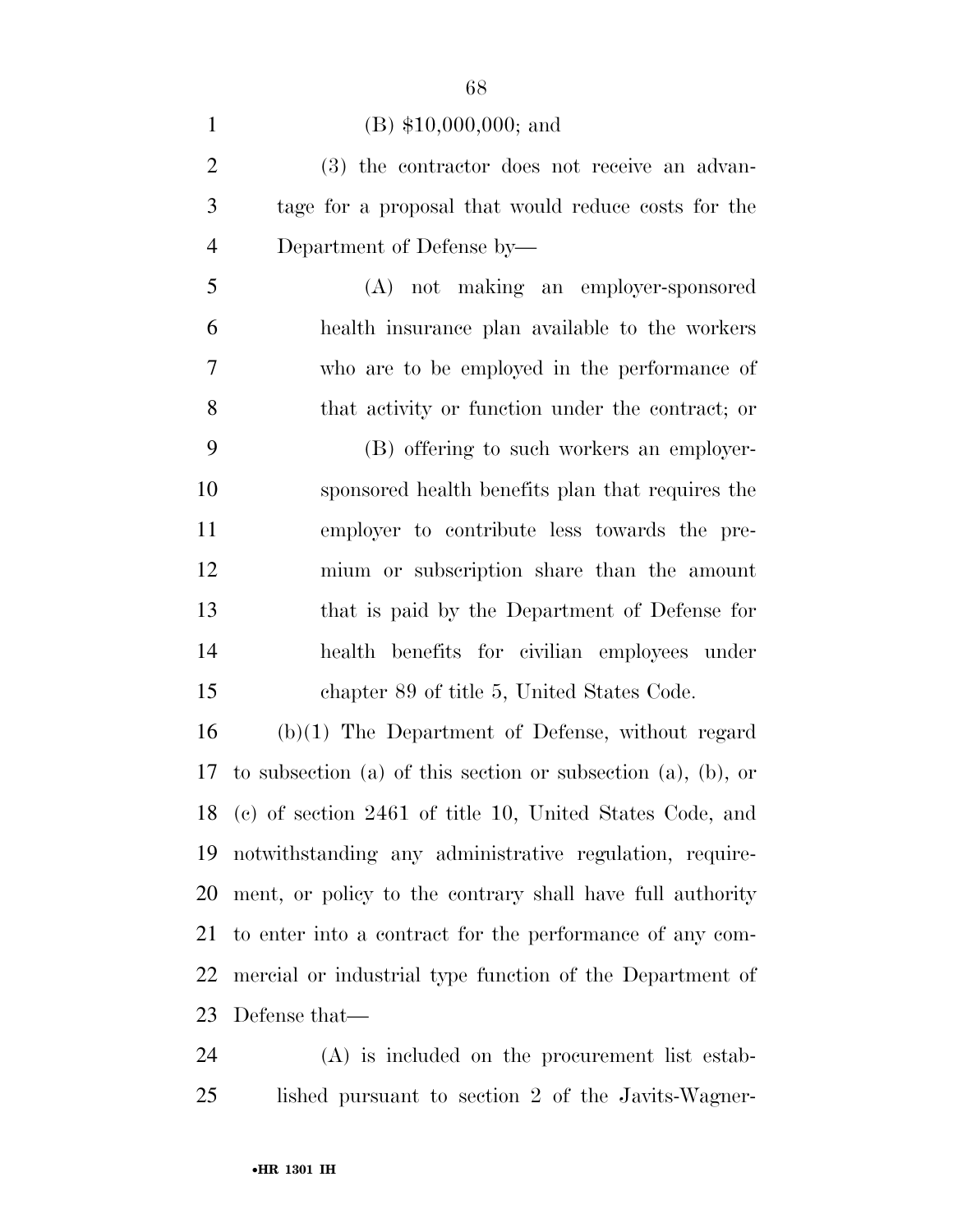(B) is planned to be converted to performance by a qualified nonprofit agency for the blind or by a qualified nonprofit agency for other severely handi-capped individuals in accordance with that Act; or

 (C) is planned to be converted to performance by a qualified firm under at least 51 percent owner- ship by an Indian tribe, as defined in section 4(e) of the Indian Self-Determination and Education As- sistance Act (25 U.S.C. 450b(e)), or a Native Ha- waiian Organization, as defined in section 8(a)(15) 13 of the Small Business Act  $(15 \text{ U.S.C. } 637(a)(15))$ . (2) This section shall not apply to depot contracts or contracts for depot maintenance as provided in sections 2469 and 2474 of title 10, United States Code.

 (c) The conversion of any activity or function of the Department of Defense under the authority provided by this section shall be credited toward any competitive or outsourcing goal, target, or measurement that may be es- tablished by statute, regulation, or policy and is deemed to be awarded under the authority of, and in compliance with, subsection (h) of section 2304 of title 10, United States Code, for the competition or outsourcing of com-mercial activities.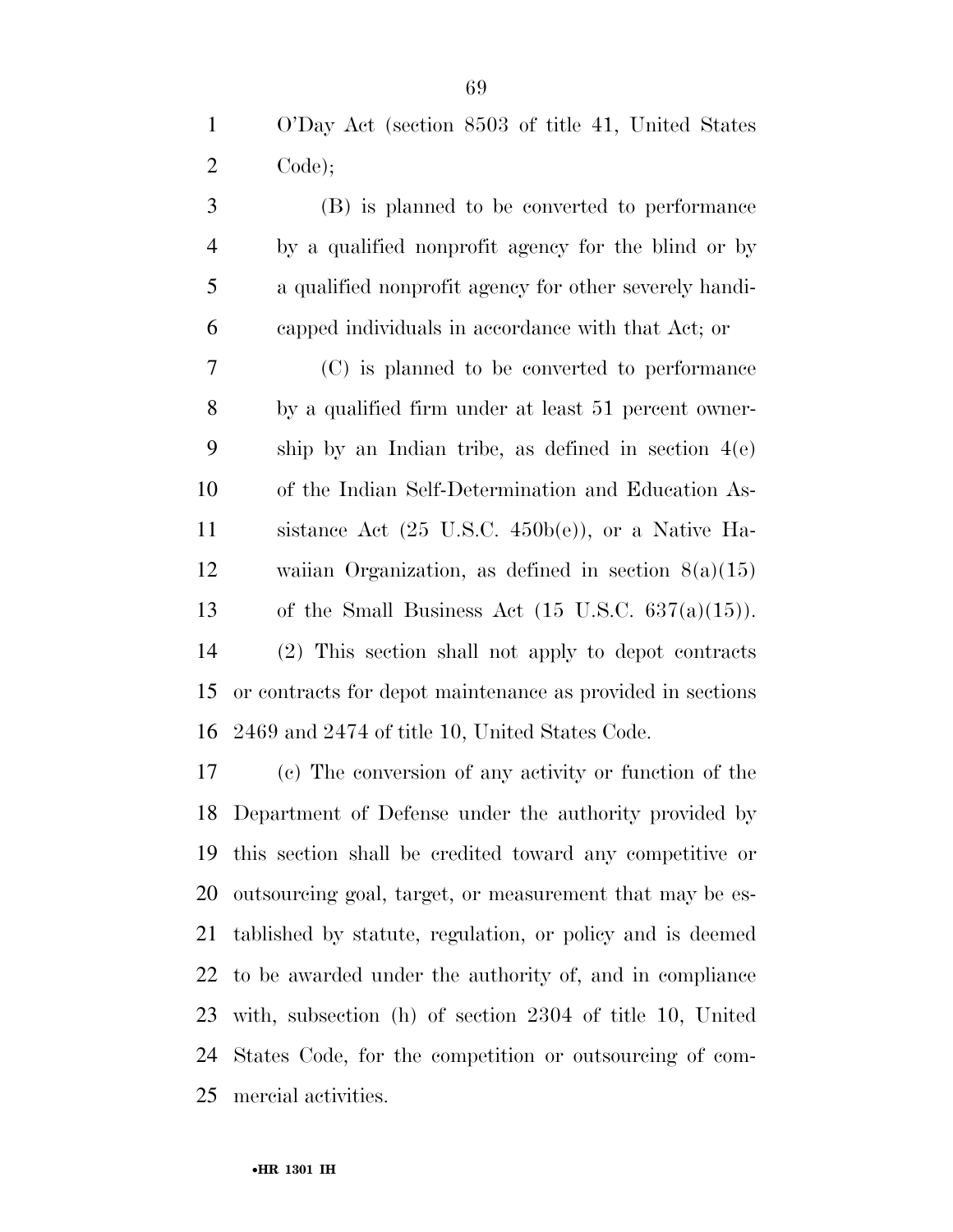# (RESCISSIONS)

| $\overline{2}$ | SEC. 8043. Of the funds appropriated in Department      |
|----------------|---------------------------------------------------------|
| 3              | of Defense Appropriations Acts, the following funds are |
| 4              | hereby rescinded from the following accounts and pro-   |
| 5              | grams in the specified amounts: Provided, That no       |
| 6              | amounts may be rescinded from amounts that were des-    |
| 7              | ignated by the Congress for Overseas Contingency Oper-  |
| 8              | ations/Global War on Terrorism or as an emergency re-   |
| 9              | quirement pursuant to the Concurrent Resolution on the  |
| 10             | Budget or the Balanced Budget and Emergency Deficit     |
| 11             | Control Act of 1985, as amended:                        |
| 12             | "Aircraft Procurement, Army", 2015/2017,                |
| 13             | \$15,000,000;                                           |
| 14             | Procurement, Army", $2015/2017$ ,<br>"Other             |
| 15             | \$23,045,000;                                           |
| 16             | "Aircraft Procurement, Navy", 2015/2017,                |
| 17             | \$88,000,000;                                           |
| 18             | "Weapons Procurement, Navy", 2015/2017,                 |
| 19             | \$11,933,000;                                           |
| 20             | "Procurement of Ammunition, Navy and Ma-                |
| 21             | rine Corps", 2015/2017, \$43,600,000;                   |
| 22             | "Aircraft Procurement, Air Force", 2015/2017,           |

\$57,000,000;

 ''Other Procurement, Air Force'', 2015/2017, \$25,500,000;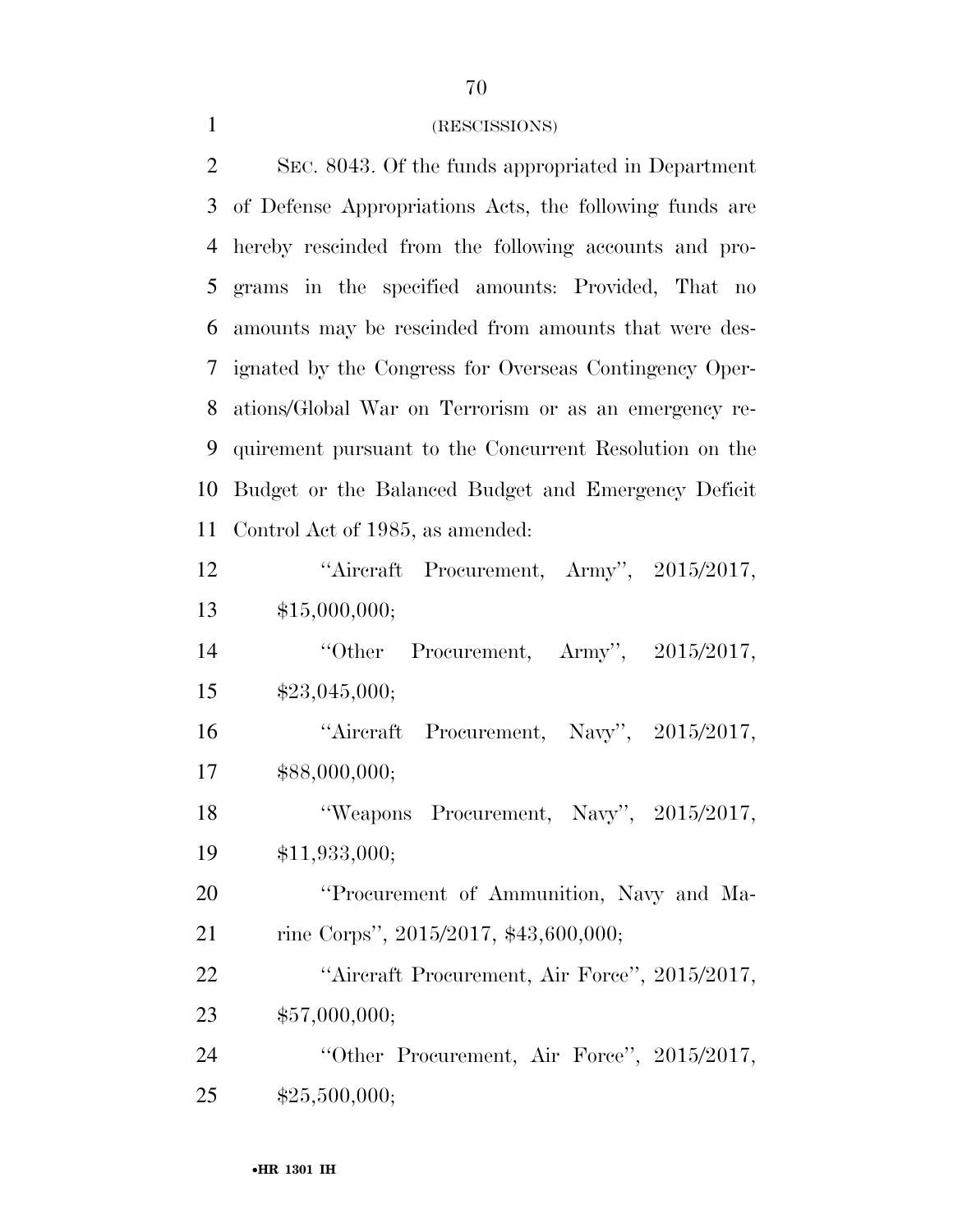| $\mathbf{1}$   | "Aircraft Procurement, Army", 2016/2018,      |
|----------------|-----------------------------------------------|
| $\overline{2}$ | \$34,594,000;                                 |
| 3              | "Procurement of Ammunition, Army", 2016/      |
| $\overline{4}$ | 2018, \$5,000,000;                            |
| 5              | "Other Procurement, Army", $2016/2018$ ,      |
| 6              | \$84,100,000;                                 |
| $\tau$         | "Aircraft Procurement, Navy", 2016/2018,      |
| 8              | \$6,755,000;                                  |
| 9              | "Weapons Procurement, Navy", 2016/2018,       |
| 10             | \$5,307,000;                                  |
| 11             | "Procurement of Ammunition, Navy and Ma-      |
| 12             | rine Corps", 2016/2018, \$6,968,000;          |
| 13             | "Shipbuilding and Conversion, Navy", 2016/    |
| 14             | 2020: DDG-51 Destroyer, \$50,000,000;         |
| 15             | "Shipbuilding and Conversion, Navy", 2016/    |
| 16             | 2020: LPD-17, \$14,906,000;                   |
| 17             | "Shipbuilding and Conversion, Navy", 2016/    |
| 18             | 2020: LX (R), (AP), $$236,000,000;$           |
| 19             | Procurement, Navy", 2016/2018,<br>"Other      |
| 20             | \$56,374,000;                                 |
| 21             | "Aircraft Procurement, Air Force", 2016/2018, |
| 22             | \$383,200,000;                                |
| 23             | "Missile Procurement, Air Force", 2016/2018,  |
| 24             | \$34,700,000;                                 |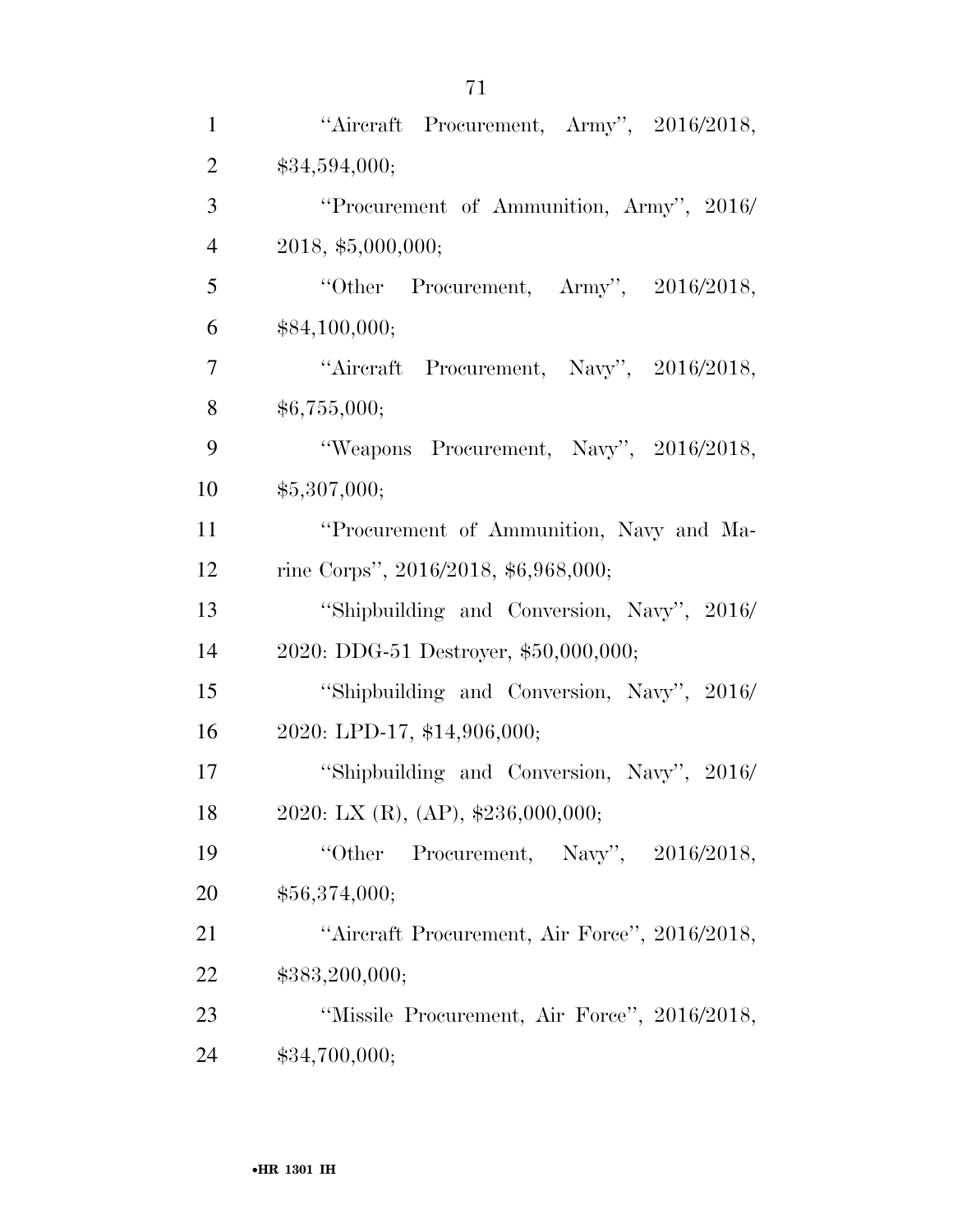| $\mathbf{1}$   | "Space Procurement, Air Force", 2016/2018,                  |
|----------------|-------------------------------------------------------------|
| $\overline{2}$ | \$100,000,000;                                              |
|                |                                                             |
| 3              | "Other Procurement, Air Force", 2016/2018,                  |
| $\overline{4}$ | \$56,369,000;                                               |
| 5              | "Procurement, Defense-Wide", 2016/2018,                     |
| 6              | \$2,600,000;                                                |
| $\overline{7}$ | "Research, Development, Test and Evaluation,                |
| 8              | Army", 2016/2017, \$33,402,000;                             |
| 9              | "Research, Development, Test and Evaluation,                |
| 10             | Navy", 2016/2017, \$31,219,000;                             |
| 11             | "Research, Development, Test and Evaluation,                |
| 12             | Air Force", 2016/2017, \$532,550,000; and                   |
| 13             | "Research, Development, Test and Evaluation,                |
| 14             | Defense-Wide", 2016/2017, \$64,500,000.                     |
| 15             | SEC. 8044. None of the funds available in this Act          |
| 16             | may be used to reduce the authorized positions for mili-    |
| 17             | tary technicians (dual status) of the Army National         |
| 18             | Guard, Air National Guard, Army Reserve and Air Force       |
| 19             | Reserve for the purpose of applying any administratively    |
| 20             | imposed civilian personnel ceiling, freeze, or reduction on |
| 21             | military technicians (dual status), unless such reductions  |
| 22             | are a direct result of a reduction in military force struc- |
| 23             | ture.                                                       |
|                |                                                             |

 SEC. 8045. None of the funds appropriated or other-wise made available in this Act may be obligated or ex-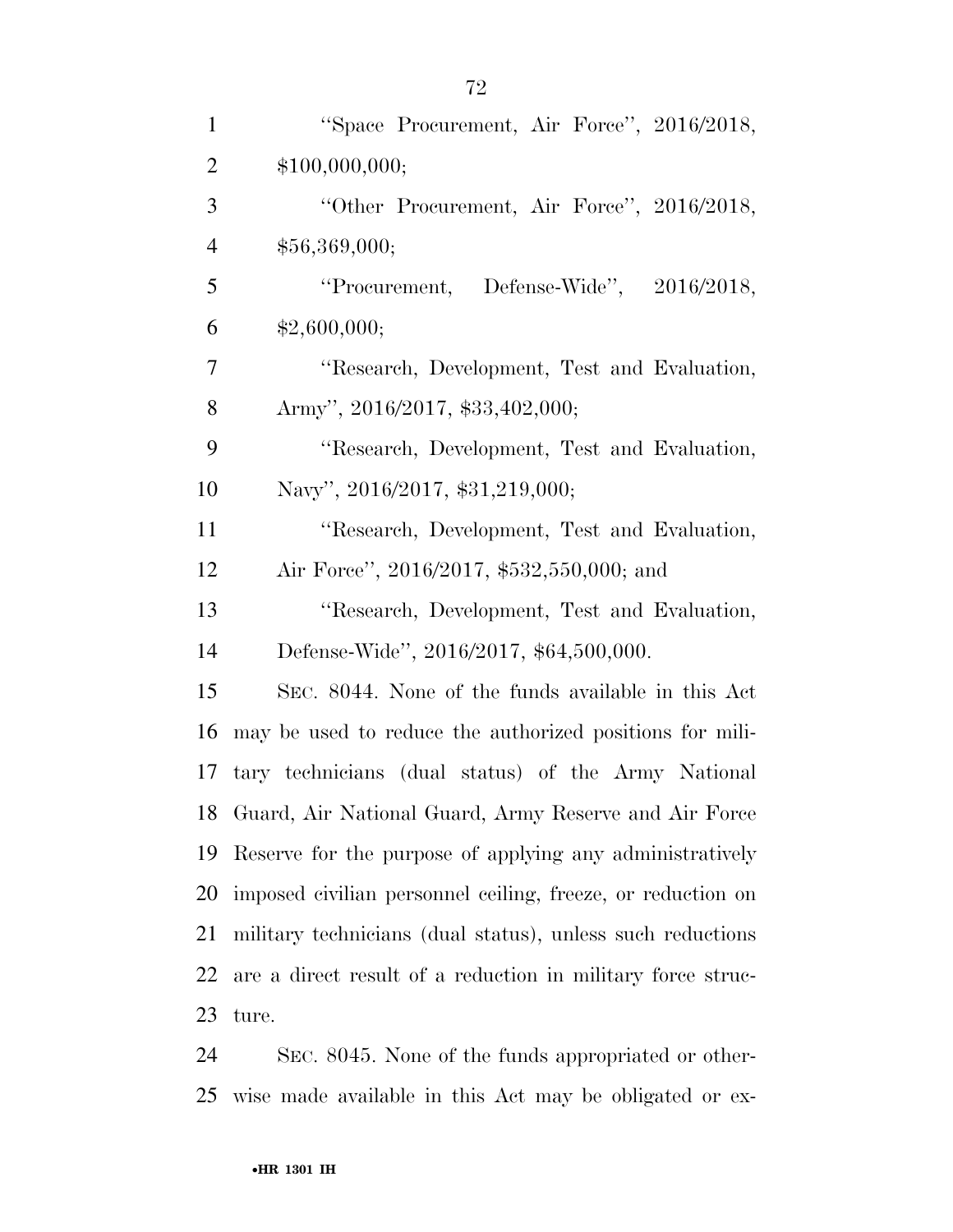pended for assistance to the Democratic People's Republic of Korea unless specifically appropriated for that purpose. SEC. 8046. Funds appropriated in this Act for oper- ation and maintenance of the Military Departments, Com- batant Commands and Defense Agencies shall be available for reimbursement of pay, allowances and other expenses which would otherwise be incurred against appropriations for the National Guard and Reserve when members of the National Guard and Reserve provide intelligence or coun- terintelligence support to Combatant Commands, Defense Agencies and Joint Intelligence Activities, including the activities and programs included within the National Intel- ligence Program and the Military Intelligence Program: *Provided*, That nothing in this section authorizes deviation from established Reserve and National Guard personnel and training procedures.

 SEC. 8047. (a) None of the funds available to the Department of Defense for any fiscal year for drug inter- diction or counter-drug activities may be transferred to any other department or agency of the United States ex-cept as specifically provided in an appropriations law.

 (b) None of the funds available to the Central Intel- ligence Agency for any fiscal year for drug interdiction or counter-drug activities may be transferred to any other de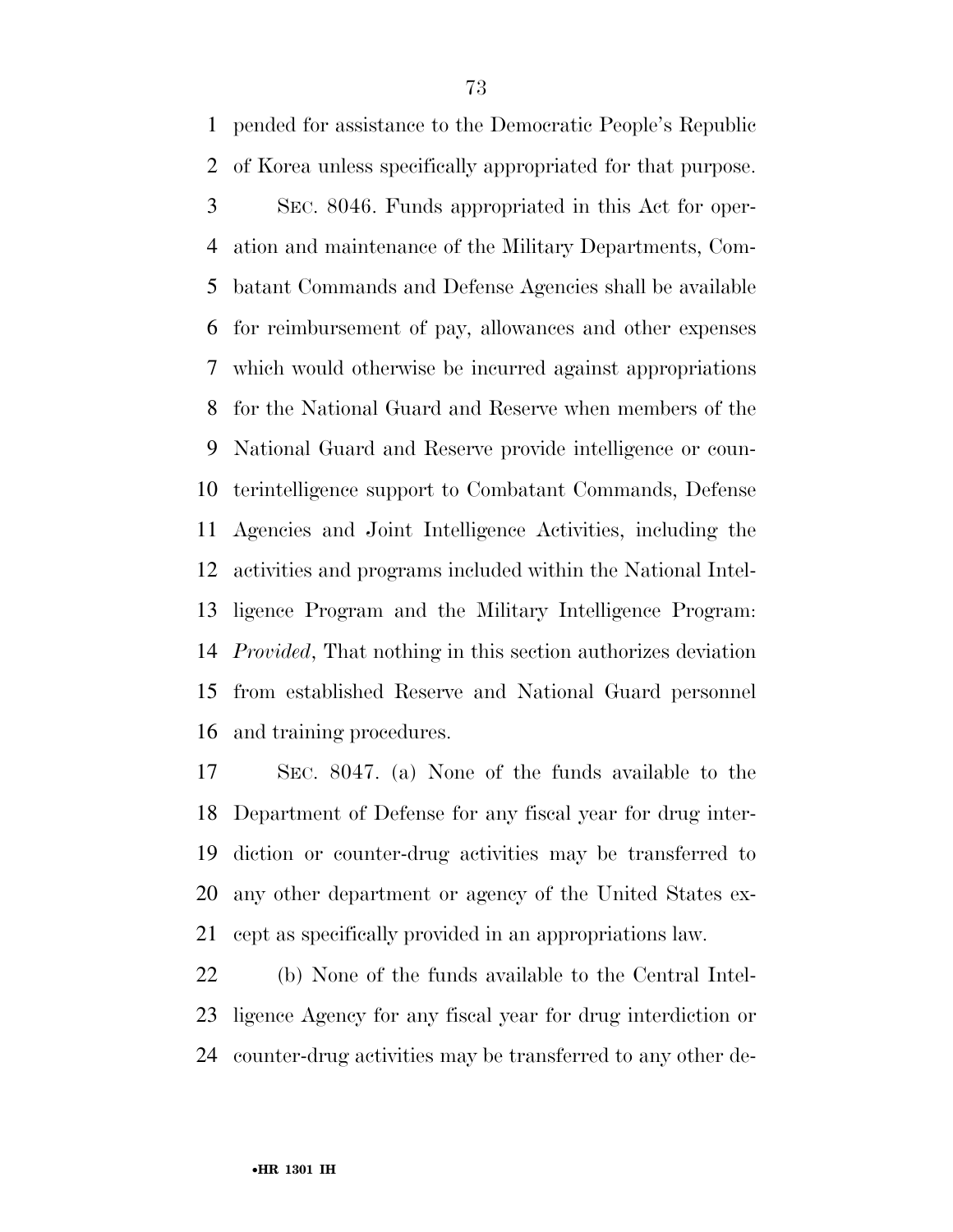partment or agency of the United States except as specifi-cally provided in an appropriations law.

 SEC. 8048. None of the funds appropriated by this Act may be used for the procurement of ball and roller bearings other than those produced by a domestic source and of domestic origin: *Provided*, That the Secretary of the military department responsible for such procurement may waive this restriction on a case-by-case basis by certi- fying in writing to the Committees on Appropriations of the House of Representatives and the Senate, that ade- quate domestic supplies are not available to meet Depart- ment of Defense requirements on a timely basis and that such an acquisition must be made in order to acquire ca- pability for national security purposes: *Provided further*, That this restriction shall not apply to the purchase of ''commercial items'', as defined by section 103 of title 41, United States Code, except that the restriction shall apply to ball or roller bearings purchased as end items.

 SEC. 8049. None of the funds made available by this Act may be used to retire, divest, realign, or transfer RQ– 4B Global Hawk aircraft, or to disestablish or convert units associated with such aircraft.

 SEC. 8050. None of the funds made available by this Act for Evolved Expendable Launch Vehicle service com-petitive procurements may be used unless the competitive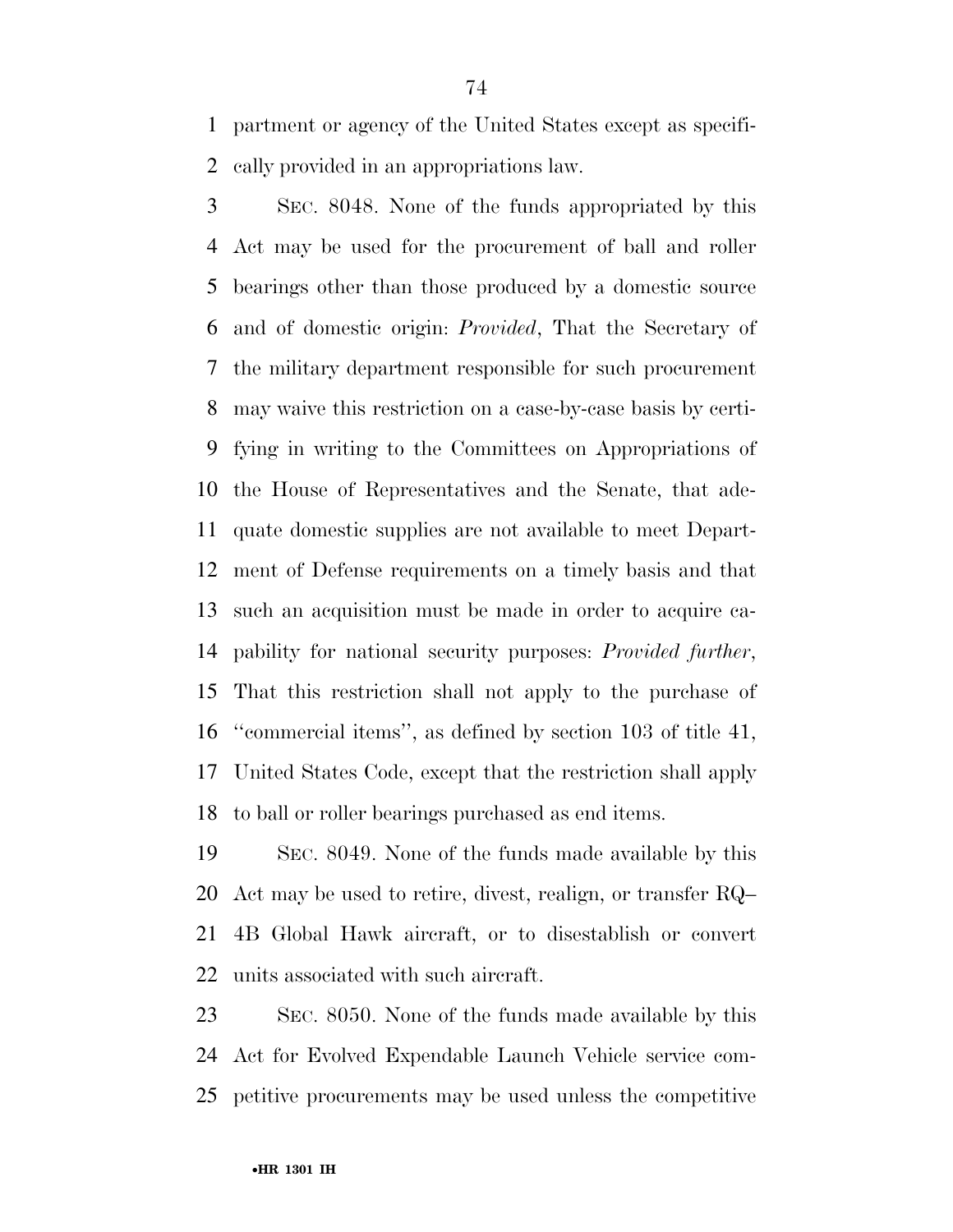procurements are open for award to all certified providers of Evolved Expendable Launch Vehicle-class systems: *Pro- vided*, That the award shall be made to the provider that offers the best value to the government.

 SEC. 8051. In addition to the amounts appropriated or otherwise made available elsewhere in this Act, \$44,000,000 is hereby appropriated to the Department of Defense: *Provided*, That upon the determination of the Secretary of Defense that it shall serve the national inter- est, the Secretary shall make grants in the amounts speci- fied as follows: \$20,000,000 to the United Service Organi-zations and \$24,000,000 to the Red Cross.

 SEC. 8052. None of the funds in this Act may be used to purchase any supercomputer which is not manu- factured in the United States, unless the Secretary of De- fense certifies to the congressional defense committees that such an acquisition must be made in order to acquire capability for national security purposes that is not avail-able from United States manufacturers.

 SEC. 8053. Notwithstanding any other provision in this Act, the Small Business Innovation Research program and the Small Business Technology Transfer program set- asides shall be taken proportionally from all programs, projects, or activities to the extent they contribute to the extramural budget.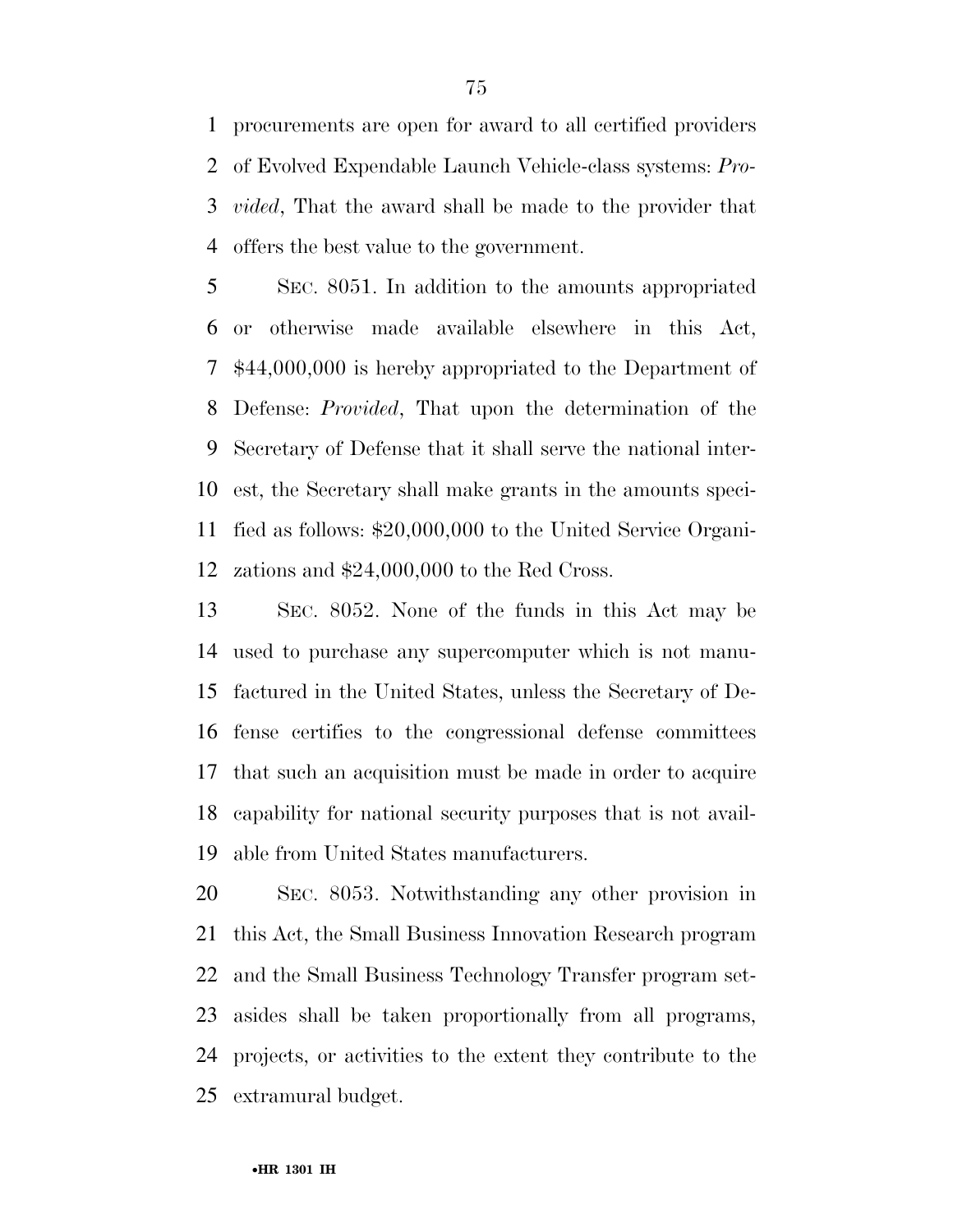SEC. 8054. None of the funds available to the De- partment of Defense under this Act shall be obligated or expended to pay a contractor under a contract with the Department of Defense for costs of any amount paid by the contractor to an employee when— (1) such costs are for a bonus or otherwise in excess of the normal salary paid by the contractor to the employee; and (2) such bonus is part of restructuring costs as- sociated with a business combination. **INCLUDING TRANSFER OF FUNDS**  SEC. 8055. During the current fiscal year, no more than \$30,000,000 of appropriations made in this Act under the heading ''Operation and Maintenance, Defense- Wide'' may be transferred to appropriations available for the pay of military personnel, to be merged with, and to be available for the same time period as the appropriations to which transferred, to be used in support of such per-

 sonnel in connection with support and services for eligible organizations and activities outside the Department of De- fense pursuant to section 2012 of title 10, United States Code.

 SEC. 8056. During the current fiscal year, in the case of an appropriation account of the Department of Defense for which the period of availability for obligation has ex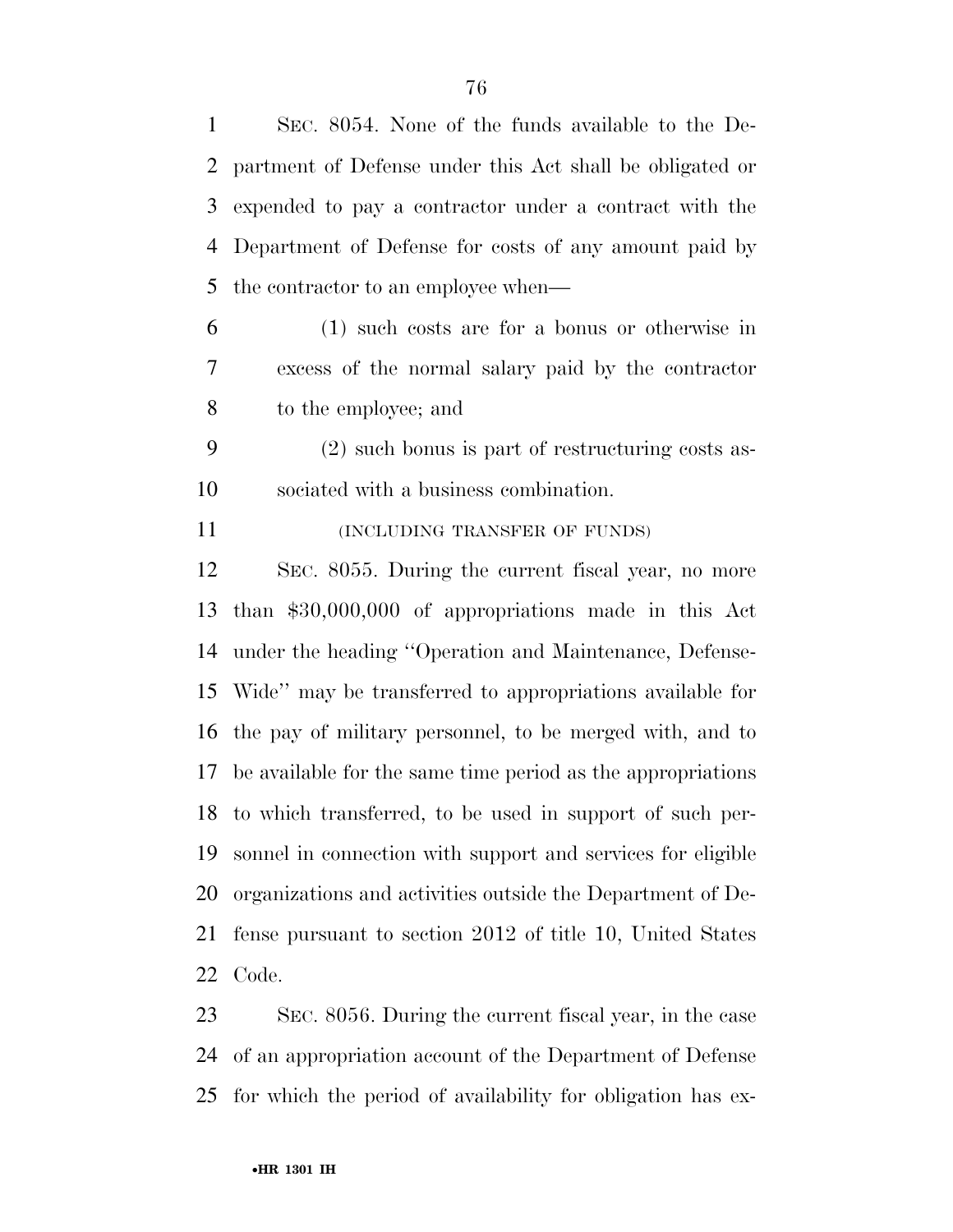pired or which has closed under the provisions of section 1552 of title 31, United States Code, and which has a negative unliquidated or unexpended balance, an obliga- tion or an adjustment of an obligation may be charged to any current appropriation account for the same purpose as the expired or closed account if—

 (1) the obligation would have been properly chargeable (except as to amount) to the expired or closed account before the end of the period of avail-ability or closing of that account;

 (2) the obligation is not otherwise properly chargeable to any current appropriation account of the Department of Defense; and

 (3) in the case of an expired account, the obli- gation is not chargeable to a current appropriation of the Department of Defense under the provisions of section 1405(b)(8) of the National Defense Au- thorization Act for Fiscal Year 1991, Public Law 101–510, as amended (31 U.S.C. 1551 note): *Pro- vided*, That in the case of an expired account, if sub- sequent review or investigation discloses that there was not in fact a negative unliquidated or unex- pended balance in the account, any charge to a cur-24 rent account under the authority of this section shall be reversed and recorded against the expired ac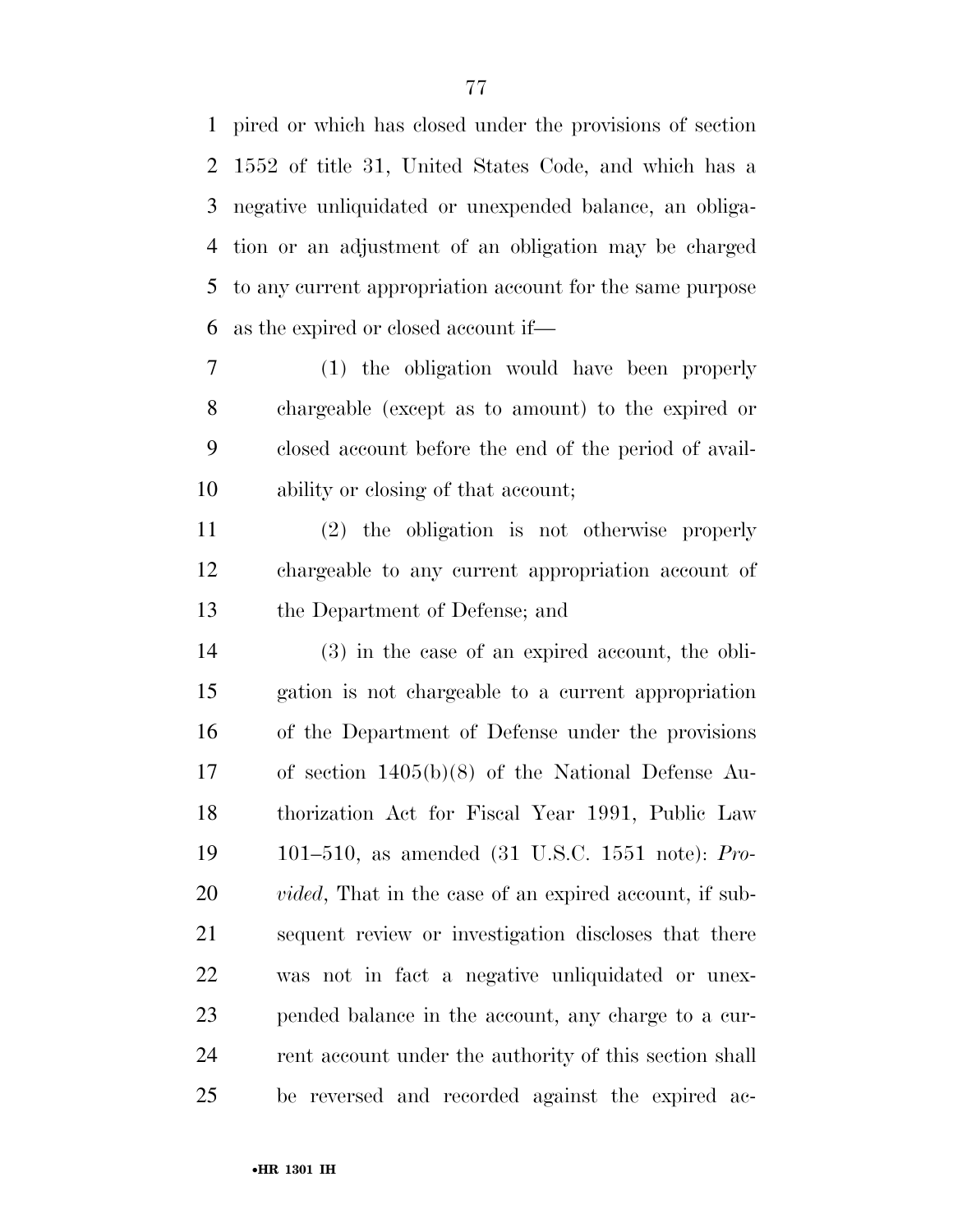count: *Provided further*, That the total amount charged to a current appropriation under this sec- tion may not exceed an amount equal to 1 percent of the total appropriation for that account.

 SEC. 8057. (a) Notwithstanding any other provision of law, the Chief of the National Guard Bureau may per- mit the use of equipment of the National Guard Distance Learning Project by any person or entity on a space-avail- able, reimbursable basis. The Chief of the National Guard Bureau shall establish the amount of reimbursement for such use on a case-by-case basis.

 (b) Amounts collected under subsection (a) shall be credited to funds available for the National Guard Dis- tance Learning Project and be available to defray the costs associated with the use of equipment of the project under that subsection. Such funds shall be available for such purposes without fiscal year limitation.

 SEC. 8058. None of the funds available to the De- partment of Defense may be obligated to modify command and control relationships to give Fleet Forces Command operational and administrative control of United States Navy forces assigned to the Pacific fleet: *Provided,* That the command and control relationships which existed on October 1, 2004, shall remain in force until a written modification has been proposed to the House and Senate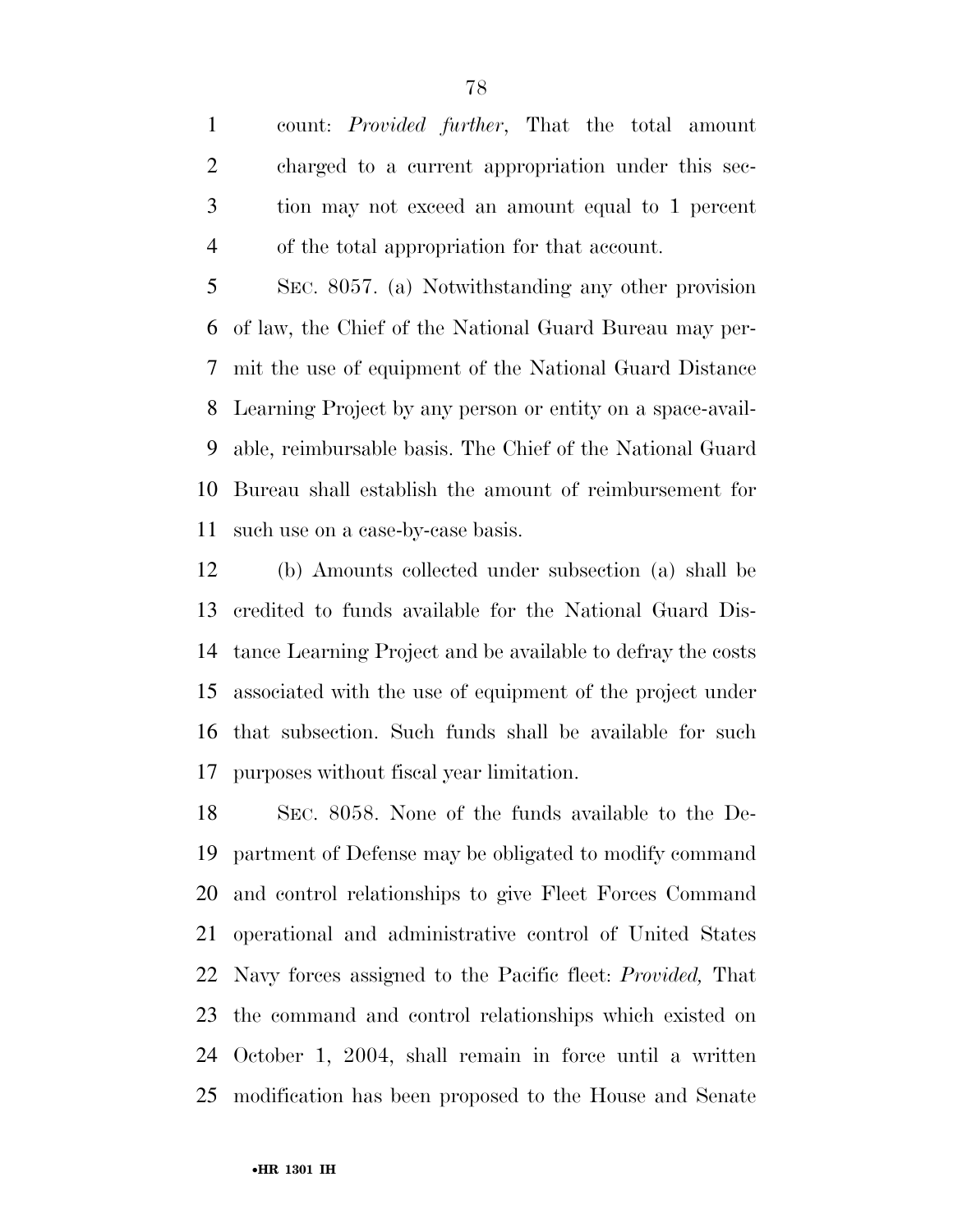Appropriations Committees: *Provided further*, That the proposed modification may be implemented 30 days after the notification unless an objection is received from either the House or Senate Appropriations Committees: *Provided further*, That any proposed modification shall not preclude the ability of the commander of United States Pacific Command to meet operational requirements.

## 8 (INCLUDING TRANSFER OF FUNDS)

 SEC. 8059. Of the funds appropriated in this Act under the heading ''Operation and Maintenance, Defense- wide'', \$25,000,000 shall be for continued implementation and expansion of the Sexual Assault Special Victims' Counsel Program: *Provided*, That the funds are made available for transfer to the Department of the Army, the Department of the Navy, and the Department of the Air Force: *Provided further*, That funds transferred shall be merged with and available for the same purposes and for the same time period as the appropriations to which the funds are transferred: *Provided further*, That this transfer authority is in addition to any other transfer authority provided in this Act.

 SEC. 8060. None of the funds appropriated in title IV of this Act may be used to procure end-items for deliv- ery to military forces for operational training, operational use or inventory requirements: *Provided*, That this restric-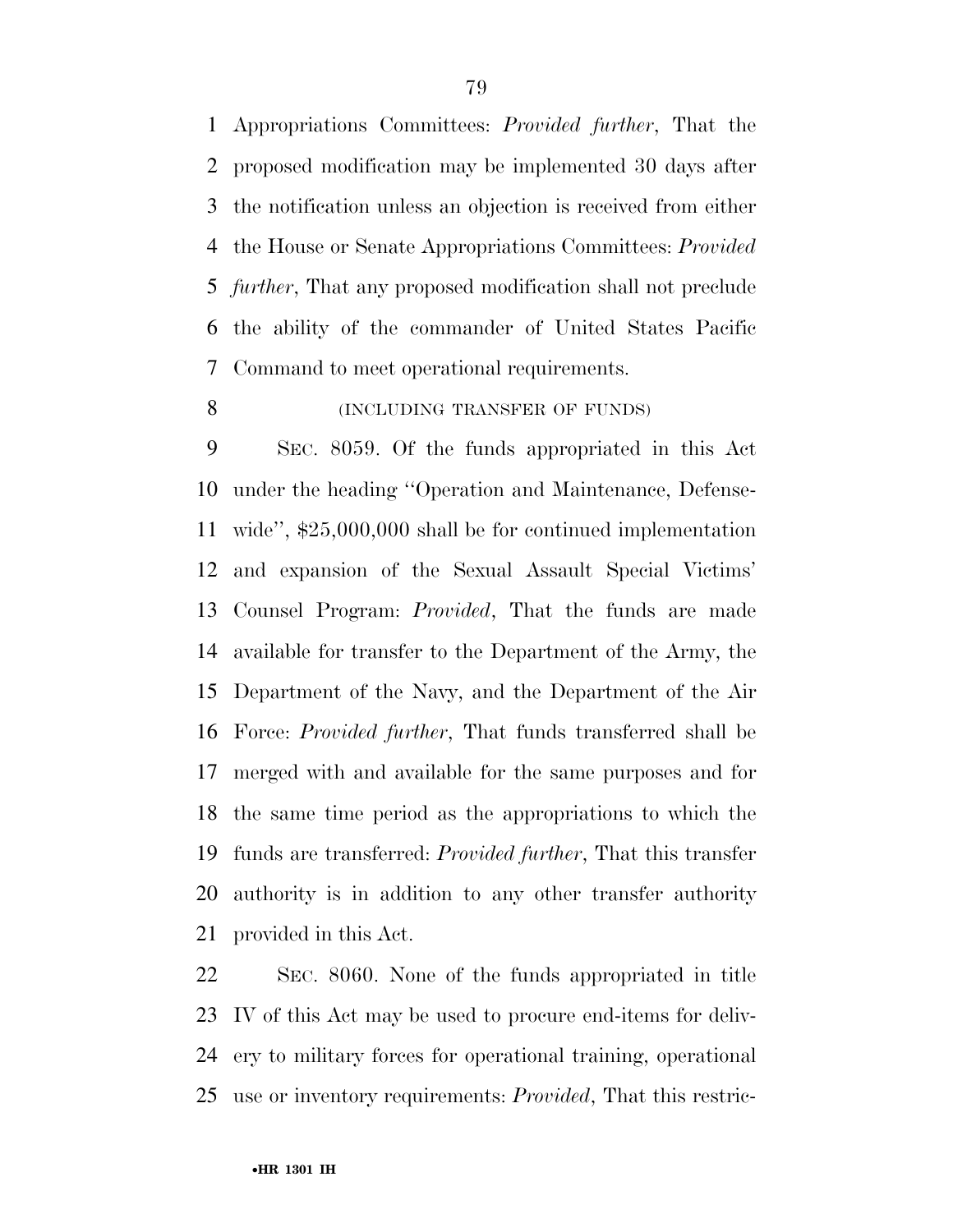tion does not apply to end-items used in development, prototyping, and test activities preceding and leading to acceptance for operational use: *Provided further*, That this restriction does not apply to programs funded within the National Intelligence Program: *Provided further*, That the Secretary of Defense may waive this restriction on a case- by-case basis by certifying in writing to the Committees on Appropriations of the House of Representatives and the Senate that it is in the national security interest to do so.

 SEC. 8061. (a) The Secretary of Defense may, on a case-by-case basis, waive with respect to a foreign country each limitation on the procurement of defense items from foreign sources provided in law if the Secretary determines that the application of the limitation with respect to that country would invalidate cooperative programs entered into between the Department of Defense and the foreign country, or would invalidate reciprocal trade agreements for the procurement of defense items entered into under section 2531 of title 10, United States Code, and the country does not discriminate against the same or similar defense items produced in the United States for that coun-try.

(b) Subsection (a) applies with respect to—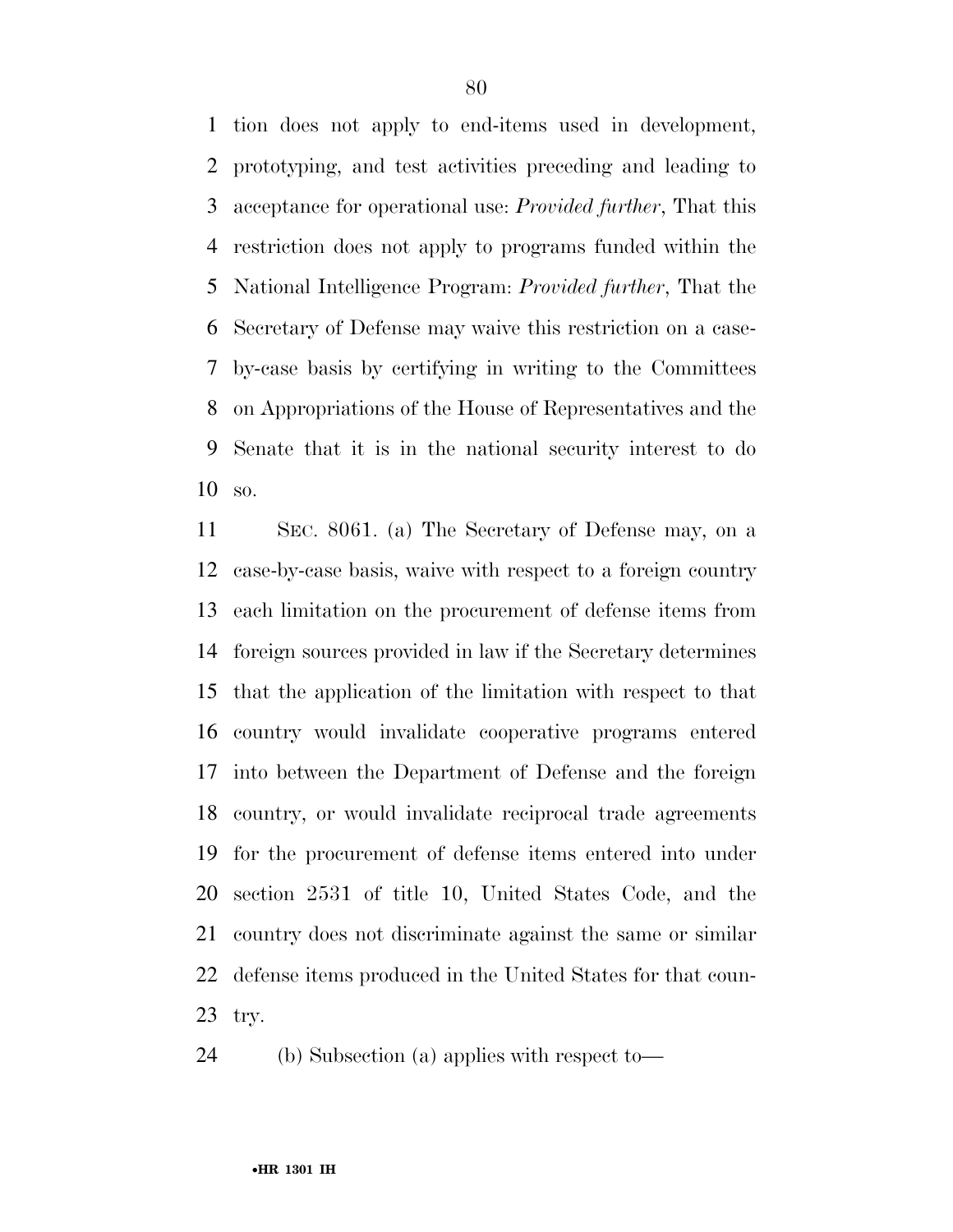(1) contracts and subcontracts entered into on or after the date of the enactment of this Act; and (2) options for the procurement of items that are exercised after such date under contracts that are entered into before such date if the option prices are adjusted for any reason other than the applica-tion of a waiver granted under subsection (a).

 (c) Subsection (a) does not apply to a limitation re- garding construction of public vessels, ball and roller bear- ings, food, and clothing or textile materials as defined by section XI (chapters 50–65) of the Harmonized Tariff Schedule of the United States and products classified under headings 4010, 4202, 4203, 6401 through 6406, 6505, 7019, 7218 through 7229, 7304.41 through 7304.49, 7306.40, 7502 through 7508, 8105, 8108, 8109, 8211, 8215, and 9404.

 SEC. 8062. None of the funds appropriated or other- wise made available by this or other Department of De- fense Appropriations Acts may be obligated or expended for the purpose of performing repairs or maintenance to military family housing units of the Department of De- fense, including areas in such military family housing units that may be used for the purpose of conducting offi-cial Department of Defense business.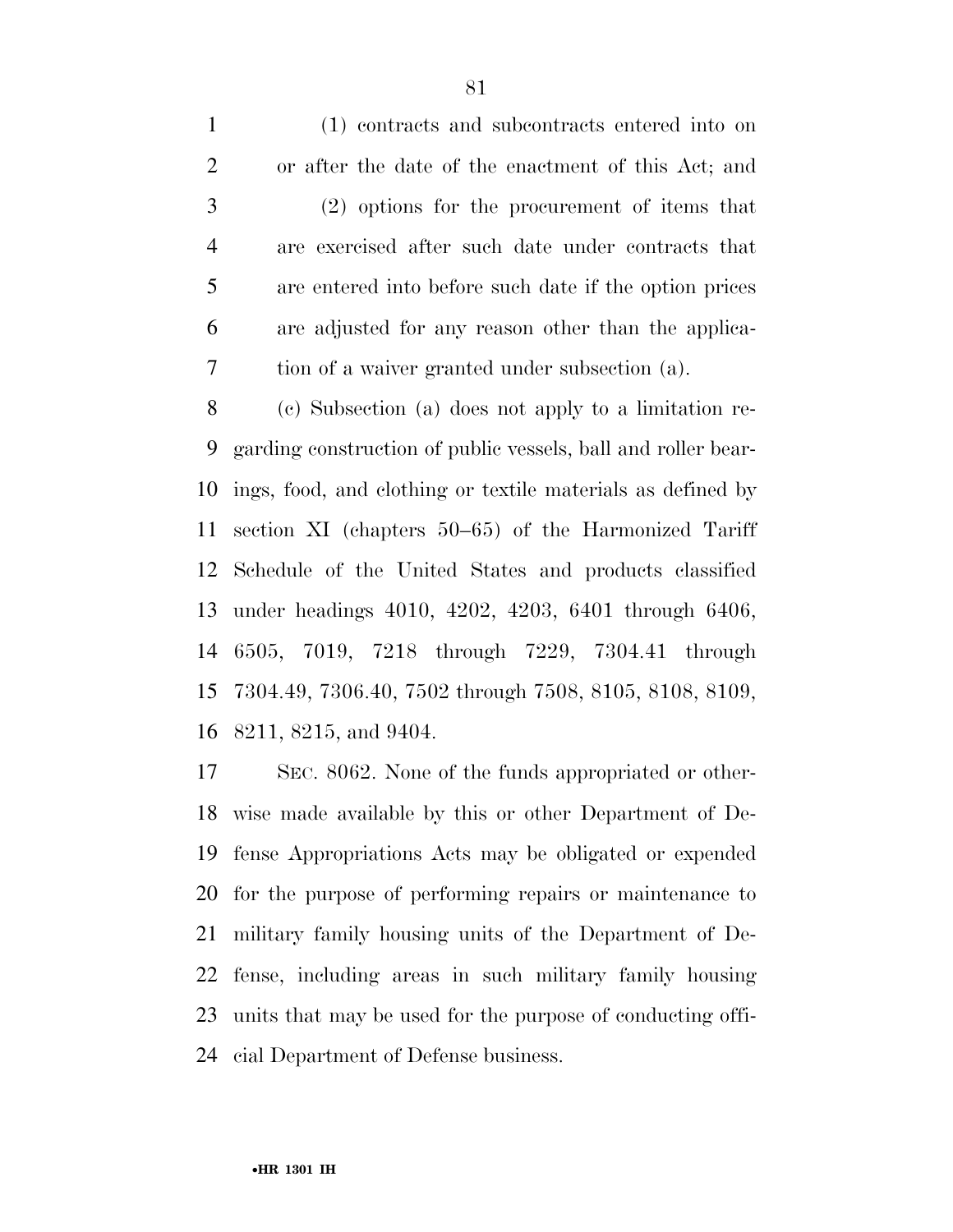### 1 (INCLUDING TRANSFER OF FUNDS)

 SEC. 8063. Of the amounts appropriated for ''Oper- ation and Maintenance, Navy'', up to \$1,000,000 shall be available for transfer to the John C. Stennis Center for Public Service Development Trust Fund established under section 116 of the John C. Stennis Center for Public Serv-ice Training and Development Act (2 U.S.C. 1105).

 SEC. 8064. Notwithstanding any other provision of law, funds appropriated in this Act under the heading ''Research, Development, Test and Evaluation, Defense- Wide'' for any new start advanced concept technology demonstration project or joint capability demonstration project may only be obligated 45 days after a report, in- cluding a description of the project, the planned acquisi- tion and transition strategy and its estimated annual and total cost, has been provided in writing to the congres- sional defense committees: *Provided*, That the Secretary of Defense may waive this restriction on a case-by-case basis by certifying to the congressional defense committees that it is in the national interest to do so.

 SEC. 8065. The Secretary of Defense shall continue to provide a classified quarterly report to the House and Senate Appropriations Committees, Subcommittees on Defense on certain matters as directed in the classified annex accompanying this Act.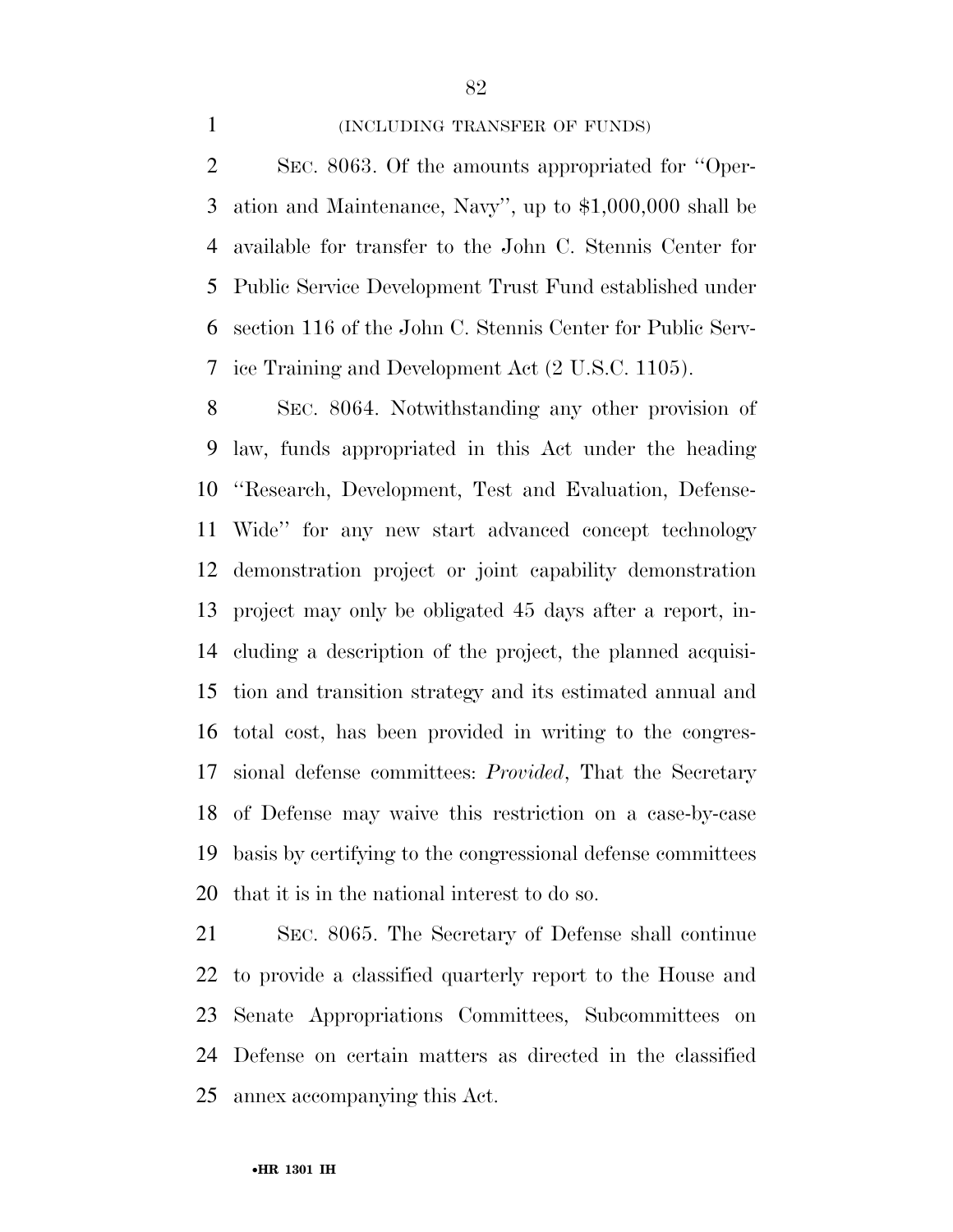SEC. 8066. Notwithstanding section 12310(b) of title 10, United States Code, a Reserve who is a member of the National Guard serving on full-time National Guard duty under section 502(f) of title 32, United States Code, may perform duties in support of the ground-based ele- ments of the National Ballistic Missile Defense System. SEC. 8067. None of the funds provided in this Act may be used to transfer to any nongovernmental entity ammunition held by the Department of Defense that has a center-fire cartridge and a United States military no- menclature designation of ''armor penetrator'', ''armor piercing (AP)'', ''armor piercing incendiary (API)'', or ''armor-piercing incendiary tracer (API–T)'', except to an entity performing demilitarization services for the Depart- ment of Defense under a contract that requires the entity to demonstrate to the satisfaction of the Department of Defense that armor piercing projectiles are either: (1) ren- dered incapable of reuse by the demilitarization process; or (2) used to manufacture ammunition pursuant to a con- tract with the Department of Defense or the manufacture of ammunition for export pursuant to a License for Per- manent Export of Unclassified Military Articles issued by the Department of State.

 SEC. 8068. Notwithstanding any other provision of law, the Chief of the National Guard Bureau, or his des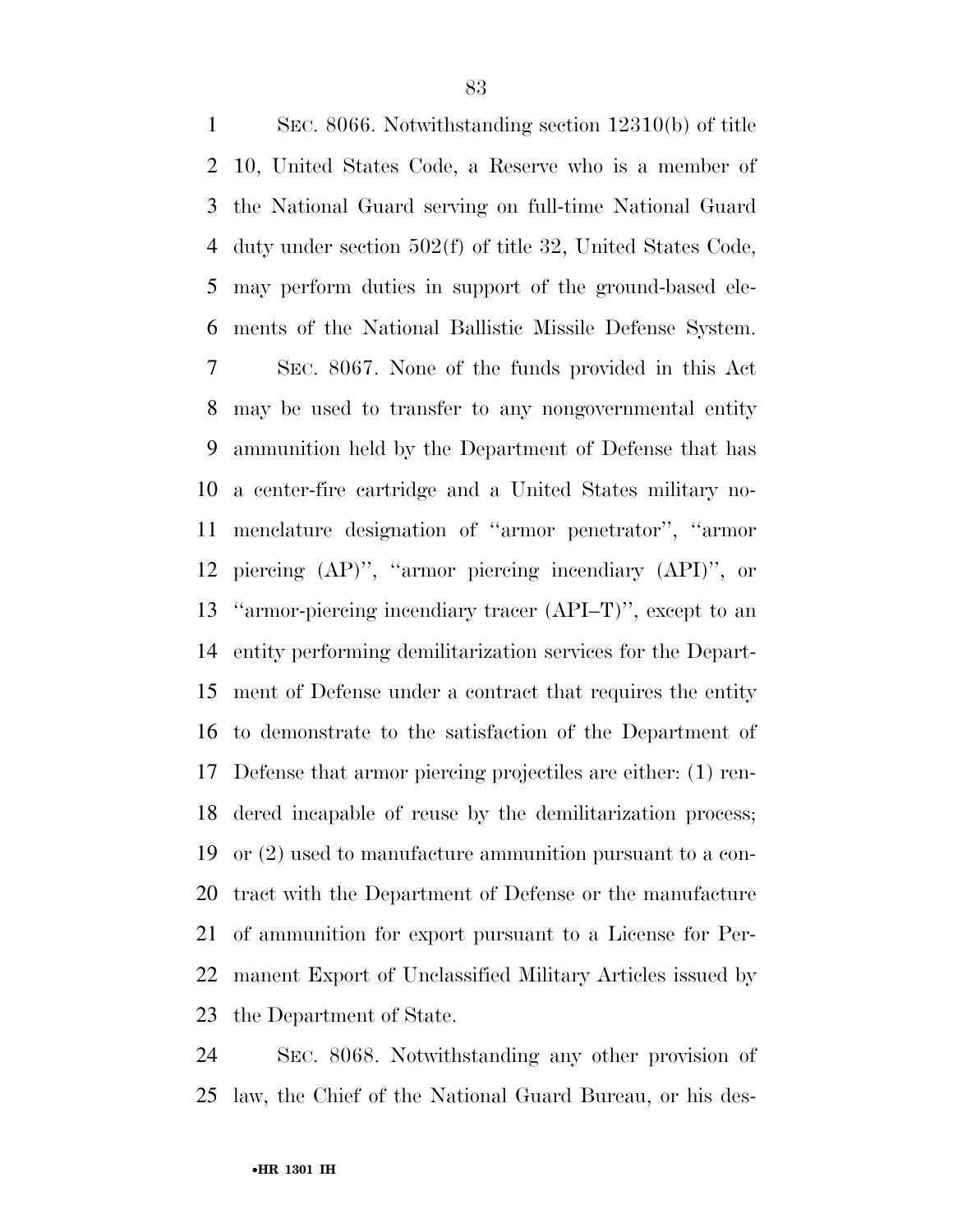ignee, may waive payment of all or part of the consider- ation that otherwise would be required under section 2667 of title 10, United States Code, in the case of a lease of personal property for a period not in excess of 1 year to any organization specified in section 508(d) of title 32, United States Code, or any other youth, social, or fra- ternal nonprofit organization as may be approved by the Chief of the National Guard Bureau, or his designee, on a case-by-case basis.

**(INCLUDING TRANSFER OF FUNDS)** 

 SEC. 8069. Of the amounts appropriated in this Act under the heading ''Operation and Maintenance, Army'', \$75,950,170 shall remain available until expended: *Pro- vided*, That, notwithstanding any other provision of law, the Secretary of Defense is authorized to transfer such funds to other activities of the Federal Government: *Pro- vided further*, That the Secretary of Defense is authorized to enter into and carry out contracts for the acquisition of real property, construction, personal services, and oper- ations related to projects carrying out the purposes of this section: *Provided further*, That contracts entered into under the authority of this section may provide for such indemnification as the Secretary determines to be nec- essary: *Provided further*, That projects authorized by this section shall comply with applicable Federal, State, and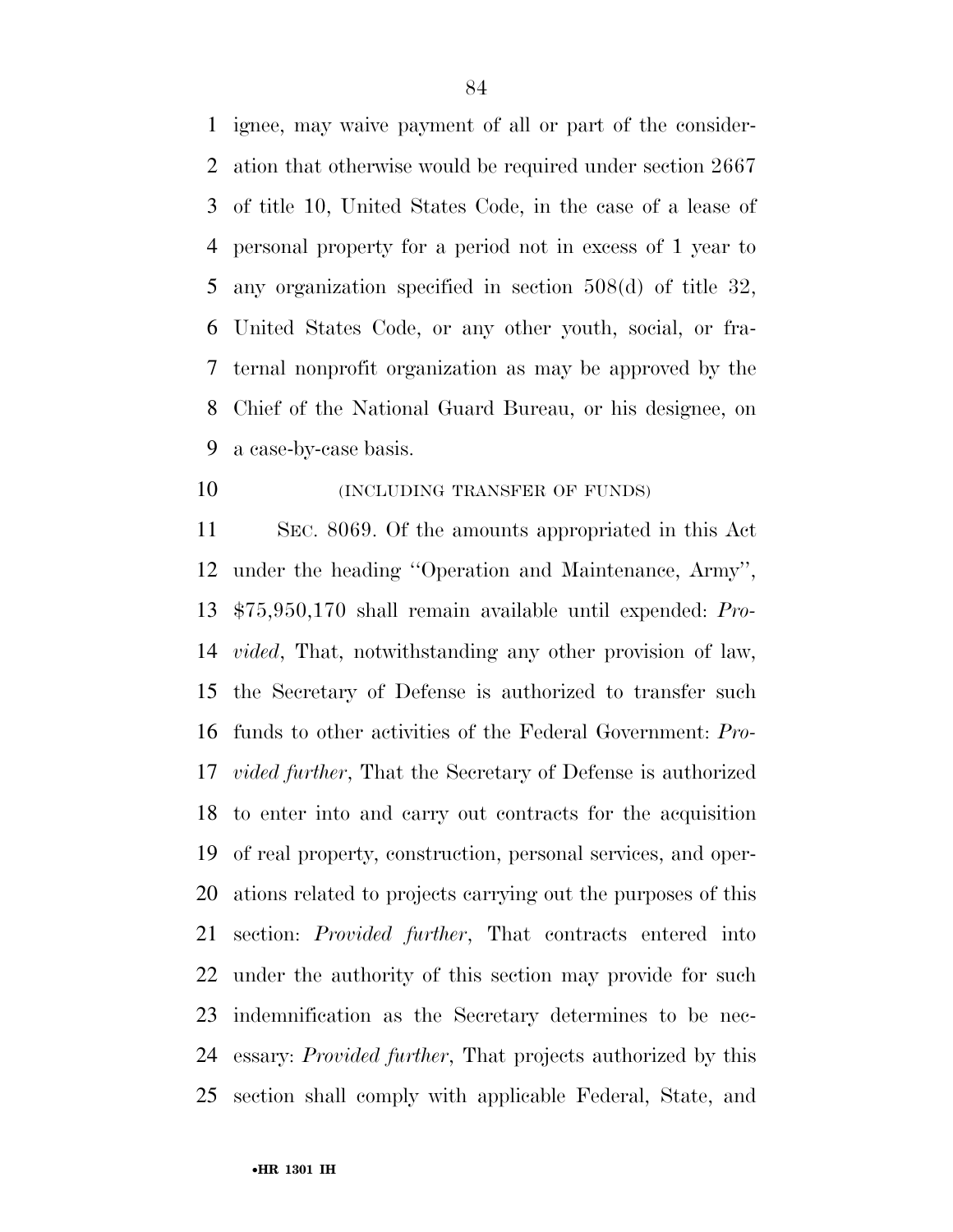local law to the maximum extent consistent with the na-

 tional security, as determined by the Secretary of Defense. SEC. 8070. (a) None of the funds appropriated in this or any other Act may be used to take any action to mod- ify— (1) the appropriations account structure for the National Intelligence Program budget, including through the creation of a new appropriation or new appropriation account; (2) how the National Intelligence Program budget request is presented in the unclassified P–1, R–1, and O–1 documents supporting the Depart- ment of Defense budget request; (3) the process by which the National Intel- ligence Program appropriations are apportioned to the executing agencies; or (4) the process by which the National Intel- ligence Program appropriations are allotted, obli- gated and disbursed. (b) Nothing in section (a) shall be construed to pro- hibit the merger of programs or changes to the National Intelligence Program budget at or below the Expenditure Center level, provided such change is otherwise in accord-24 ance with paragraphs  $(a)(1)$ – $(3)$ .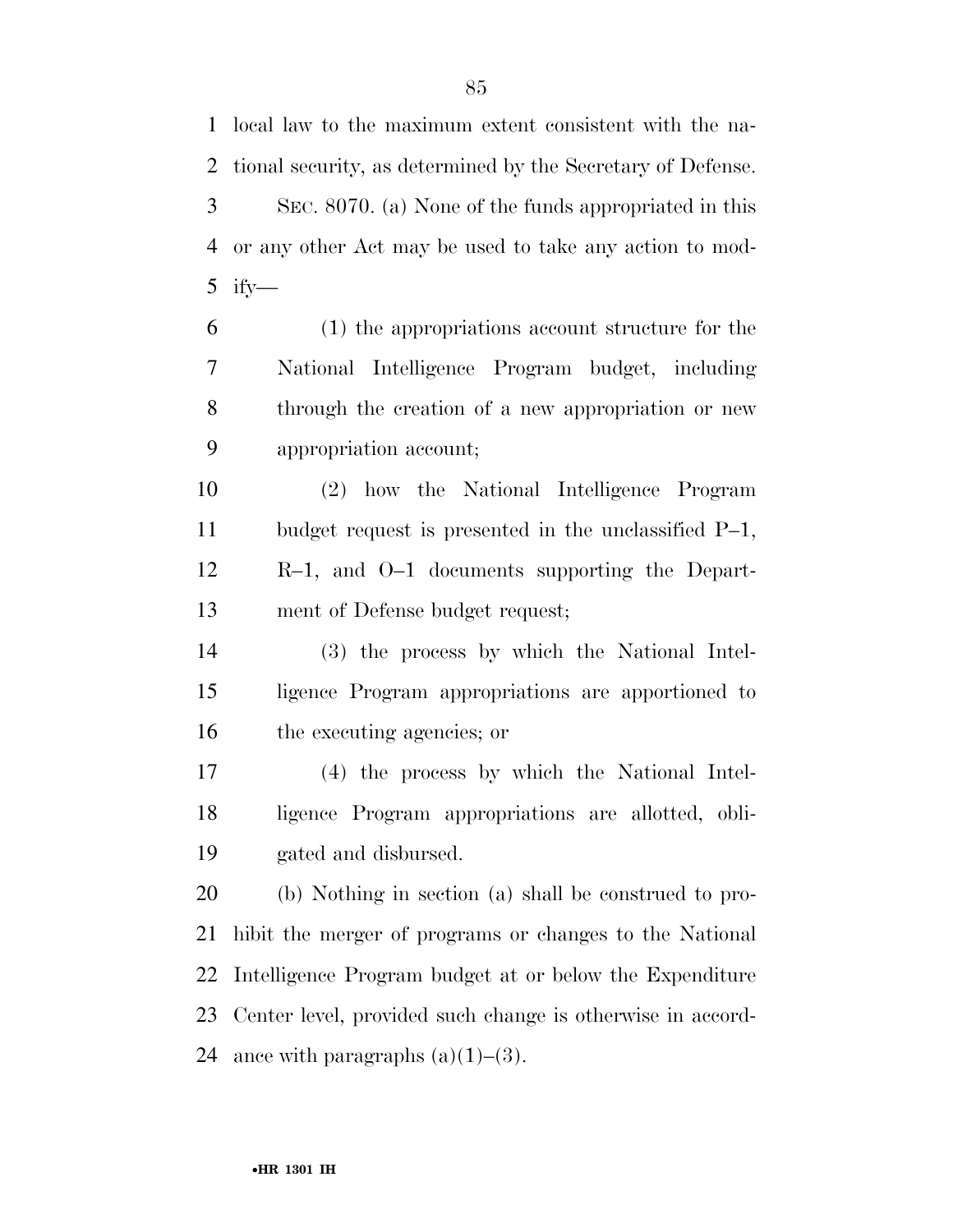(c) The Director of National Intelligence and the Sec- retary of Defense may jointly, only for the purposes of achieving auditable financial statements and improving fiscal reporting, study and develop detailed proposals for alternative financial management processes. Such study shall include a comprehensive counterintelligence risk as- sessment to ensure that none of the alternative processes will adversely affect counterintelligence.

 (d) Upon development of the detailed proposals de- fined under subsection (c), the Director of National Intel-ligence and the Secretary of Defense shall—

 (1) provide the proposed alternatives to all af-fected agencies;

 (2) receive certification from all affected agen- cies attesting that the proposed alternatives will help achieve auditability, improve fiscal reporting, and will not adversely affect counterintelligence; and

 (3) not later than 30 days after receiving all necessary certifications under paragraph (2), present the proposed alternatives and certifications to the congressional defense and intelligence committees.

 SEC. 8071. In addition to amounts provided else- where in this Act, \$5,000,000 is hereby appropriated to the Department of Defense, to remain available for obliga-tion until expended: *Provided*, That notwithstanding any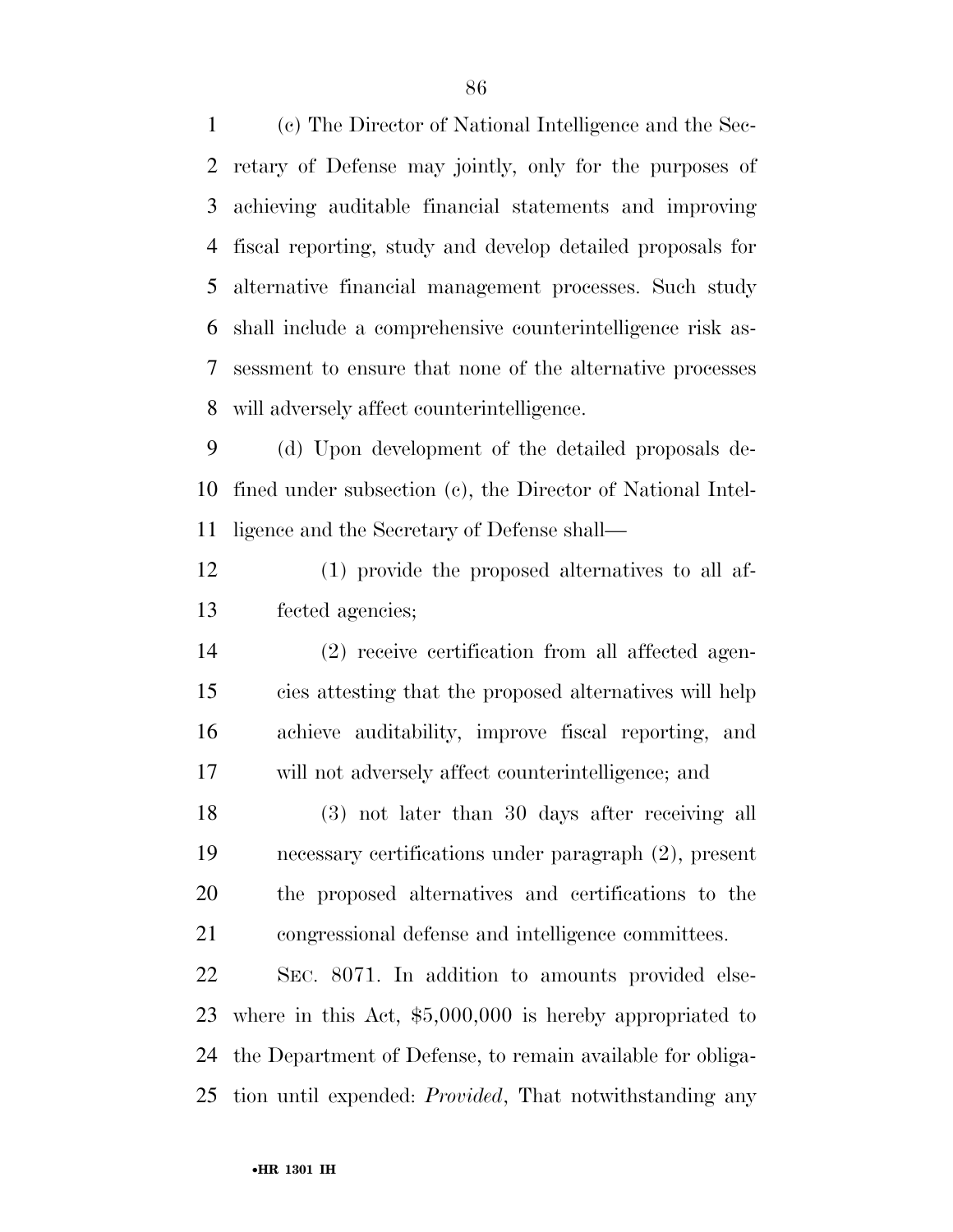other provision of law, that upon the determination of the Secretary of Defense that it shall serve the national inter- est, these funds shall be available only for a grant to the Fisher House Foundation, Inc., only for the construction and furnishing of additional Fisher Houses to meet the needs of military family members when confronted with the illness or hospitalization of an eligible military bene-ficiary.

(INCLUDING TRANSFER OF FUNDS)

 SEC. 8072. Of the amounts appropriated in this Act under the headings ''Procurement, Defense-Wide'' and ''Research, Development, Test and Evaluation, Defense- Wide'', \$600,735,000 shall be for the Israeli Cooperative Programs: *Provided*, That of this amount, \$62,000,000 shall be for the Secretary of Defense to provide to the Gov- ernment of Israel for the procurement of the Iron Dome defense system to counter short-range rocket threats, sub- ject to the U.S.-Israel Iron Dome Procurement Agree- ment, as amended; \$266,511,000 shall be for the Short Range Ballistic Missile Defense (SRBMD) program, in- cluding cruise missile defense research and development under the SRBMD program, of which \$150,000,000 shall be for co-production activities of SRBMD missiles in the United States and in Israel to meet Israel's defense re-quirements consistent with each nation's laws, regulations,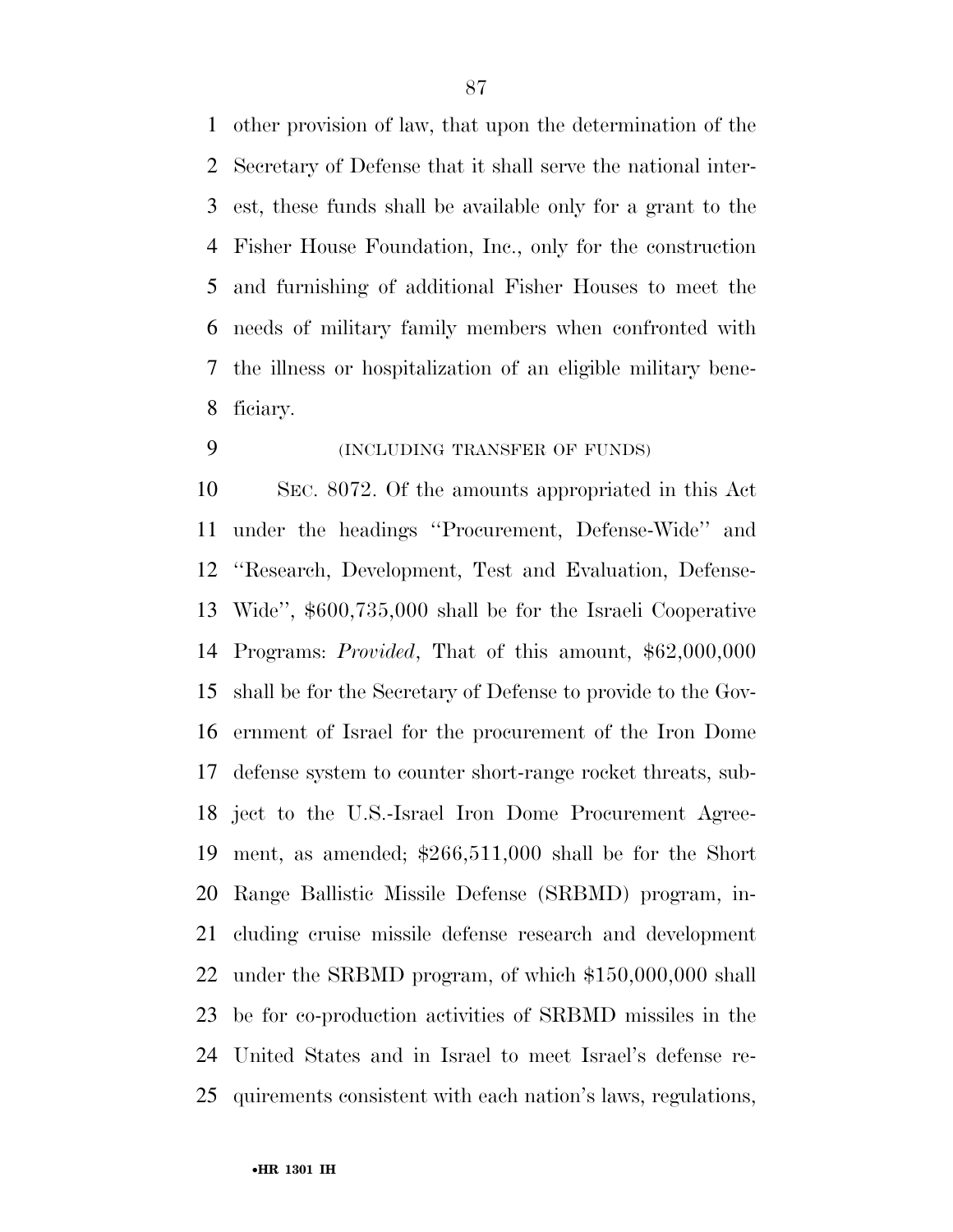and procedures, of which not more than \$90,000,000, sub- ject to previously established transfer procedures, may be obligated or expended until establishment of a U.S.-Israeli co-production agreement for SRBMD; \$204,893,000 shall be for an upper-tier component to the Israeli Missile De- fense Architecture, of which \$120,000,000 shall be for co- production activities of Arrow 3 Upper Tier missiles in the United States and in Israel to meet Israel's defense requirements consistent with each nation's laws, regula- tions, and procedures, of which not more than \$70,000,000 subject to previously established transfer procedures, may be obligated or expended until establish- ment of a U.S.-Israeli co-production agreement for Arrow 3 Upper Tier; and \$67,331,000 shall be for the Arrow System Improvement Program including development of a long range, ground and airborne, detection suite: *Pro- vided further*, That the transfer authority provided under this provision is in addition to any other transfer authority contained in this Act.

**(INCLUDING TRANSFER OF FUNDS)** 

 SEC. 8073. Of the amounts appropriated in this Act under the heading ''Shipbuilding and Conversion, Navy'', \$160,274,000 shall be available until September 30, 2017, to fund prior year shipbuilding cost increases: *Provided*, That upon enactment of this Act, the Secretary of the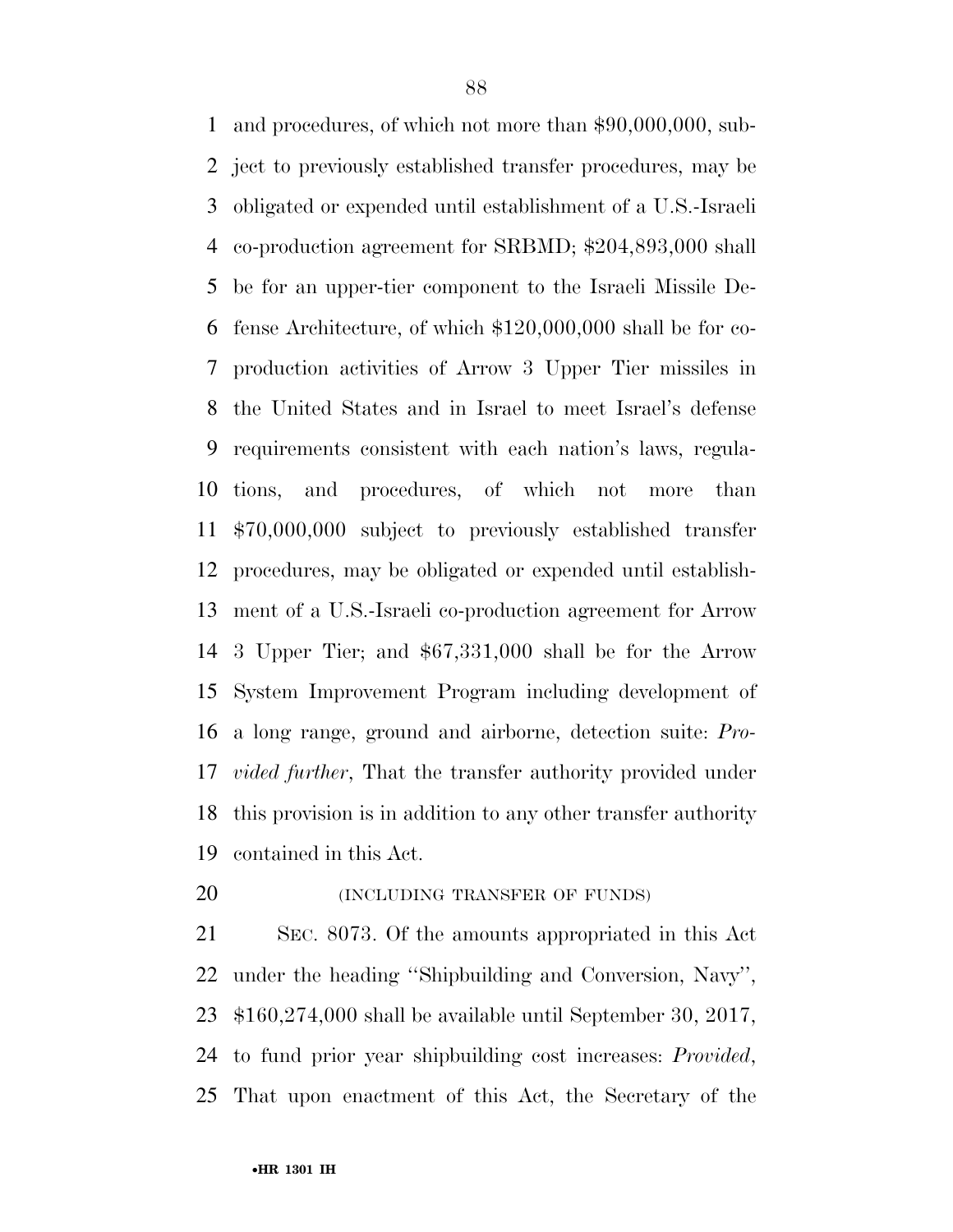| 2              | in the amounts specified: <i>Provided further</i> , That the |
|----------------|--------------------------------------------------------------|
| 3              | amounts transferred shall be merged with and be available    |
| $\overline{4}$ | for the same purposes as the appropriations to which         |
| 5              | transferred to:                                              |
| 6              | (1) Under the heading "Shipbuilding and Con-                 |
| $\overline{7}$ | version, Navy", 2012/2017: LPD-17 Amphibious                 |
| $8\,$          | Transport Dock Program \$45,060,000;                         |
| 9              | (2) Under the heading "Shipbuilding and Con-                 |
| 10             | version, Navy", 2011/2017: DDG-51 Destroyer                  |
| 11             | \$15,959,000;                                                |
| 12             | (3) Under the heading "Shipbuilding and Con-                 |
| 13             | version, Navy", 2012/2017: Littoral Combat Ship              |
| 14             | \$3,600,000;                                                 |
| 15             | (4) Under the heading "Shipbuilding and Con-                 |
| 16             | version, Navy", 2013/2017: Littoral Combat Ship              |
| 17             | \$82,400,000;                                                |
| 18             | (5) Under the heading "Shipbuilding and Con-                 |
| 19             | version, Navy", 2012/2017: Expeditionary Fast                |
| 20             | Transport $$6,710,000;$ and                                  |

 (6) Under the heading ''Shipbuilding and Con- version, Navy'', 2013/2017: Expeditionary Fast Transport \$6,545,000.

 SEC. 8074. Funds appropriated by this Act, or made available by the transfer of funds in this Act, for intel-

Navy shall transfer funds to the following appropriations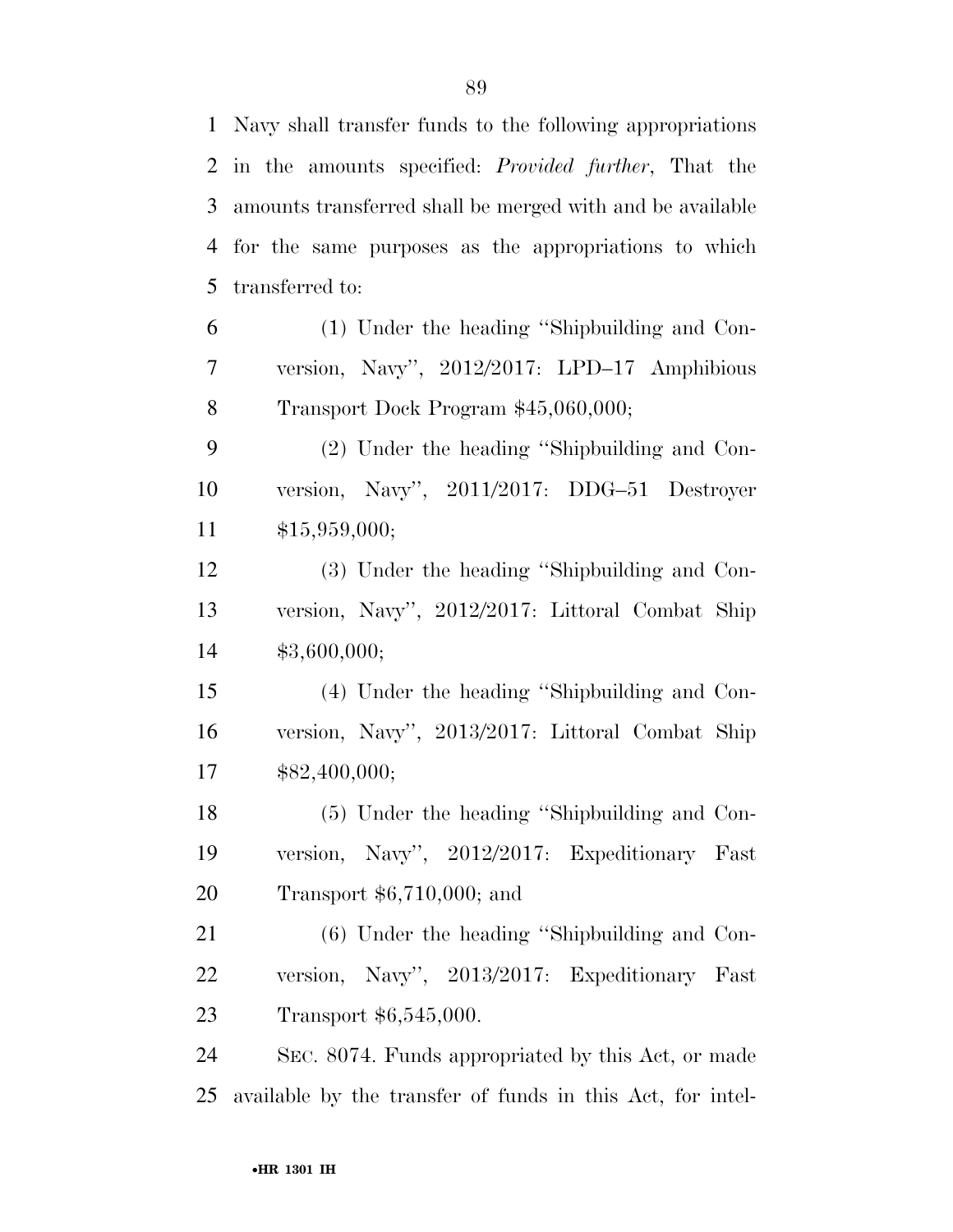ligence activities are deemed to be specifically authorized by the Congress for purposes of section 504 of the Na- tional Security Act of 1947 (50 U.S.C. 3094) during fiscal year 2017 until the enactment of the Intelligence Author-ization Act for Fiscal Year 2017.

 SEC. 8075. None of the funds provided in this Act shall be available for obligation or expenditure through a reprogramming of funds that creates or initiates a new program, project, or activity unless such program, project, or activity must be undertaken immediately in the interest of national security and only after written prior notifica-tion to the congressional defense committees.

 SEC. 8076. The budget of the President for fiscal year 2018 submitted to the Congress pursuant to section 1105 of title 31, United States Code, shall include sepa- rate budget justification documents for costs of United States Armed Forces' participation in contingency oper- ations for the Military Personnel accounts, the Operation and Maintenance accounts, the Procurement accounts, and the Research, Development, Test and Evaluation ac- counts: *Provided*, That these documents shall include a de- scription of the funding requested for each contingency op- eration, for each military service, to include all Active and Reserve components, and for each appropriations account: *Provided further*, That these documents shall include esti-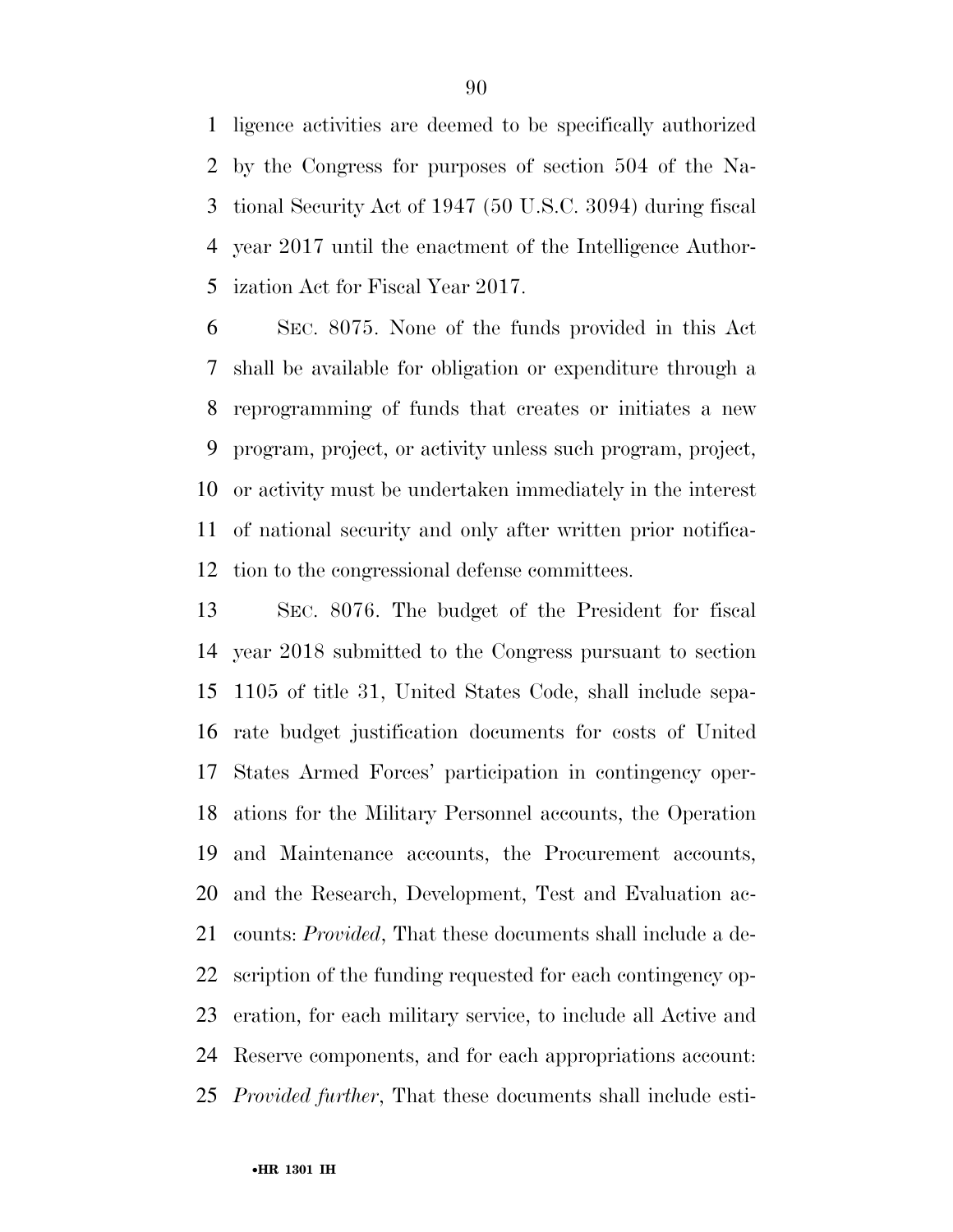mated costs for each element of expense or object class, a reconciliation of increases and decreases for each contin- gency operation, and programmatic data including, but not limited to, troop strength for each Active and Reserve component, and estimates of the major weapons systems deployed in support of each contingency: *Provided further*, That these documents shall include budget exhibits OP– 5 and OP–32 (as defined in the Department of Defense Financial Management Regulation) for all contingency op- erations for the budget year and the two preceding fiscal years.

 SEC. 8077. None of the funds in this Act may be used for research, development, test, evaluation, procure- ment or deployment of nuclear armed interceptors of a missile defense system.

 SEC. 8078. Notwithstanding any other provision of this Act, to reflect savings due to favorable foreign ex- change rates, the total amount appropriated in this Act is hereby reduced by \$157,000,000.

 SEC. 8079. None of the funds appropriated or made available in this Act shall be used to reduce or disestablish the operation of the 53rd Weather Reconnaissance Squad- ron of the Air Force Reserve, if such action would reduce the WC–130 Weather Reconnaissance mission below the levels funded in this Act: *Provided*, That the Air Force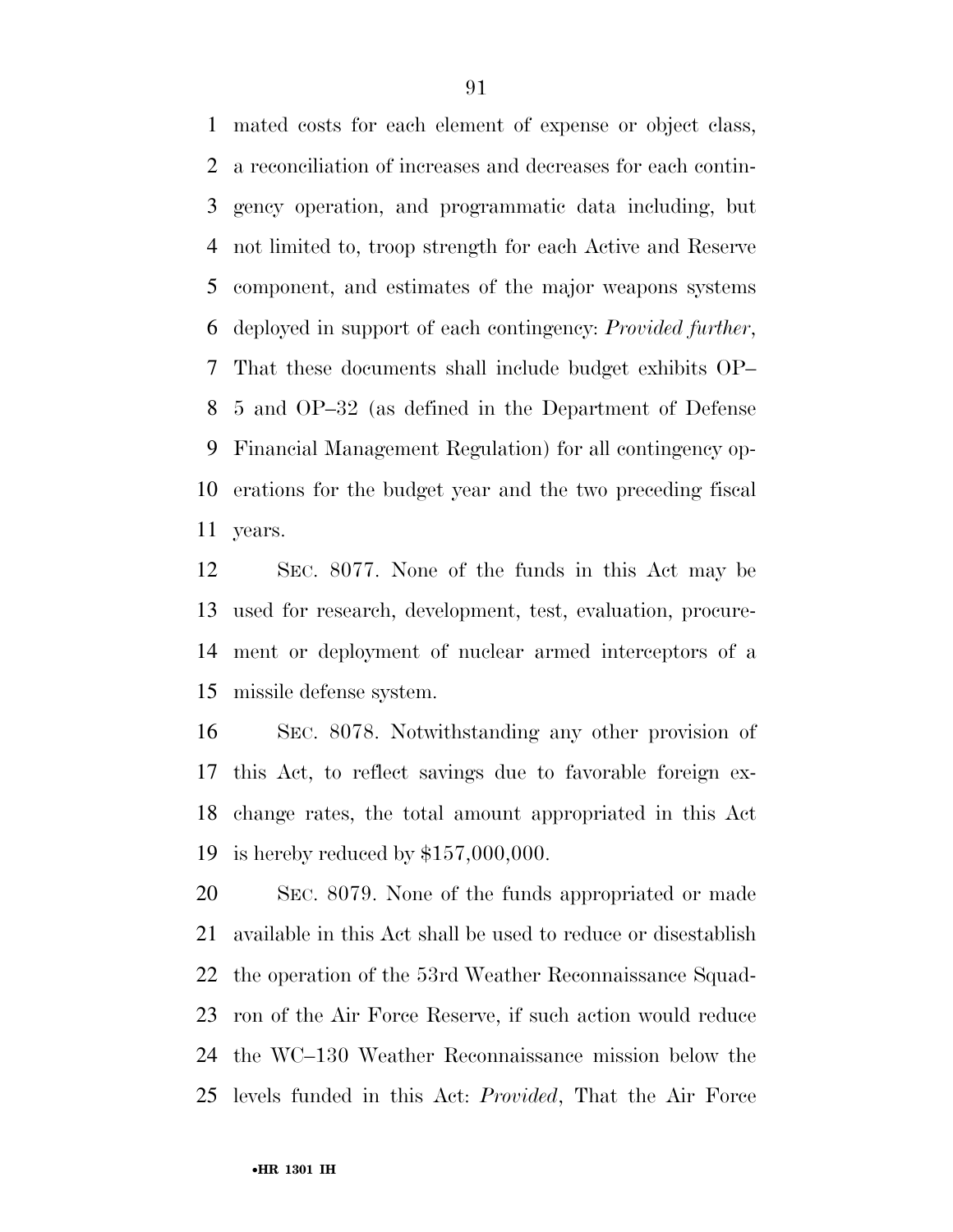shall allow the 53rd Weather Reconnaissance Squadron to perform other missions in support of national defense re-quirements during the non-hurricane season.

 SEC. 8080. None of the funds provided in this Act shall be available for integration of foreign intelligence in- formation unless the information has been lawfully col- lected and processed during the conduct of authorized for- eign intelligence activities: *Provided*, That information pertaining to United States persons shall only be handled in accordance with protections provided in the Fourth Amendment of the United States Constitution as imple-mented through Executive Order No. 12333.

 SEC. 8081. (a) None of the funds appropriated by this Act may be used to transfer research and develop- ment, acquisition, or other program authority relating to current tactical unmanned aerial vehicles (TUAVs) from the Army.

 (b) The Army shall retain responsibility for and oper- ational control of the MQ–1C Gray Eagle Unmanned Aer- ial Vehicle (UAV) in order to support the Secretary of De- fense in matters relating to the employment of unmanned aerial vehicles.

 SEC. 8082. Up to \$10,120,000 of the funds appro- priated under the heading ''Operation and Maintenance, Navy'' may be made available for the Asia Pacific Re-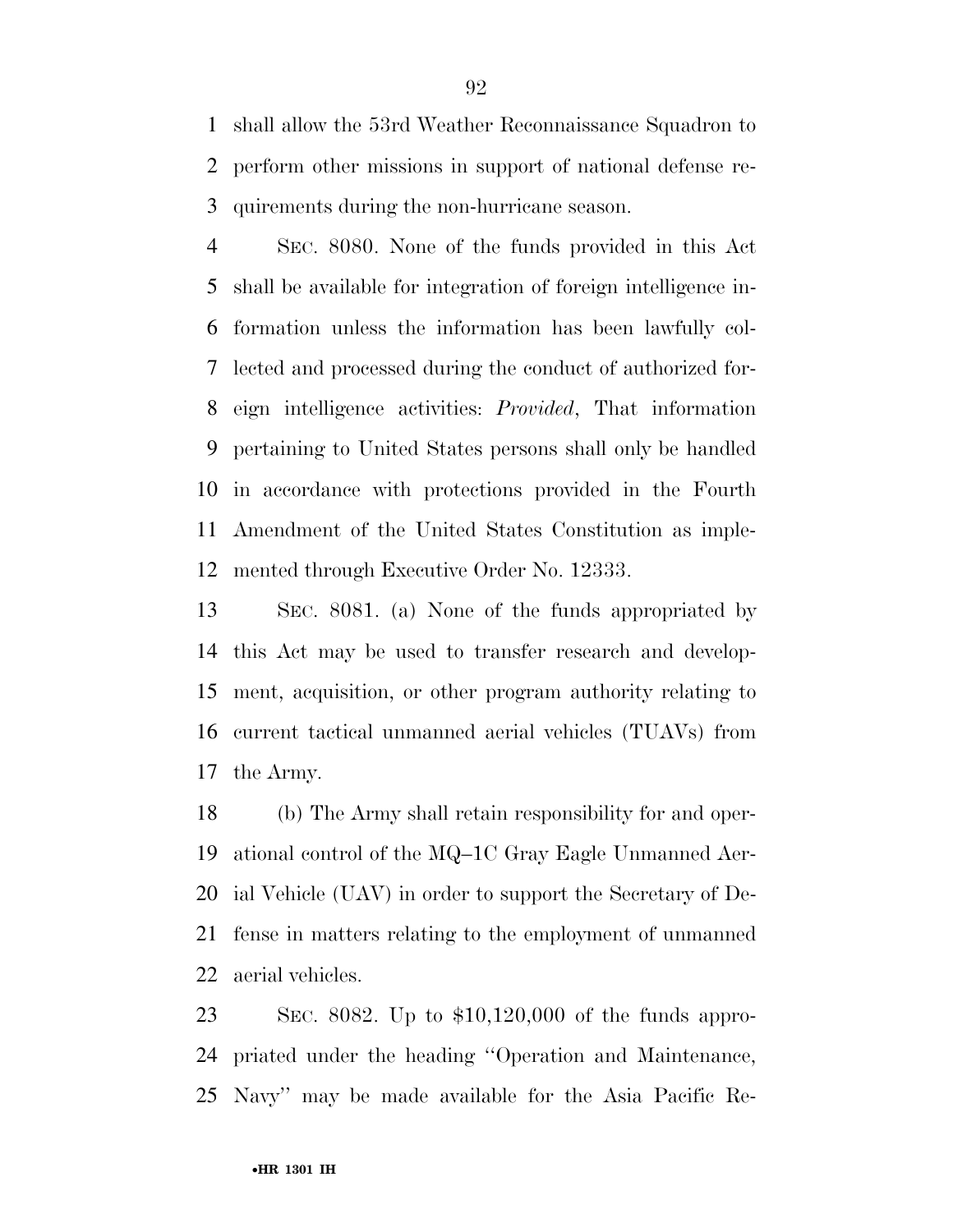gional Initiative Program for the purpose of enabling the Pacific Command to execute Theater Security Cooperation activities such as humanitarian assistance, and payment of incremental and personnel costs of training and exer- cising with foreign security forces: *Provided*, That funds made available for this purpose may be used, notwith- standing any other funding authorities for humanitarian assistance, security assistance or combined exercise ex- penses: *Provided further*, That funds may not be obligated to provide assistance to any foreign country that is other- wise prohibited from receiving such type of assistance under any other provision of law.

 SEC. 8083. None of the funds appropriated by this Act for programs of the Office of the Director of National Intelligence shall remain available for obligation beyond the current fiscal year, except for funds appropriated for research and technology, which shall remain available until September 30, 2018.

 SEC. 8084. For purposes of section 1553(b) of title 31, United States Code, any subdivision of appropriations made in this Act under the heading ''Shipbuilding and Conversion, Navy'' shall be considered to be for the same purpose as any subdivision under the heading ''Ship-building and Conversion, Navy'' appropriations in any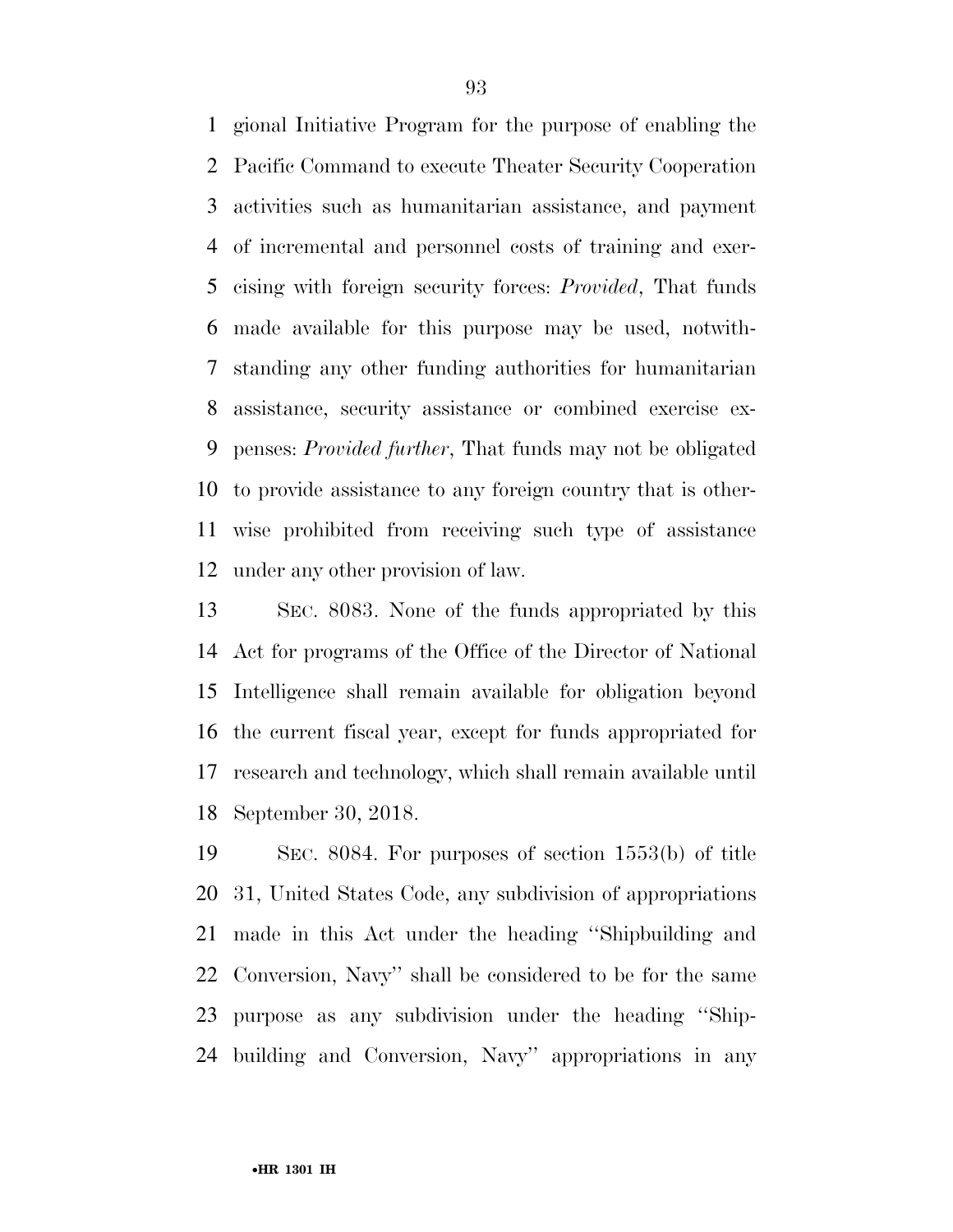prior fiscal year, and the 1 percent limitation shall apply to the total amount of the appropriation.

 SEC. 8085. (a) Not later than 60 days after the date of enactment of this Act, the Director of National Intel- ligence shall submit a report to the congressional intel- ligence committees to establish the baseline for application of reprogramming and transfer authorities for fiscal year 2017: *Provided*, That the report shall include—

 (1) a table for each appropriation with a sepa- rate column to display the President's budget re- quest, adjustments made by Congress, adjustments due to enacted rescissions, if appropriate, and the fiscal year enacted level;

 (2) a delineation in the table for each appro-priation by Expenditure Center and project; and

 (3) an identification of items of special congres-sional interest.

 (b) None of the funds provided for the National Intel- ligence Program in this Act shall be available for re- programming or transfer until the report identified in sub- section (a) is submitted to the congressional intelligence committees, unless the Director of National Intelligence certifies in writing to the congressional intelligence com- mittees that such reprogramming or transfer is necessary as an emergency requirement.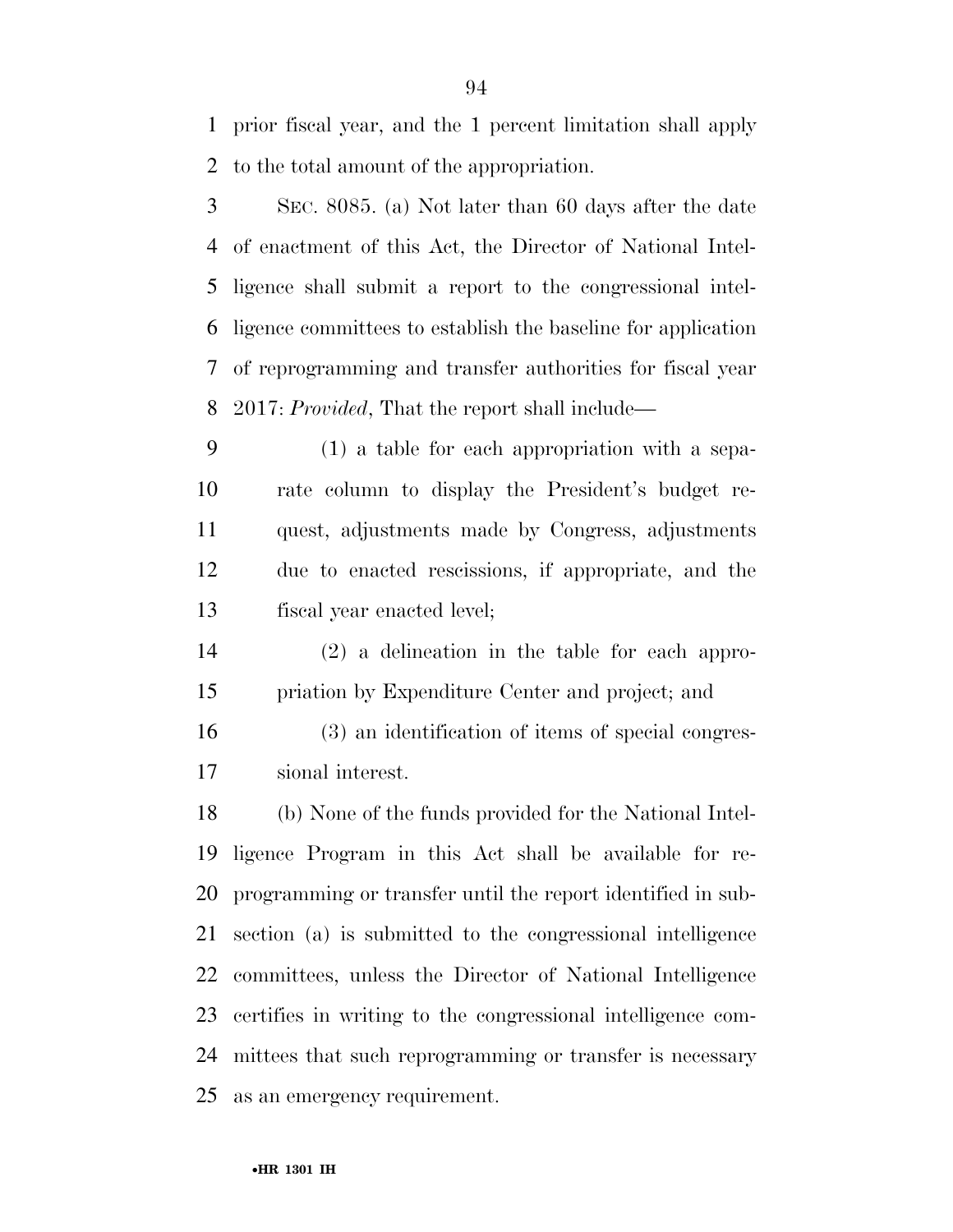SEC. 8086. None of the funds made available by this Act may be used to eliminate, restructure, or realign Army Contracting Command—New Jersey or make dispropor- tionate personnel reductions at any Army Contracting Command—New Jersey sites without 30-day prior notifi-cation to the congressional defense committees.

### (RESCISSION)

 SEC. 8087. Of the unobligated balances available to the Department of Defense, the following funds are per- manently rescinded from the following accounts and pro- grams in the specified amounts to reflect excess cash bal- ances in Department of Defense Acquisition Workforce Development Fund: *Provided*, That no amounts may be rescinded from amounts that were designated by the Con- gress for Overseas Contingency Operations/Global War on Terrorism or as an emergency requirement pursuant to the Concurrent Resolution on the Budget or the Balanced Budget and Emergency Deficit Control Act of 1985, as amended:

 From ''Department of Defense Acquisition 21 Workforce Development Fund, Defense", \$531,000,000.

 SEC. 8088. None of the funds made available by this Act for excess defense articles, assistance under section 1206 of the National Defense Authorization Act for Fiscal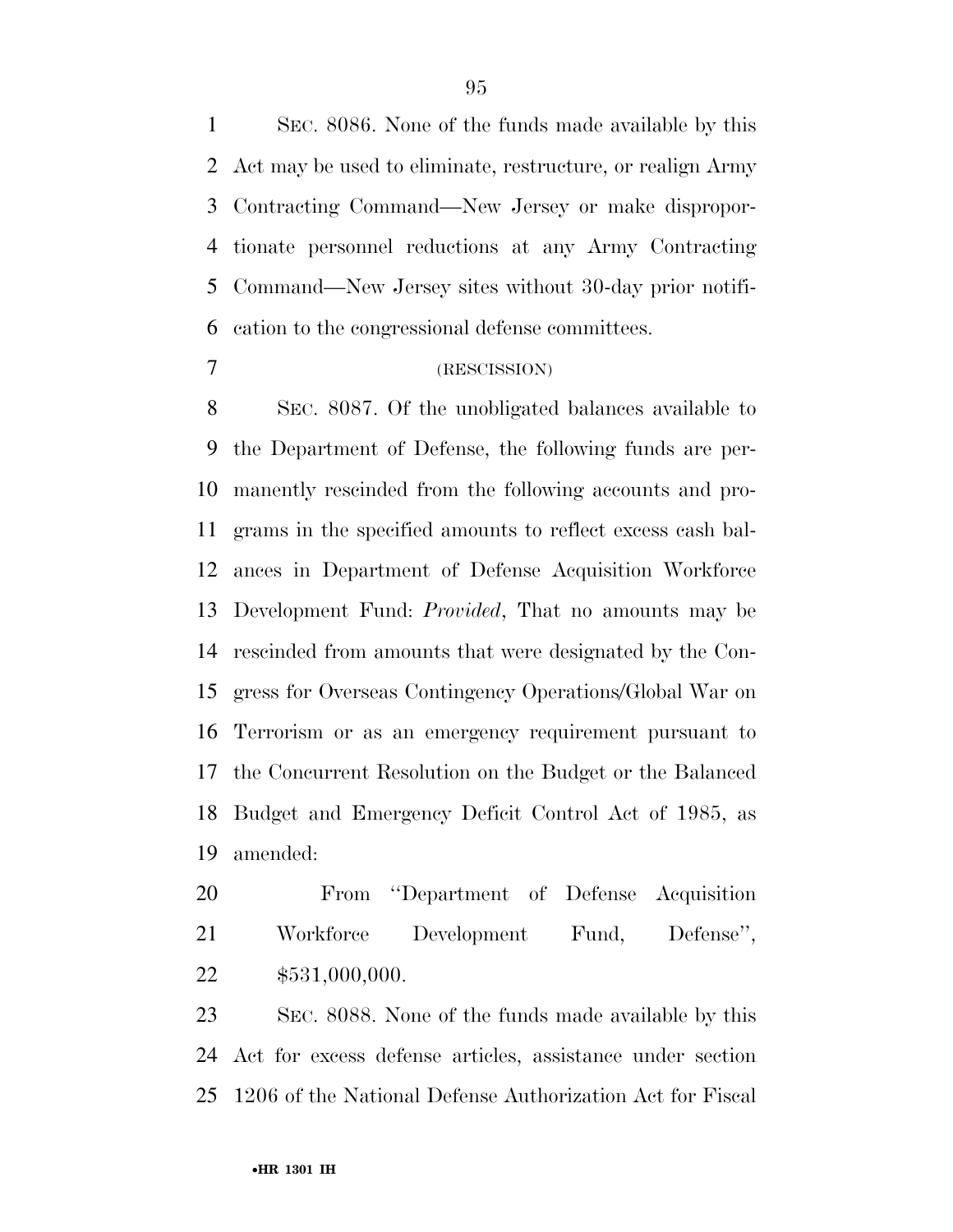Year 2006 (Public Law 109–163; 119 Stat. 3456), or peacekeeping operations for the countries designated an- nually to be in violation of the standards of the Child Sol- diers Prevention Act of 2008 (Public Law 110–457; 22 U.S.C. 2370c–1) may be used to support any military training or operation that includes child soldiers, as de- fined by the Child Soldiers Prevention Act of 2008, unless such assistance is otherwise permitted under section 404 of the Child Soldiers Prevention Act of 2008.

 SEC. 8089. Of the amounts appropriated for ''Oper- ation and Maintenance, Defense-Wide'', \$67,500,000, to remain available until expended, shall be available, not- withstanding any other provision of law, to the Secretary of Defense acting through the Office of Economic Adjust- ment of the Department of Defense to make grants, con- clude cooperative agreements, and supplement other Fed- eral funds to address the need for assistance to support critical existing and enduring military installations and missions on Guam, as well as any potential Department of Defense growth, for purposes of addressing the need for civilian water and wastewater improvements.

 SEC. 8090. (a) None of the funds provided for the National Intelligence Program in this or any prior appro- priations Act shall be available for obligation or expendi-ture through a reprogramming or transfer of funds in ac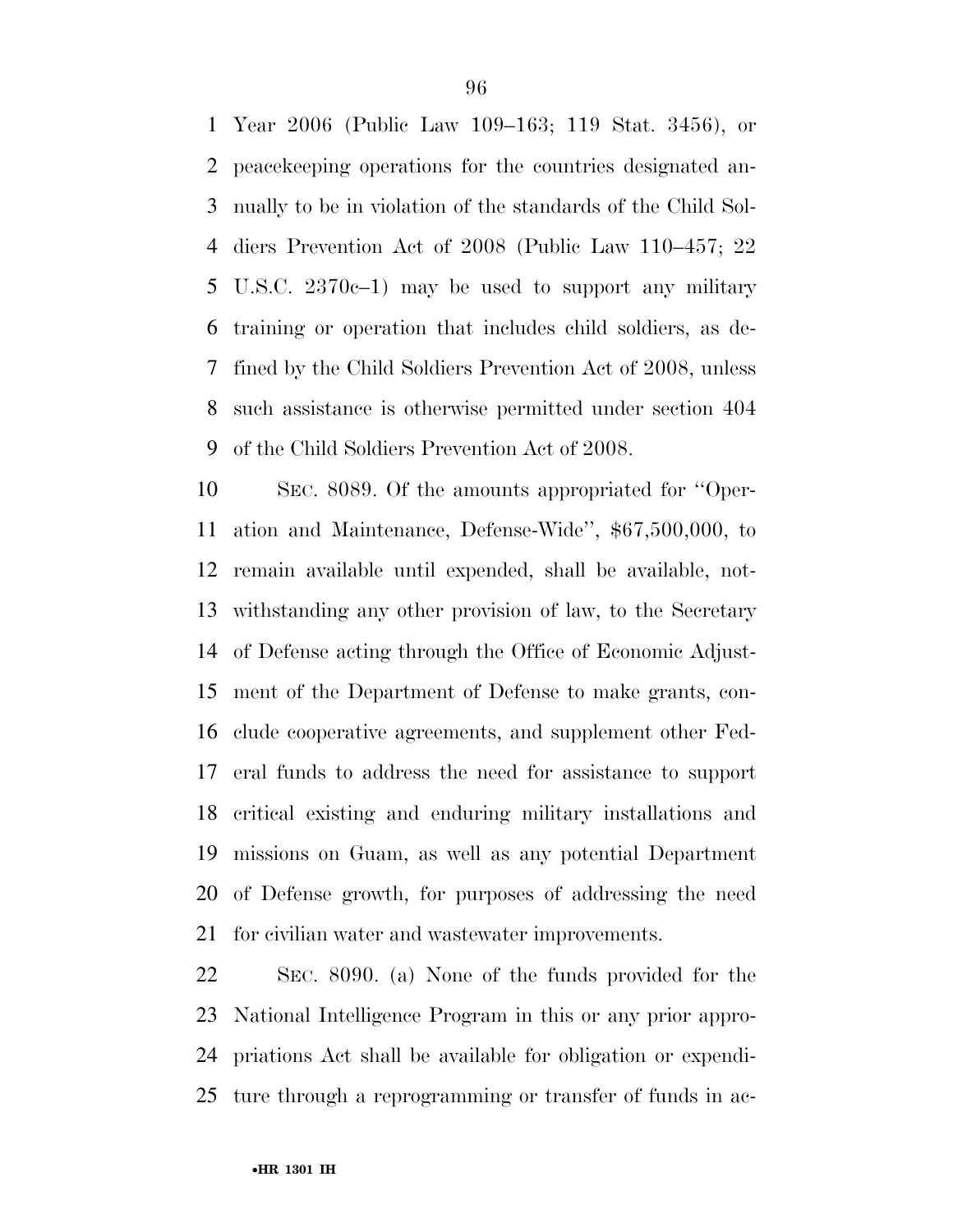(1) creates a new start effort;

 (2) terminates a program with appropriated funding of \$10,000,000 or more;

 (3) transfers funding into or out of the Na-tional Intelligence Program; or

 (4) transfers funding between appropriations, unless the congressional intelligence committees are notified 30 days in advance of such reprogramming of funds; this notification period may be reduced for urgent national security requirements.

 (b) None of the funds provided for the National Intel- ligence Program in this or any prior appropriations Act shall be available for obligation or expenditure through a reprogramming or transfer of funds in accordance with section 102A(d) of the National Security Act of 1947 (50 U.S.C. 3024(d)) that results in a cumulative increase or decrease of the levels specified in the classified annex ac- companying the Act unless the congressional intelligence committees are notified 30 days in advance of such re- programming of funds; this notification period may be re-duced for urgent national security requirements.

 SEC. 8091. The Director of National Intelligence shall submit to Congress each year, at or about the time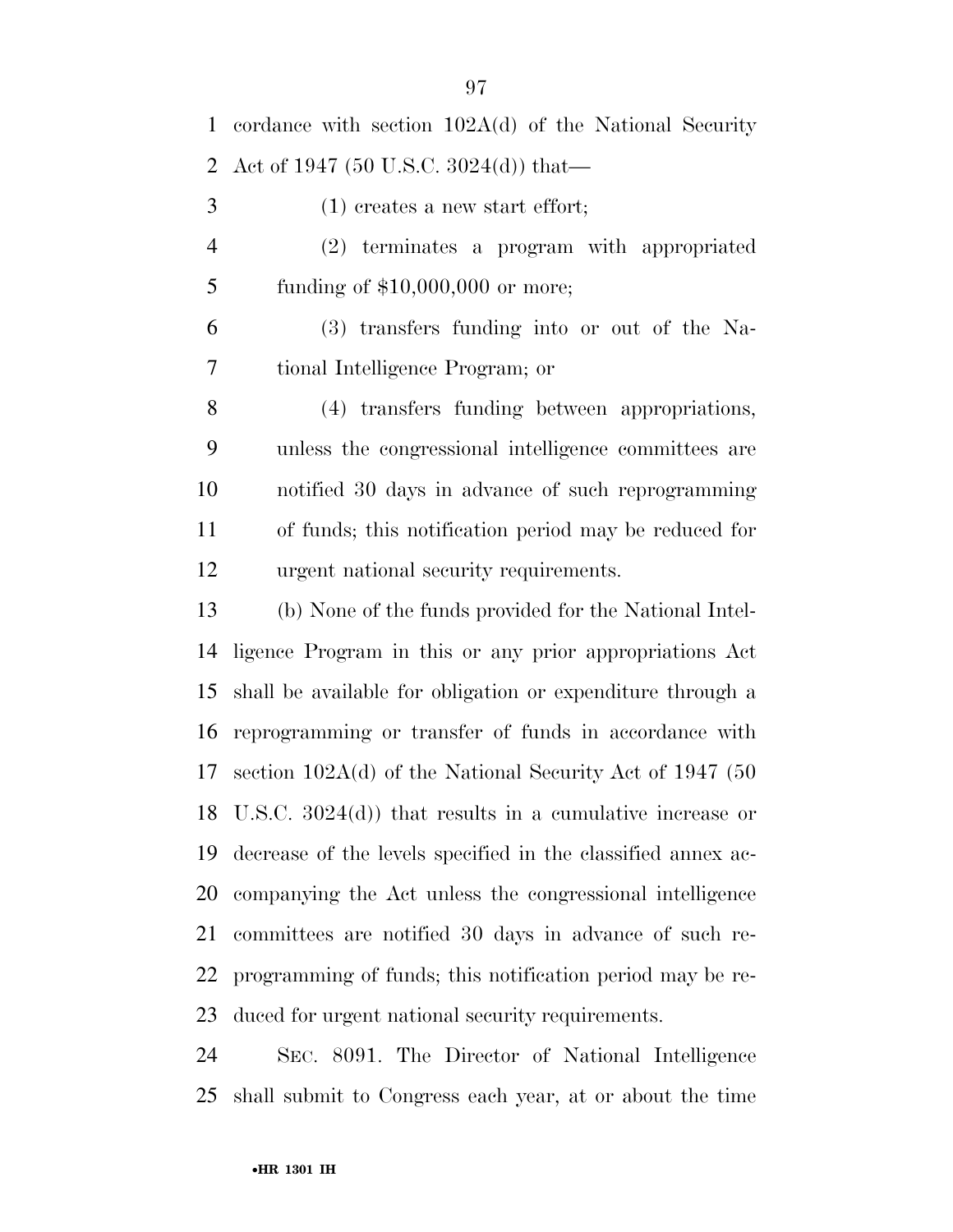that the President's budget is submitted to Congress that year under section 1105(a) of title 31, United States Code, a future-years intelligence program (including asso- ciated annexes) reflecting the estimated expenditures and proposed appropriations included in that budget. Any such future-years intelligence program shall cover the fiscal year with respect to which the budget is submitted and at least the four succeeding fiscal years.

 SEC. 8092. For the purposes of this Act, the term ''congressional intelligence committees'' means the Perma- nent Select Committee on Intelligence of the House of Representatives, the Select Committee on Intelligence of the Senate, the Subcommittee on Defense of the Com- mittee on Appropriations of the House of Representatives, and the Subcommittee on Defense of the Committee on Appropriations of the Senate.

(INCLUDING TRANSFER OF FUNDS)

 SEC. 8093. During the current fiscal year, not to ex- ceed \$11,000,000 from each of the appropriations made in title II of this Act for ''Operation and Maintenance, Army'', ''Operation and Maintenance, Navy'', and ''Oper- ation and Maintenance, Air Force'' may be transferred by the military department concerned to its central fund es- tablished for Fisher Houses and Suites pursuant to sec-tion 2493(d) of title 10, United States Code.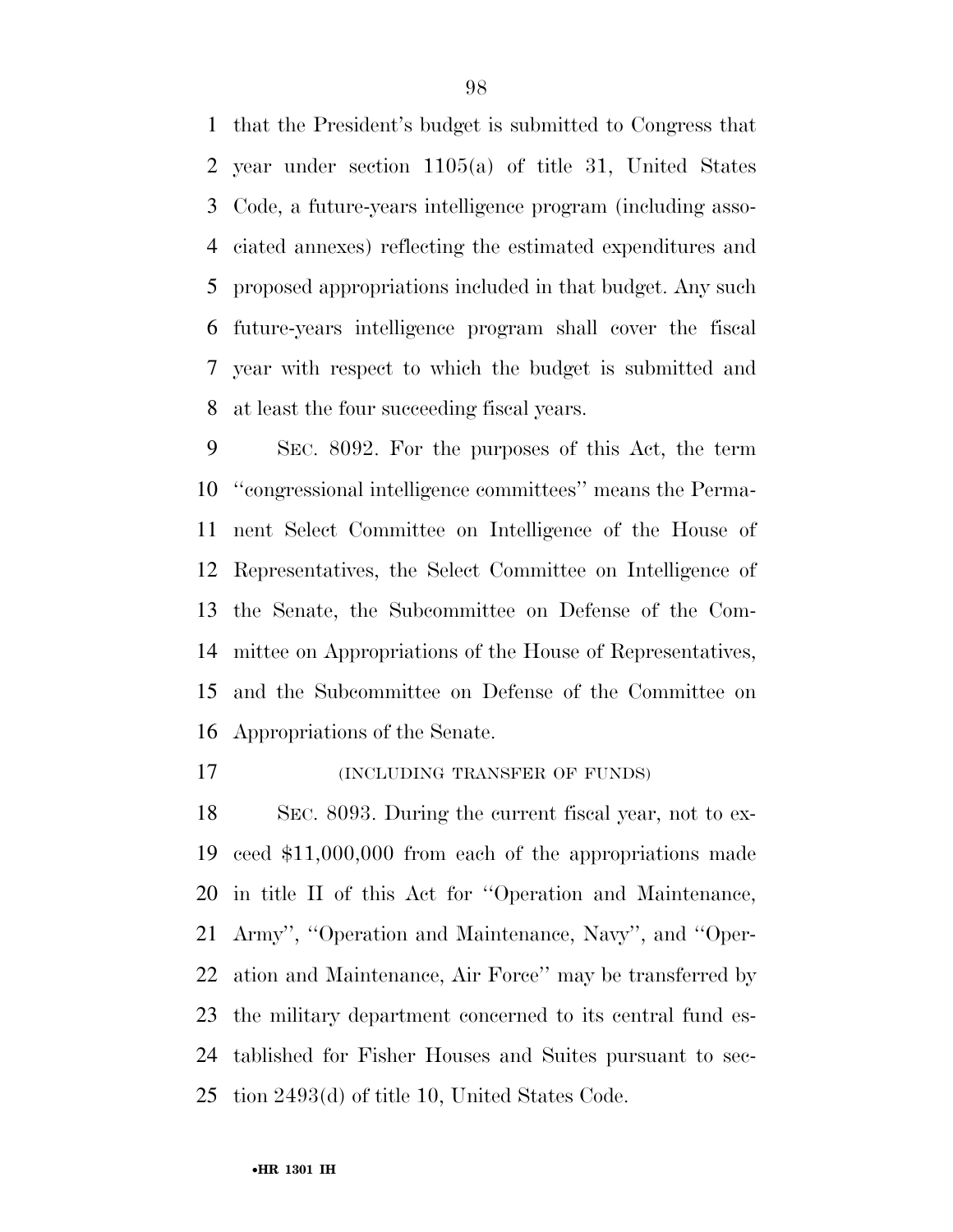#### 1 (INCLUDING TRANSFER OF FUNDS)

 SEC. 8094. Funds appropriated by this Act for oper- ation and maintenance may be available for the purpose of making remittances and transfer to the Defense Acqui- sition Workforce Development Fund in accordance with section 1705 of title 10, United States Code.

 SEC. 8095. (a) Any agency receiving funds made available in this Act, shall, subject to subsections (b) and (c), post on the public Web site of that agency any report required to be submitted by the Congress in this or any other Act, upon the determination by the head of the agen-cy that it shall serve the national interest.

 (b) Subsection (a) shall not apply to a report if— (1) the public posting of the report com-promises national security; or

 (2) the report contains proprietary information. (c) The head of the agency posting such report shall do so only after such report has been made available to the requesting Committee or Committees of Congress for no less than 45 days.

 SEC. 8096. (a) None of the funds appropriated or otherwise made available by this Act may be expended for any Federal contract for an amount in excess of \$1,000,000, unless the contractor agrees not to—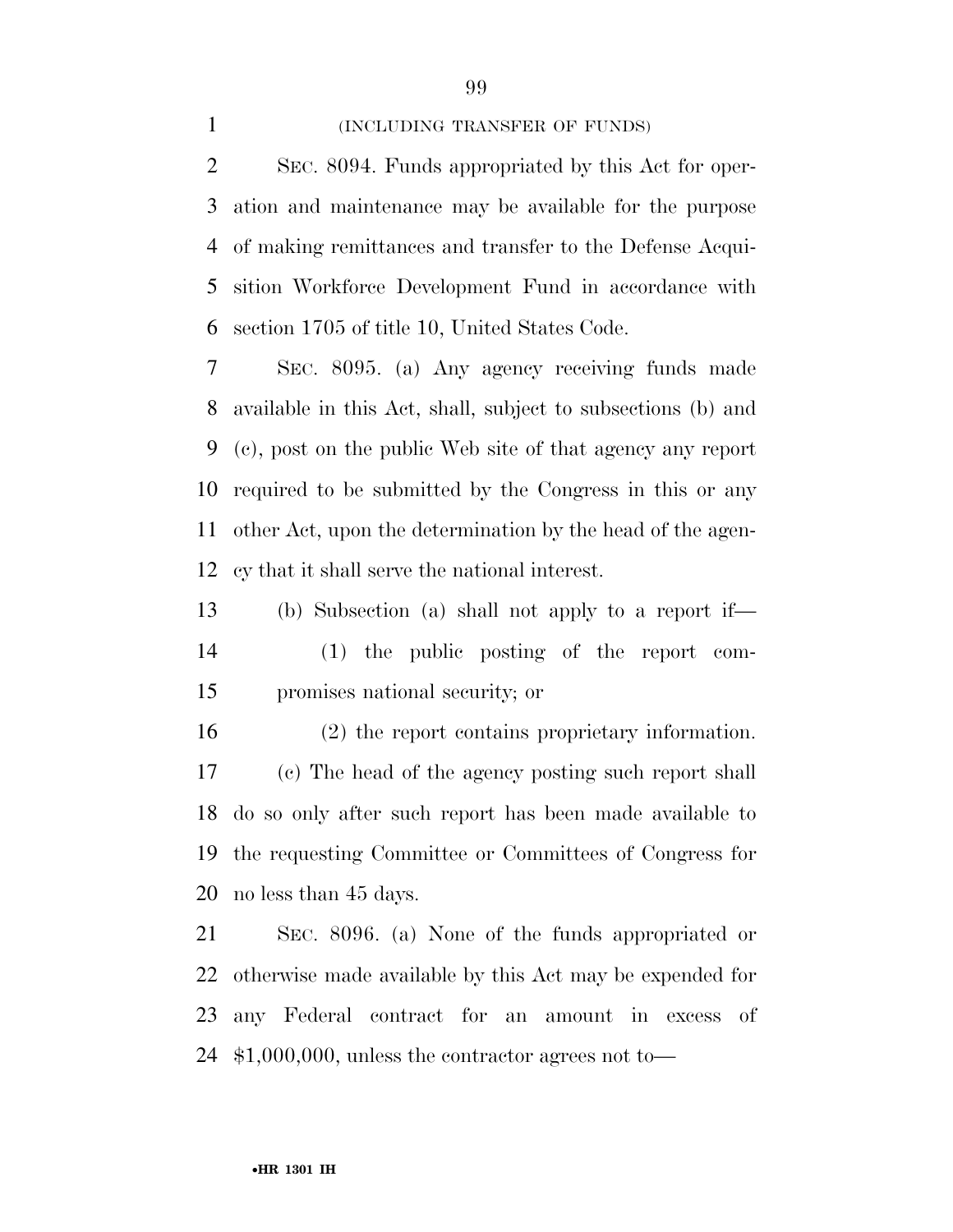(1) enter into any agreement with any of its employees or independent contractors that requires, as a condition of employment, that the employee or independent contractor agree to resolve through ar- bitration any claim under title VII of the Civil Rights Act of 1964 or any tort related to or arising out of sexual assault or harassment, including as- sault and battery, intentional infliction of emotional distress, false imprisonment, or negligent hiring, su-pervision, or retention; or

 (2) take any action to enforce any provision of an existing agreement with an employee or inde- pendent contractor that mandates that the employee or independent contractor resolve through arbitra- tion any claim under title VII of the Civil Rights Act of 1964 or any tort related to or arising out of sex- ual assault or harassment, including assault and battery, intentional infliction of emotional distress, false imprisonment, or negligent hiring, supervision, or retention.

 (b) None of the funds appropriated or otherwise made available by this Act may be expended for any Fed- eral contract unless the contractor certifies that it requires each covered subcontractor to agree not to enter into, and not to take any action to enforce any provision of, any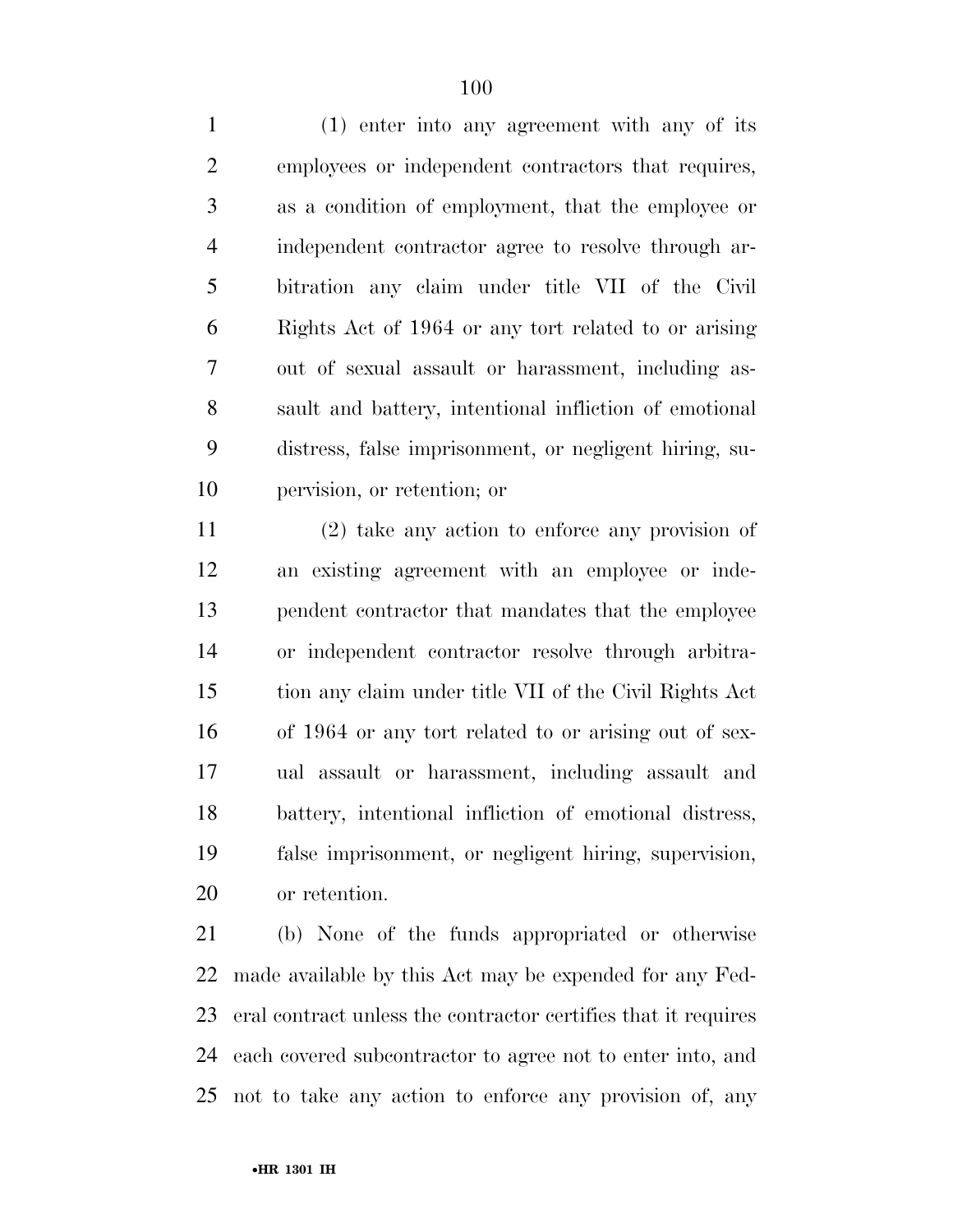agreement as described in paragraphs (1) and (2) of sub- section (a), with respect to any employee or independent contractor performing work related to such subcontract. For purposes of this subsection, a ''covered subcon- tractor'' is an entity that has a subcontract in excess of \$1,000,000 on a contract subject to subsection (a).

 (c) The prohibitions in this section do not apply with respect to a contractor's or subcontractor's agreements with employees or independent contractors that may not be enforced in a court of the United States.

 (d) The Secretary of Defense may waive the applica- tion of subsection (a) or (b) to a particular contractor or subcontractor for the purposes of a particular contract or subcontract if the Secretary or the Deputy Secretary per- sonally determines that the waiver is necessary to avoid harm to national security interests of the United States, and that the term of the contract or subcontract is not longer than necessary to avoid such harm. The determina- tion shall set forth with specificity the grounds for the waiver and for the contract or subcontract term selected, and shall state any alternatives considered in lieu of a waiver and the reasons each such alternative would not avoid harm to national security interests of the United States. The Secretary of Defense shall transmit to Con-gress, and simultaneously make public, any determination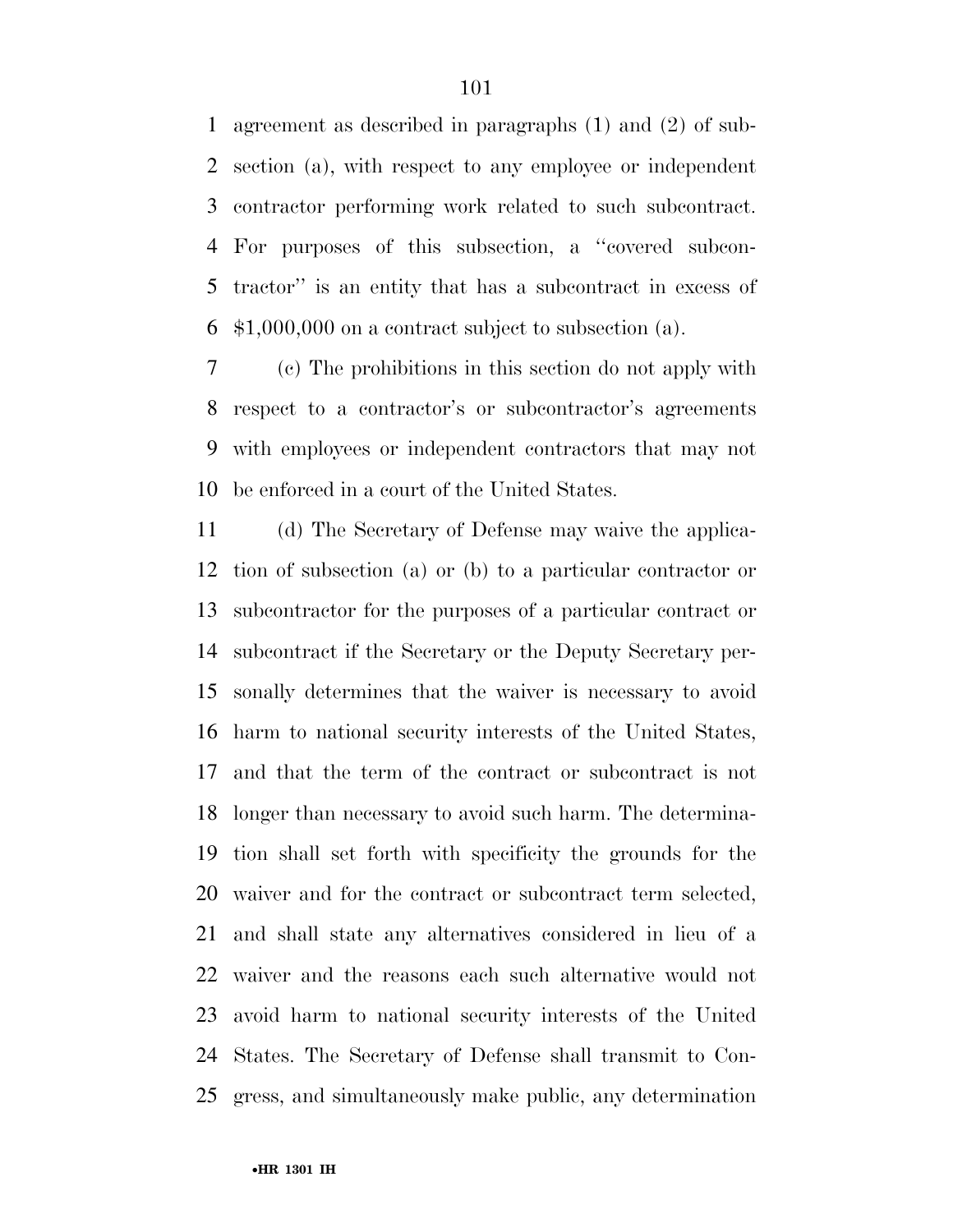under this subsection not less than 15 business days be- fore the contract or subcontract addressed in the deter-mination may be awarded.

# (INCLUDING TRANSFER OF FUNDS)

 SEC. 8097. From within the funds appropriated for operation and maintenance for the Defense Health Pro- gram in this Act, up to \$122,375,000, shall be available for transfer to the Joint Department of Defense-Depart- ment of Veterans Affairs Medical Facility Demonstration Fund in accordance with the provisions of section 1704 of the National Defense Authorization Act for Fiscal Year 2010, Public Law 111–84: *Provided,* That for purposes of section 1704(b), the facility operations funded are oper- ations of the integrated Captain James A. Lovell Federal Health Care Center, consisting of the North Chicago Vet- erans Affairs Medical Center, the Navy Ambulatory Care Center, and supporting facilities designated as a combined Federal medical facility as described by section 706 of Public Law 110–417: *Provided further,* That additional funds may be transferred from funds appropriated for op- eration and maintenance for the Defense Health Program to the Joint Department of Defense-Department of Vet- erans Affairs Medical Facility Demonstration Fund upon written notification by the Secretary of Defense to the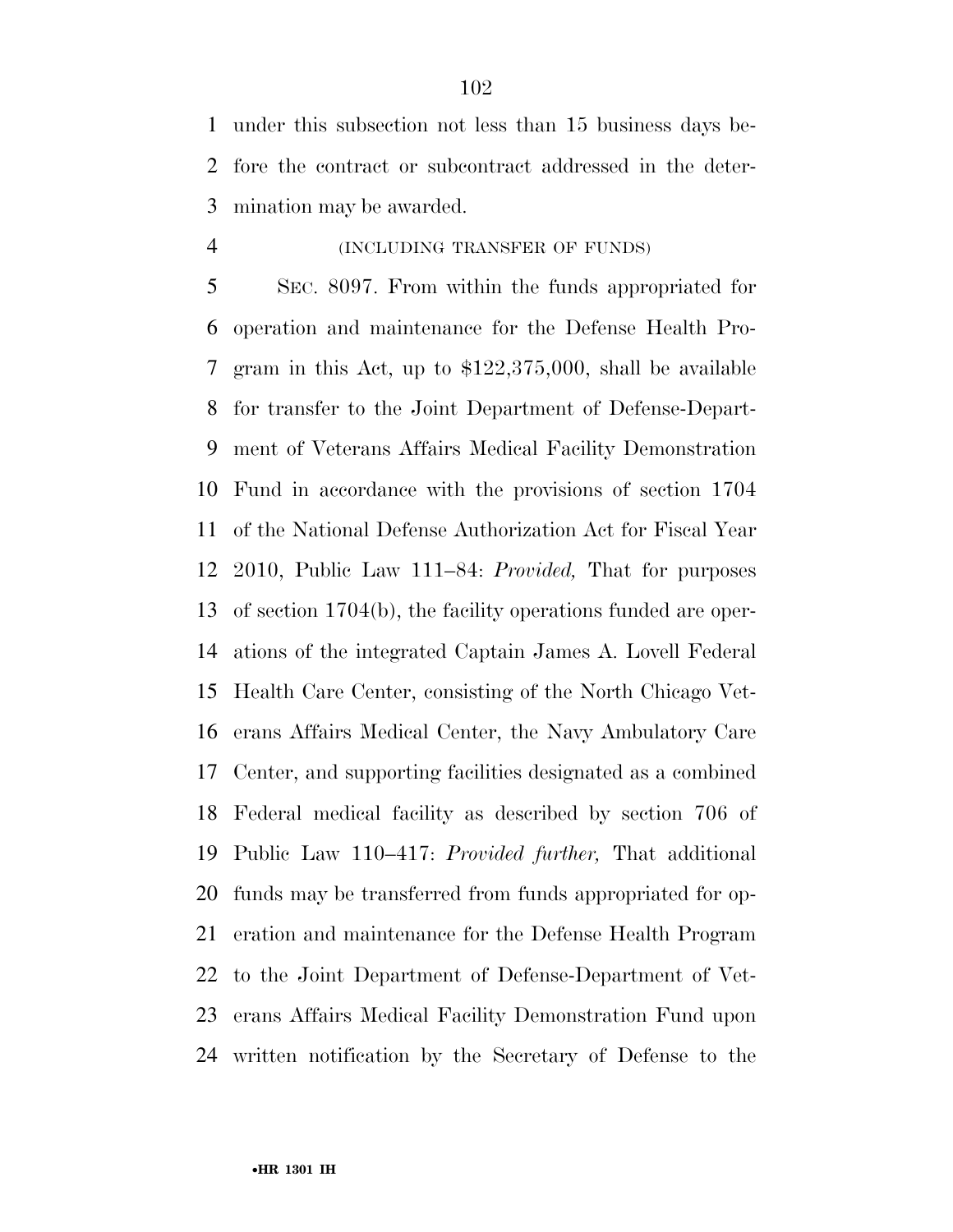Committees on Appropriations of the House of Represent-atives and the Senate.

 SEC. 8098. None of the funds appropriated or other- wise made available by this Act may be used by the De- partment of Defense or a component thereof in contraven- tion of the provisions of section 130h of title 10, United States Code.

 SEC. 8099. Appropriations available to the Depart- ment of Defense may be used for the purchase of heavy and light armored vehicles for the physical security of per- sonnel or for force protection purposes up to a limit of \$450,000 per vehicle, notwithstanding price or other limi- tations applicable to the purchase of passenger carrying vehicles.

15 (INCLUDING TRANSFER OF FUNDS)

 SEC. 8100. Upon a determination by the Director of National Intelligence that such action is necessary and in the national interest, the Director may, with the approval of the Office of Management and Budget, transfer not to exceed \$1,500,000,000 of the funds made available in this Act for the National Intelligence Program: *Provided,* That such authority to transfer may not be used unless for higher priority items, based on unforeseen intelligence re- quirements, than those for which originally appropriated and in no case where the item for which funds are re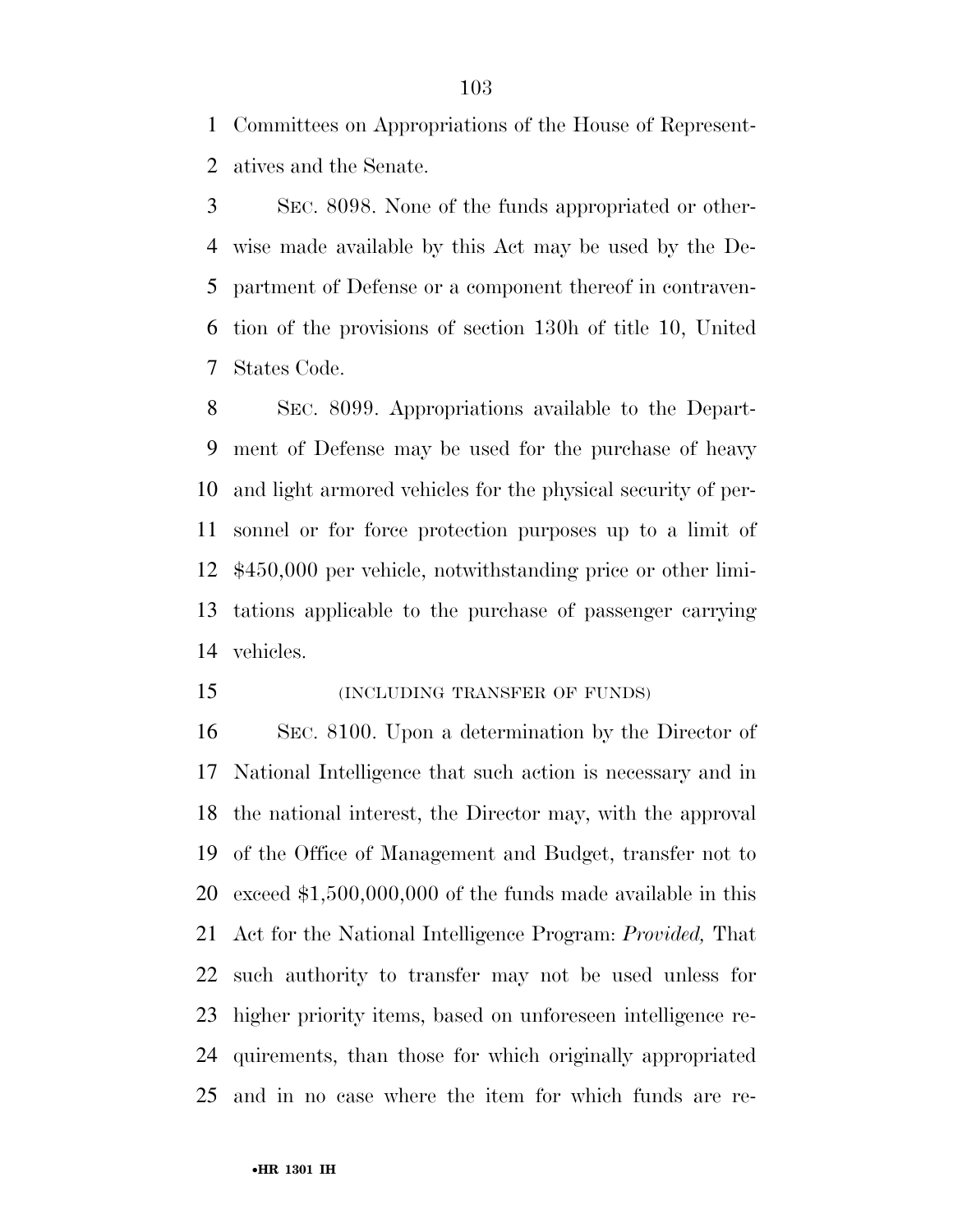quested has been denied by the Congress: *Provided further,*  That a request for multiple reprogrammings of funds using authority provided in this section shall be made prior to June 30, 2017.

 SEC. 8101. None of the funds appropriated or other- wise made available in this or any other Act may be used to transfer, release, or assist in the transfer or release to or within the United States, its territories, or possessions Khalid Sheikh Mohammed or any other detainee who— (1) is not a United States citizen or a member

of the Armed Forces of the United States; and

 (2) is or was held on or after June 24, 2009, 13 at United States Naval Station, Guantánamo Bay, Cuba, by the Department of Defense.

 SEC. 8102. (a) None of the funds appropriated or otherwise made available in this or any other Act may be used to construct, acquire, or modify any facility in the United States, its territories, or possessions to house any individual described in subsection (c) for the purposes of detention or imprisonment in the custody or under the ef-fective control of the Department of Defense.

 (b) The prohibition in subsection (a) shall not apply to any modification of facilities at United States Naval 24 Station, Guantánamo Bay, Cuba.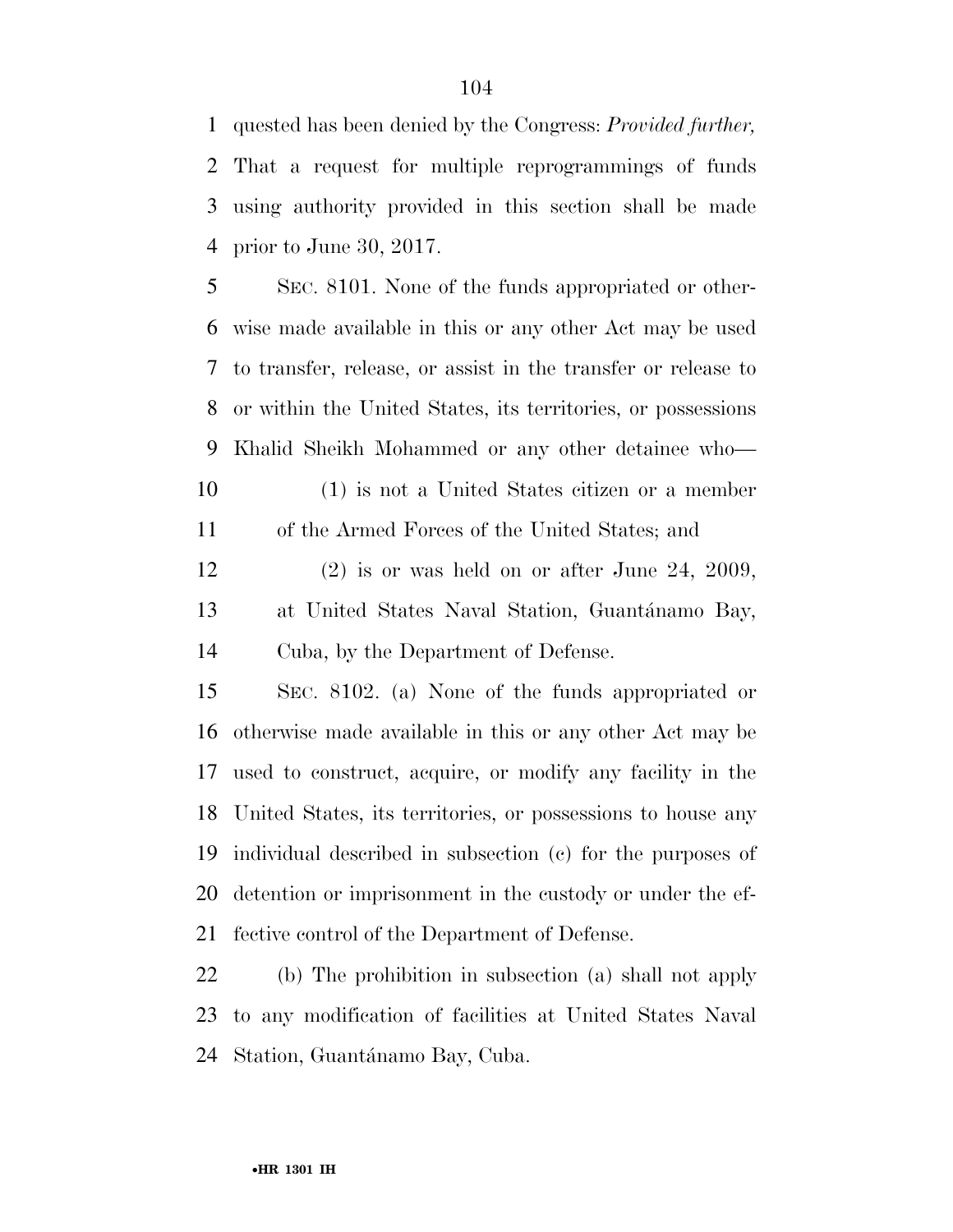| $\mathbf{1}$   | (c) An individual described in this subsection is any      |
|----------------|------------------------------------------------------------|
| 2              | individual who, as of June 24, 2009, is located at United  |
| 3              | States Naval Station, Guantánamo Bay, Cuba, and who—       |
| $\overline{4}$ | (1) is not a citizen of the United States or a             |
| 5              | member of the Armed Forces of the United States;           |
| 6              | and                                                        |
| 7              | $(2)$ is —                                                 |
| 8              | $(A)$ in the custody or under the effective                |
| 9              | control of the Department of Defense; or                   |
| 10             | (B) otherwise under detention at United                    |
| 11             | States Naval Station, Guantánamo Bay, Cuba.                |
| 12             | SEC. 8103. None of the funds appropriated or other-        |
| 13             | wise made available in this Act may be used to transfer    |
| 14             | any individual detained at United States Naval Station     |
| 15             | Guantanamo Bay, Cuba, to the custody or control of the     |
| 16             | individual's country of origin, any other foreign country, |
| 17             | or any other foreign entity except in accordance with sec- |
| 18             | tion 1034 of the National Defense Authorization Act for    |
| 19             | Fiscal Year 2016 (Public Law 114–92) and section 1034      |
| 20             | of the National Defense Authorization Act for Fiscal Year  |
| 21             | 2017 (Public Law 114–328).                                 |
| 22             | SEC. 8104. None of the funds made available by this        |

 Act may be used in contravention of the War Powers Res- $24\;$  olution (50 U.S.C. 1541 et seq.).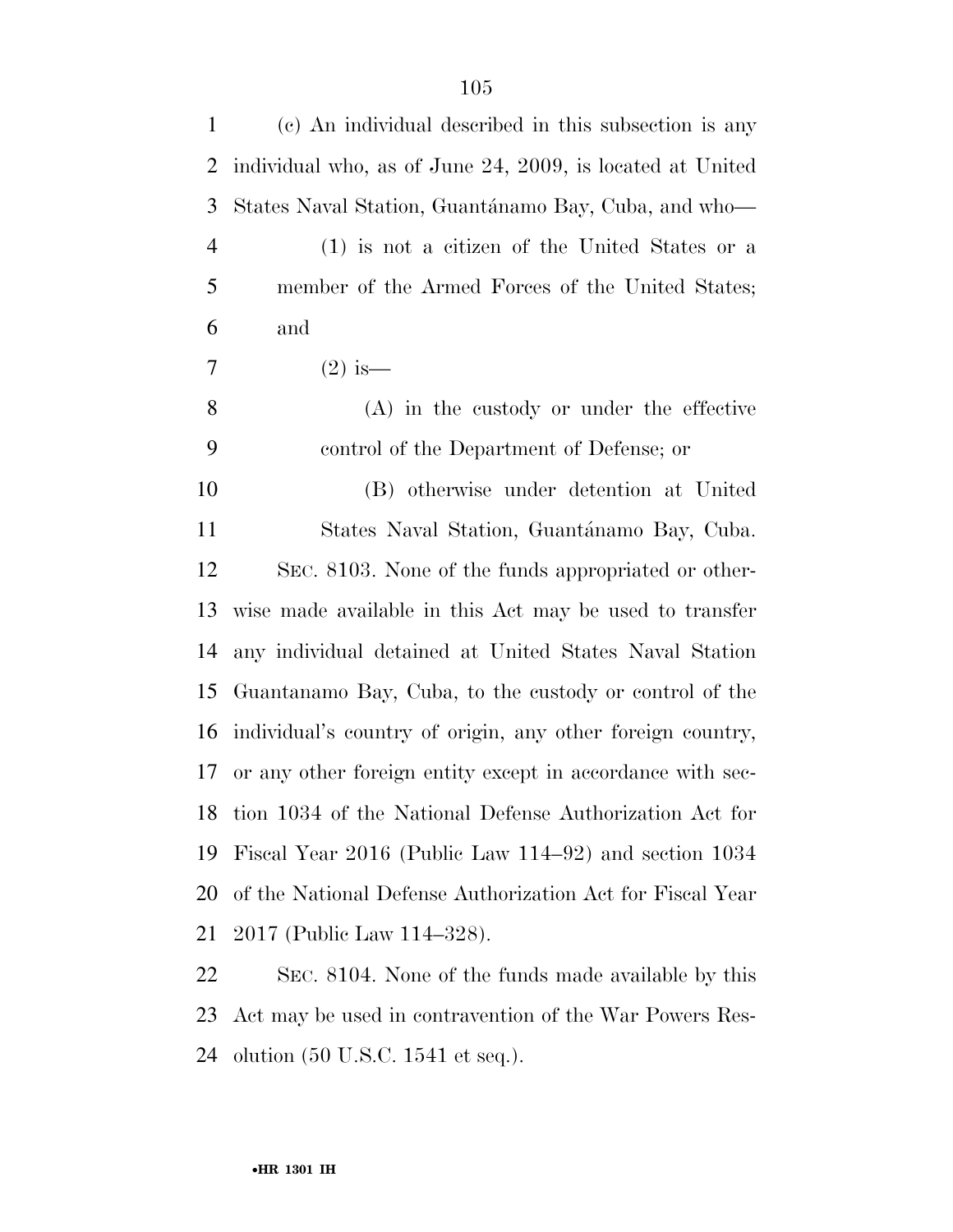SEC. 8105. (a) None of the funds appropriated or otherwise made available by this or any other Act may be used by the Secretary of Defense, or any other official or officer of the Department of Defense, to enter into a contract, memorandum of understanding, or cooperative agreement with, or make a grant to, or provide a loan or loan guarantee to Rosoboronexport or any subsidiary of Rosoboronexport.

 (b) The Secretary of Defense may waive the limita- tion in subsection (a) if the Secretary, in consultation with the Secretary of State and the Director of National Intel- ligence, determines that it is in the vital national security interest of the United States to do so, and certifies in writ- ing to the congressional defense committees that, to the best of the Secretary's knowledge:

 (1) Rosoboronexport has ceased the transfer of lethal military equipment to, and the maintenance of existing lethal military equipment for, the Govern-ment of the Syrian Arab Republic;

 (2) The armed forces of the Russian Federation have withdrawn from Crimea, other than armed forces present on military bases subject to agree- ments in force between the Government of the Rus- sian Federation and the Government of Ukraine; and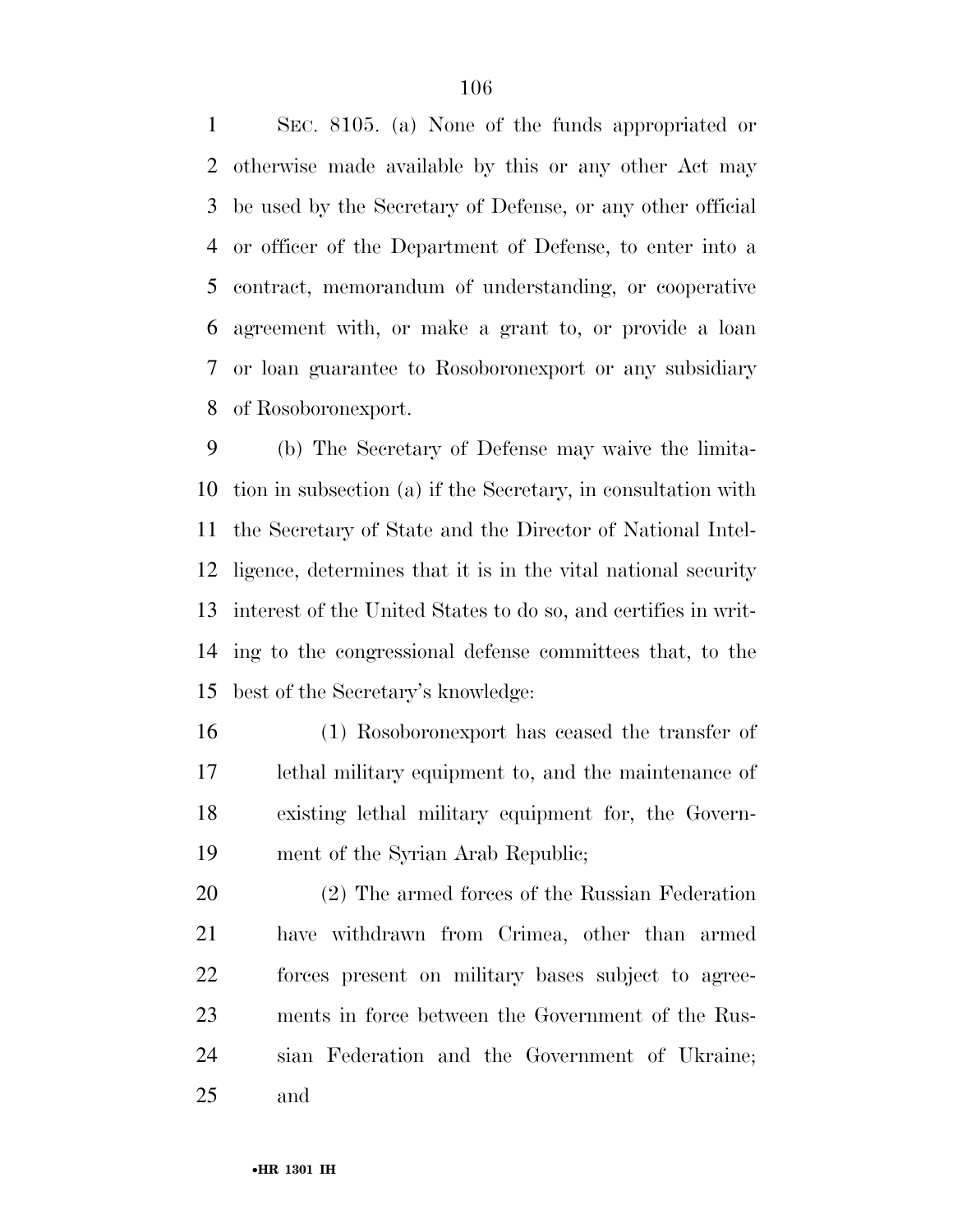(3) Agents of the Russian Federation have ceased taking active measures to destabilize the con- trol of the Government of Ukraine over eastern Ukraine.

 (c) The Inspector General of the Department of De- fense shall conduct a review of any action involving Rosoboronexport with respect to a waiver issued by the Secretary of Defense pursuant to subsection (b), and not later than 90 days after the date on which such a waiver is issued by the Secretary of Defense, the Inspector Gen- eral shall submit to the congressional defense committees a report containing the results of the review conducted with respect to such waiver.

 SEC. 8106. None of the funds made available in this Act may be used for the purchase or manufacture of a flag of the United States unless such flags are treated as covered items under section 2533a(b) of title 10, United States Code.

 SEC. 8107. (a) Of the funds appropriated in this Act for the Department of Defense, amounts may be made available, under such regulations as the Secretary of De- fense may prescribe, to local military commanders ap- pointed by the Secretary, or by an officer or employee des- ignated by the Secretary, to provide at their discretion ex gratia payments in amounts consistent with subsection (d)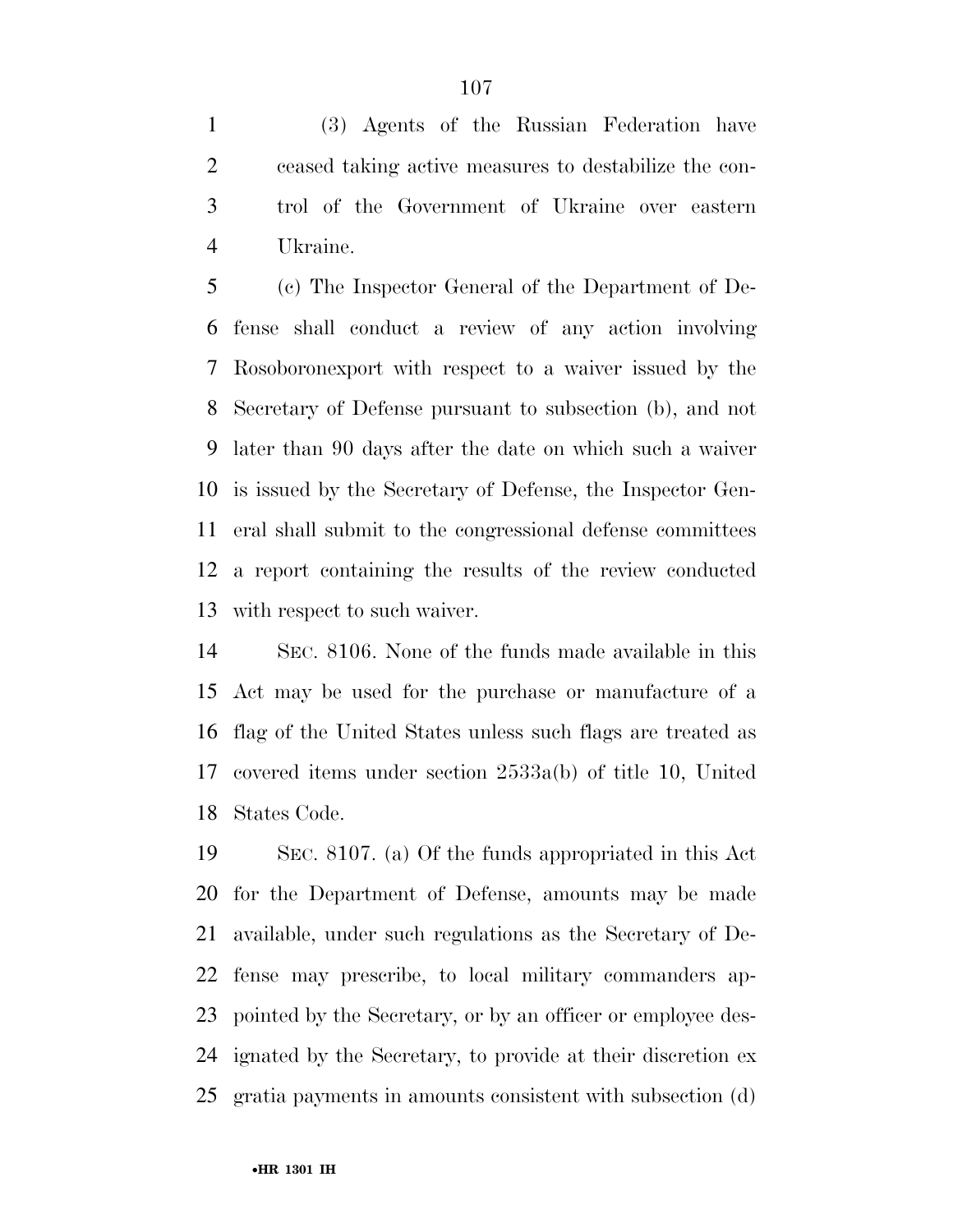of this section for damage, personal injury, or death that is incident to combat operations of the Armed Forces in a foreign country.

 (b) An ex gratia payment under this section may be provided only if—

 (1) the prospective foreign civilian recipient is determined by the local military commander to be friendly to the United States;

 (2) a claim for damages would not be compen- sable under chapter 163 of title 10, United States Code (commonly known as the ''Foreign Claims Act''); and

 (3) the property damage, personal injury, or death was not caused by action by an enemy.

 (c) NATURE OF PAYMENTS.—Any payments provided under a program under subsection (a) shall not be consid- ered an admission or acknowledgement of any legal obliga- tion to compensate for any damage, personal injury, or death.

20 (d) AMOUNT OF PAYMENTS.—If the Secretary of De- fense determines a program under subsection (a) to be ap- propriate in a particular setting, the amounts of pay- ments, if any, to be provided to civilians determined to have suffered harm incident to combat operations of the Armed Forces under the program should be determined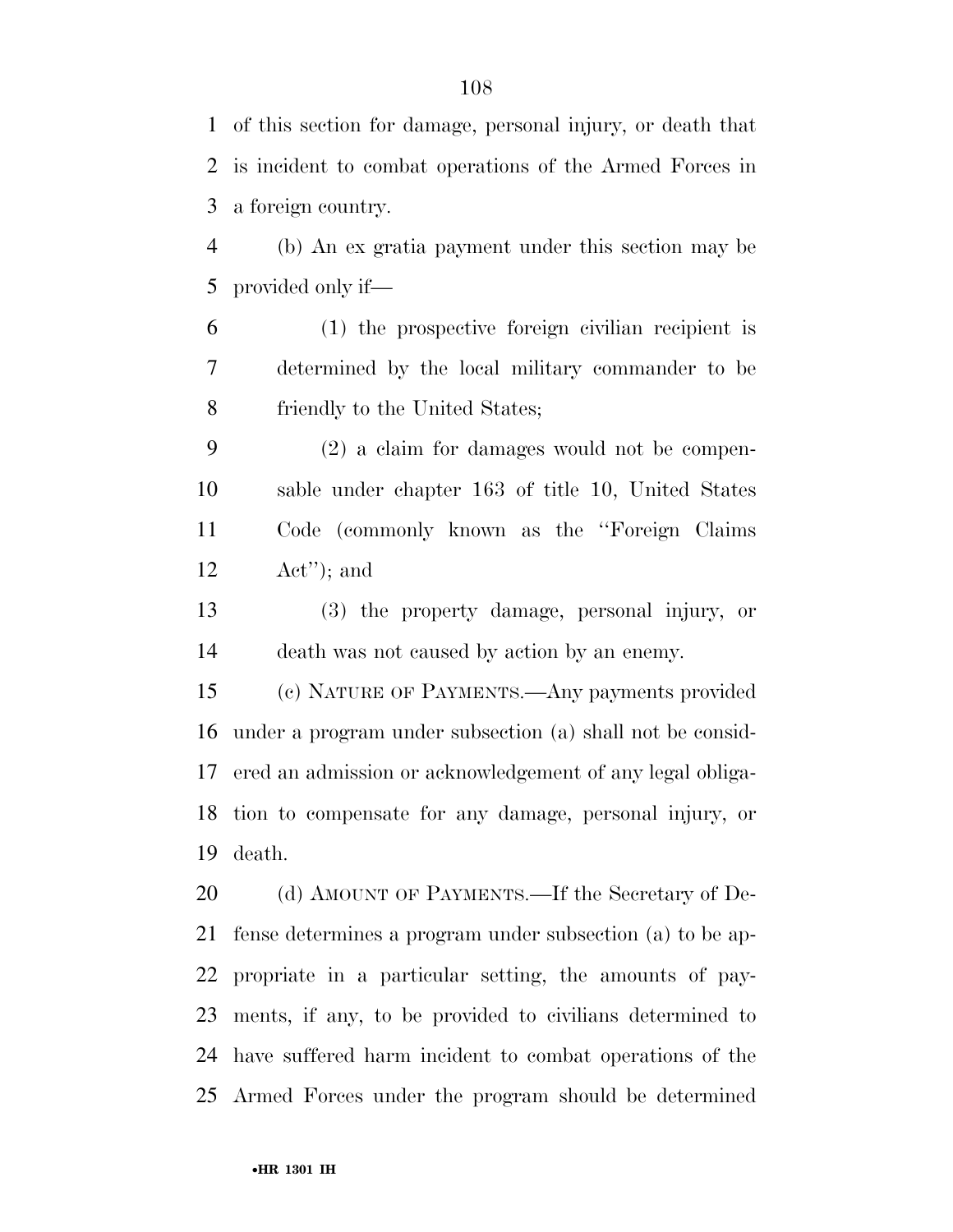pursuant to regulations prescribed by the Secretary and based on an assessment, which should include such factors as cultural appropriateness and prevailing economic condi-tions.

 (e) LEGAL ADVICE.—Local military commanders shall receive legal advice before making ex gratia pay- ments under this subsection. The legal advisor, under reg- ulations of the Department of Defense, shall advise on whether an ex gratia payment is proper under this section and applicable Department of Defense regulations.

 (f) WRITTEN RECORD.—A written record of any ex gratia payment offered or denied shall be kept by the local commander and on a timely basis submitted to the appro- priate office in the Department of Defense as determined by the Secretary of Defense.

 (g) REPORT.—The Secretary of Defense shall report to the congressional defense committees on an annual basis the efficacy of the ex gratia payment program in- cluding the number of types of cases considered, amounts offered, the response from ex gratia payment recipients, and any recommended modifications to the program.

 SEC. 8108. None of the funds available in this Act to the Department of Defense, other than appropriations made for necessary or routine refurbishments, upgrades or maintenance activities, shall be used to reduce or to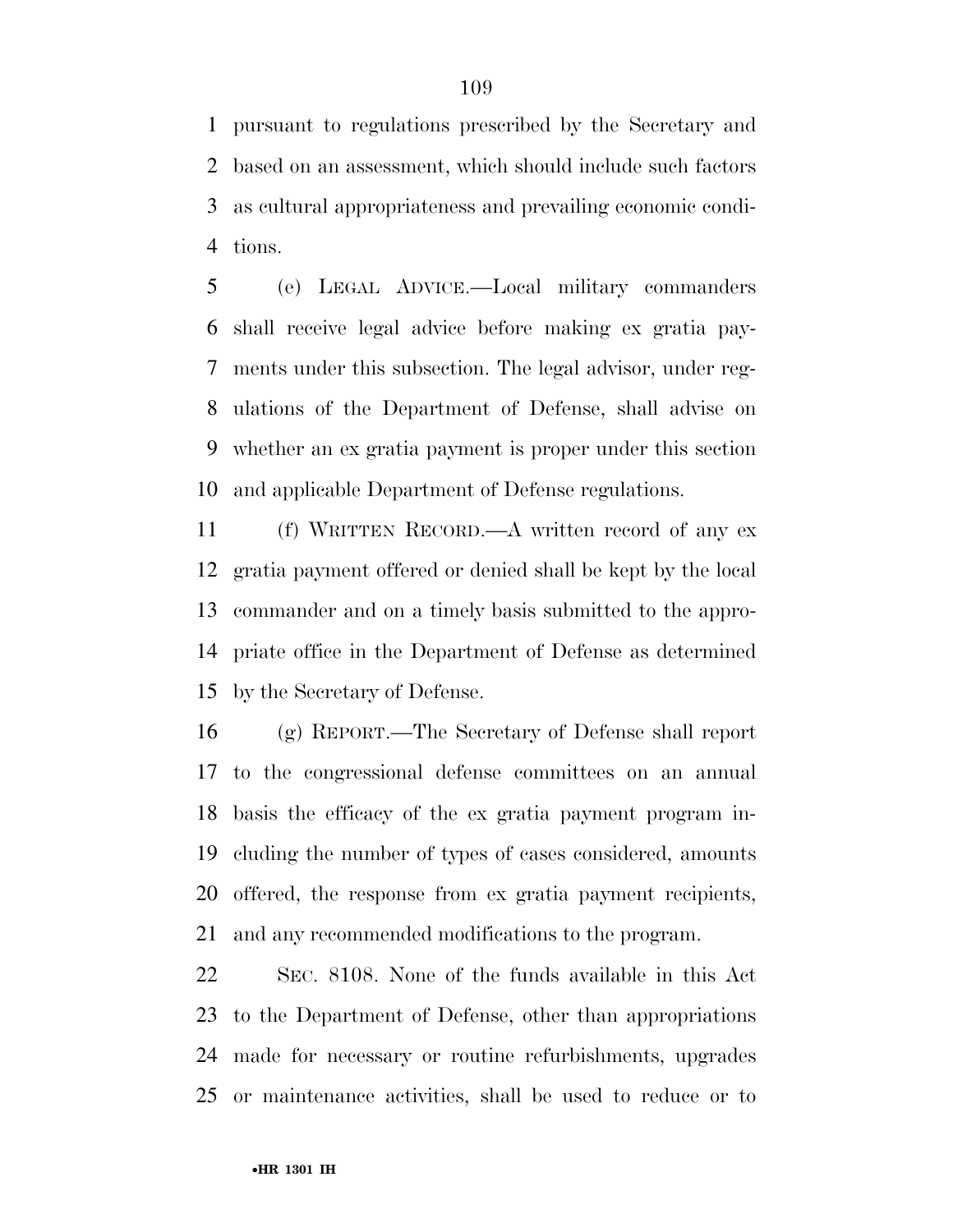prepare to reduce the number of deployed and non-de- ployed strategic delivery vehicles and launchers below the levels set forth in the report submitted to Congress in ac- cordance with section 1042 of the National Defense Au-thorization Act for Fiscal Year 2012.

 SEC. 8109. The Secretary of Defense shall post grant awards on a public Web site in a searchable format.

 SEC. 8110. None of the funds made available by this Act may be used to fund the performance of a flight dem- onstration team at a location outside of the United States: *Provided*, That this prohibition applies only if a perform- ance of a flight demonstration team at a location within the United States was canceled during the current fiscal year due to insufficient funding.

 SEC. 8111. None of the funds made available by this Act may be used by the National Security Agency to—

 (1) conduct an acquisition pursuant to section 702 of the Foreign Intelligence Surveillance Act of 1978 for the purpose of targeting a United States person; or

 (2) acquire, monitor, or store the contents (as such term is defined in section 2510(8) of title 18, United States Code) of any electronic communica- tion of a United States person from a provider of electronic communication services to the public pur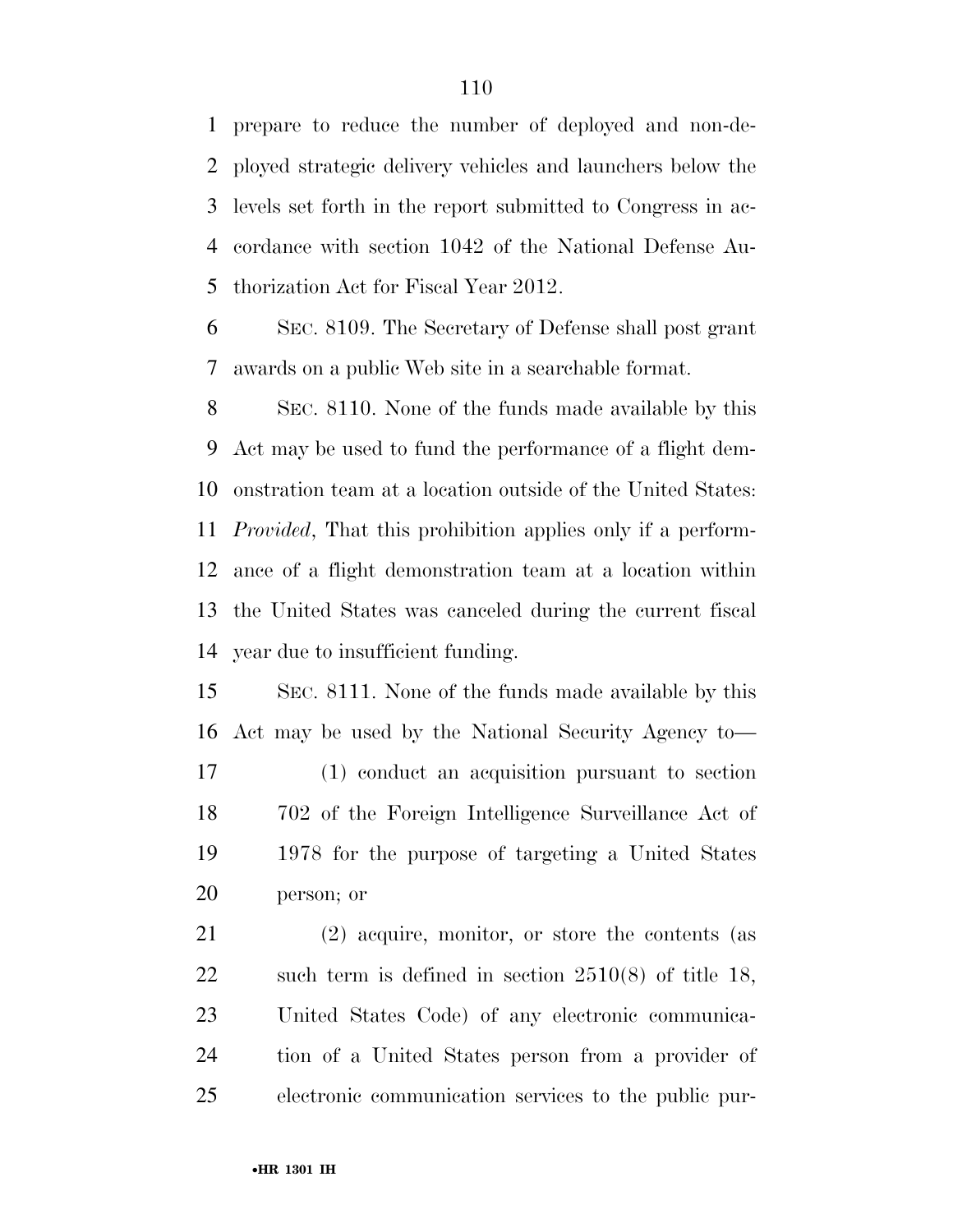suant to section 501 of the Foreign Intelligence Sur-veillance Act of 1978.

 SEC. 8112. None of the funds made available by this Act may be obligated or expended to implement the Arms Trade Treaty until the Senate approves a resolution of ratification for the Treaty.

 SEC. 8113. None of the funds made available in this or any other Act may be used to pay the salary of any officer or employee of any agency funded by this Act who approves or implements the transfer of administrative re- sponsibilities or budgetary resources of any program, project, or activity financed by this Act to the jurisdiction of another Federal agency not financed by this Act with- out the express authorization of Congress: *Provided*, That this limitation shall not apply to transfers of funds ex- pressly provided for in Defense Appropriations Acts, or provisions of Acts providing supplemental appropriations for the Department of Defense.

 SEC. 8114. None of the funds made available in this Act may be obligated for activities authorized under sec- tion 1208 of the Ronald W. Reagan National Defense Au- thorization Act for Fiscal Year 2005 (Public Law 112– 81; 125 Stat. 1621) to initiate support for, or expand sup- port to, foreign forces, irregular forces, groups, or individ-uals unless the congressional defense committees are noti-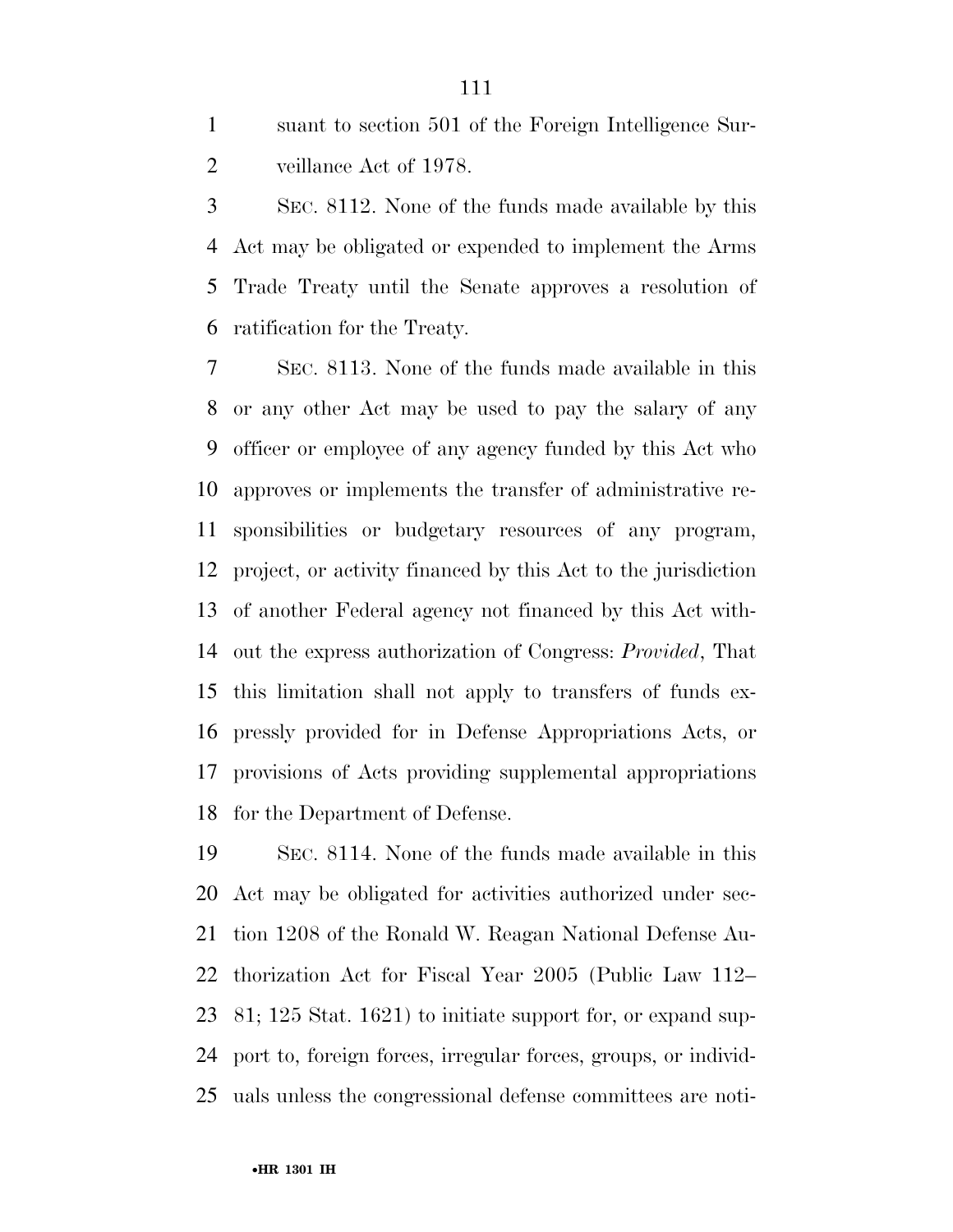fied in accordance with the direction contained in the clas- sified annex accompanying this Act, not less than 15 days before initiating such support: *Provided*, That none of the funds made available in this Act may be used under sec- tion 1208 for any activity that is not in support of an ongoing military operation being conducted by United States Special Operations Forces to combat terrorism: *Provided further*, That the Secretary of Defense may waive the prohibitions in this section if the Secretary determines that such waiver is required by extraordinary cir- cumstances and, by not later than 72 hours after making such waiver, notifies the congressional defense committees of such waiver.

 SEC. 8115. None of the funds made available by this Act may be used with respect to Iraq in contravention of the War Powers Resolution (50 U.S.C. 1541 et seq.), in- cluding for the introduction of United States armed forces into hostilities in Iraq, into situations in Iraq where immi- nent involvement in hostilities is clearly indicated by the circumstances, or into Iraqi territory, airspace, or waters while equipped for combat, in contravention of the con- gressional consultation and reporting requirements of sec- tions 3 and 4 of such Resolution (50 U.S.C. 1542 and 1543).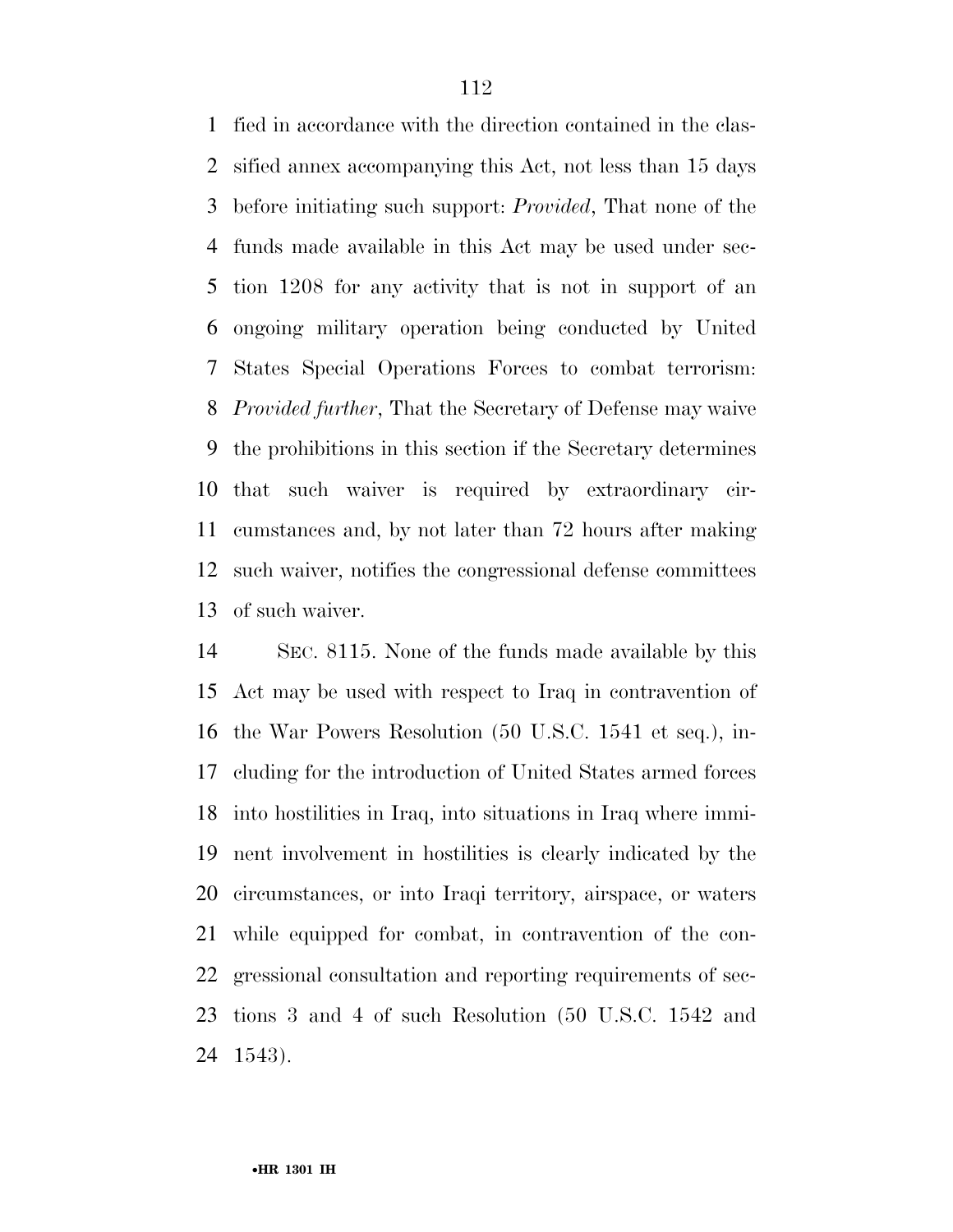SEC. 8116. None of the funds made available by this Act may be used to divest, retire, transfer, or place in stor- age or on backup aircraft inventory status, or prepare to divest, retire, transfer, or place in storage or on backup aircraft inventory status, any A–10 aircraft, or to dises- tablish any units of the active or reserve component associ-ated with such aircraft.

 SEC. 8117. None of the funds provided in this Act for the T–AO(X) program shall be used to award a new contract that provides for the acquisition of the following components unless those components are manufactured in the United States: Auxiliary equipment (including pumps) for shipboard services; propulsion equipment (including engines, reduction gears, and propellers); shipboard cranes; and spreaders for shipboard cranes.

 SEC. 8118. The amount appropriated in title II of this Act for ''Operation and Maintenance, Army'' is here- by reduced by \$336,000,000 to reflect excess cash bal- ances in Department of Defense Working Capital Funds. SEC. 8119. Notwithstanding any other provision of this Act, to reflect savings due to lower than anticipated fuel costs, the total amount appropriated in title II of this Act is hereby reduced by \$1,155,000,000.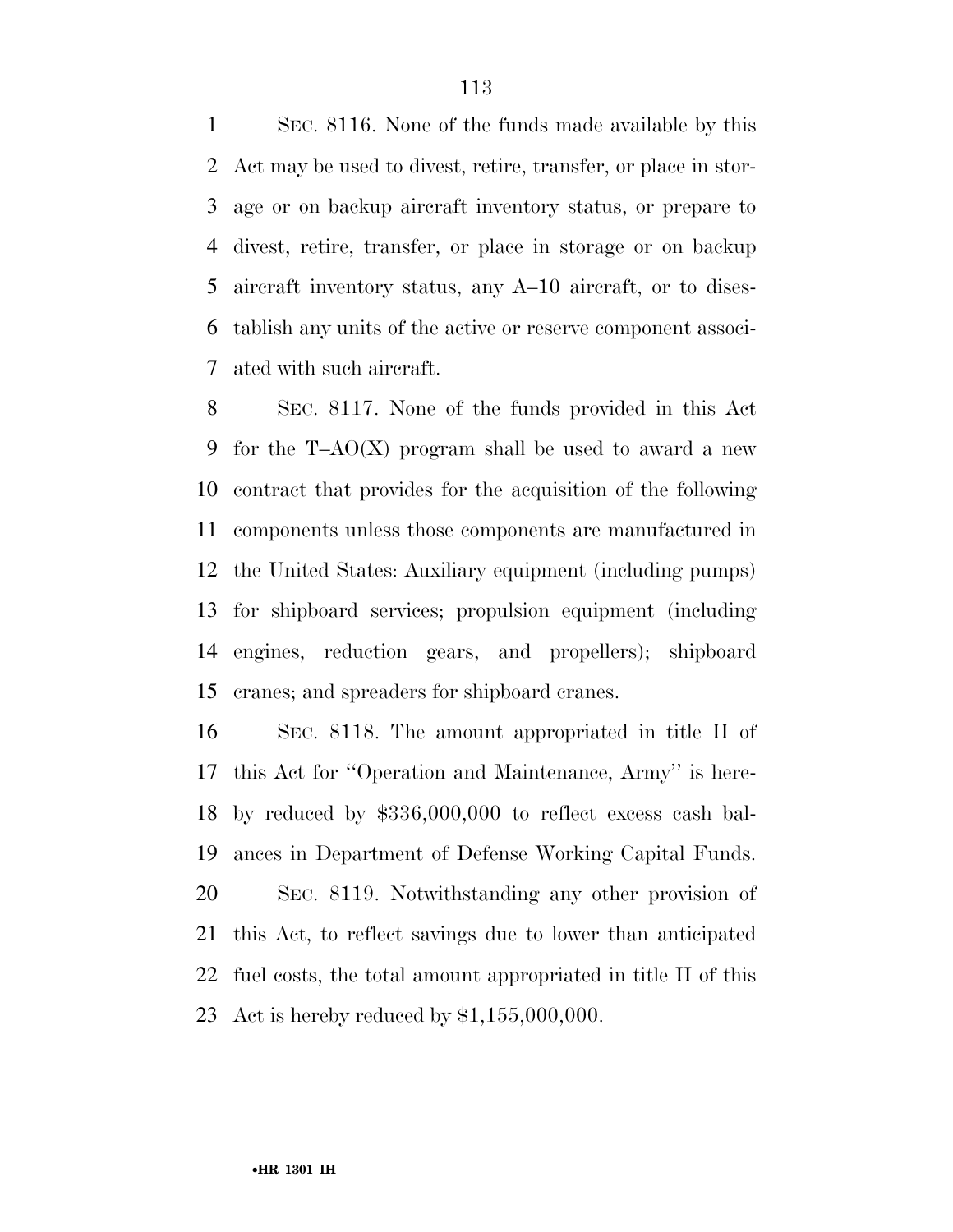SEC. 8120. None of the funds made available by this Act may be used to divest or retire, or to prepare to divest or retire, KC–10 aircraft.

 SEC. 8121. None of the funds made available by this Act may be used to divest, retire, transfer, or place in stor- age or on backup aircraft inventory status, or prepare to divest, retire, transfer, or place in storage or on backup aircraft inventory status, any EC–130H aircraft.

 SEC. 8122. None of the funds made available by this Act may be used for Government Travel Charge Card ex- penses by military or civilian personnel of the Department of Defense for gaming, or for entertainment that includes topless or nude entertainers or participants, as prohibited by Department of Defense FMR, Volume 9, Chapter 3 and Department of Defense Instruction 1015.10 (enclo-sure 3, 14a and 14b).

 SEC. 8123. None of the funds made available by this Act may be used to propose, plan for, or execute a new or additional Base Realignment and Closure (BRAC) round.

 SEC. 8124. Of the amounts appropriated in this Act for ''Operation and Maintenance, Navy'', \$274,524,000, to remain available until expended, may be used for any purposes related to the National Defense Reserve Fleet established under section 11 of the Merchant Ship Sales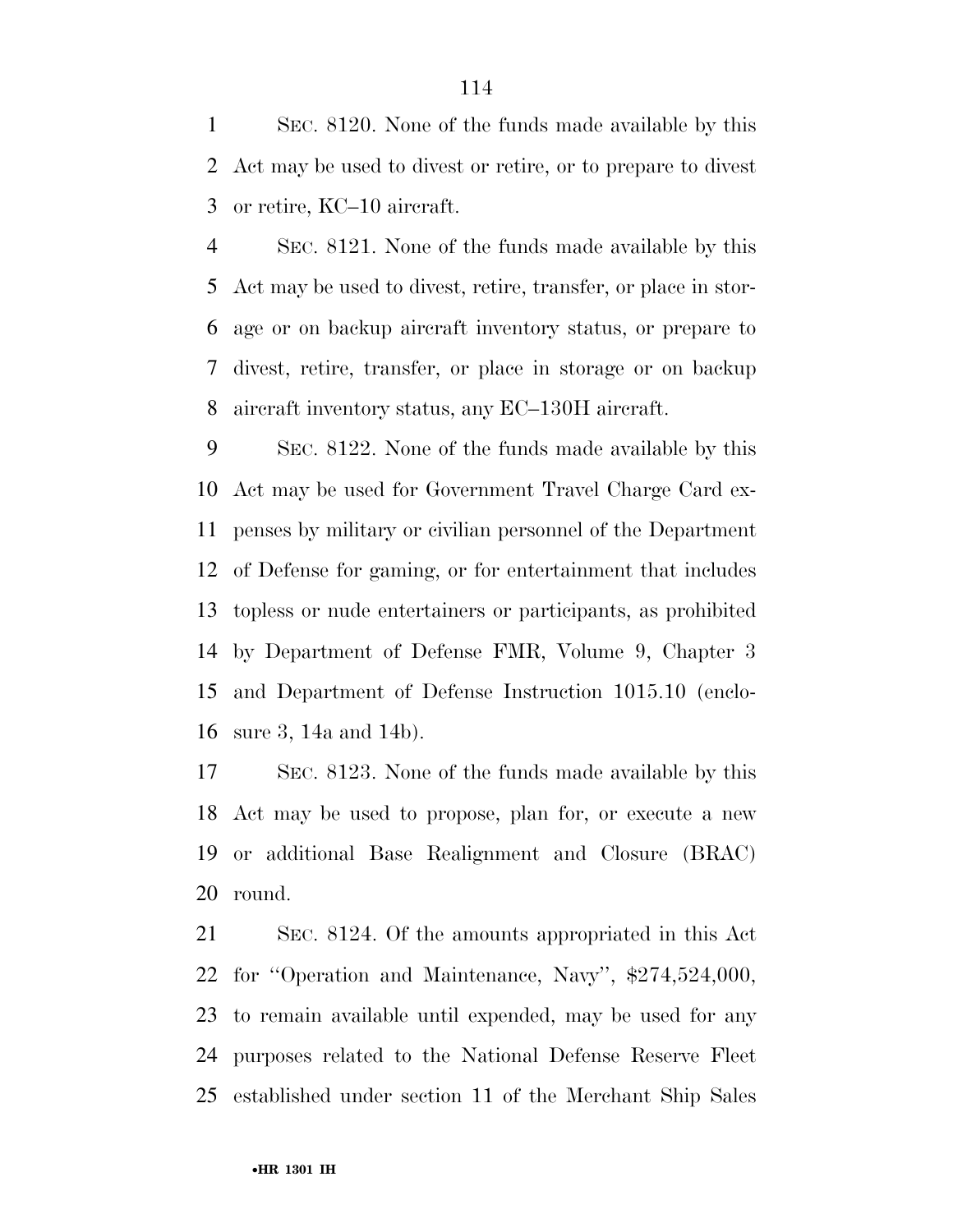Act of 1946 (50 U.S.C. 4405): *Provided*, That such amounts are available for reimbursements to the Ready Reserve Force, Maritime Administration account of the United States Department of Transportation for pro- grams, projects, activities, and expenses related to the Na-tional Defense Reserve Fleet.

#### (INCLUDING TRANSFER OF FUNDS)

 SEC. 8125. Of the amounts appropriated in this Act, the Secretary of Defense may use up to \$20,000,000 under the heading ''Operation and Maintenance, Defense- Wide'', and up to \$75,000,000 under the heading ''Re- search, Development, Test and Evaluation, Defense- Wide'' to develop, replace, and sustain Federal Govern- ment security and suitability background investigation in- formation technology systems of the Office of Personnel Management or other Federal agency responsible for con- ducting such investigations: *Provided*, That the Secretary may reprogram or transfer additional amounts into these headings or into ''Procurement, Defense-Wide'' using es- tablished reprogramming procedures applicable to con- gressional special interest items: *Provided further*, That such funds shall supplement, not supplant any other amounts made available to other Federal agencies for such purposes.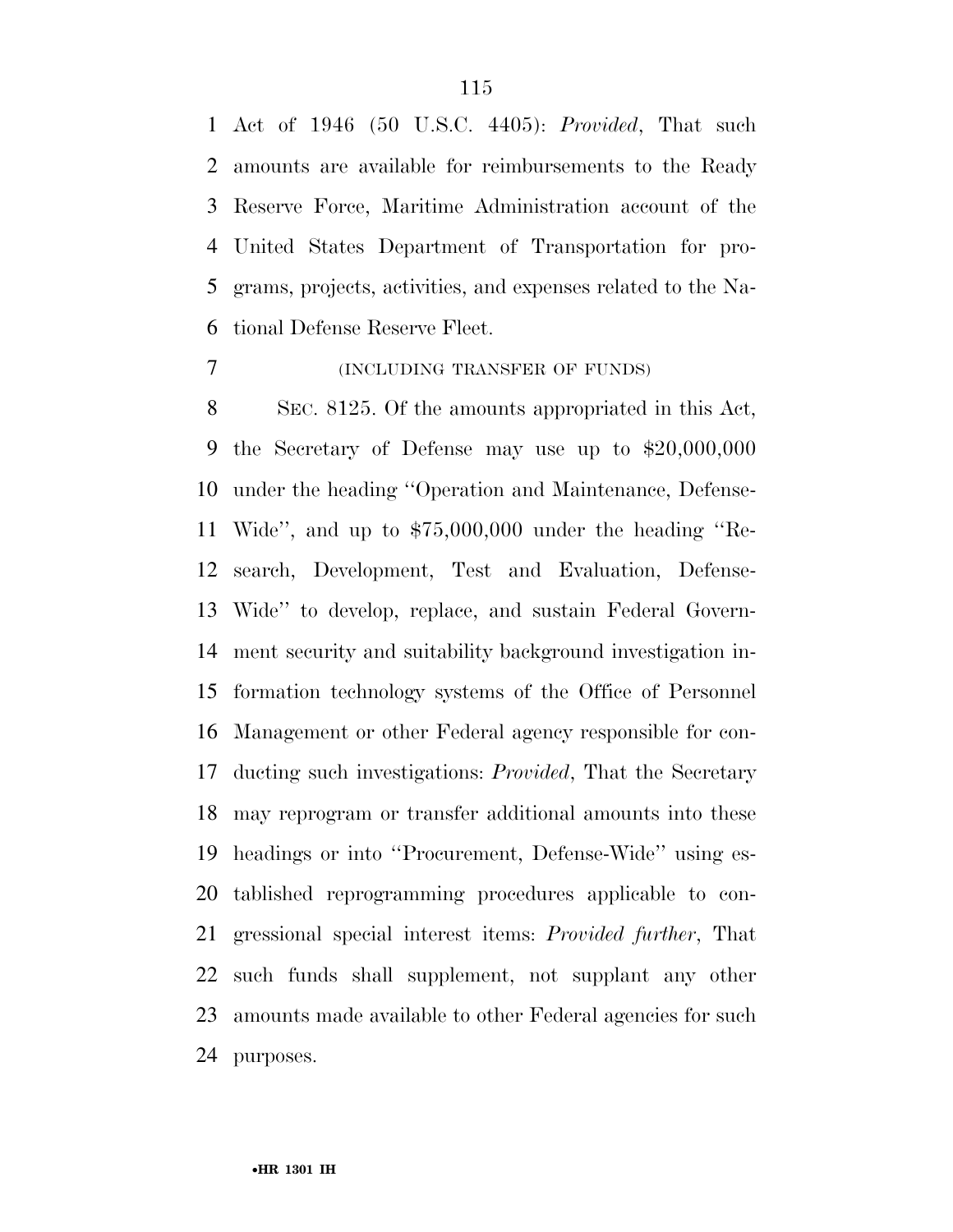SEC. 8126. None of the funds made available by this Act for the Joint Surveillance Target Attack Radar Sys- tem recapitalization program may be obligated or ex- pended for pre-milestone B activities after March 31, 2018.

 SEC. 8127. None of the funds made available by this Act may be used to carry out the closure or realignment of the United States Naval Station, Guantanamo Bay, Cuba.

**(INCLUDING TRANSFER OF FUNDS)** 

 SEC. 8128. Additional readiness funds made available in title II of this Act for ''Operation and Maintenance, Army'', ''Operation and Maintenance, Navy'', ''Operation and Maintenance, Marine Corps'', and ''Operation and Maintenance, Air Force'' may be transferred to and merged with any appropriation of the Department of De- fense for activities related to the Zika virus in order to provide health support for the full range of military oper- ations and sustain the health of the members of the Armed Forces, civilian employees of the Department of Defense, and their families, to include: research and development, disease surveillance, vaccine development, rapid detection, vector controls and surveillance, training, and outbreak re-sponse: *Provided*, That the authority provided in this sec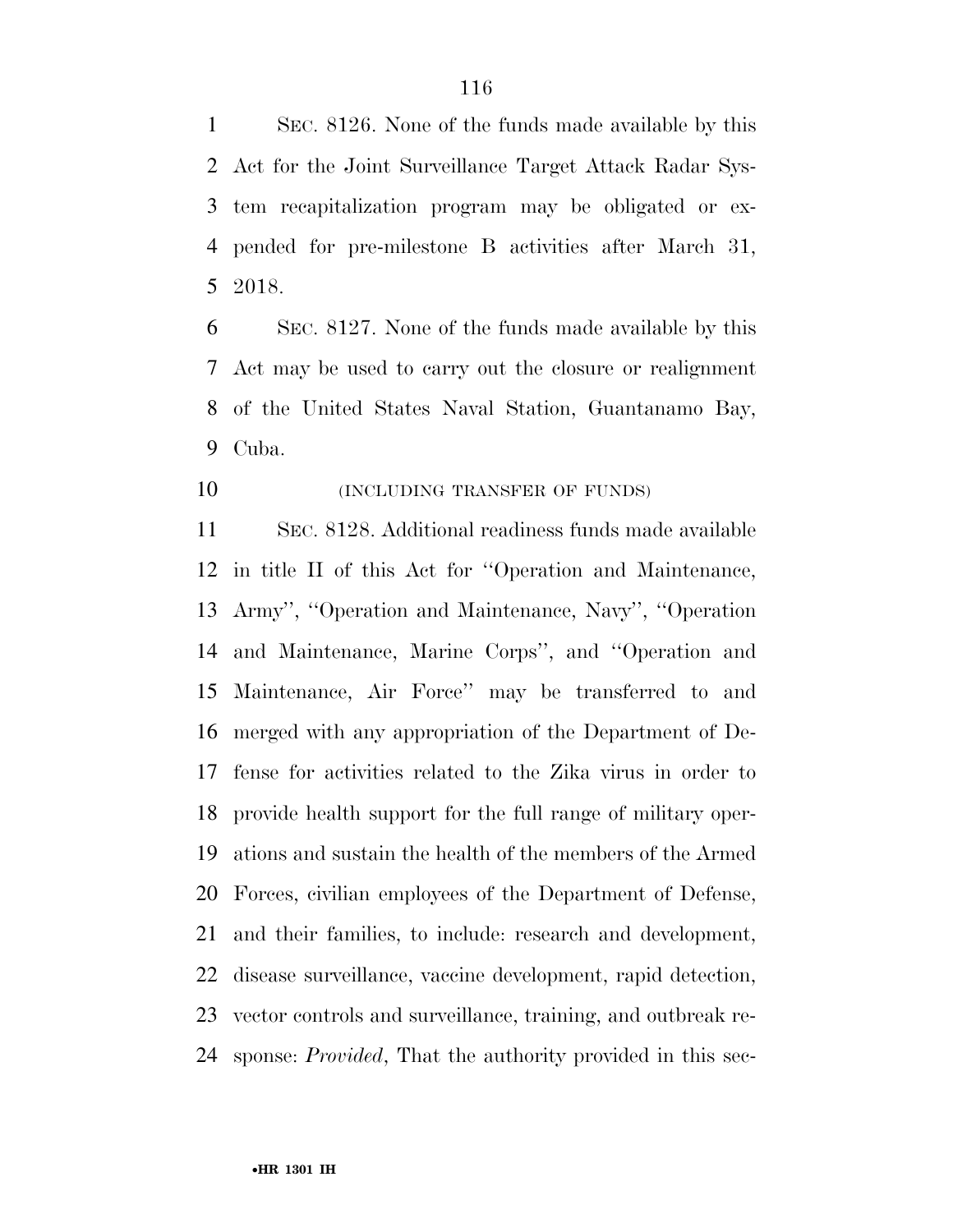tion is subject to the same terms and conditions as the authority provided in section 8005 of this Act.

 SEC. 8129. (a) None of the funds made available in this Act may be used to maintain or establish a computer network unless such network is designed to block access to pornography websites.

 (b) Nothing in subsection (a) shall limit the use of funds necessary for any Federal, State, tribal, or local law enforcement agency or any other entity carrying out crimi- nal investigations, prosecution, or adjudication activities, or for any activity necessary for the national defense, in-cluding intelligence activities.

#### (RESCISSION)

 SEC. 8130. (a) The Ship Modernization, Operations and Sustainment Fund established by section 8103 of the Department of Defense Appropriations Act, 2013 (division C of Public Law 113–6; 127 Stat. 321) is hereby termi- nated, effective as of the date of the enactment of this Act.

 (b) Any unobligated balances in the Ship Moderniza- tion, Operations and Sustainment Fund as of the date of the enactment of this Act are hereby rescinded.

 SEC. 8131. None of the funds made available by this Act may be used to provide arms, training, or other assist-ance to the Azov Battalion.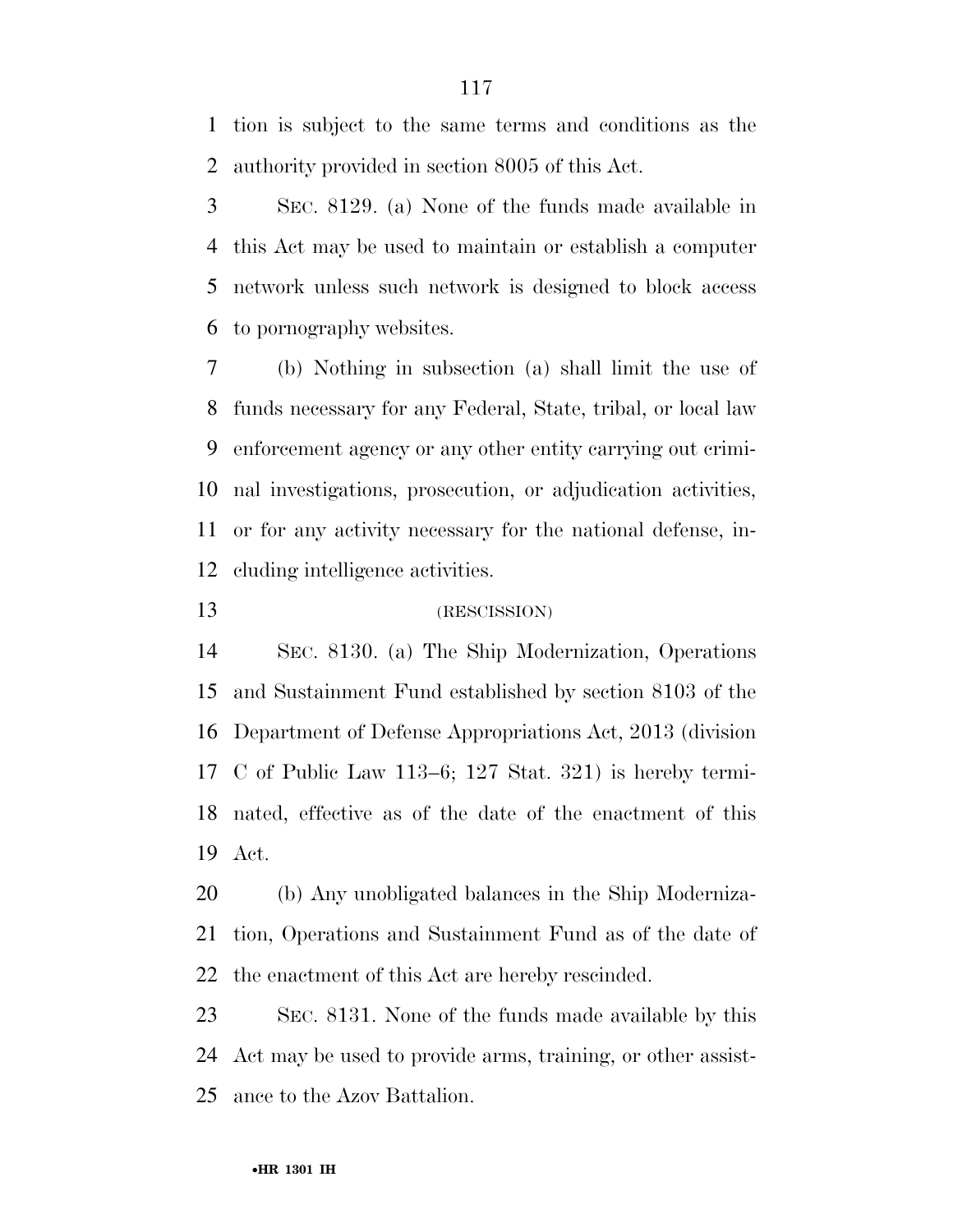SEC. 8132. Notwithstanding any other provision of law, any transfer of funds appropriated or otherwise made available by this Act to the Global Engagement Center pursuant to section 1287 of the National Defense Author- ization Act for Fiscal Year 2017 (Public Law 114–328) shall be made in accordance with section 8005 or 9002 of this Act, as applicable.

 SEC. 8133. No amounts credited or otherwise made available in this or any other Act to the Department of Defense Acquisition Workforce Development Fund may be transferred to:

 (1) the Rapid Prototyping Fund established under section 804(d) of the National Defense Au- thorization Act for Fiscal Year 2016 (10 U.S.C. 2302 note); or

 (2) credited to a military-department specific fund established under section 804(d)(2) of the Na- tional Defense Authorization Act for Fiscal Year 2016 (as amended by section 897 of the National Defense Authorization Act for Fiscal Year 2017).

 SEC. 8134. The explanatory statement regarding this Act, printed in the House of Representatives section of the Congressional Record on or about March 8, 2017, by the Chairman of the Committee on Appropriations of the House of Representatives, shall have the same effect with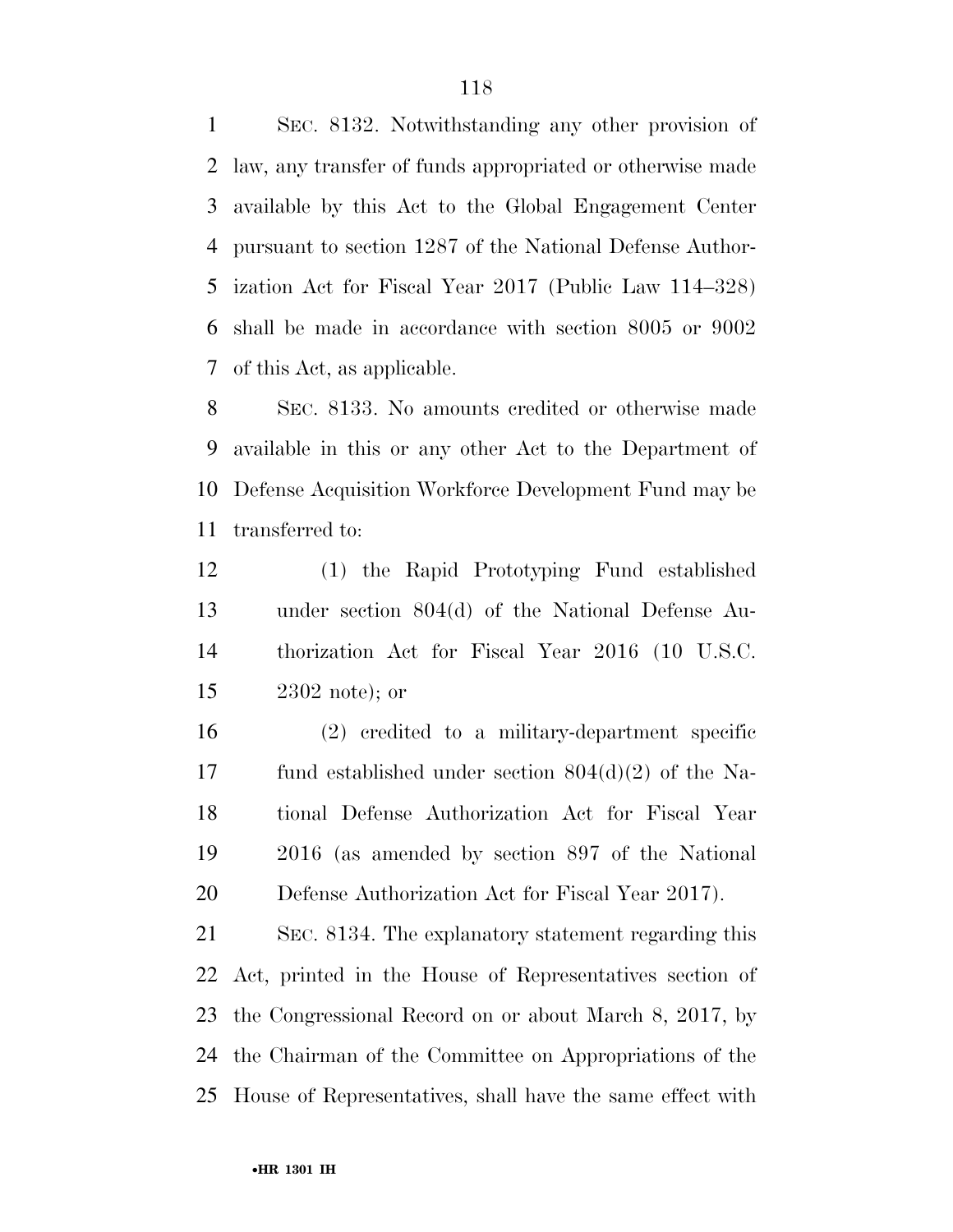respect to the allocation of funds and implementation of this Act as if it were a Report of the Committee on Appro-priations.

 SEC. 8135. No funds provided in this Act shall be used to deny an Inspector General funded under this Act timely access to any records, documents, or other mate- rials available to the department or agency over which that Inspector General has responsibilities under the Inspector General Act of 1978, or to prevent or impede that Inspec- tor General's access to such records, documents, or other materials, under any provision of law, except a provision of law that expressly refers to the Inspector General and expressly limits the Inspector General's right of access. A department or agency covered by this section shall provide its Inspector General with access to all such records, docu- ments, and other materials in a timely manner. Each In- spector General shall ensure compliance with statutory limitations on disclosure relevant to the information pro- vided by the establishment over which that Inspector Gen- eral has responsibilities under the Inspector General Act of 1978. Each Inspector General covered by this section shall report to the Committees on Appropriations of the House of Representatives and the Senate within 5 cal-endar days any failures to comply with this requirement.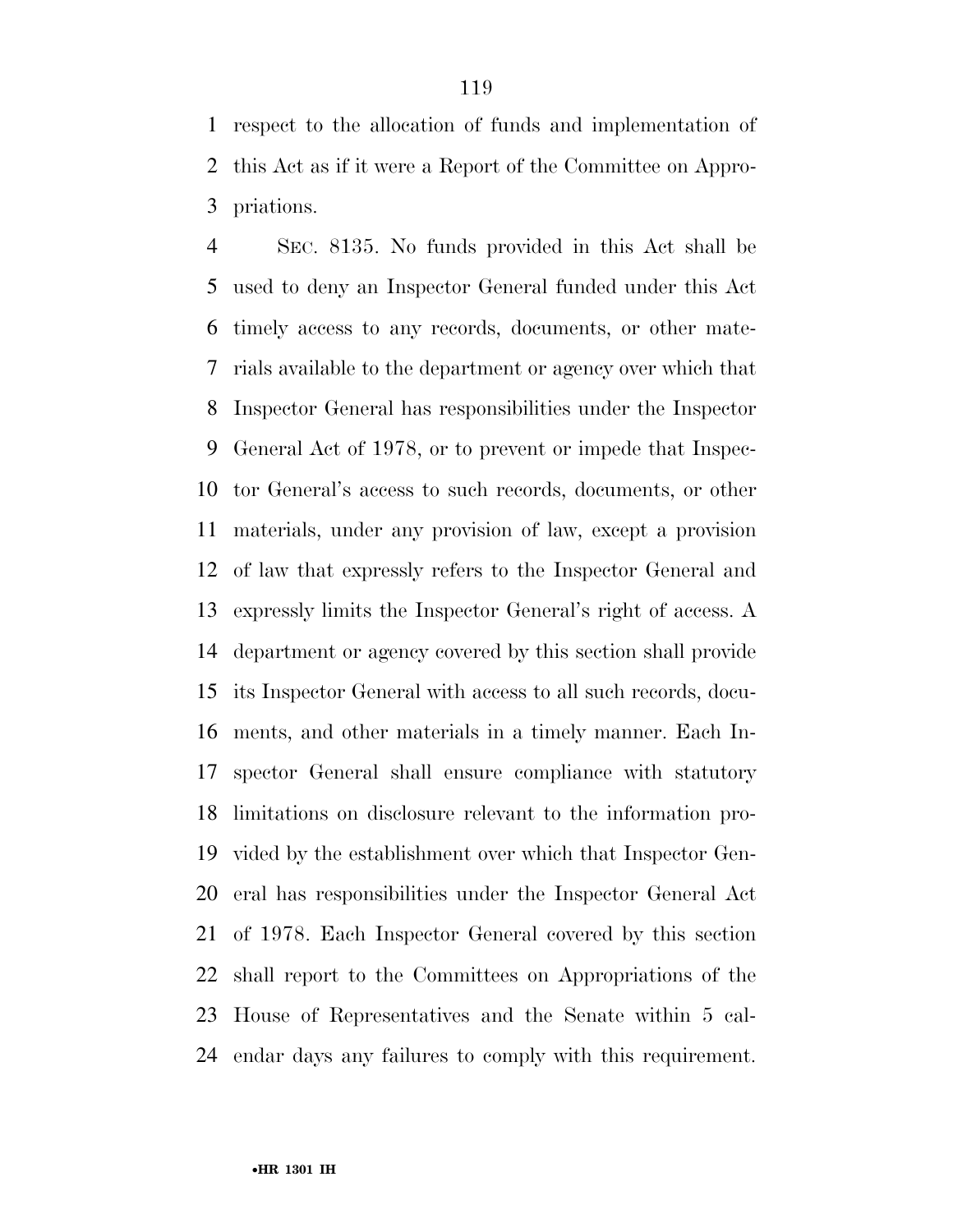|                | 120                                                        |
|----------------|------------------------------------------------------------|
| $\mathbf{1}$   | TITLE IX                                                   |
| $\overline{2}$ | OVERSEAS CONTINGENCY OPERATIONS/GLOBAL                     |
| 3              | WAR ON TERRORISM                                           |
| $\overline{4}$ | MILITARY PERSONNEL                                         |
| 5              | MILITARY PERSONNEL, ARMY                                   |
| 6              | For an additional amount for "Military Personnel,          |
| 7              | Army", \$1,948,648,000: Provided, That such amount is      |
| 8              | designated by the Congress for Overseas Contingency Op-    |
| 9              | erations/Global War on Terrorism pursuant to section       |
| 10             | $251(b)(2)(A)(ii)$ of the Balanced Budget and Emergency    |
| 11             | Deficit Control Act of 1985.                               |
| 12             | MILITARY PERSONNEL, NAVY                                   |
| 13             | For an additional amount for "Military Personnel,          |
| 14             | Navy", \$327,427,000: Provided, That such amount is des-   |
| 15             | ignated by the Congress for Overseas Contingency Oper-     |
| 16             | ations/Global War on Terrorism pursuant to section         |
|                | 17 $251(b)(2)(A)(ii)$ of the Balanced Budget and Emergency |
| 18             | Deficit Control Act of 1985.                               |
| 19             | MILITARY PERSONNEL, MARINE CORPS                           |
| 20             |                                                            |
|                | For an additional amount for "Military Personnel,          |
| 21             | Marine Corps", \$179,733,000: Provided, That such          |
| 22             | amount is designated by the Congress for Overseas Con-     |
| 23             | tingency Operations/Global War on Terrorism pursuant to    |
| 24             | section $251(b)(2)(A)(ii)$ of the Balanced Budget and      |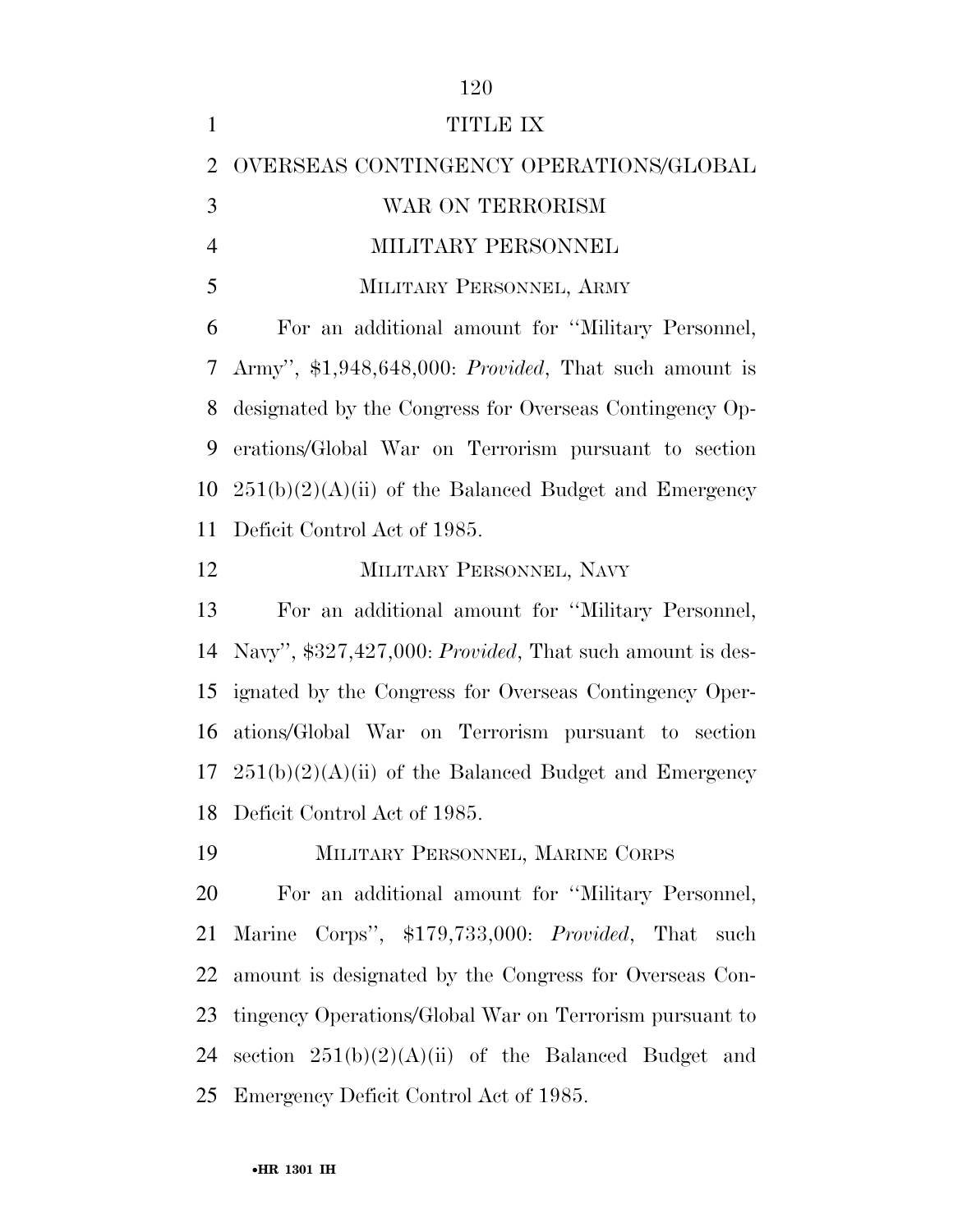#### MILITARY PERSONNEL, AIR FORCE

 For an additional amount for ''Military Personnel, Air Force'', \$705,706,000: *Provided*, That such amount is designated by the Congress for Overseas Contingency Operations/Global War on Terrorism pursuant to section  $251(b)(2)(A)(ii)$  of the Balanced Budget and Emergency Deficit Control Act of 1985.

#### 8 RESERVE PERSONNEL, ARMY

 For an additional amount for ''Reserve Personnel, Army'', \$42,506,000: *Provided*, That such amount is des- ignated by the Congress for Overseas Contingency Oper- ations/Global War on Terrorism pursuant to section  $251(b)(2)(A)(ii)$  of the Balanced Budget and Emergency Deficit Control Act of 1985.

#### 15 RESERVE PERSONNEL, NAVY

 For an additional amount for ''Reserve Personnel, Navy'', \$11,929,000: *Provided*, That such amount is des- ignated by the Congress for Overseas Contingency Oper- ations/Global War on Terrorism pursuant to section  $251(b)(2)(A)(ii)$  of the Balanced Budget and Emergency Deficit Control Act of 1985.

RESERVE PERSONNEL, MARINE CORPS

 For an additional amount for ''Reserve Personnel, Marine Corps'', \$3,764,000: *Provided*, That such amount is designated by the Congress for Overseas Contingency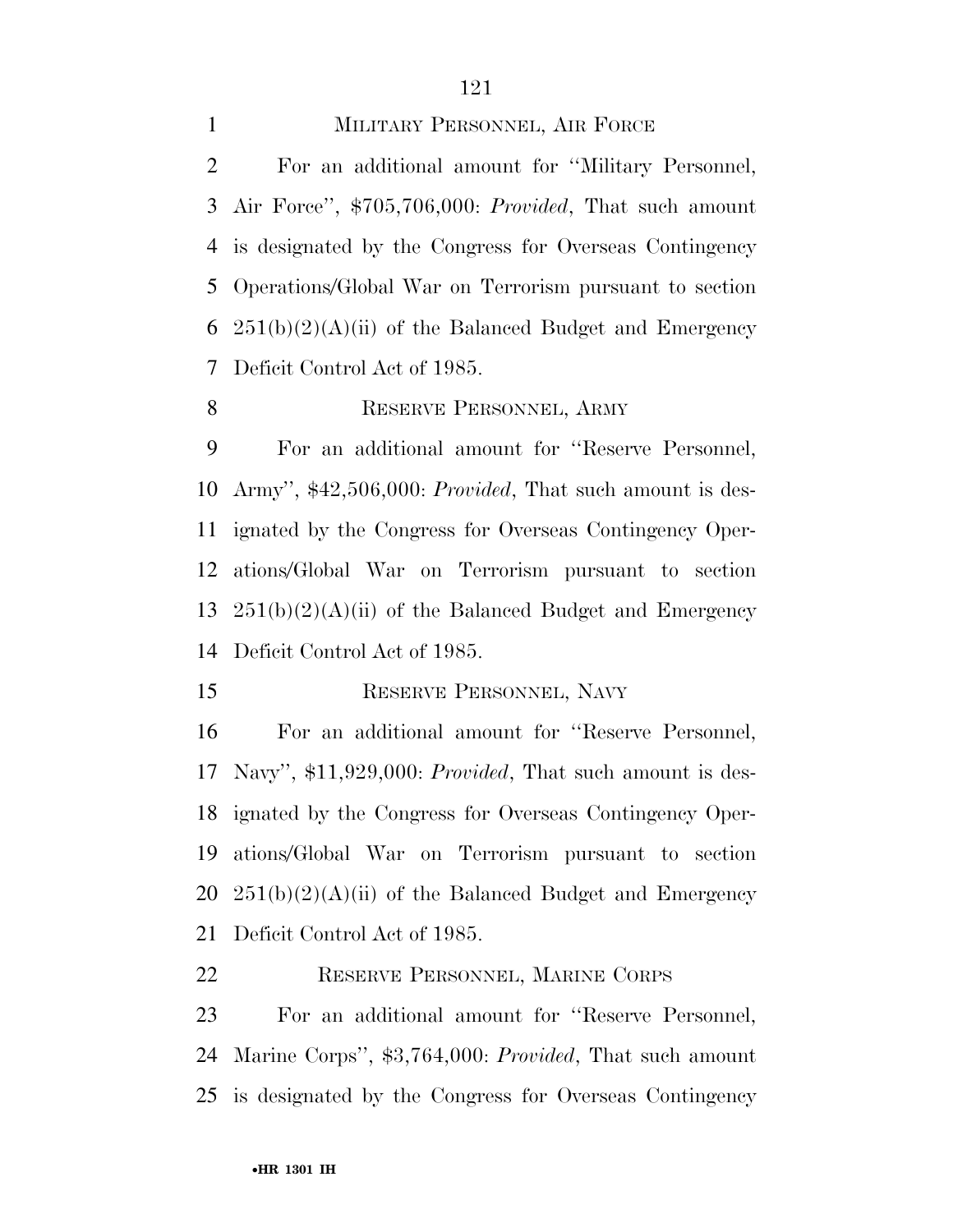Operations/Global War on Terrorism pursuant to section 2  $251(b)(2)(A)(ii)$  of the Balanced Budget and Emergency Deficit Control Act of 1985.

 RESERVE PERSONNEL, AIR FORCE For an additional amount for ''Reserve Personnel, Air Force'', \$20,535,000: *Provided*, That such amount is designated by the Congress for Overseas Contingency Op-

 erations/Global War on Terrorism pursuant to section 9 251(b)(2)(A)(ii) of the Balanced Budget and Emergency Deficit Control Act of 1985.

NATIONAL GUARD PERSONNEL, ARMY

 For an additional amount for ''National Guard Per- sonnel, Army'', \$196,472,000: *Provided*, That such amount is designated by the Congress for Overseas Con- tingency Operations/Global War on Terrorism pursuant to 16 section  $251(b)(2)(A)(ii)$  of the Balanced Budget and Emergency Deficit Control Act of 1985.

NATIONAL GUARD PERSONNEL, AIR FORCE

 For an additional amount for ''National Guard Per- sonnel, Air Force'', \$5,288,000: *Provided*, That such amount is designated by the Congress for Overseas Con- tingency Operations/Global War on Terrorism pursuant to 23 section  $251(b)(2)(A)(ii)$  of the Balanced Budget and Emergency Deficit Control Act of 1985.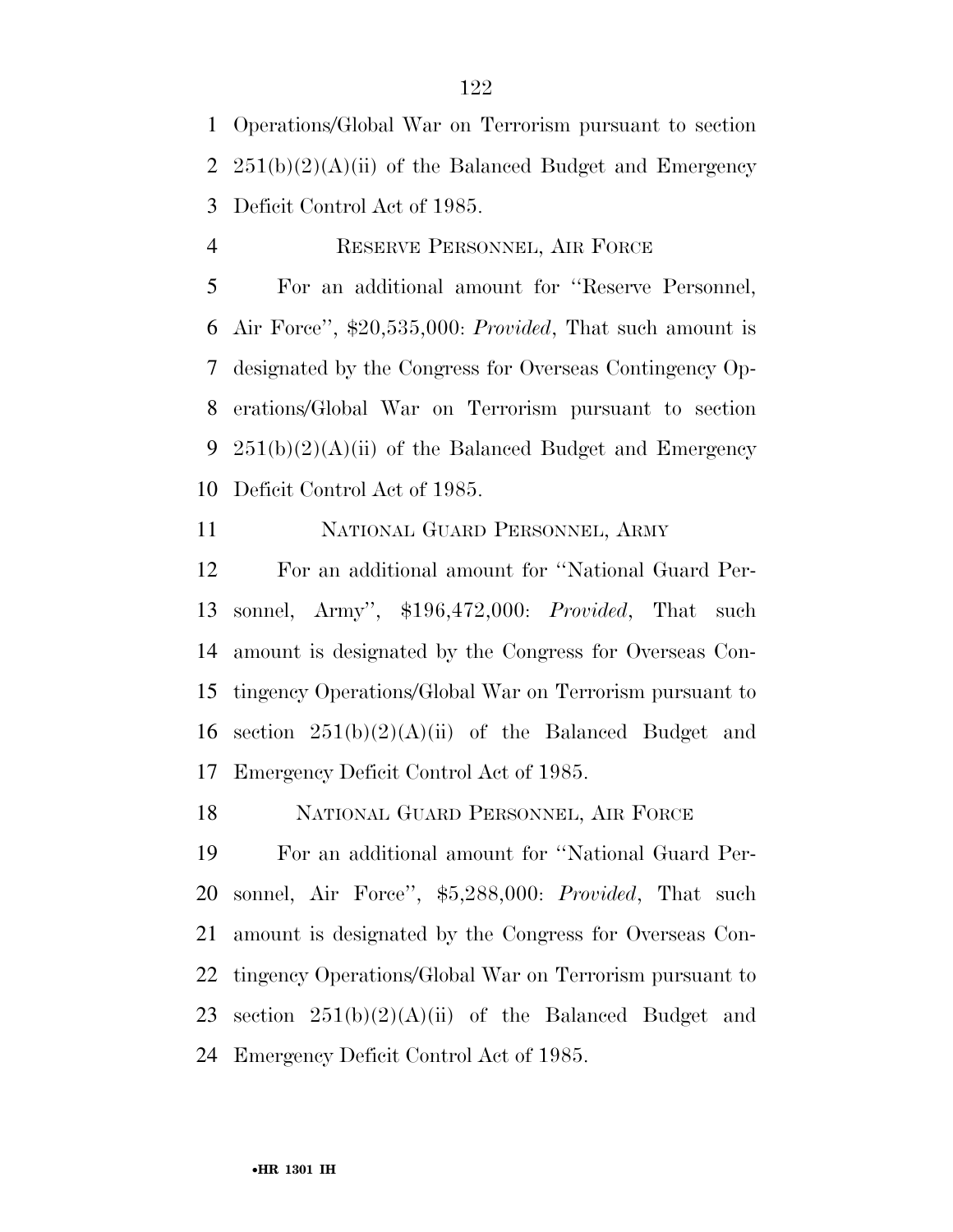#### OPERATION AND MAINTENANCE

OPERATION AND MAINTENANCE, ARMY

 For an additional amount for ''Operation and Main- tenance, Army'', \$15,693,068,000: *Provided*, That such amount is designated by the Congress for Overseas Con- tingency Operations/Global War on Terrorism pursuant to section 251(b)(2)(A)(ii) of the Balanced Budget and Emergency Deficit Control Act of 1985.

OPERATION AND MAINTENANCE, NAVY

 For an additional amount for ''Operation and Main- tenance, Navy'', \$7,887,349,000: *Provided*, That such amount is designated by the Congress for Overseas Con- tingency Operations/Global War on Terrorism pursuant to section 251(b)(2)(A)(ii) of the Balanced Budget and Emergency Deficit Control Act of 1985.

OPERATION AND MAINTENANCE, MARINE CORPS

 For an additional amount for ''Operation and Main- tenance, Marine Corps'', \$1,607,259,000: *Provided*, That such amount is designated by the Congress for Overseas Contingency Operations/Global War on Terrorism pursu-21 ant to section  $251(b)(2)(A)(ii)$  of the Balanced Budget and Emergency Deficit Control Act of 1985.

OPERATION AND MAINTENANCE, AIR FORCE

 For an additional amount for ''Operation and Main-tenance, Air Force'', \$10,556,598,000: *Provided*, That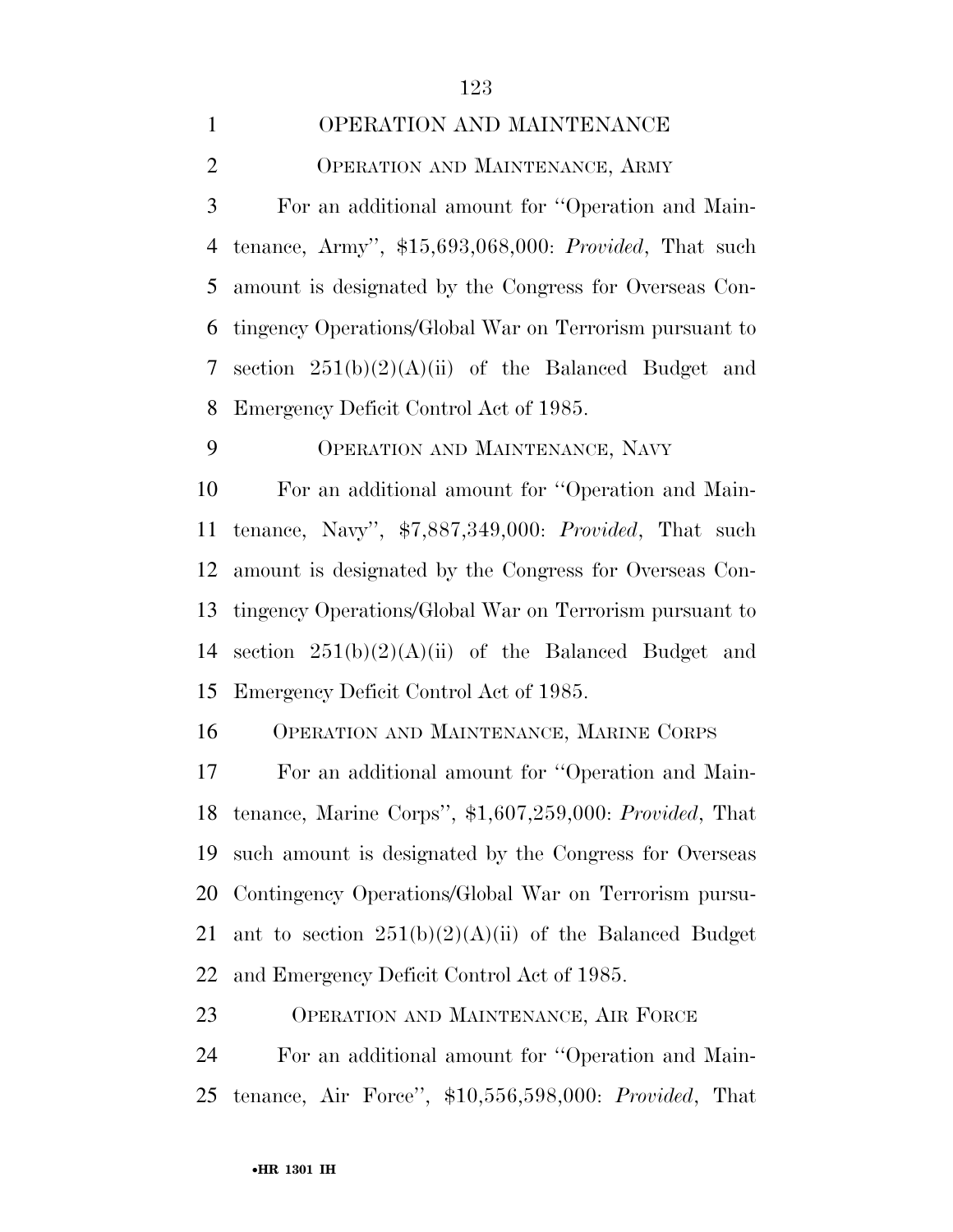such amount is designated by the Congress for Overseas Contingency Operations/Global War on Terrorism pursu-3 ant to section  $251(b)(2)(A)(ii)$  of the Balanced Budget and Emergency Deficit Control Act of 1985.

### OPERATION AND MAINTENANCE, DEFENSE-WIDE

 For an additional amount for ''Operation and Main- tenance, Defense-Wide'', \$6,476,649,000: *Provided*, That of the funds provided under this heading, not to exceed \$920,000,000, to remain available until September 30, 2018, shall be for payments to reimburse key cooperating nations for logistical, military, and other support, includ- ing access, provided to United States military and stability operations in Afghanistan and to counter the Islamic State of Iraq and the Levant: *Provided further*, That such reimbursement payments may be made in such amounts as the Secretary of Defense, with the concurrence of the Secretary of State, and in consultation with the Director of the Office of Management and Budget, may determine, based on documentation determined by the Secretary of Defense to adequately account for the support provided, and such determination is final and conclusive upon the accounting officers of the United States, and 15 days fol- lowing notification to the appropriate congressional com- mittees: *Provided further*, That these funds may be used for the purpose of providing specialized training and pro-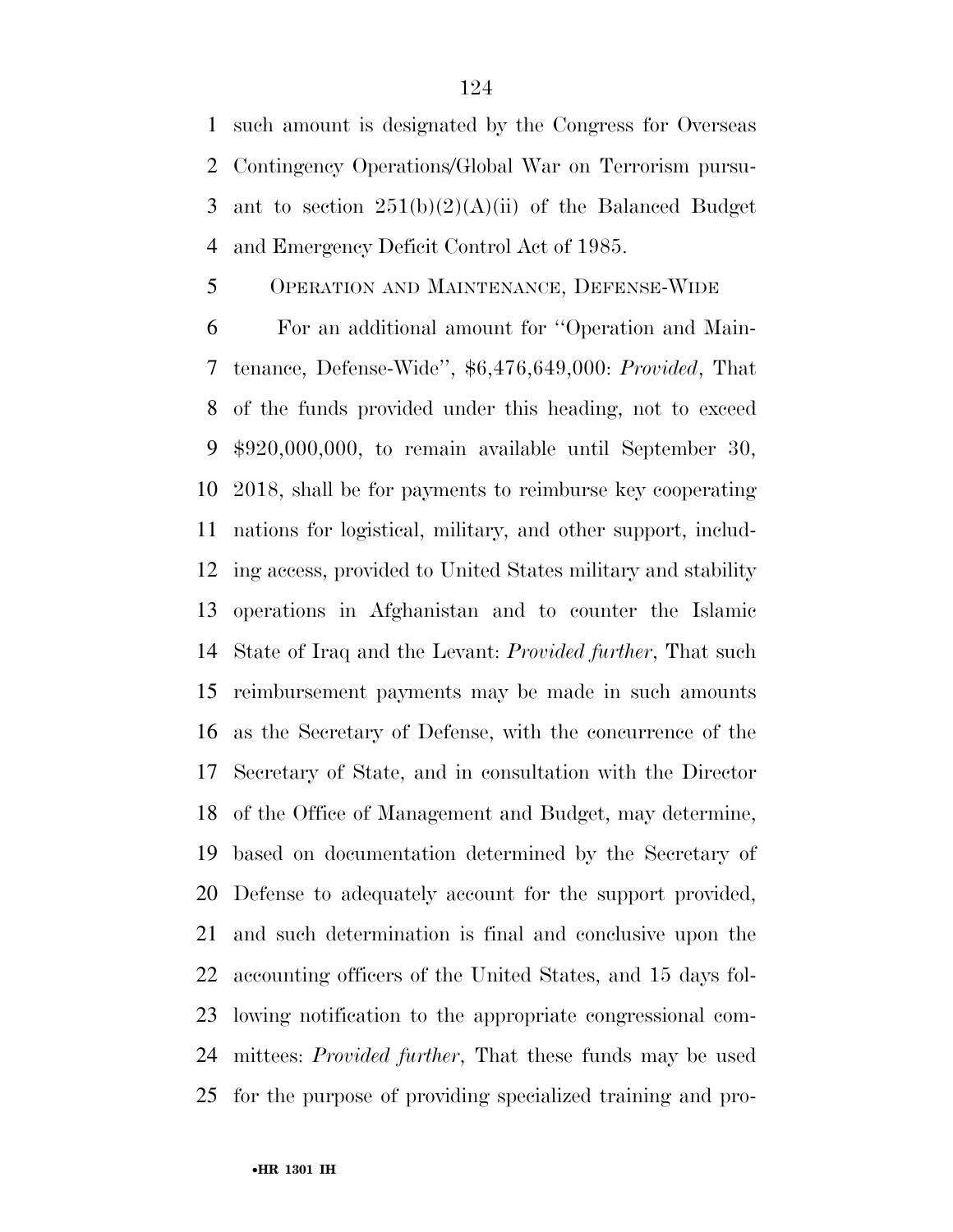curing supplies and specialized equipment and providing such supplies and loaning such equipment on a non-reim- bursable basis to coalition forces supporting United States military and stability operations in Afghanistan and to counter the Islamic State of Iraq and the Levant, and 15 days following notification to the appropriate congres- sional committees: *Provided further*, That these funds may be used to support the Government of Jordan, in such amounts as the Secretary of Defense may determine, to enhance the ability of the armed forces of Jordan to in- crease or sustain security along its borders, upon 15 days prior written notification to the congressional defense committees outlining the amounts intended to be provided and the nature of the expenses incurred: *Provided further*, That of the funds provided under this heading, not to ex- ceed \$750,000,000, to remain available until September 30, 2018, shall be available to provide support and assist- ance to foreign security forces or other groups or individ- uals to conduct, support or facilitate counterterrorism, cri- sis response, or other Department of Defense security co- operation programs: *Provided further*, That of the funds provided under this heading, up to \$30,000,000 shall be for Operation Observant Compass: *Provided further*, That the Secretary of Defense shall provide quarterly reports to the congressional defense committees on the use of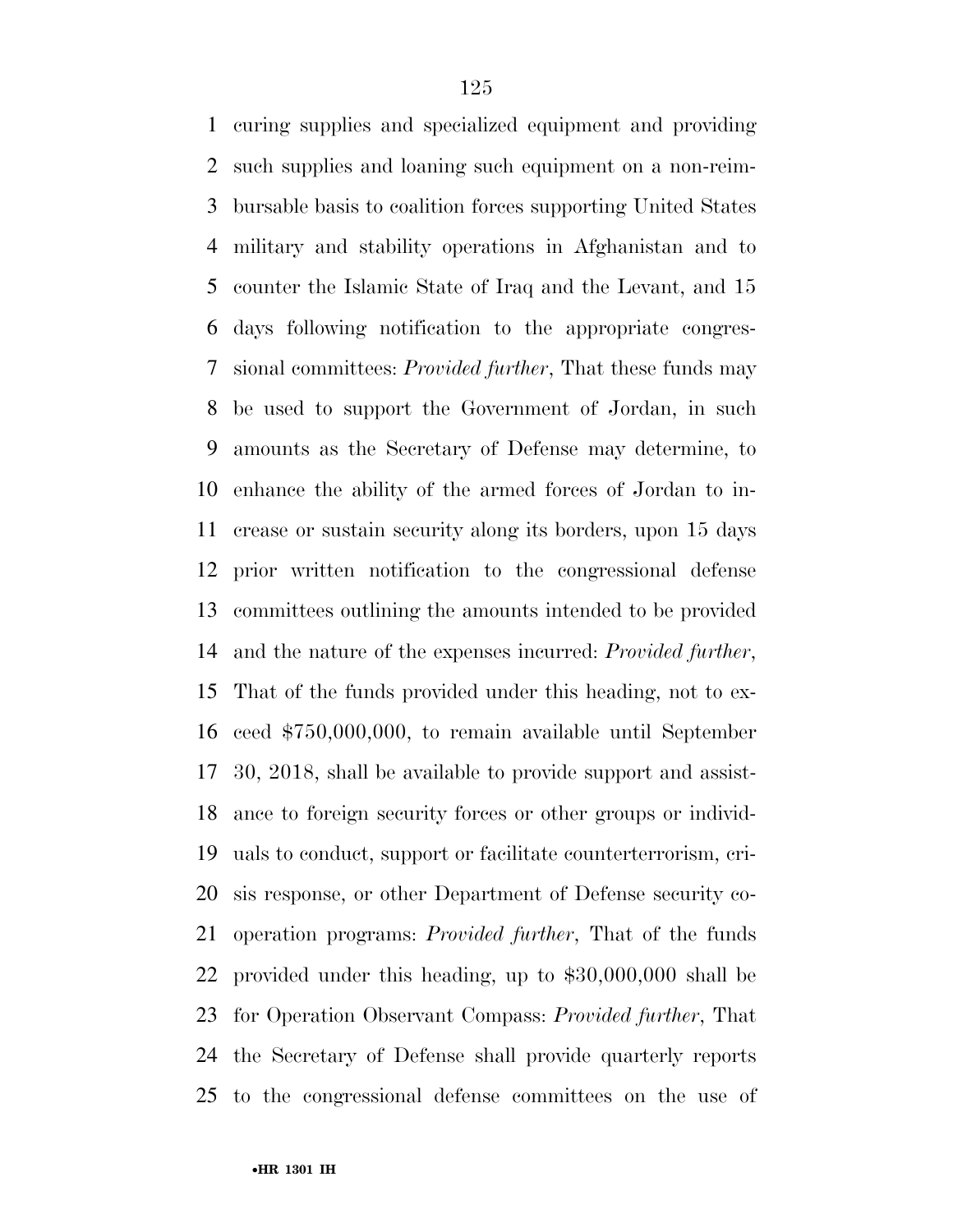funds provided in this paragraph: *Provided further*, That such amount is designated by the Congress for Overseas Contingency Operations/Global War on Terrorism pursu-4 ant to section  $251(b)(2)(A)(ii)$  of the Balanced Budget and Emergency Deficit Control Act of 1985.

OPERATION AND MAINTENANCE, ARMY RESERVE

 For an additional amount for ''Operation and Main- tenance, Army Reserve'', \$38,679,000: *Provided*, That such amount is designated by the Congress for Overseas Contingency Operations/Global War on Terrorism pursu-11 ant to section  $251(b)(2)(A)(ii)$  of the Balanced Budget and Emergency Deficit Control Act of 1985.

OPERATION AND MAINTENANCE, NAVY RESERVE

 For an additional amount for ''Operation and Main- tenance, Navy Reserve'', \$26,265,000: *Provided*, That such amount is designated by the Congress for Overseas Contingency Operations/Global War on Terrorism pursu-18 ant to section  $251(b)(2)(A)(ii)$  of the Balanced Budget and Emergency Deficit Control Act of 1985.

- OPERATION AND MAINTENANCE, MARINE CORPS
- 

#### 21 RESERVE

 For an additional amount for ''Operation and Main- tenance, Marine Corps Reserve'', \$3,304,000: *Provided*, That such amount is designated by the Congress for Over-seas Contingency Operations/Global War on Terrorism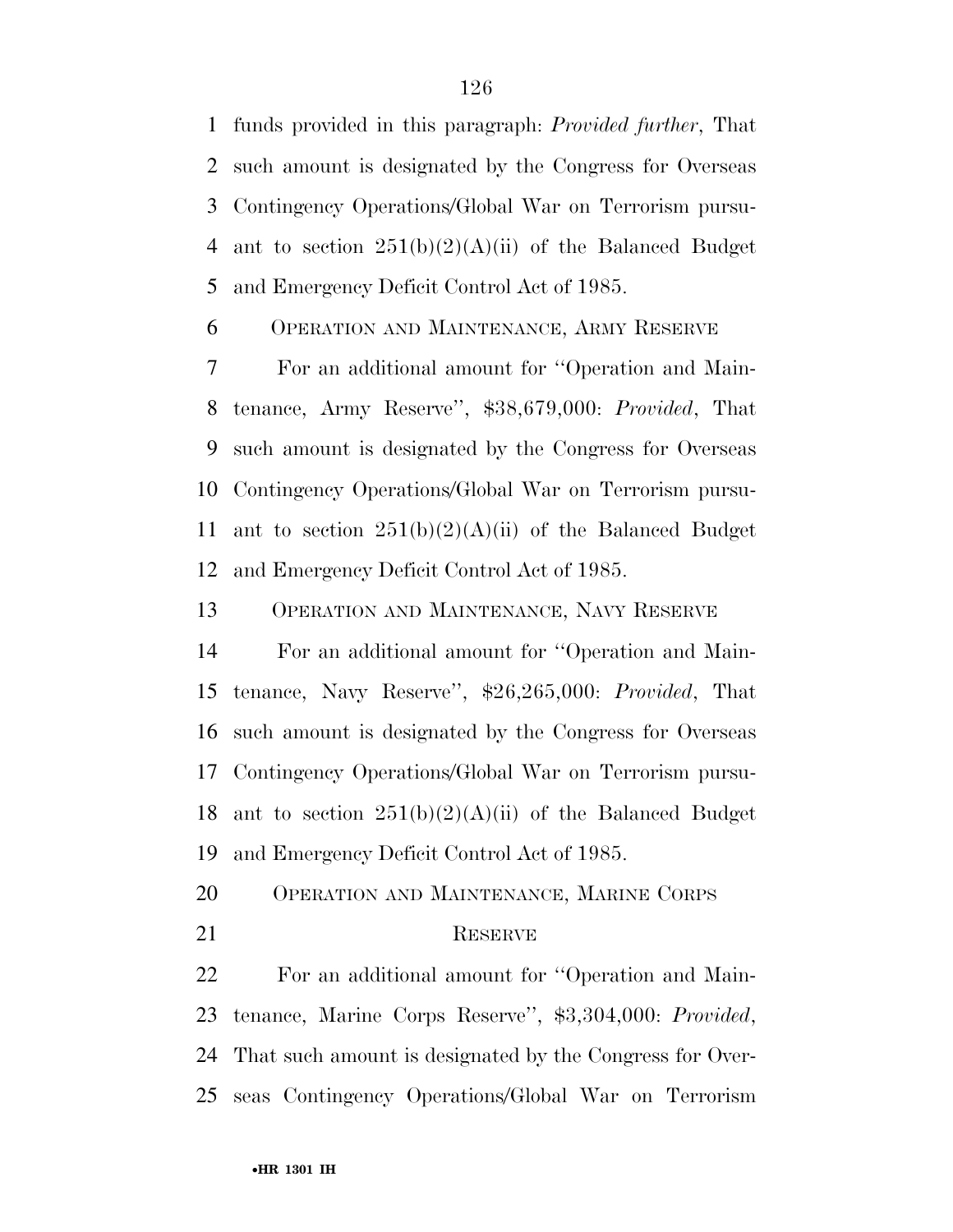1 pursuant to section  $251(b)(2)(A)(ii)$  of the Balanced Budget and Emergency Deficit Control Act of 1985.

OPERATION AND MAINTENANCE, AIR FORCE RESERVE

 For an additional amount for ''Operation and Main- tenance, Air Force Reserve'', \$57,586,000: *Provided*, That such amount is designated by the Congress for Overseas Contingency Operations/Global War on Terrorism pursu-8 ant to section  $251(b)(2)(A)(ii)$  of the Balanced Budget and Emergency Deficit Control Act of 1985.

 OPERATION AND MAINTENANCE, ARMY NATIONAL GUARD

 For an additional amount for ''Operation and Main- tenance, Army National Guard'', \$127,035,000: *Provided*, That such amount is designated by the Congress for Over- seas Contingency Operations/Global War on Terrorism 16 pursuant to section  $251(b)(2)(A)(ii)$  of the Balanced Budget and Emergency Deficit Control Act of 1985.

OPERATION AND MAINTENANCE, AIR NATIONAL GUARD

 For an additional amount for ''Operation and Main- tenance, Air National Guard'', \$20,000,000: *Provided*, That such amount is designated by the Congress for Over- seas Contingency Operations/Global War on Terrorism 23 pursuant to section  $251(b)(2)(A)(ii)$  of the Balanced Budget and Emergency Deficit Control Act of 1985.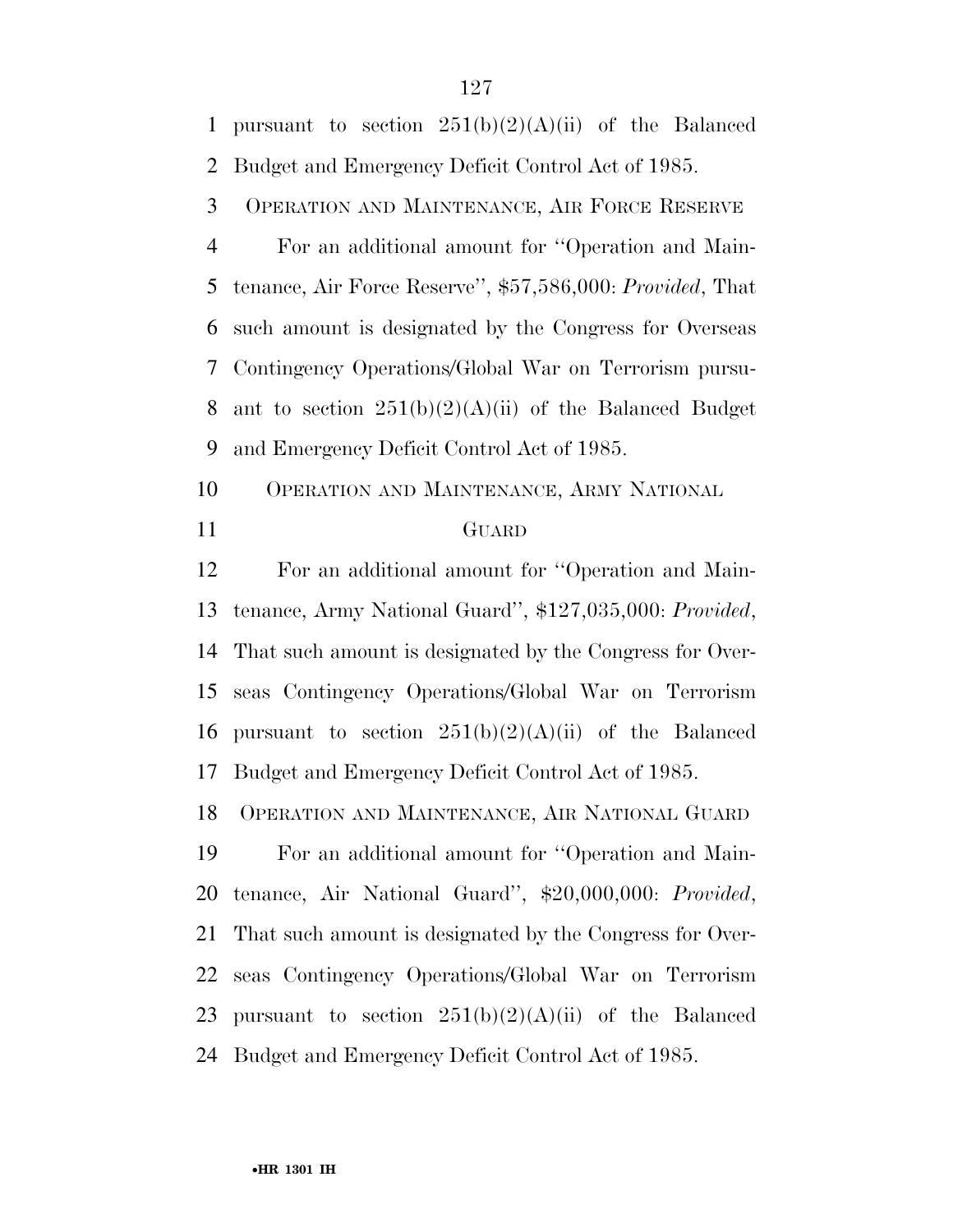#### AFGHANISTAN SECURITY FORCES FUND

 For the ''Afghanistan Security Forces Fund'', \$4,262,715,000, to remain available until September 30, 2018: *Provided*, That such funds shall be available to the Secretary of Defense, notwithstanding any other provision of law, for the purpose of allowing the Commander, Com- bined Security Transition Command—Afghanistan, or the Secretary's designee, to provide assistance, with the con- currence of the Secretary of State, to the security forces of Afghanistan, including the provision of equipment, sup- plies, services, training, facility and infrastructure repair, renovation, construction, and funding: *Provided further*, That the Secretary of Defense may obligate and expend funds made available to the Department of Defense in this title for additional costs associated with existing projects previously funded with amounts provided under the head- ing ''Afghanistan Infrastructure Fund'' in prior Acts: *Pro- vided further*, That such costs shall be limited to contract changes resulting from inflation, market fluctuation, rate adjustments, and other necessary contract actions to com- plete existing projects, and associated supervision and ad- ministration costs and costs for design during construc- tion: *Provided further*, That the Secretary may not use more than \$50,000,000 under the authority provided in this section: *Provided further*, That the Secretary shall no-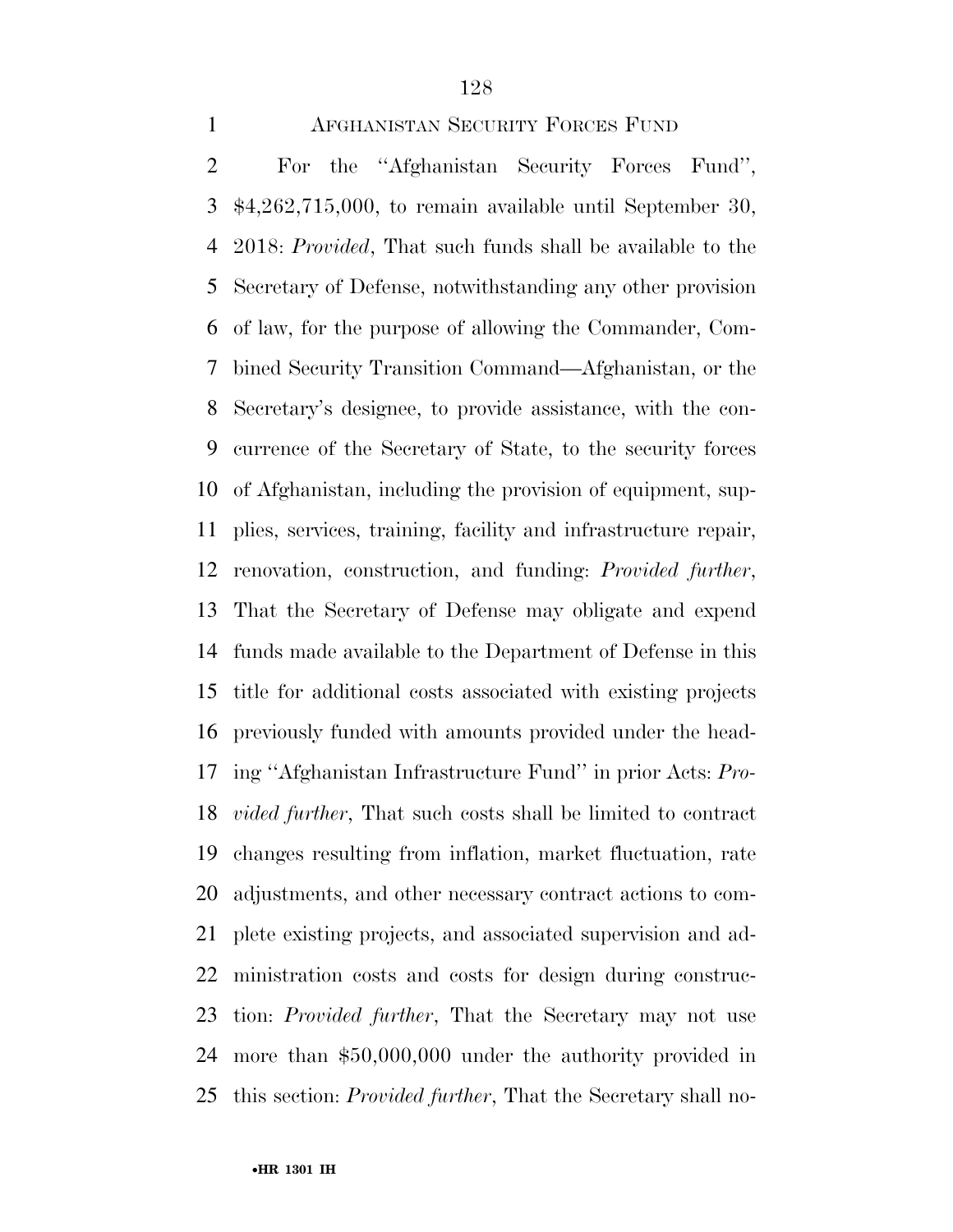tify in advance such contract changes and adjustments in annual reports to the congressional defense committees: *Provided further*, That the authority to provide assistance under this heading is in addition to any other authority to provide assistance to foreign nations: *Provided further*, That contributions of funds for the purposes provided herein from any person, foreign government, or inter- national organization may be credited to this Fund, to re- main available until expended, and used for such purposes: *Provided further*, That the Secretary of Defense shall no- tify the congressional defense committees in writing upon the receipt and upon the obligation of any contribution, delineating the sources and amounts of the funds received and the specific use of such contributions: *Provided fur- ther*, That the Secretary of Defense shall, not fewer than 15 days prior to obligating from this appropriation ac- count, notify the congressional defense committees in writ- ing of the details of any such obligation: *Provided further*, That the Secretary of Defense shall notify the congres- sional defense committees of any proposed new projects or transfer of funds between budget sub-activity groups in excess of \$20,000,000: *Provided further*, That the United States may accept equipment procured using funds provided under this heading in this or prior Acts that was transferred to the security forces of Afghanistan and re-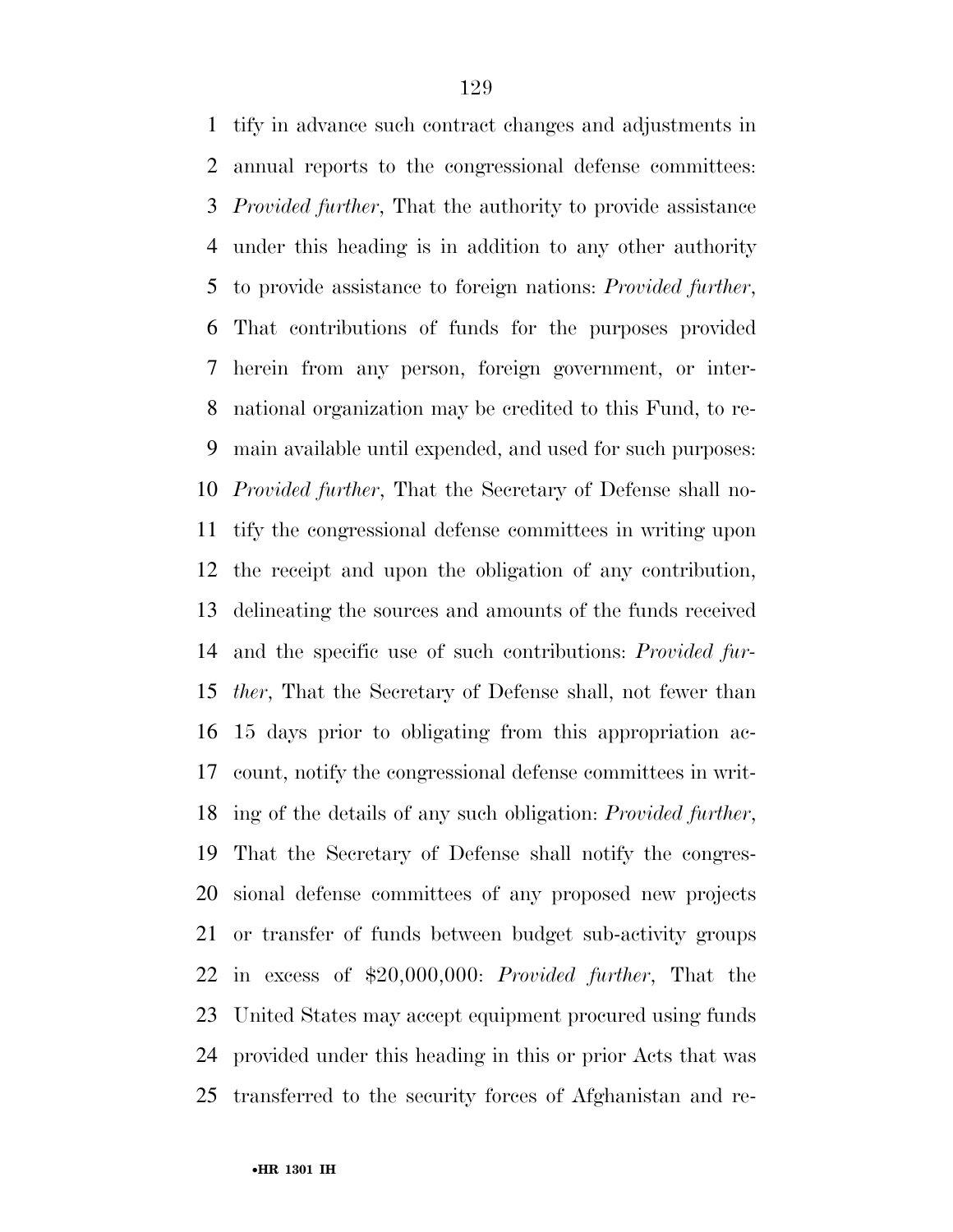turned by such forces to the United States: *Provided fur- ther*, That equipment procured using funds provided under this heading in this or prior Acts, and not yet transferred to the security forces of Afghanistan or transferred to the security forces of Afghanistan and returned by such forces to the United States, may be treated as stocks of the De- partment of Defense upon written notification to the con- gressional defense committees: *Provided further*, That of the funds provided under this heading, not less than \$10,000,000 shall be for recruitment and retention of women in the Afghanistan National Security Forces, and the recruitment and training of female security personnel: *Provided further*, That such amount is designated by the Congress for Overseas Contingency Operations/Global 15 War on Terrorism pursuant to section  $251(b)(2)(A)(ii)$  of the Balanced Budget and Emergency Deficit Control Act of 1985.

### COUNTER-ISIL TRAIN AND EQUIP FUND

 For the ''Counter-Islamic State of Iraq and the Le- vant Train and Equip Fund'', \$980,000,000, to remain available until September 30, 2018: *Provided*, That such funds shall be available to the Secretary of Defense in co- ordination with the Secretary of State, to provide assist- ance, including training; equipment; logistics support, sup-plies, and services; stipends; infrastructure repair and ren-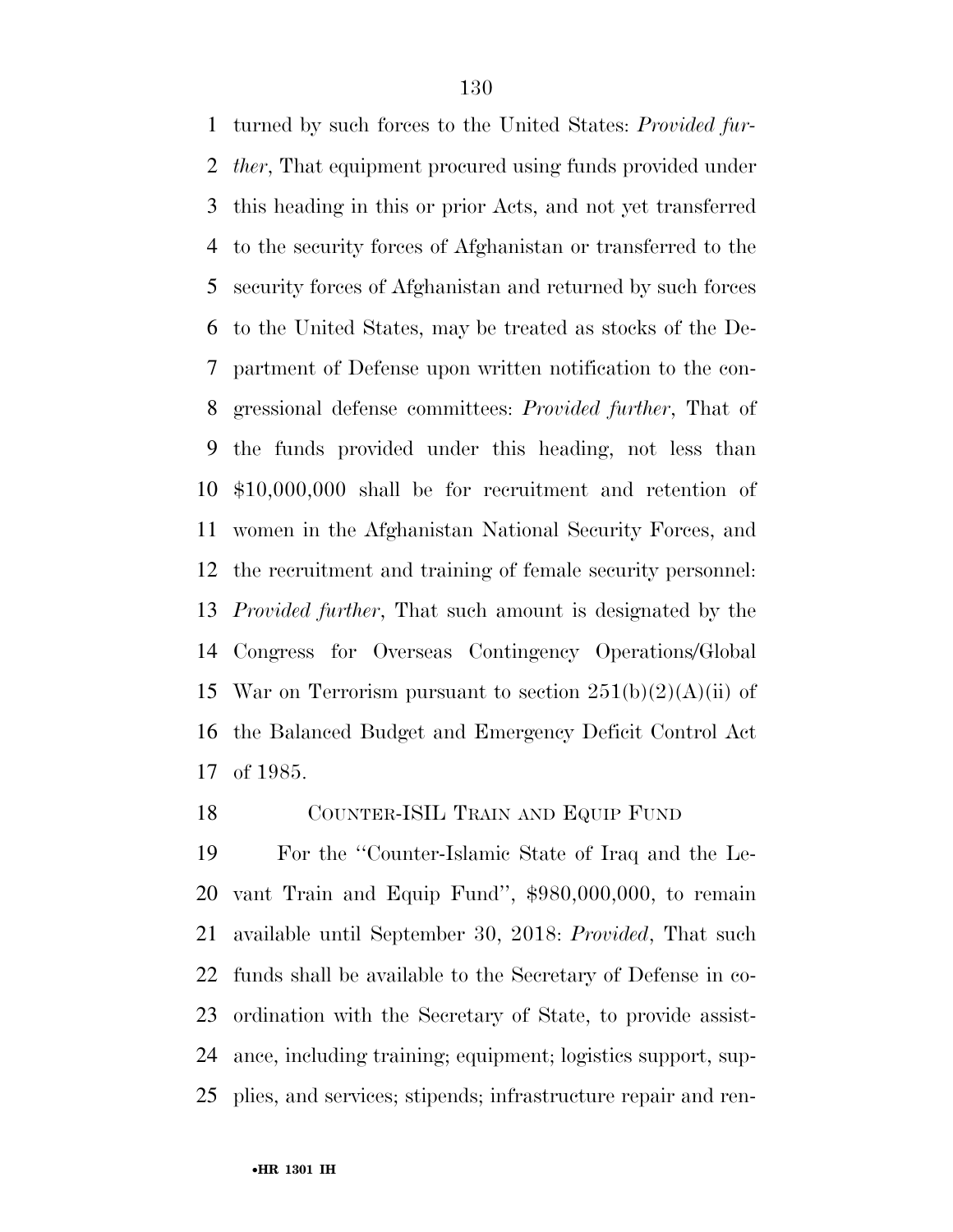ovation; and sustainment, to foreign security forces, irreg- ular forces, groups, or individuals participating, or pre- paring to participate in activities to counter the Islamic State of Iraq and the Levant, and their affiliated or asso- ciated groups: *Provided further*, That these funds may be used, in such amounts as the Secretary of Defense may determine, to enhance the border security of nations adja- cent to conflict areas, including Jordan and Lebanon, re- sulting from actions of the Islamic State of Iraq and the Levant: *Provided further*, That amounts made available under this heading shall be available to provide assistance only for activities in a country designated by the Secretary of Defense, in coordination with the Secretary of State, as having a security mission to counter the Islamic State of Iraq and the Levant, and following written notification to the congressional defense committees of such designa- tion: *Provided further*, That the Secretary of Defense shall ensure that prior to providing assistance to elements of any forces or individuals, such elements or individuals are appropriately vetted, including at a minimum, assessing such elements for associations with terrorist groups or groups associated with the Government of Iran; and re- ceiving commitments from such elements to promote re- spect for human rights and the rule of law: *Provided fur-ther*, That the Secretary of Defense shall, not fewer than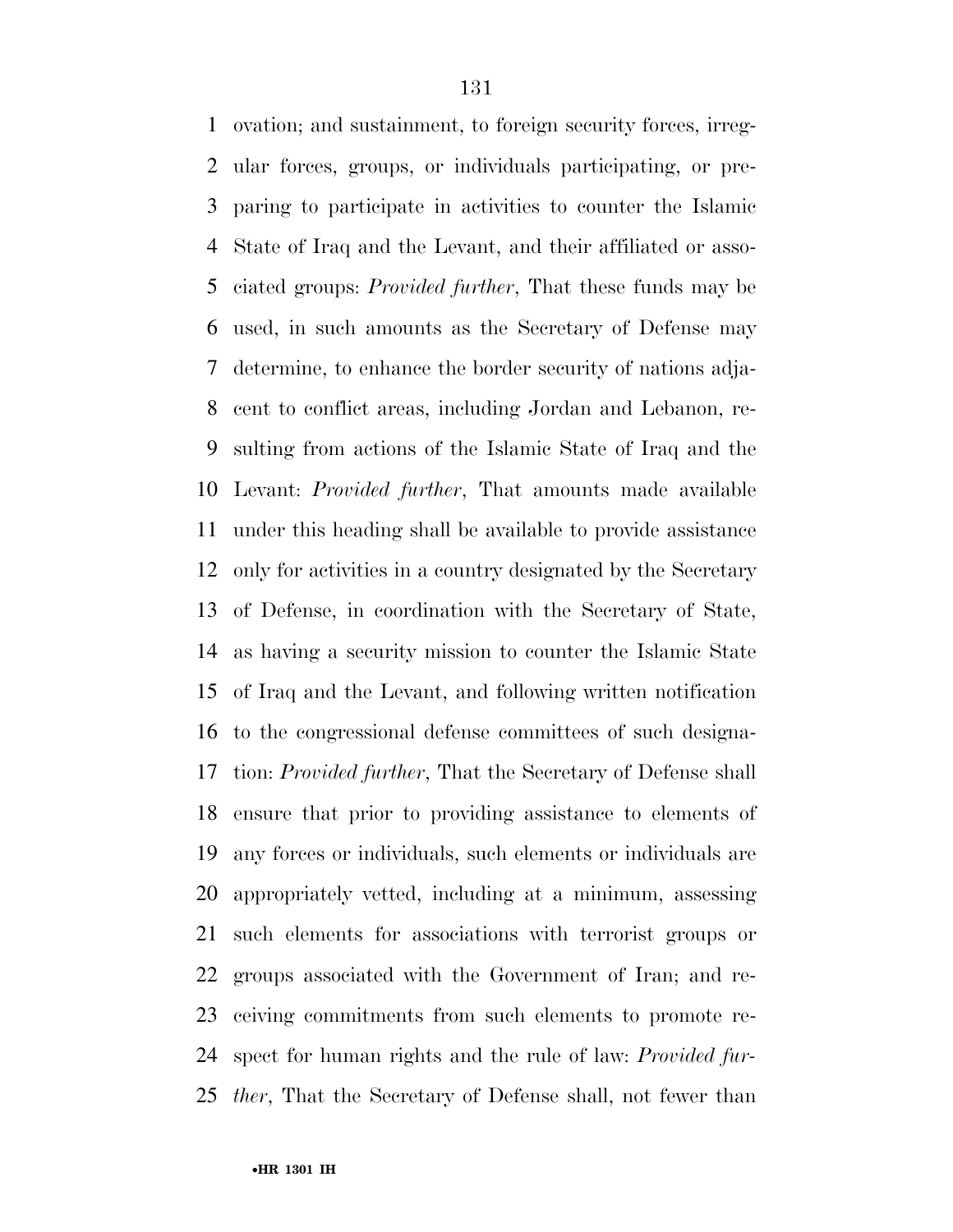15 days prior to obligating from this appropriation ac- count, notify the congressional defense committees in writ- ing of the details of any such obligation: *Provided further*, That the Secretary of Defense may accept and retain con- tributions, including assistance in-kind, from foreign gov- ernments, including the Government of Iraq and other en- tities, to carry out assistance authorized under this head- ing: *Provided further*, That contributions of funds for the purposes provided herein from any foreign government or other entity may be credited to this Fund, to remain avail- able until expended, and used for such purposes: *Provided further*, That the Secretary of Defense may waive a provi- sion of law relating to the acquisition of items and support services or sections 40 and 40A of the Arms Export Con- trol Act (22 U.S.C. 2780 and 2785) if the Secretary deter- mines that such provision of law would prohibit, restrict, delay or otherwise limit the provision of such assistance and a notice of and justification for such waiver is sub- mitted to the congressional defense committees, the Com- mittees on Appropriations and Foreign Relations of the Senate and the Committees on Appropriations and For- eign Affairs of the House of Representatives: *Provided fur- ther*, That the United States may accept equipment pro- cured using funds provided under this heading, or under the heading, ''Iraq Train and Equip Fund'' in prior Acts,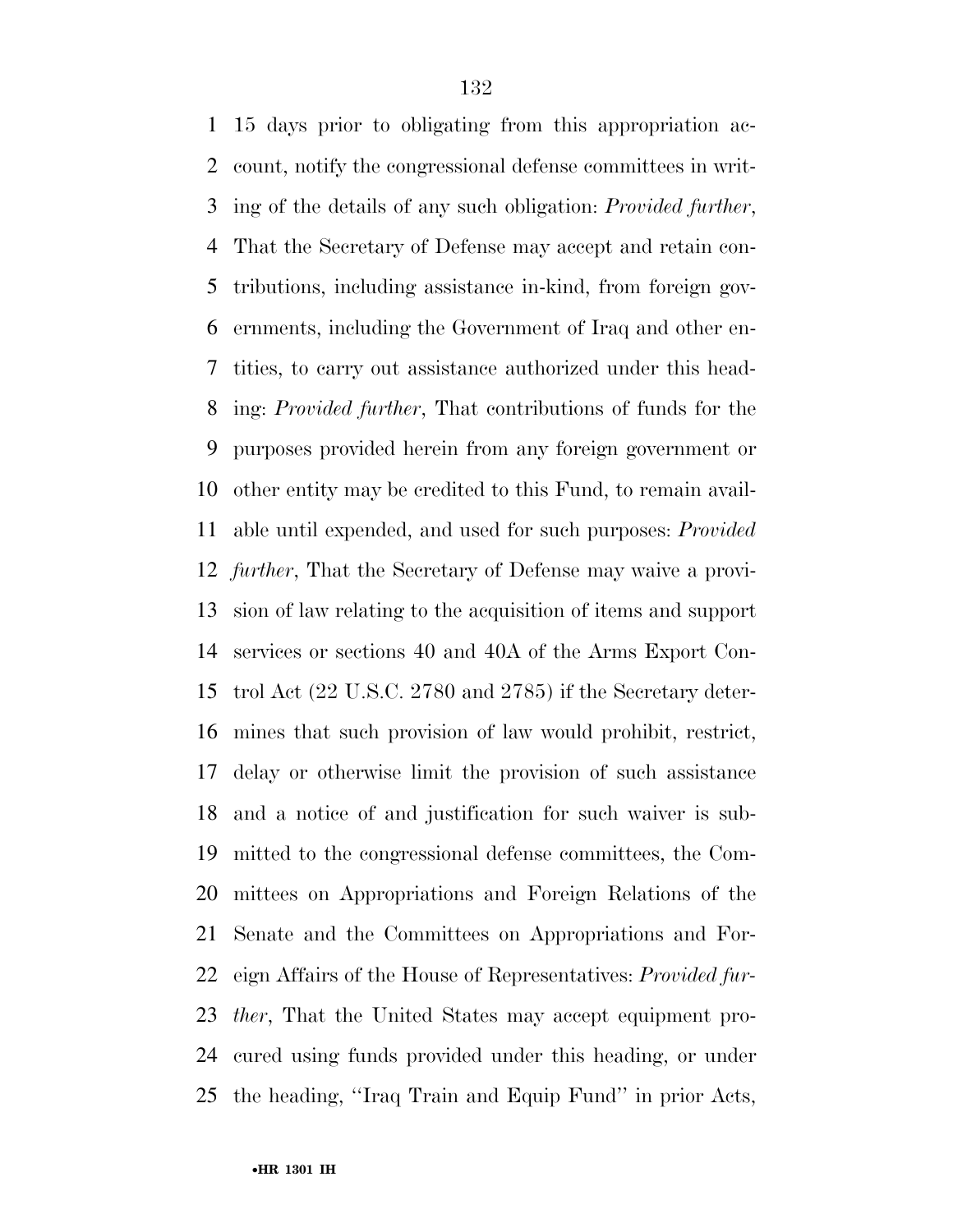that was transferred to security forces, irregular forces, or groups participating, or preparing to participate in ac- tivities to counter the Islamic State of Iraq and the Levant and returned by such forces or groups to the United States, may be treated as stocks of the Department of De- fense upon written notification to the congressional de- fense committees: *Provided further*, That equipment pro- cured using funds provided under this heading, or under the heading, ''Iraq Train and Equip Fund'' in prior Acts, and not yet transferred to security forces, irregular forces, or groups participating, or preparing to participate in ac- tivities to counter the Islamic State of Iraq and the Levant may be treated as stocks of the Department of Defense when determined by the Secretary to no longer be required for transfer to such forces or groups and upon written notification to the congressional defense committees: *Pro- vided further*, That the Secretary of Defense shall provide quarterly reports to the congressional defense committees on the use of funds provided under this heading, including, but not limited to, the number of individuals trained, the nature and scope of support and sustainment provided to each group or individual, the area of operations for each group, and the contributions of other countries, groups, or individuals: *Provided further*, That such amount is des-ignated by the Congress for Overseas Contingency Oper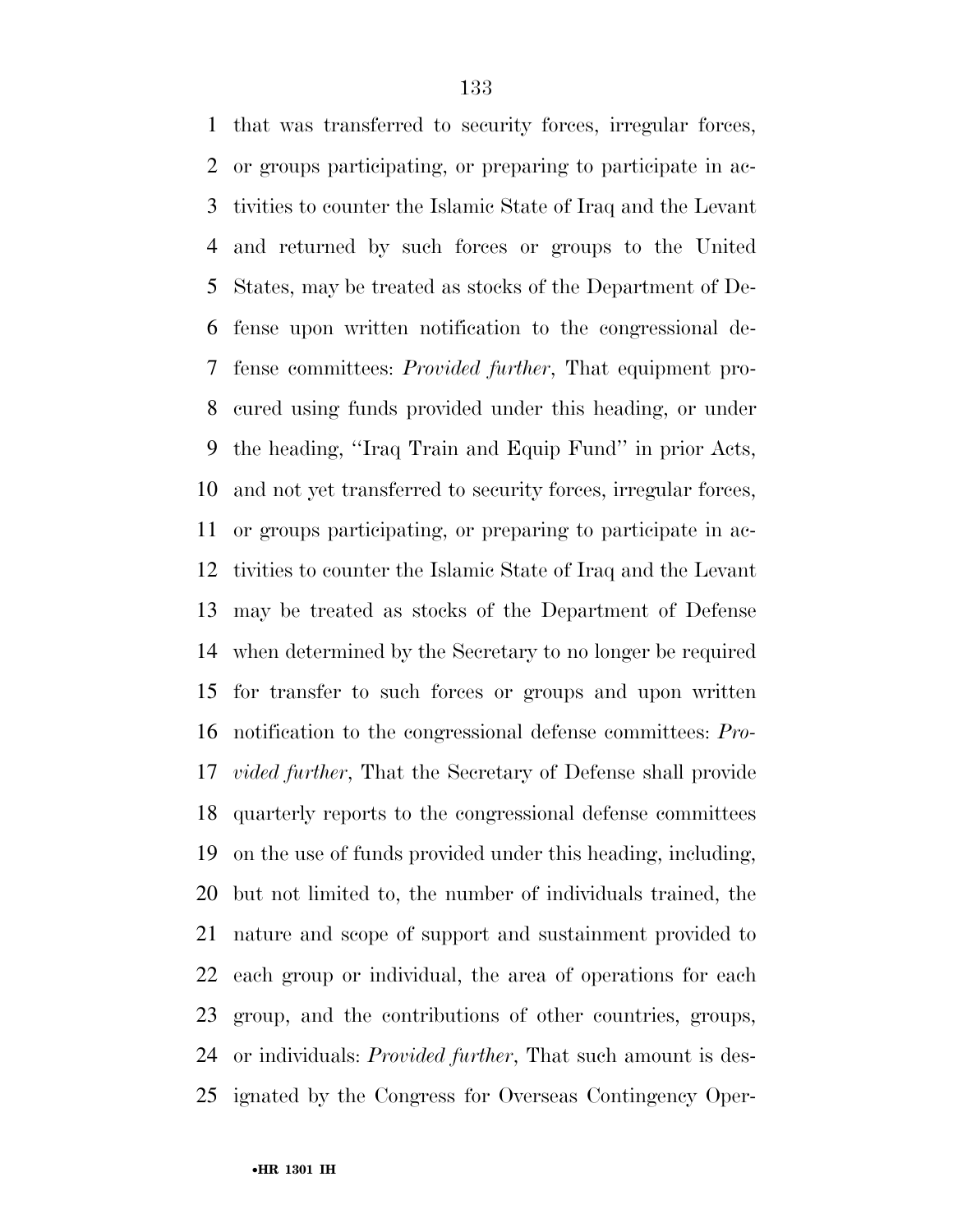ations/Global War on Terrorism pursuant to section  $251(b)(2)(A)(ii)$  of the Balanced Budget and Emergency Deficit Control Act of 1985.

# PROCUREMENT

# AIRCRAFT PROCUREMENT, ARMY

 For an additional amount for ''Aircraft Procurement, Army'', \$313,171,000, to remain available until Sep- tember 30, 2019: *Provided*, That such amount is des- ignated by the Congress for Overseas Contingency Oper- ations/Global War on Terrorism pursuant to section  $251(b)(2)(A)(ii)$  of the Balanced Budget and Emergency Deficit Control Act of 1985.

## MISSILE PROCUREMENT, ARMY

 For an additional amount for ''Missile Procurement, Army'', \$405,317,000, to remain available until Sep- tember 30, 2019: *Provided*, That such amount is des- ignated by the Congress for Overseas Contingency Oper- ations/Global War on Terrorism pursuant to section  $251(b)(2)(A)(ii)$  of the Balanced Budget and Emergency Deficit Control Act of 1985.

 PROCUREMENT OF WEAPONS AND TRACKED COMBAT VEHICLES, ARMY

 For an additional amount for ''Procurement of Weap- ons and Tracked Combat Vehicles, Army'', \$395,944,000, to remain available until September 30, 2019: *Provided*,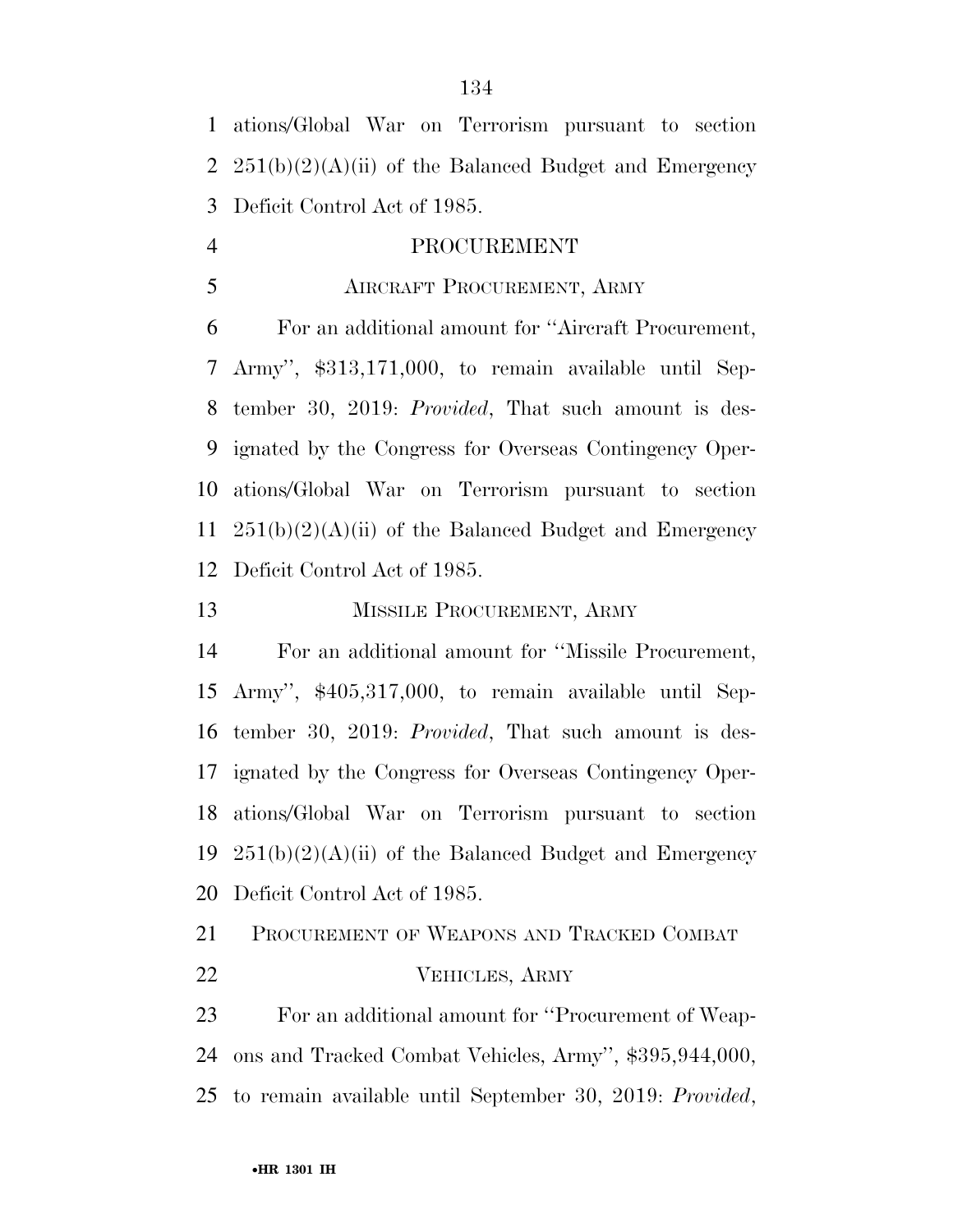That such amount is designated by the Congress for Over- seas Contingency Operations/Global War on Terrorism 3 pursuant to section  $251(b)(2)(A)(ii)$  of the Balanced Budget and Emergency Deficit Control Act of 1985.

#### PROCUREMENT OF AMMUNITION, ARMY

 For an additional amount for ''Procurement of Am- munition, Army'', \$290,670,000, to remain available until September 30, 2019: *Provided*, That such amount is des- ignated by the Congress for Overseas Contingency Oper- ations/Global War on Terrorism pursuant to section  $251(b)(2)(A)(ii)$  of the Balanced Budget and Emergency Deficit Control Act of 1985.

## 13 OTHER PROCUREMENT, ARMY

 For an additional amount for ''Other Procurement, Army'', \$1,343,010,000, to remain available until Sep- tember 30, 2019: *Provided*, That such amount is des- ignated by the Congress for Overseas Contingency Oper- ations/Global War on Terrorism pursuant to section  $251(b)(2)(A)(ii)$  of the Balanced Budget and Emergency Deficit Control Act of 1985.

**AIRCRAFT PROCUREMENT, NAVY** 

 For an additional amount for ''Aircraft Procurement, Navy'', \$367,930,000, to remain available until September 30, 2019: *Provided*, That such amount is designated by the Congress for Overseas Contingency Operations/Global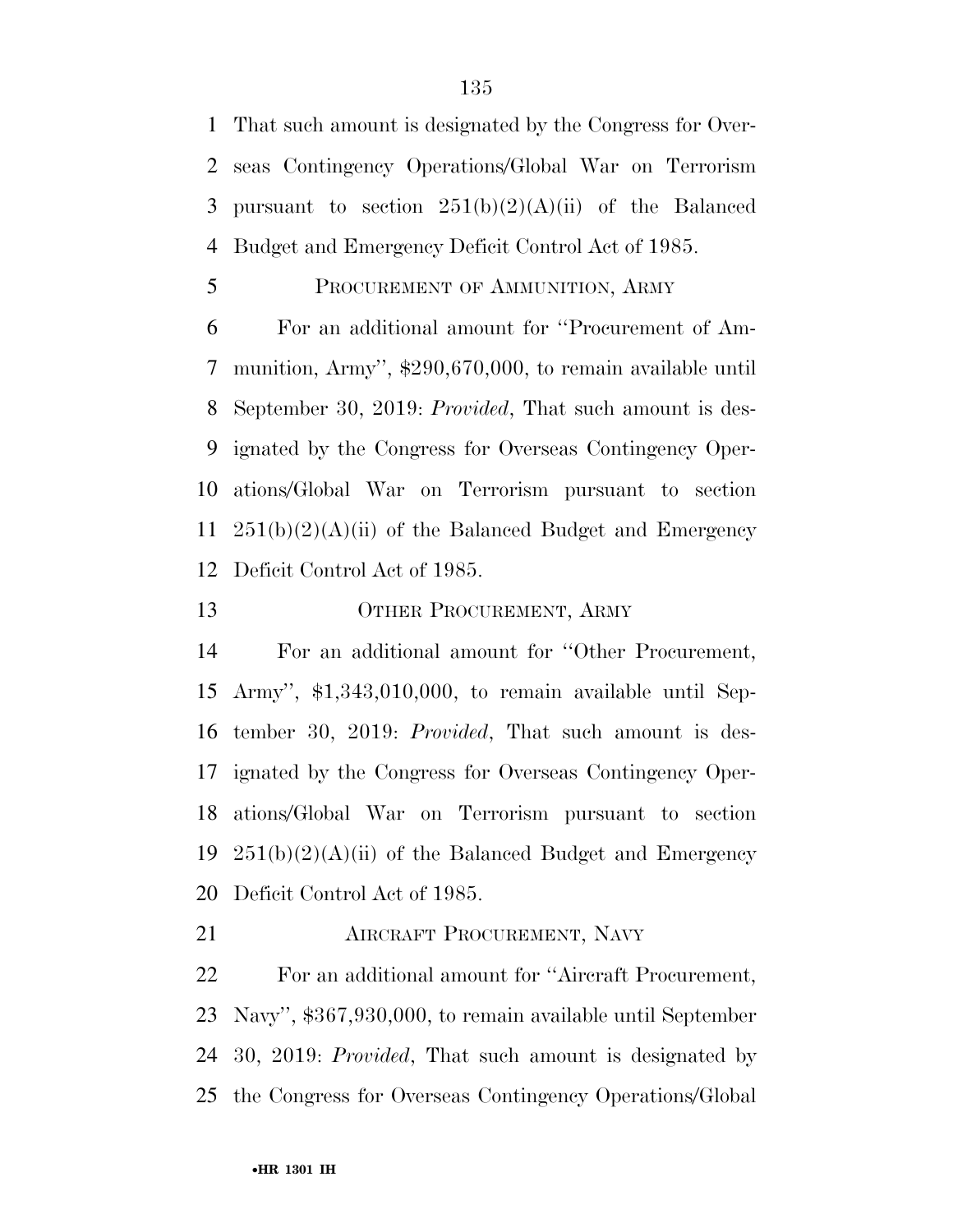1 War on Terrorism pursuant to section  $251(b)(2)(A)(ii)$  of the Balanced Budget and Emergency Deficit Control Act of 1985.

#### WEAPONS PROCUREMENT, NAVY

 For an additional amount for ''Weapons Procure- ment, Navy'', \$8,600,000, to remain available until Sep- tember 30, 2019: *Provided*, That such amount is des- ignated by the Congress for Overseas Contingency Oper- ations/Global War on Terrorism pursuant to section  $251(b)(2)(A)(ii)$  of the Balanced Budget and Emergency Deficit Control Act of 1985.

# PROCUREMENT OF AMMUNITION, NAVY AND MARINE CORPS

 For an additional amount for ''Procurement of Am- munition, Navy and Marine Corps'', \$65,380,000, to re- main available until September 30, 2019: *Provided*, That such amount is designated by the Congress for Overseas Contingency Operations/Global War on Terrorism pursu-19 ant to section  $251(b)(2)(A)(ii)$  of the Balanced Budget and Emergency Deficit Control Act of 1985.

21 OTHER PROCUREMENT, NAVY

 For an additional amount for ''Other Procurement, Navy'', \$99,786,000, to remain available until September 30, 2019: *Provided*, That such amount is designated by the Congress for Overseas Contingency Operations/Global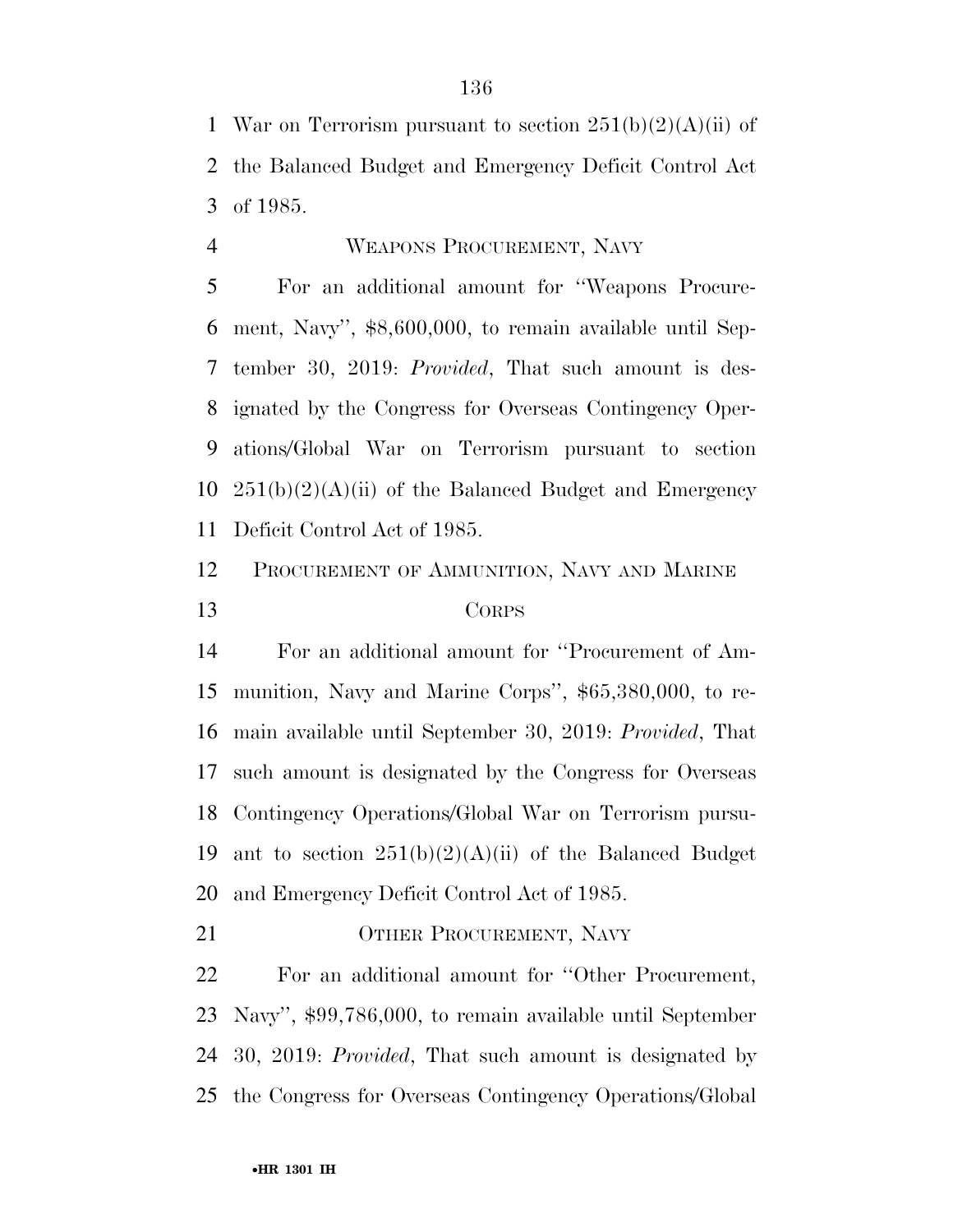1 War on Terrorism pursuant to section  $251(b)(2)(A)(ii)$  of the Balanced Budget and Emergency Deficit Control Act of 1985.

#### PROCUREMENT, MARINE CORPS

 For an additional amount for ''Procurement, Marine Corps'', \$118,939,000, to remain available until Sep- tember 30, 2019: *Provided*, That such amount is des- ignated by the Congress for Overseas Contingency Oper- ations/Global War on Terrorism pursuant to section  $251(b)(2)(A)(ii)$  of the Balanced Budget and Emergency Deficit Control Act of 1985.

AIRCRAFT PROCUREMENT, AIR FORCE

 For an additional amount for ''Aircraft Procurement, Air Force'', \$927,249,000, to remain available until Sep- tember 30, 2019: *Provided*, That such amount is des- ignated by the Congress for Overseas Contingency Oper- ations/Global War on Terrorism pursuant to section  $251(b)(2)(A)(ii)$  of the Balanced Budget and Emergency Deficit Control Act of 1985.

20 MISSILE PROCUREMENT, AIR FORCE

 For an additional amount for ''Missile Procurement, Air Force'', \$235,095,000, to remain available until Sep- tember 30, 2019: *Provided*, That such amount is des- ignated by the Congress for Overseas Contingency Oper-ations/Global War on Terrorism pursuant to section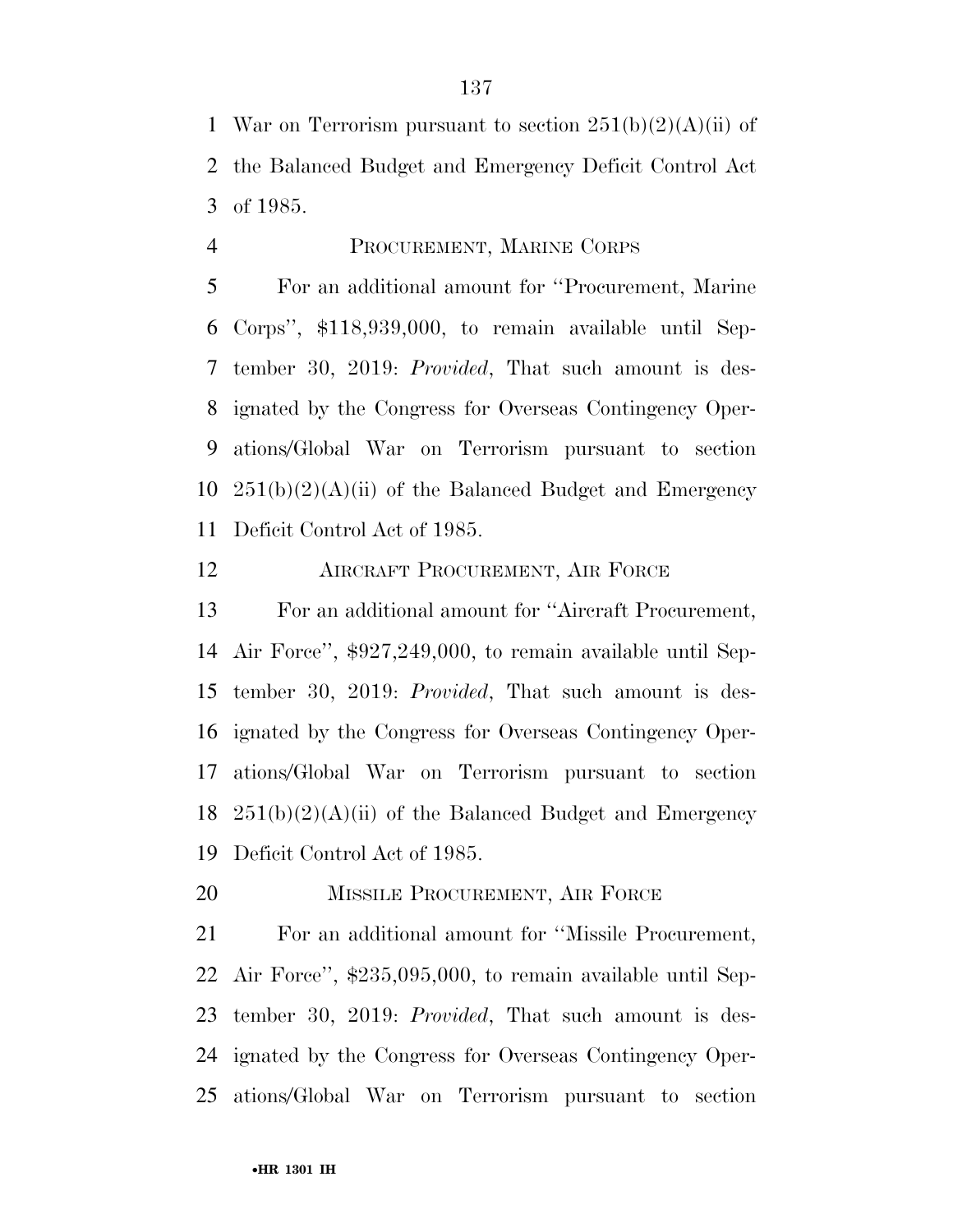1  $251(b)(2)(A)(ii)$  of the Balanced Budget and Emergency Deficit Control Act of 1985.

PROCUREMENT OF AMMUNITION, AIR FORCE

 For an additional amount for ''Procurement of Am- munition, Air Force'', \$273,345,000, to remain available until September 30, 2019: *Provided*, That such amount is designated by the Congress for Overseas Contingency Operations/Global War on Terrorism pursuant to section 9 251(b)(2)(A)(ii) of the Balanced Budget and Emergency Deficit Control Act of 1985.

11 OTHER PROCUREMENT, AIR FORCE

 For an additional amount for ''Other Procurement, Air Force'', \$3,529,456,000, to remain available until September 30, 2019: *Provided*, That such amount is des- ignated by the Congress for Overseas Contingency Oper- ations/Global War on Terrorism pursuant to section  $17 \quad 251(b)(2)(A)(ii)$  of the Balanced Budget and Emergency Deficit Control Act of 1985.

PROCUREMENT, DEFENSE-WIDE

 For an additional amount for ''Procurement, De- fense-Wide'', \$244,184,000, to remain available until Sep- tember 30, 2019: *Provided*, That such amount is des- ignated by the Congress for Overseas Contingency Oper-ations/Global War on Terrorism pursuant to section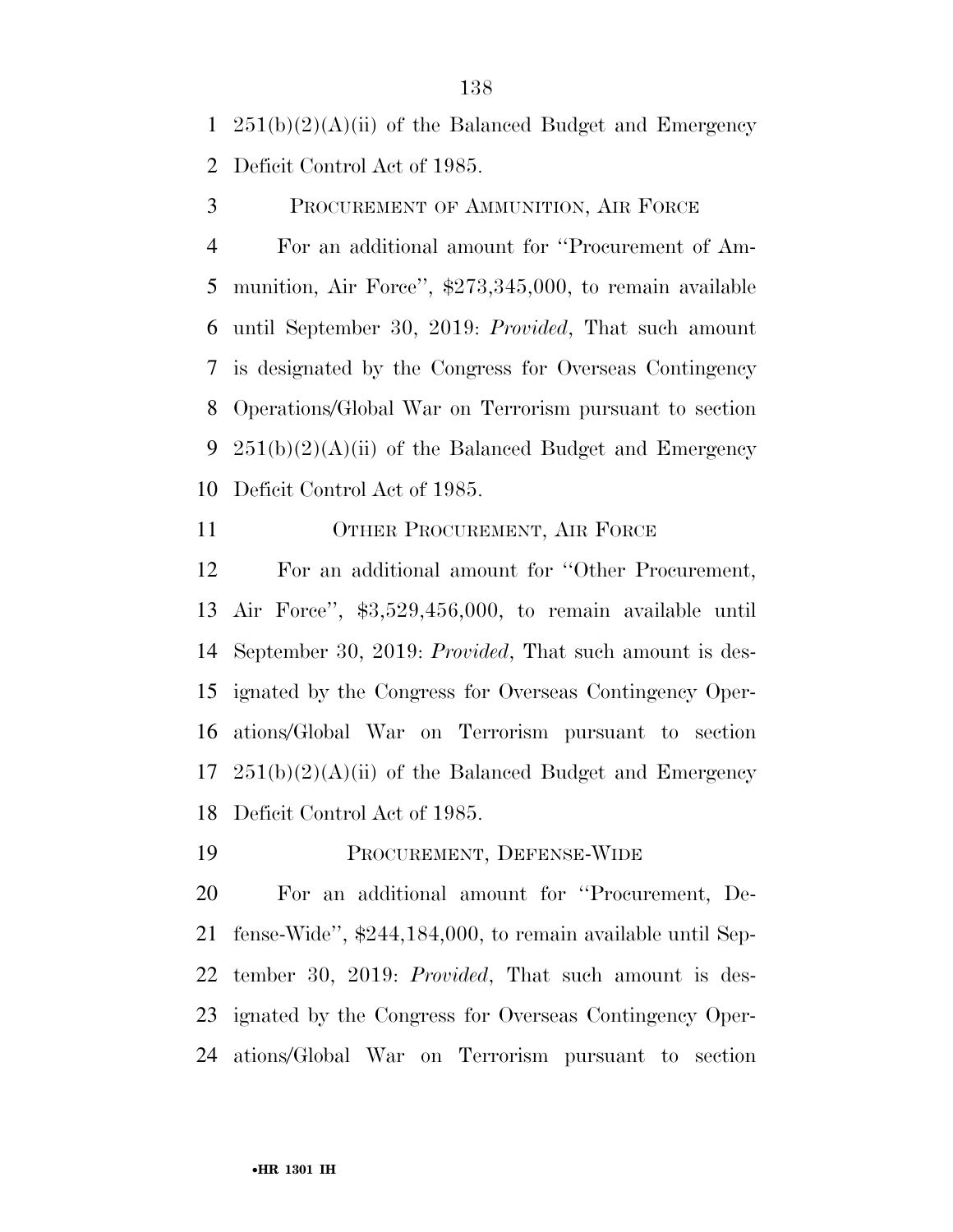1  $251(b)(2)(A)(ii)$  of the Balanced Budget and Emergency Deficit Control Act of 1985.

NATIONAL GUARD AND RESERVE EQUIPMENT ACCOUNT

 For procurement of rotary-wing aircraft; combat, tac- tical and support vehicles; other weapons; and other pro- curement items for the reserve components of the Armed Forces, \$750,000,000, to remain available for obligation until September 30, 2019: *Provided*, That the Chiefs of National Guard and Reserve components shall, not later than 30 days after enactment of this Act, individually sub- mit to the congressional defense committees the mod- ernization priority assessment for their respective Na- tional Guard or Reserve component: *Provided further*, That none of the funds made available by this paragraph may be used to procure manned fixed wing aircraft, or procure or modify missiles, munitions, or ammunition: *Provided further*, That such amount is designated by the Congress for Overseas Contingency Operations/Global 19 War on Terrorism pursuant to section  $251(b)(2)(A)(ii)$  of the Balanced Budget and Emergency Deficit Control Act of 1985.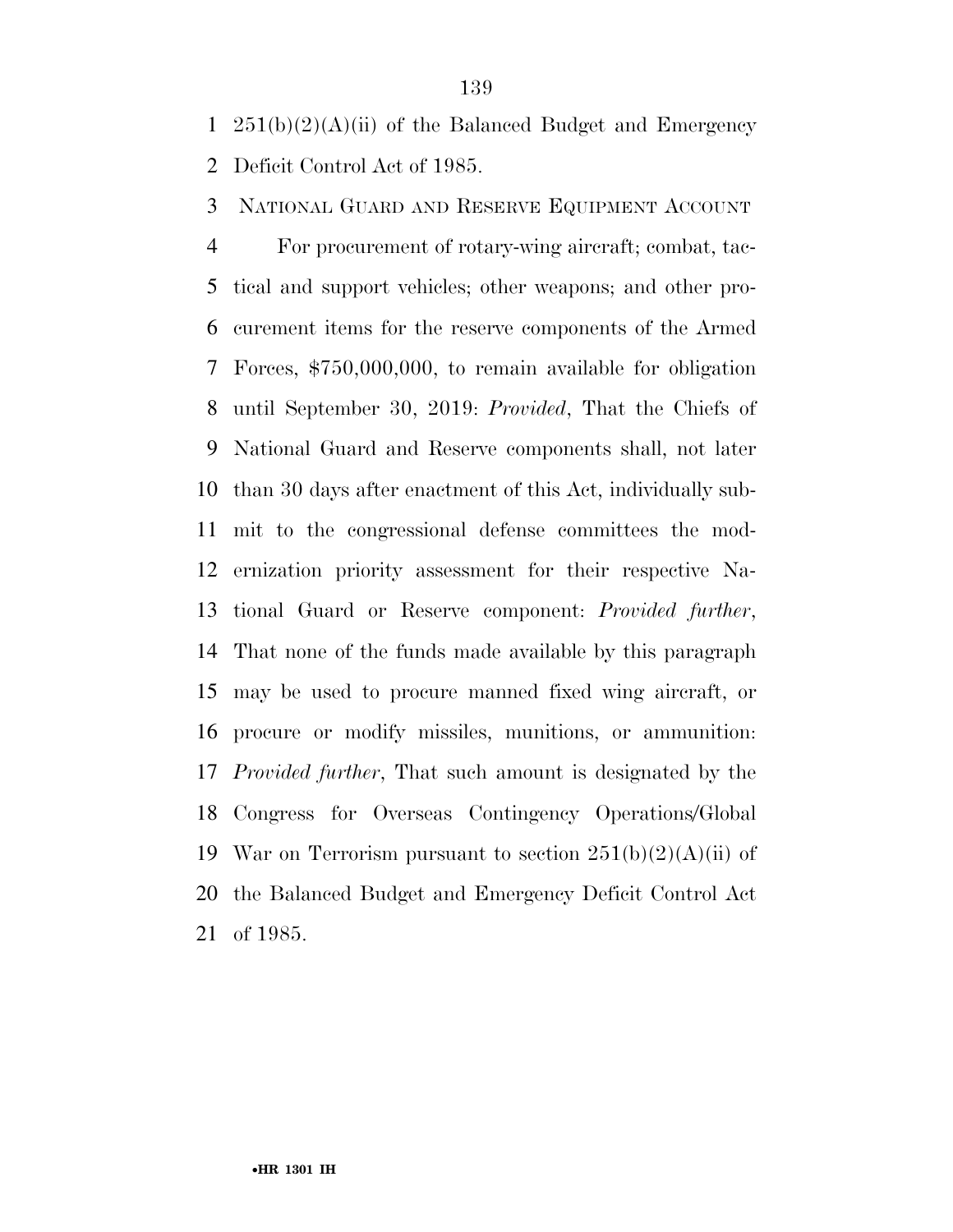|                | 140                                                      |
|----------------|----------------------------------------------------------|
| $\mathbf{1}$   | RESEARCH, DEVELOPMENT, TEST AND                          |
| $\overline{2}$ | <b>EVALUATION</b>                                        |
| 3              | RESEARCH, DEVELOPMENT, TEST AND EVALUATION,              |
| $\overline{4}$ | <b>ARMY</b>                                              |
| 5              | For an additional amount for "Research, Develop-         |
| 6              | ment, Test and Evaluation, Army", \$100,522,000, to re-  |
| 7              | main available until September 30, 2018: Provided, That  |
| 8              | such amount is designated by the Congress for Overseas   |
| 9              | Contingency Operations/Global War on Terrorism pursu-    |
| 10             | ant to section $251(b)(2)(A)(ii)$ of the Balanced Budget |
| 11             | and Emergency Deficit Control Act of 1985.               |
| 12             | RESEARCH, DEVELOPMENT, TEST AND EVALUATION,              |
|                |                                                          |
| 13             | <b>NAVY</b>                                              |
| 14             | For an additional amount for "Research, Develop-         |
| 15             | ment, Test and Evaluation, Navy", \$78,323,000, to re-   |
| 16             | main available until September 30, 2018: Provided, That  |
| 17             | such amount is designated by the Congress for Overseas   |
| 18             | Contingency Operations/Global War on Terrorism pursu-    |
| 19             | ant to section $251(b)(2)(A)(ii)$ of the Balanced Budget |
| 20             | and Emergency Deficit Control Act of 1985.               |
| 21             | RESEARCH, DEVELOPMENT, TEST AND EVALUATION,              |
| 22             | AIR FORCE                                                |
| 23             | For an additional amount for "Research, Develop-         |
| 24             | ment, Test and Evaluation, Air Force", \$67,905,000, to  |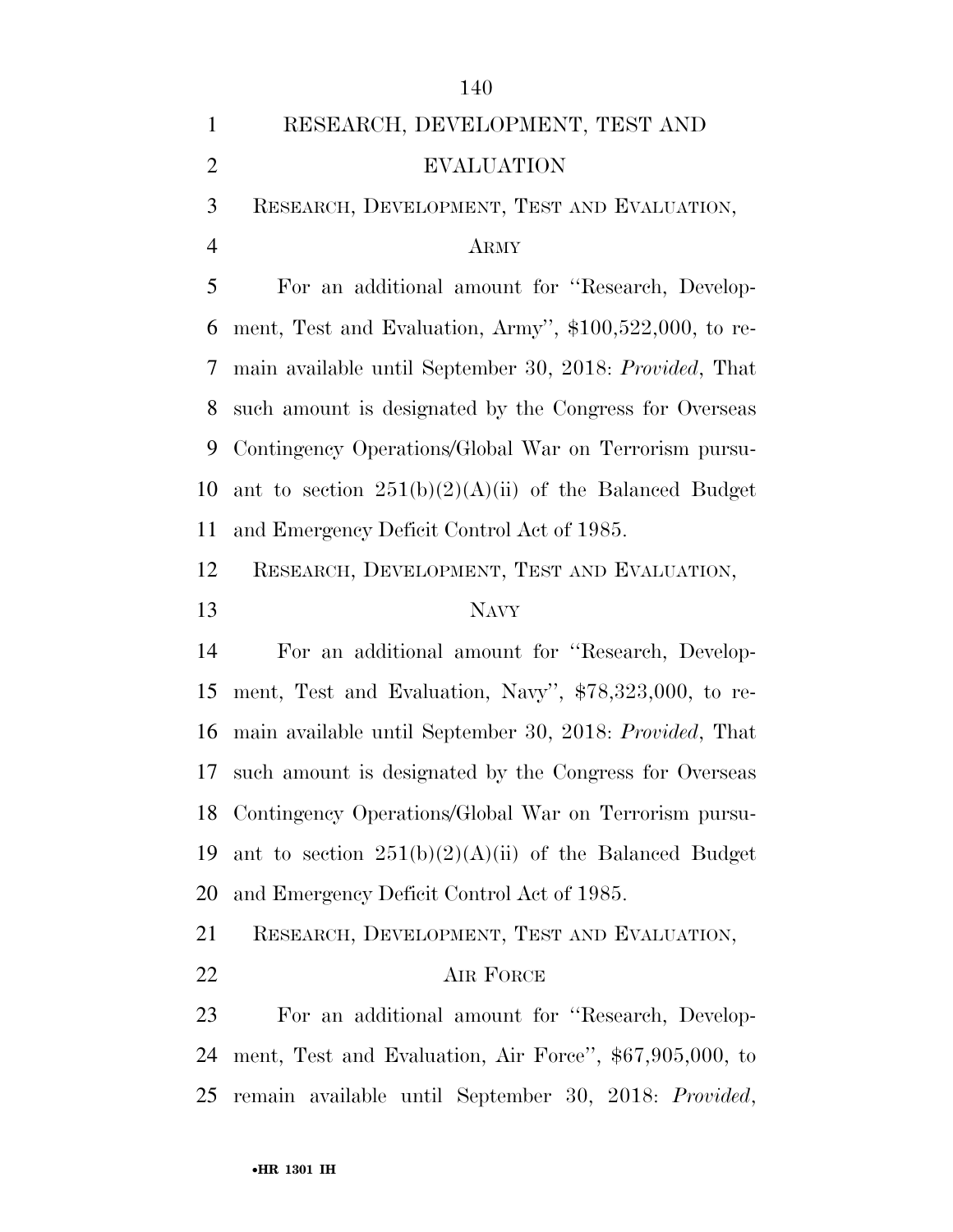That such amount is designated by the Congress for Over- seas Contingency Operations/Global War on Terrorism 3 pursuant to section  $251(b)(2)(A)(ii)$  of the Balanced Budget and Emergency Deficit Control Act of 1985.

RESEARCH, DEVELOPMENT, TEST AND EVALUATION,

#### DEFENSE-WIDE

 For an additional amount for ''Research, Develop- ment, Test and Evaluation, Defense-Wide'', \$159,919,000, to remain available until September 30, 2018: *Provided*, That such amount is designated by the Congress for Overseas Contingency Operations/Global 12 War on Terrorism pursuant to section  $251(b)(2)(A)(ii)$  of the Balanced Budget and Emergency Deficit Control Act of 1985.

# REVOLVING AND MANAGEMENT FUNDS

# DEFENSE WORKING CAPITAL FUNDS

 For an additional amount for ''Defense Working Capital Funds'', \$140,633,000: *Provided*, That such amount is designated by the Congress for Overseas Con- tingency Operations/Global War on Terrorism pursuant to 21 section  $251(b)(2)(A)(ii)$  of the Balanced Budget and Emergency Deficit Control Act of 1985.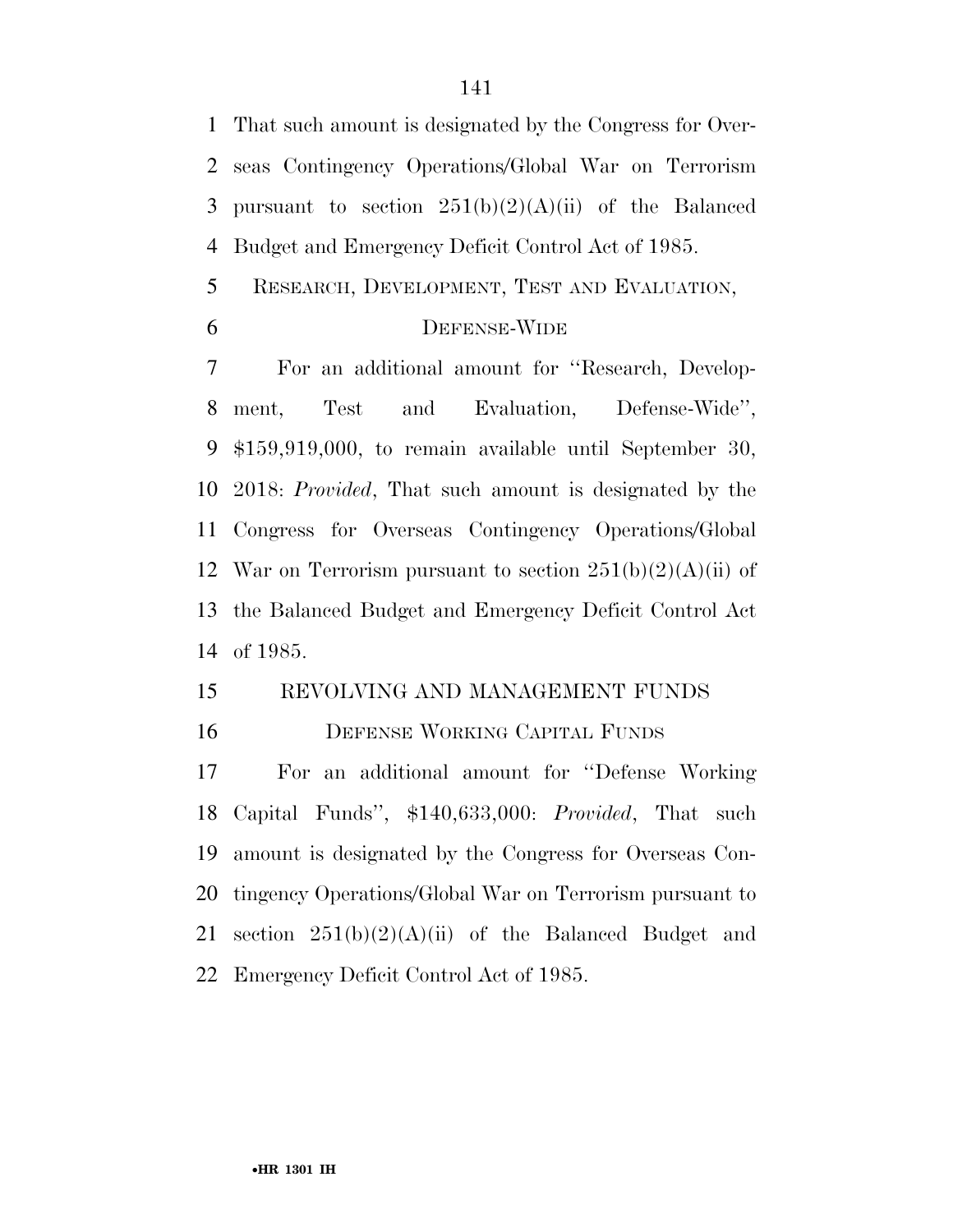# OTHER DEPARTMENT OF DEFENSE PROGRAMS

2 DEFENSE HEALTH PROGRAM

 For an additional amount for ''Defense Health Pro- gram'', \$331,764,000, which shall be for operation and maintenance: *Provided*, That such amount is designated by the Congress for Overseas Contingency Operations/ Global War on Terrorism pursuant to section  $251(b)(2)(A)(ii)$  of the Balanced Budget and Emergency Deficit Control Act of 1985.

 DRUG INTERDICTION AND COUNTER-DRUG ACTIVITIES, 11 DEFENSE

 For an additional amount for ''Drug Interdiction and Counter-Drug Activities, Defense'', \$215,333,000: *Pro- vided*, That such amount is designated by the Congress for Overseas Contingency Operations/Global War on Ter-16 rorism pursuant to section  $251(b)(2)(A)(ii)$  of the Bal-anced Budget and Emergency Deficit Control Act of 1985.

18 JOINT IMPROVISED-THREAT DEFEAT FUND

(INCLUDING TRANSFER OF FUNDS)

 For the ''Joint Improvised-Threat Defeat Fund'', \$339,472,000, to remain available until September 30, 2019: *Provided,* That such funds shall be available to the Secretary of Defense, notwithstanding any other provision of law, for the purpose of allowing the Director of the Joint Improvised-Threat Defeat Organization to inves-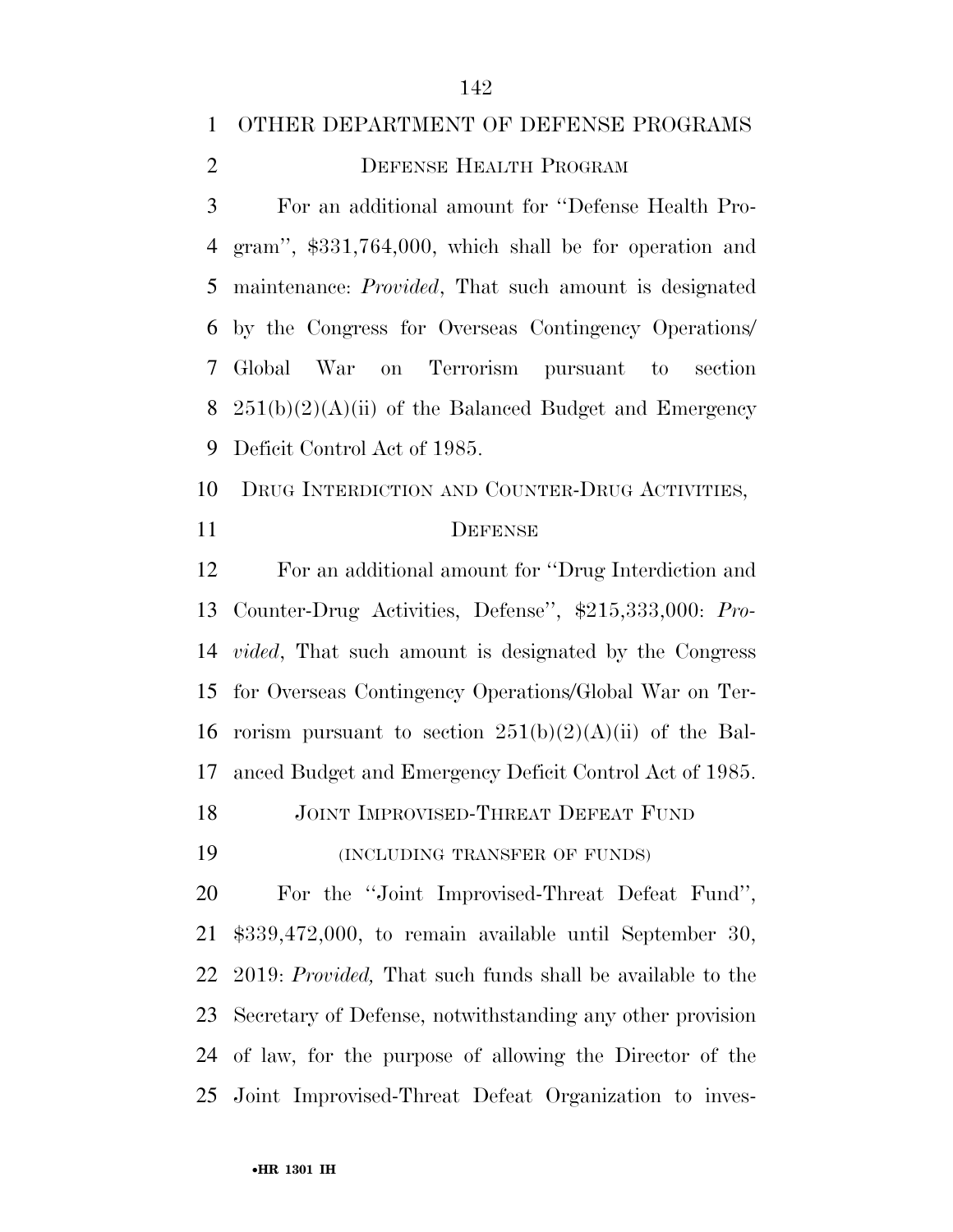tigate, develop and provide equipment, supplies, services, training, facilities, personnel and funds to assist United States forces in the defeat of improvised explosive devices: *Provided further,* That the Secretary of Defense may transfer funds provided herein to appropriations for mili- tary personnel; operation and maintenance; procurement; research, development, test and evaluation; and defense working capital funds to accomplish the purpose provided herein: *Provided further,* That this transfer authority is in addition to any other transfer authority available to the Department of Defense: *Provided further,* That the Sec- retary of Defense shall, not fewer than 5 days prior to making transfers from this appropriation, notify the con- gressional defense committees in writing of the details of any such transfer: *Provided further*, That such amount is designated by the Congress for Overseas Contingency Op- erations/Global War on Terrorism pursuant to section  $251(b)(2)(A)(ii)$  of the Balanced Budget and Emergency Deficit Control Act of 1985.

20 OFFICE OF THE INSPECTOR GENERAL

 For an additional amount for the ''Office of the In- spector General'', \$22,062,000: *Provided*, That such amount is designated by the Congress for Overseas Con-tingency Operations/Global War on Terrorism pursuant to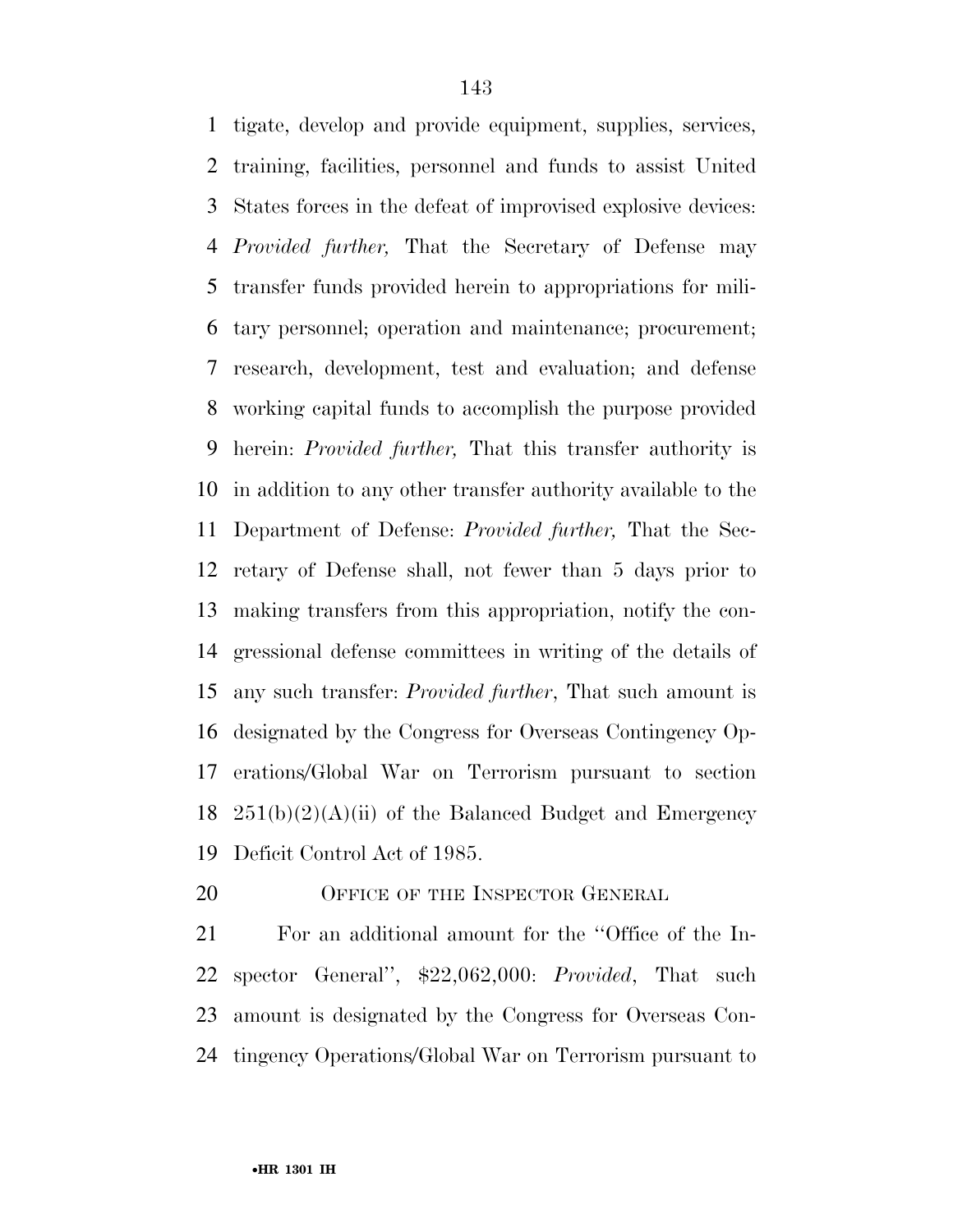section 251(b)(2)(A)(ii) of the Balanced Budget and Emergency Deficit Control Act of 1985.

#### GENERAL PROVISIONS—THIS TITLE

 SEC. 9001. Notwithstanding any other provision of law, funds made available in this title are in addition to amounts appropriated or otherwise made available for the Department of Defense for fiscal year 2017.

#### 8 (INCLUDING TRANSFER OF FUNDS)

 SEC. 9002. Upon the determination of the Secretary of Defense that such action is necessary in the national interest, the Secretary may, with the approval of the Of- fice of Management and Budget, transfer up to \$2,500,000,000 between the appropriations or funds made available to the Department of Defense in this title: *Pro- vided*, That the Secretary shall notify the Congress promptly of each transfer made pursuant to the authority in this section: *Provided further*, That the authority pro- vided in this section is in addition to any other transfer authority available to the Department of Defense and is subject to the same terms and conditions as the authority provided in section 8005 of this Act.

 SEC. 9003. Supervision and administration costs and costs for design during construction associated with a con- struction project funded with appropriations available for operation and maintenance or the ''Afghanistan Security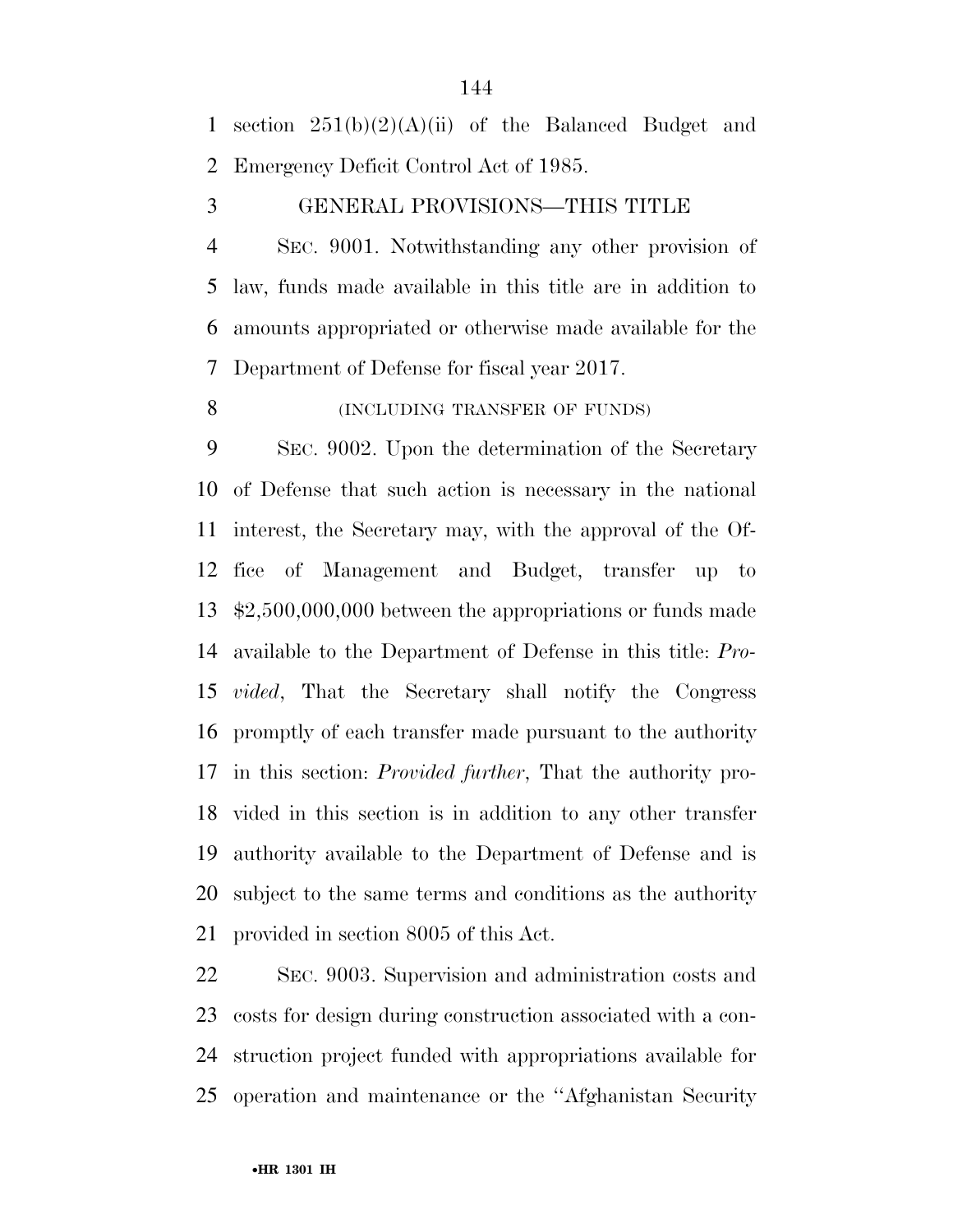Forces Fund'' provided in this Act and executed in direct support of overseas contingency operations in Afghani- stan, may be obligated at the time a construction contract is awarded: *Provided*, That, for the purpose of this section, supervision and administration costs and costs for design during construction include all in-house Government costs.

 SEC. 9004. From funds made available in this title, the Secretary of Defense may purchase for use by military and civilian employees of the Department of Defense in the United States Central Command area of responsi- bility: (1) passenger motor vehicles up to a limit of \$75,000 per vehicle; and (2) heavy and light armored vehi- cles for the physical security of personnel or for force pro- tection purposes up to a limit of \$450,000 per vehicle, not- withstanding price or other limitations applicable to the purchase of passenger carrying vehicles.

 SEC. 9005. Not to exceed \$5,000,000 of the amounts appropriated by this title under the heading ''Operation and Maintenance, Army'' may be used, notwithstanding any other provision of law, to fund the Commanders' Emergency Response Program (CERP), for the purpose of enabling military commanders in Afghanistan to re- spond to urgent, small-scale, humanitarian relief and re- construction requirements within their areas of responsi-bility: *Provided,* That each project (including any ancillary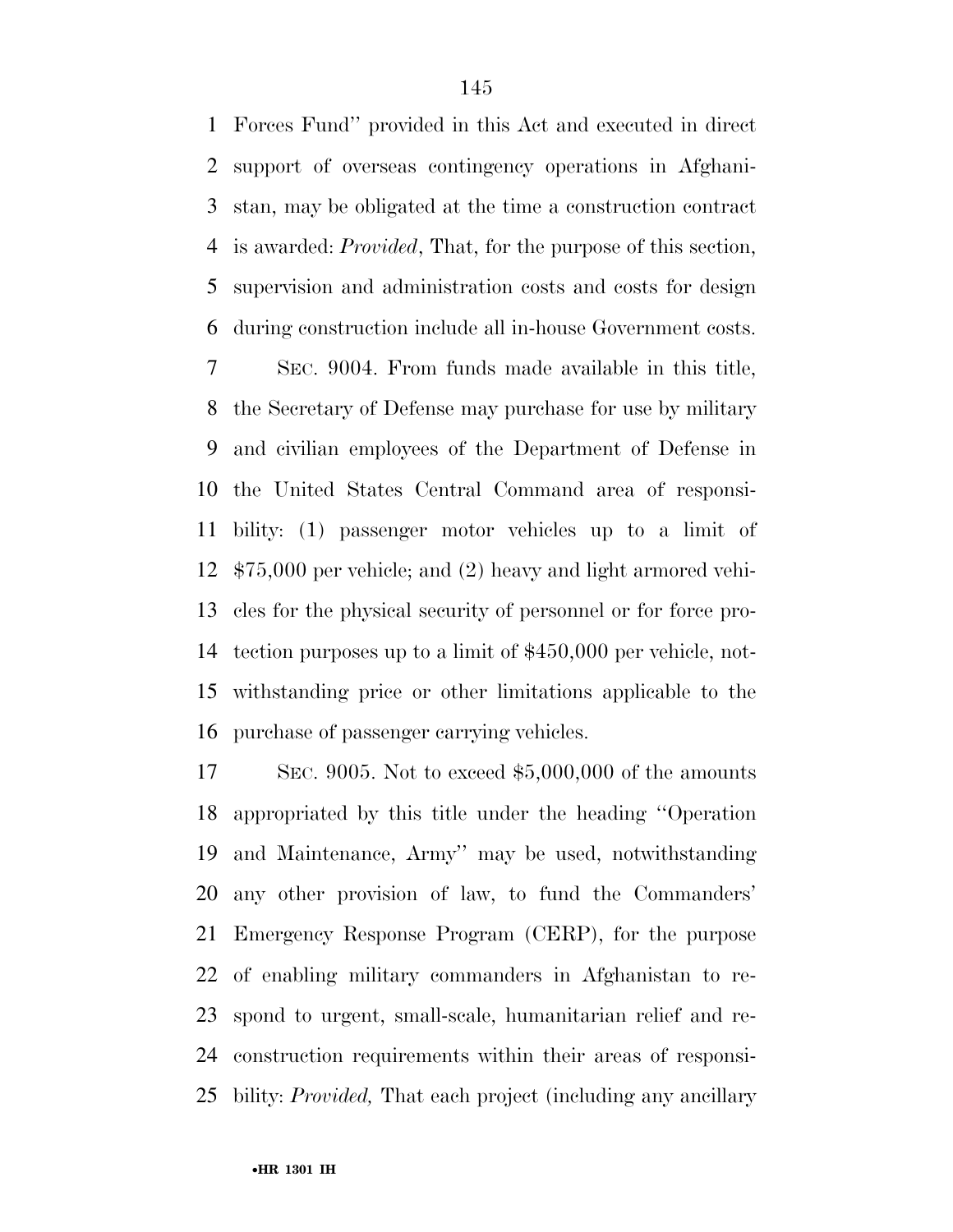or related elements in connection with such project) exe- cuted under this authority shall not exceed \$2,000,000: *Provided further,* That not later than 45 days after the end of each 6 months of the fiscal year, the Secretary of Defense shall submit to the congressional defense commit- tees a report regarding the source of funds and the alloca- tion and use of funds during that 6-month period that were made available pursuant to the authority provided in this section or under any other provision of law for the purposes described herein: *Provided further,* That, not later than 30 days after the end of each fiscal year quar- ter, the Army shall submit to the congressional defense committees quarterly commitment, obligation, and expend- iture data for the CERP in Afghanistan: *Provided further,*  That, not less than 15 days before making funds available pursuant to the authority provided in this section or under any other provision of law for the purposes described here- in for a project with a total anticipated cost for completion of \$500,000 or more, the Secretary shall submit to the congressional defense committees a written notice con-taining each of the following:

 (1) The location, nature and purpose of the proposed project, including how the project is in- tended to advance the military campaign plan for the country in which it is to be carried out.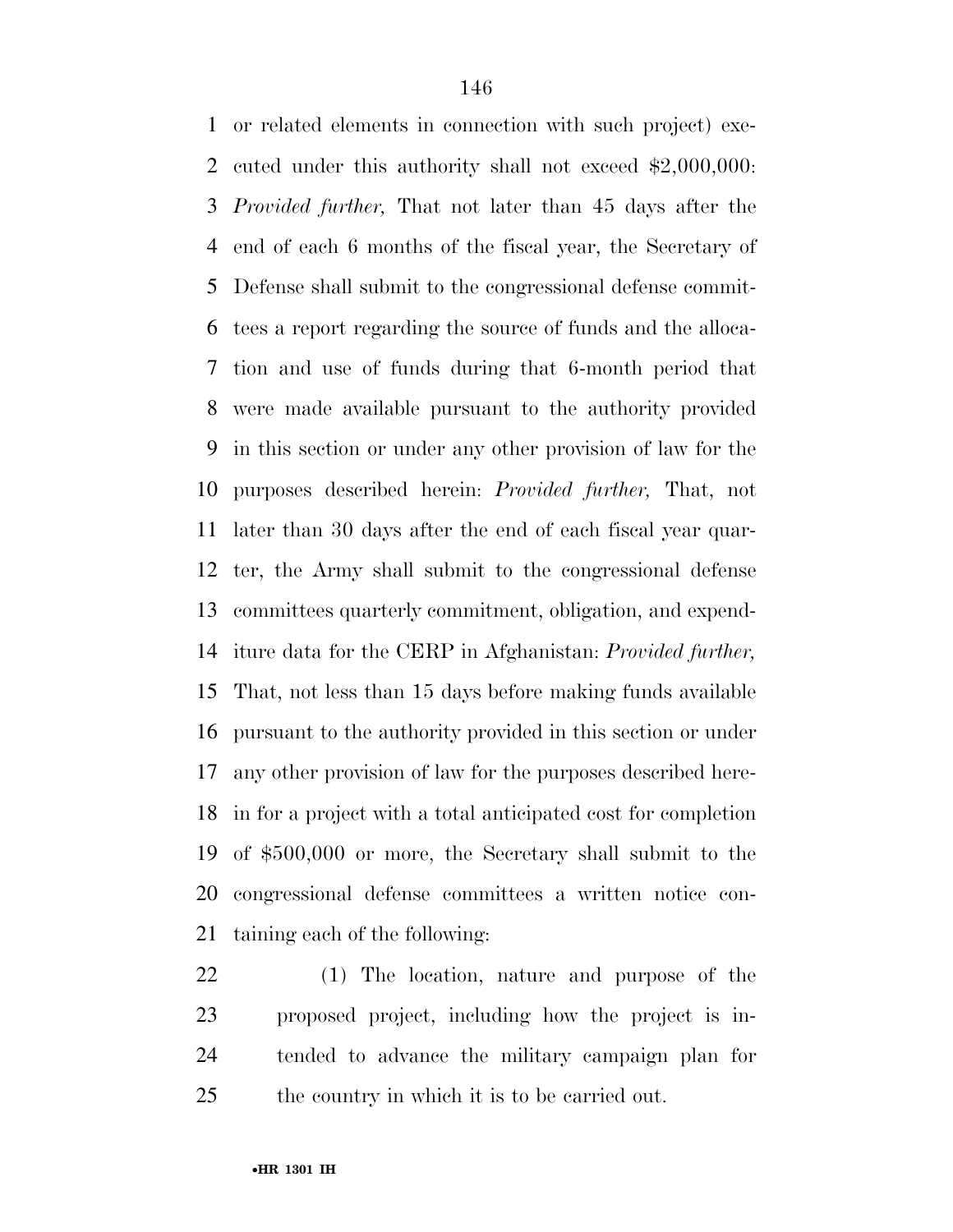(2) The budget, implementation timeline with milestones, and completion date for the proposed project, including any other CERP funding that has been or is anticipated to be contributed to the com-pletion of the project.

 (3) A plan for the sustainment of the proposed project, including the agreement with either the host nation, a non-Department of Defense agency of the United States Government or a third-party contrib- utor to finance the sustainment of the activities and maintenance of any equipment or facilities to be pro-vided through the proposed project.

 SEC. 9006. Funds available to the Department of De- fense for operation and maintenance may be used, not- withstanding any other provision of law, to provide sup- plies, services, transportation, including airlift and sealift, and other logistical support to allied forces participating in a combined operation with the armed forces of the United States and coalition forces supporting military and stability operations in Afghanistan and to counter the Is- lamic State of Iraq and the Levant: *Provided*, That the Secretary of Defense shall provide quarterly reports to the congressional defense committees regarding support pro-vided under this section.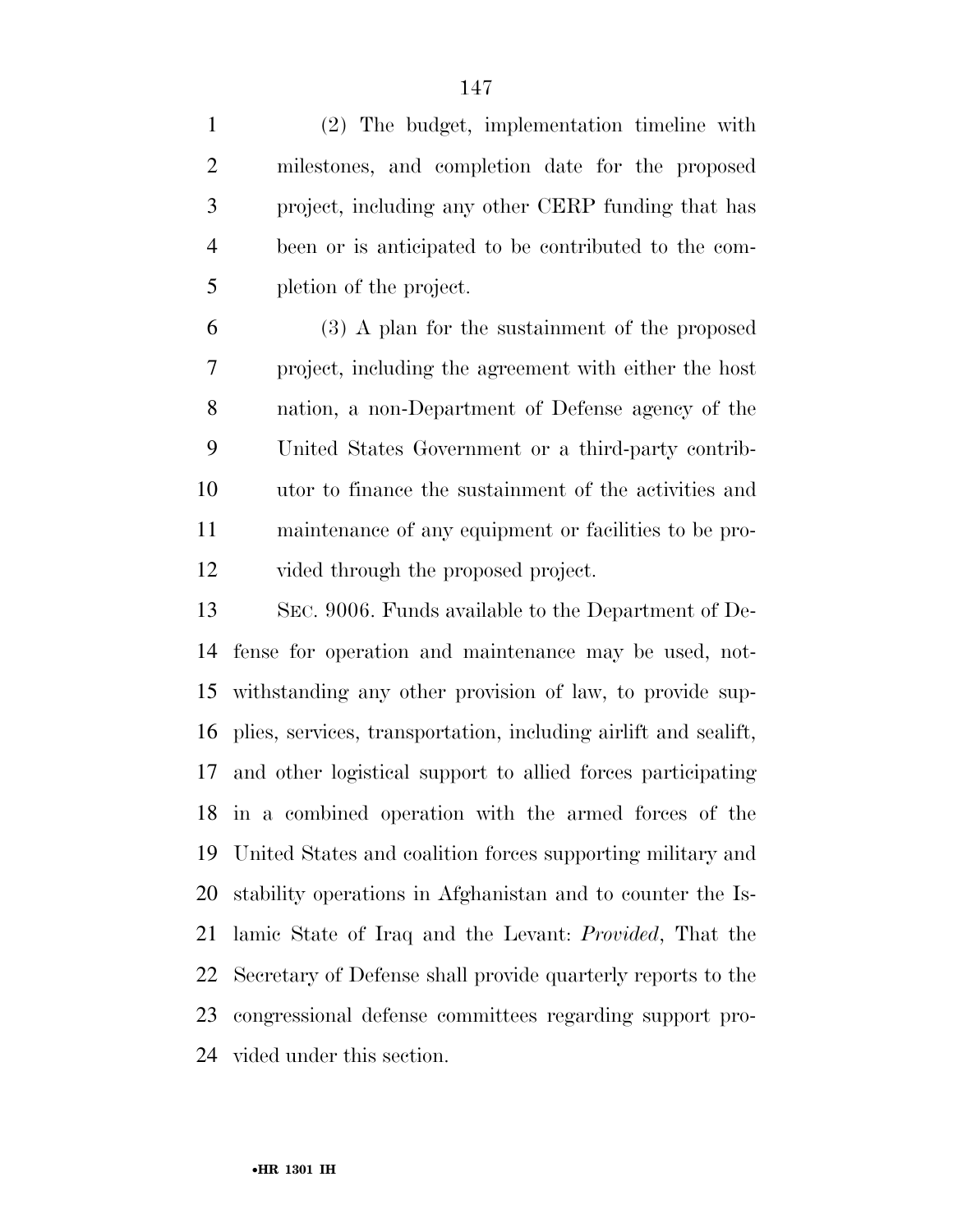wise made available by this or any other Act shall be obli- gated or expended by the United States Government for a purpose as follows: (1) To establish any military installation or base for the purpose of providing for the permanent stationing of United States Armed Forces in Iraq. (2) To exercise United States control over any oil resource of Iraq. (3) To establish any military installation or base for the purpose of providing for the permanent stationing of United States Armed Forces in Af- ghanistan. SEC. 9008. None of the funds made available in this Act may be used in contravention of the following laws enacted or regulations promulgated to implement the United Nations Convention Against Torture and Other Cruel, Inhuman or Degrading Treatment or Punishment (done at New York on December 10, 1984): (1) Section 2340A of title 18, United States Code. (2) Section 2242 of the Foreign Affairs Reform and Restructuring Act of 1998 (division G of Public Law 105–277; 112 Stat. 2681–822; 8 U.S.C. 1231 note) and regulations prescribed thereto, including

SEC. 9007. None of the funds appropriated or other-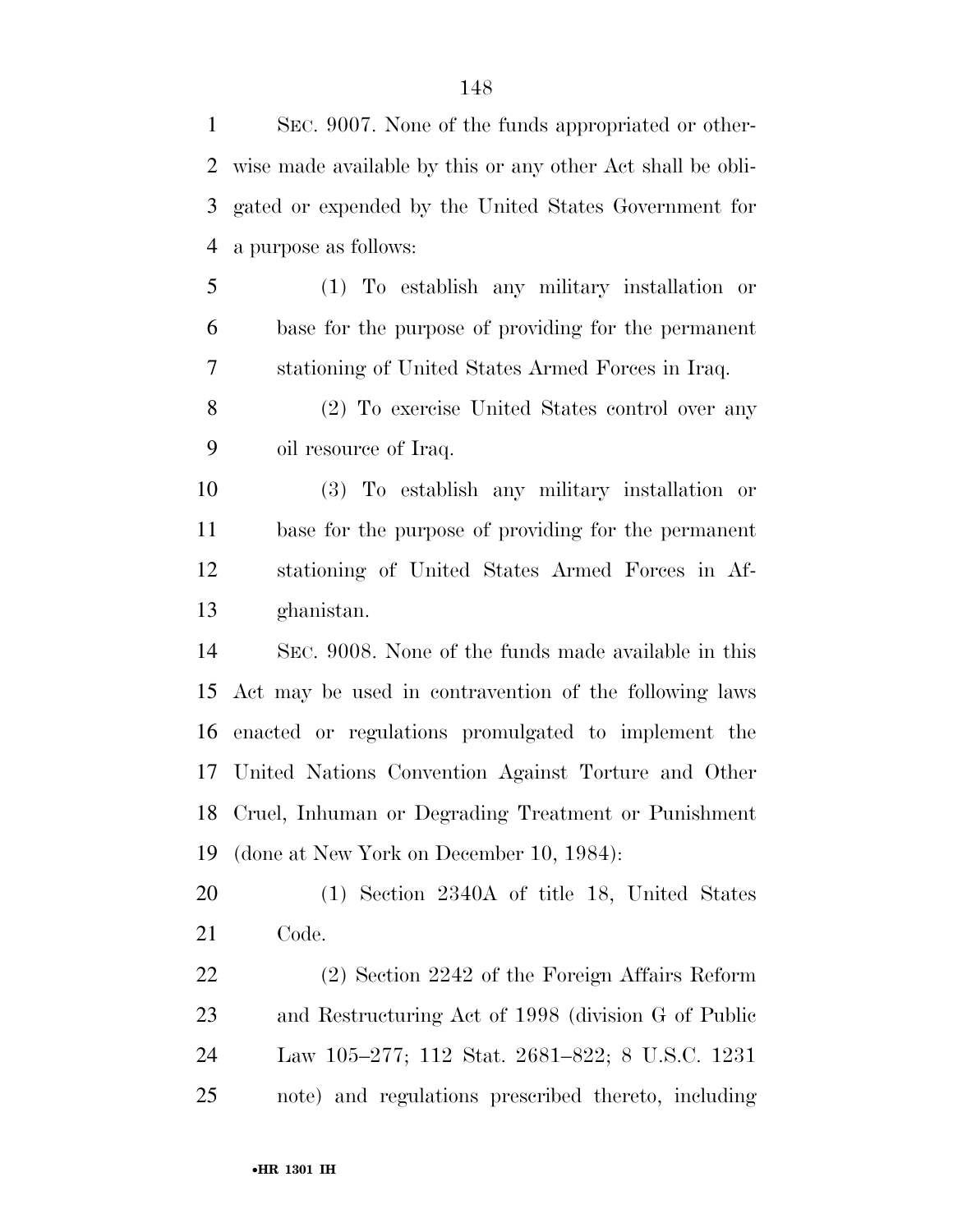regulations under part 208 of title 8, Code of Fed- eral Regulations, and part 95 of title 22, Code of Federal Regulations.

 (3) Sections 1002 and 1003 of the Department of Defense, Emergency Supplemental Appropriations to Address Hurricanes in the Gulf of Mexico, and Pandemic Influenza Act, 2006 (Public Law 109– 148).

 SEC. 9009. None of the funds provided for the ''Af- ghanistan Security Forces Fund'' (ASFF) may be obli- gated prior to the approval of a financial and activity plan by the Afghanistan Resources Oversight Council (AROC) of the Department of Defense: *Provided*, That the AROC must approve the requirement and acquisition plan for any service requirements in excess of \$50,000,000 annually and any non-standard equipment requirements in excess of \$100,000,000 using ASFF: *Provided further,* That the Department of Defense must certify to the congressional defense committees that the AROC has convened and ap- proved a process for ensuring compliance with the require- ments in the preceding proviso and accompanying report language for the ASFF.

 SEC. 9010. Funds made available in this title to the Department of Defense for operation and maintenance may be used to purchase items having an investment unit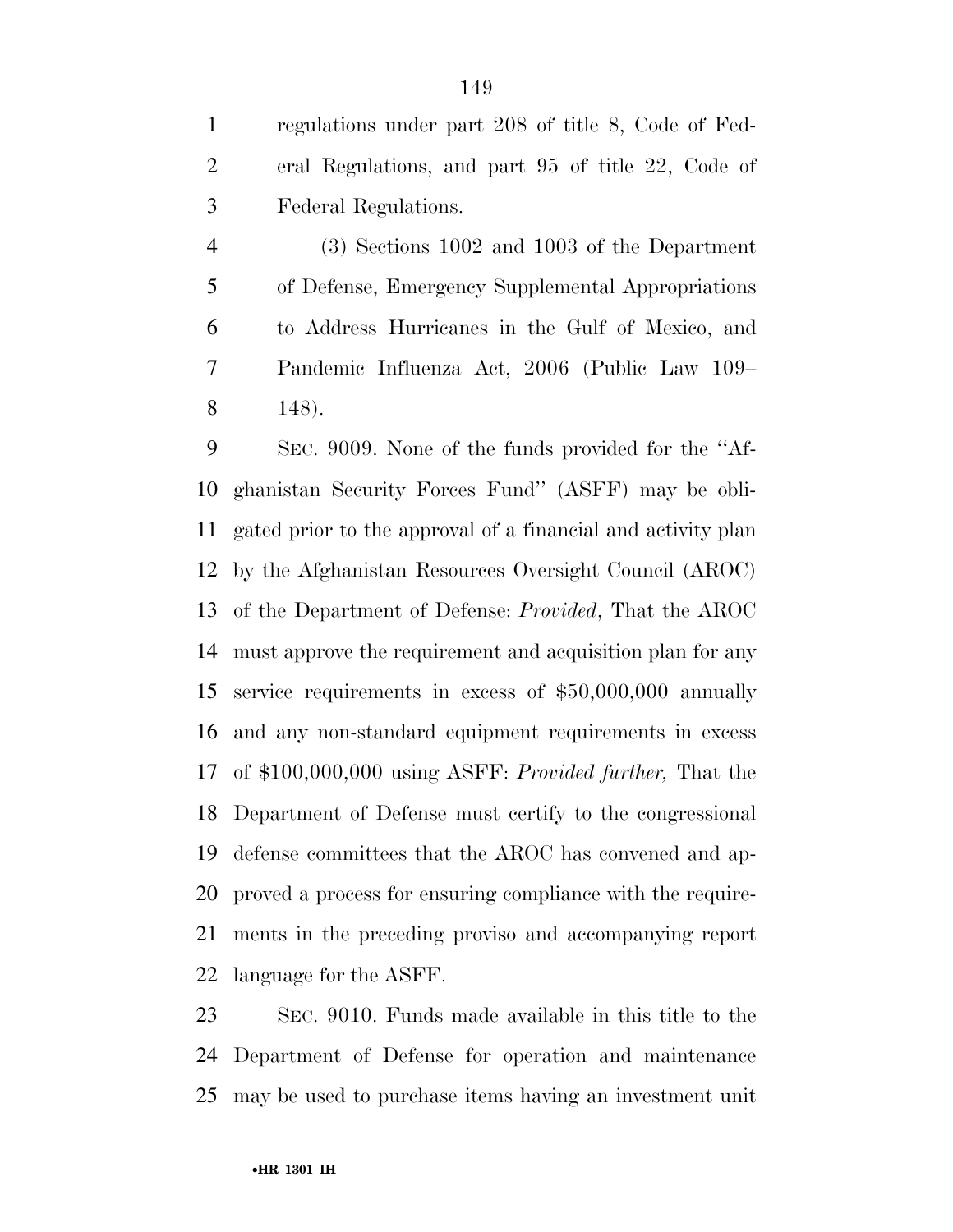cost of not more than \$250,000: *Provided*, That, upon de- termination by the Secretary of Defense that such action is necessary to meet the operational requirements of a Commander of a Combatant Command engaged in contin- gency operations overseas, such funds may be used to pur- chase items having an investment item unit cost of not more than \$500,000.

 SEC. 9011. From funds made available to the De- partment of Defense in this title under the heading ''Oper- ation and Maintenance, Air Force'', up to \$60,000,000 may be used by the Secretary of Defense, notwithstanding any other provision of law, to support United States Gov- ernment transition activities in Iraq by funding the oper- ations and activities of the Office of Security Cooperation in Iraq and security assistance teams, including life sup- port, transportation and personal security, and facilities renovation and construction, and site closeout activities prior to returning sites to the Government of Iraq: *Pro- vided*, That to the extent authorized under the National Defense Authorization Act for Fiscal Year 2017, the oper- ations and activities that may be carried out by the Office of Security Cooperation in Iraq may, with the concurrence of the Secretary of State, include non-operational training activities in support of Iraqi Minister of Defense and Counter Terrorism Service personnel in an institutional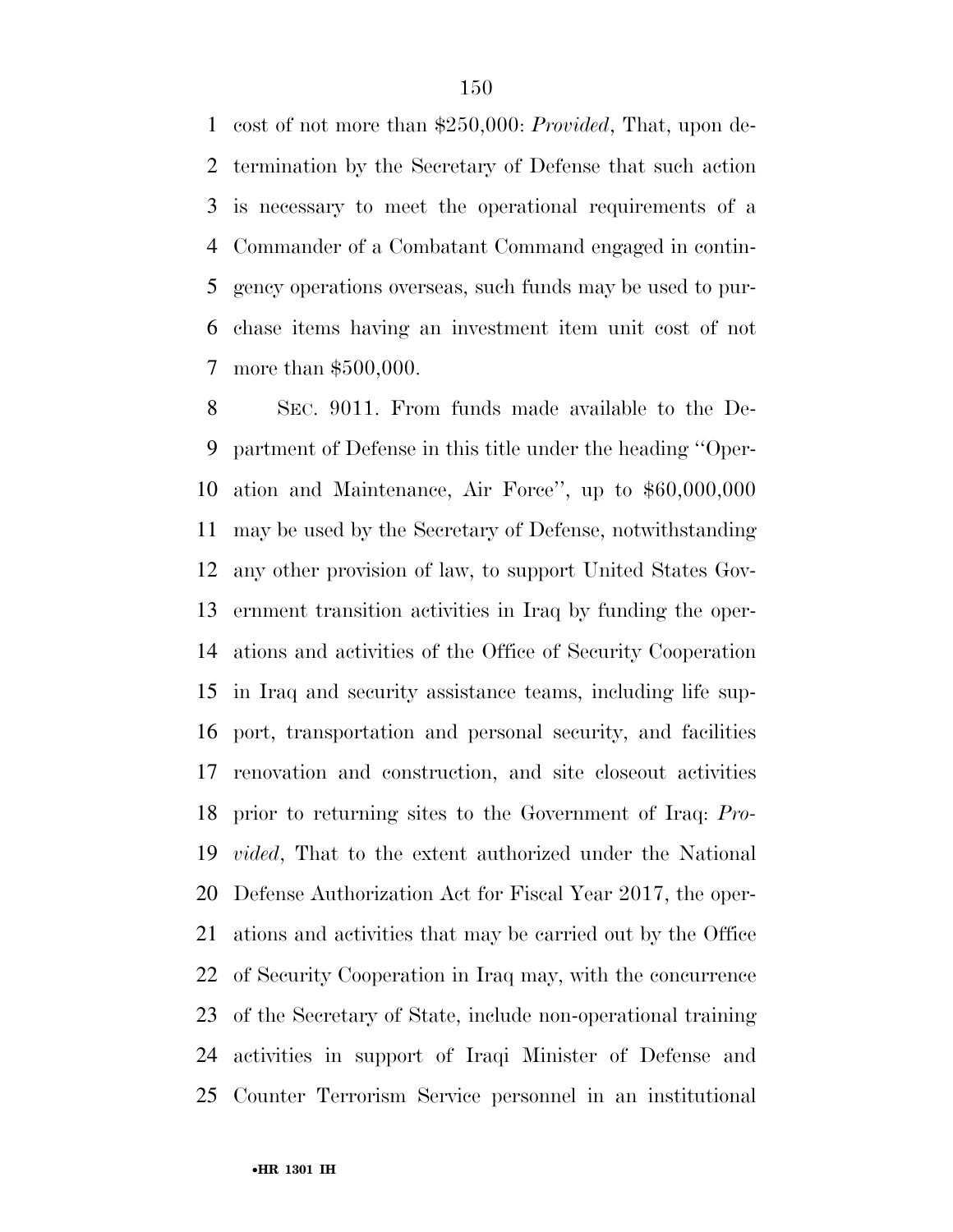environment to address capability gaps, integrate proc- esses relating to intelligence, air sovereignty, combined arms, logistics and maintenance, and to manage and inte- grate defense-related institutions: *Provided further*, That not later than 30 days following the enactment of this Act, the Secretary of Defense and the Secretary of State shall submit to the congressional defense committees a plan for transitioning any such training activities that they deter- mine are needed after the end of fiscal year 2017, to exist- ing or new contracts for the sale of defense articles or defense services consistent with the provisions of the Arms Export Control Act (22 U.S.C. 2751 et seq.): *Provided further*, That, not less than 15 days before making funds available pursuant to the authority provided in this sec- tion, the Secretary of Defense shall submit to the congres- sional defense committees a written notice containing a detailed justification and timeline for the operations and activities of the Office of Security Cooperation in Iraq at each site where such operations and activities will be con- ducted during fiscal year 2017: *Provided further*, That amounts made available by this section are designated by the Congress for Overseas Contingency Operations/Global 23 War on Terrorism pursuant to section  $251(b)(2)(A)(ii)$  of the Balanced Budget and Emergency Deficit Control Act of 1985.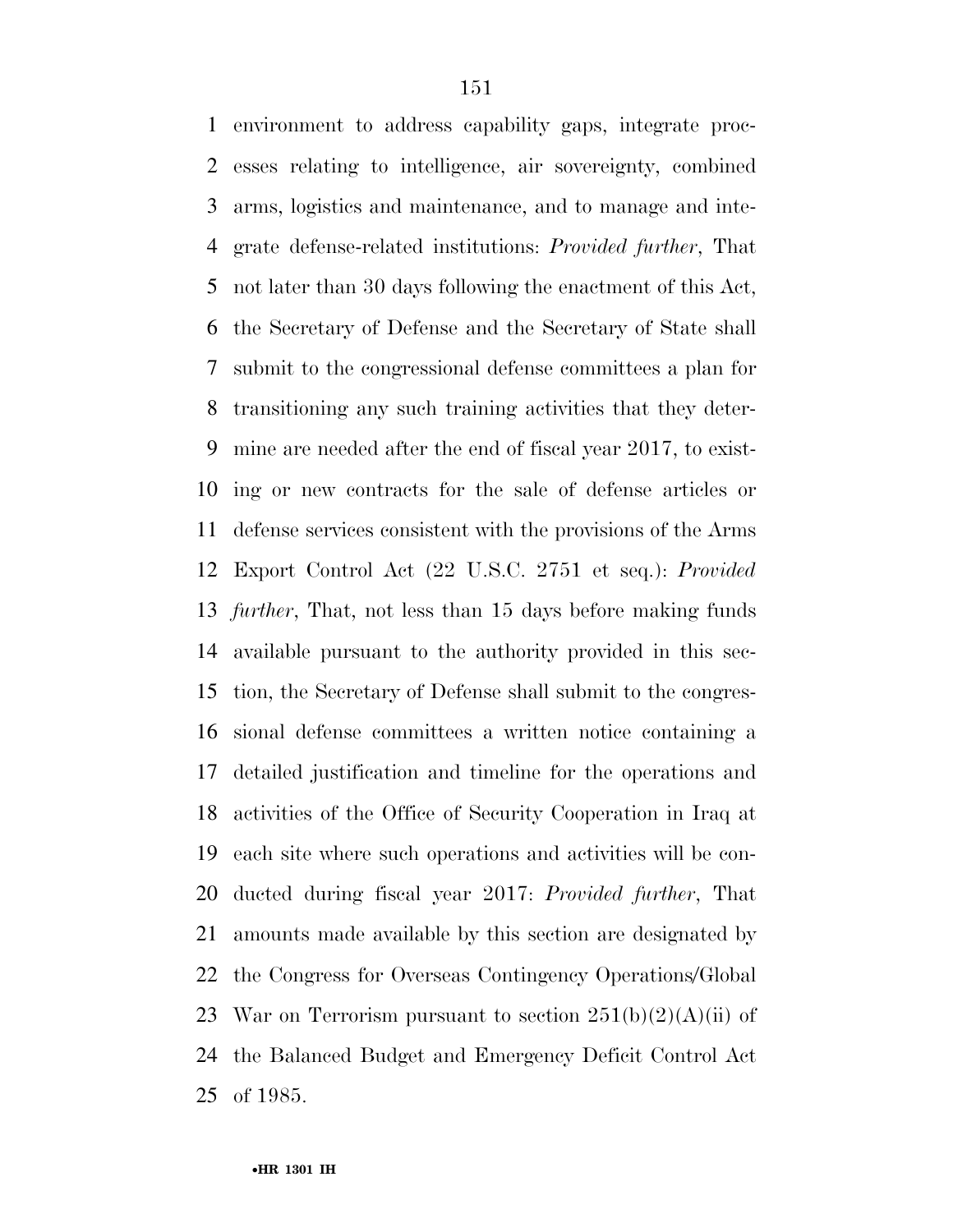SEC. 9012. Up to \$500,000,000 of funds appro- priated by this Act for the Defense Security Cooperation Agency in ''Operation and Maintenance, Defense-Wide'' may be used to provide assistance to the Government of Jordan to support the armed forces of Jordan and to en-hance security along its borders.

 SEC. 9013. None of the funds made available by this Act under the heading ''Counter-ISIL Train and Equip Fund'' may be used to procure or transfer man-portable air defense systems.

 SEC. 9014. For the ''Ukraine Security Assistance Ini- tiative'', \$150,000,000 is hereby appropriated, to remain available until September 30, 2017: *Provided*, That such funds shall be available to the Secretary of Defense, in coordination with the Secretary of State, to provide assist- ance, including training; equipment; lethal weapons of a defensive nature; logistics support, supplies and services; sustainment; and intelligence support to the military and national security forces of Ukraine, and for replacement of any weapons or defensive articles provided to the Gov- ernment of Ukraine from the inventory of the United States: *Provided further*, That the Secretary of Defense shall, not less than 15 days prior to obligating funds pro- vided under this heading, notify the congressional defense committees in writing of the details of any such obligation: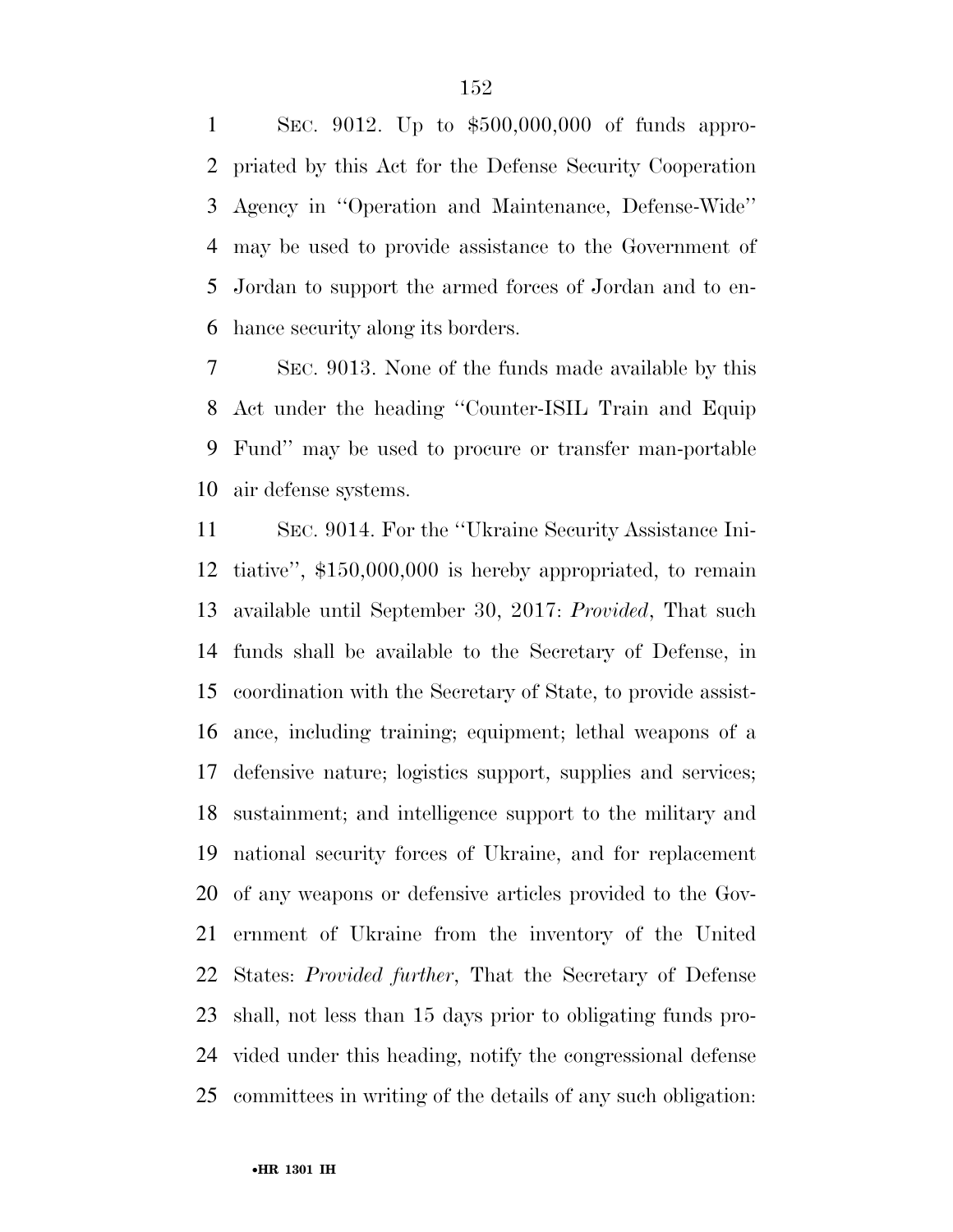*Provided further*, That the United States may accept equipment procured using funds provided under this head- ing in this or prior Acts that was transferred to the secu- rity forces of Ukraine and returned by such forces to the United States: *Provided further*, That equipment procured using funds provided under this heading in this or prior Acts, and not yet transferred to the military or National Security Forces of Ukraine or returned by such forces to the United States, may be treated as stocks of the Depart- ment of Defense upon written notification to the congres- sional defense committees: *Provided further*, That amounts made available by this section are designated by the Con- gress for Overseas Contingency Operations/Global War on 14 Terrorism pursuant to section  $251(b)(2)(A)(ii)$  of the Bal- anced Budget and Emergency Deficit Control Act of 1985. SEC. 9015. Funds appropriated in this title shall be available for replacement of funds for items provided to the Government of Ukraine from the inventory of the United States to the extent specifically provided for in sec-tion 9014 of this Act.

 SEC. 9016. None of the funds made available by this Act under section 9014 for ''Assistance and Sustainment to the Military and National Security Forces of Ukraine'' may be used to procure or transfer man-portable air de-fense systems.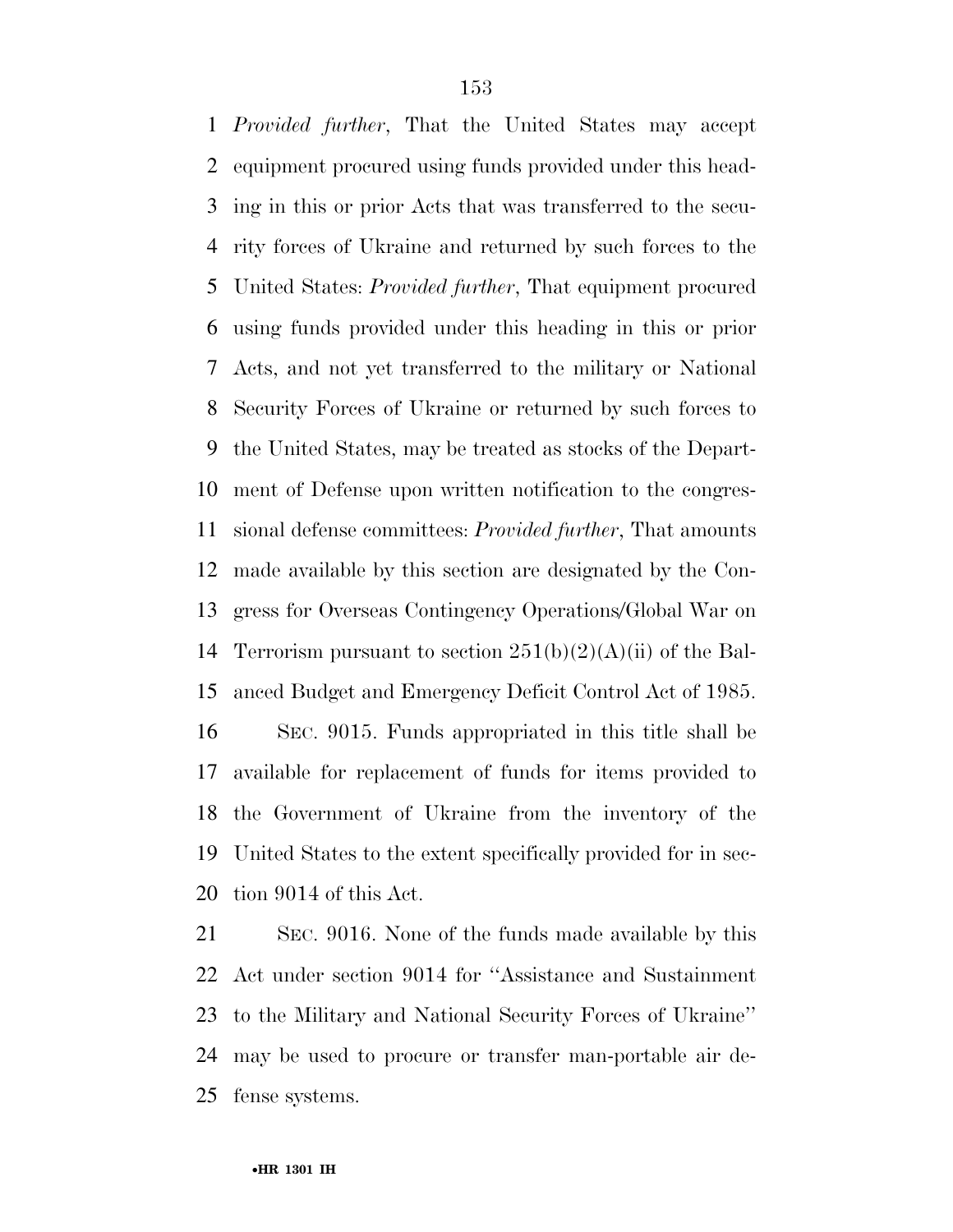SEC. 9017. (a) None of the funds appropriated or otherwise made available by this Act under the heading ''Operation and Maintenance, Defense-Wide'' for pay- ments under section 1233 of Public Law 110–181 for re- imbursement to the Government of Pakistan may be made available unless the Secretary of Defense, in coordination with the Secretary of State, certifies to the congressional defense committees that the Government of Pakistan is— (1) cooperating with the United States in counterterrorism efforts against the Haqqani Net- work, the Quetta Shura Taliban, Lashkar e-Tayyiba, Jaish-e-Mohammed, Al Qaeda, and other domestic and foreign terrorist organizations, including taking steps to end support for such groups and prevent them from basing and operating in Pakistan and carrying out cross border attacks into neighboring countries;

 (2) not supporting terrorist activities against United States or coalition forces in Afghanistan, and Pakistan's military and intelligence agencies are not intervening extra-judicially into political and judicial processes in Pakistan;

 (3) dismantling improvised explosive device (IED) networks and interdicting precursor chemicals used in the manufacture of IEDs;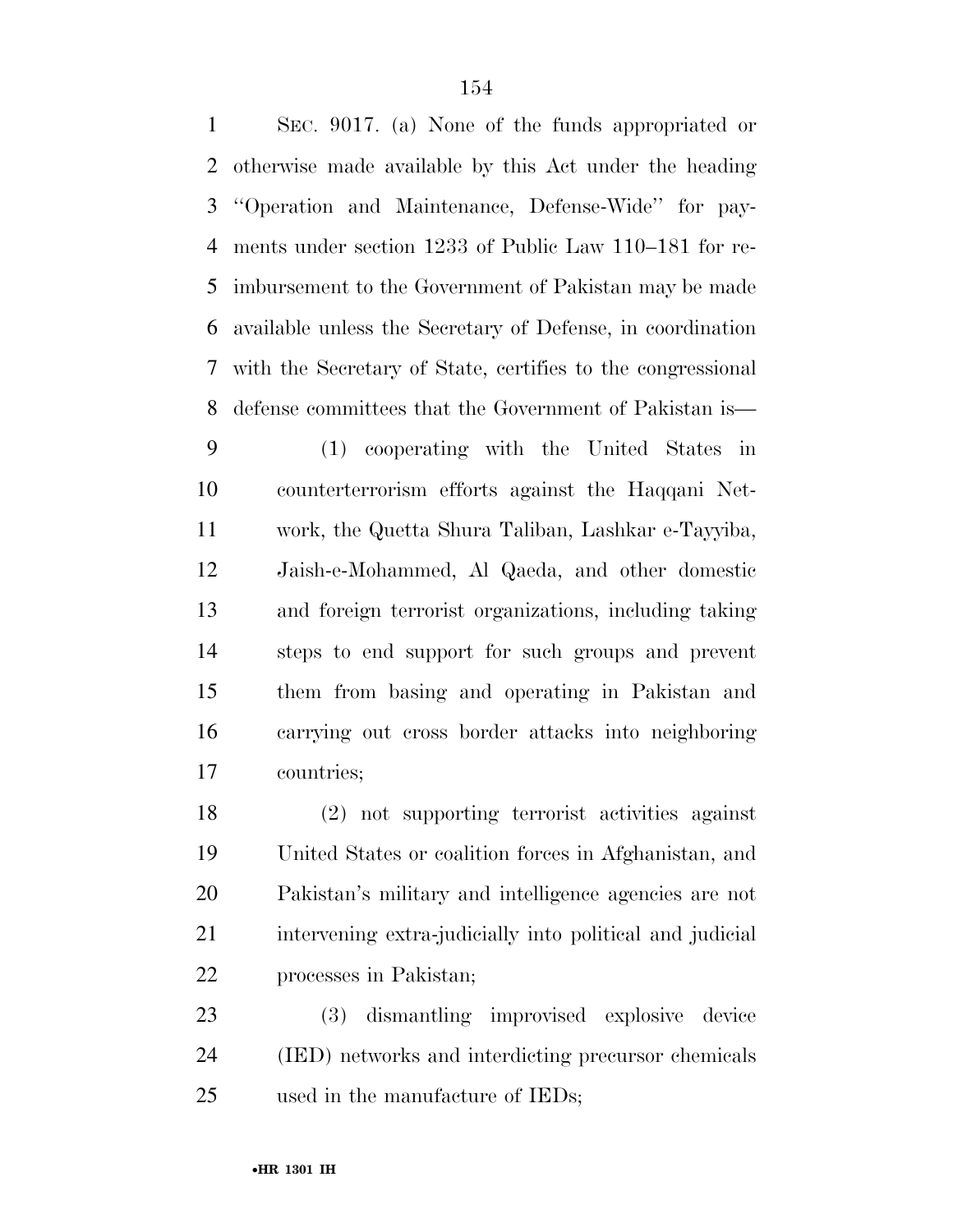(4) preventing the proliferation of nuclear-re- lated material and expertise; (5) implementing policies to protect judicial independence and due process of law; (6) issuing visas in a timely manner for United States visitors engaged in counterterrorism efforts and assistance programs in Pakistan; and (7) providing humanitarian organizations access to detainees, internally displaced persons, and other Pakistani civilians affected by the conflict. (b) The Secretary of Defense, in coordination with the Secretary of State, may waive the restriction in sub- section (a) on a case-by-case basis by certifying in writing to the congressional defense committees that it is in the national security interest to do so: *Provided*, That if the Secretary of Defense, in coordination with the Secretary of State, exercises such waiver authority, the Secretaries shall report to the congressional defense committees on both the justification for the waiver and on the require- ments of this section that the Government of Pakistan was not able to meet: *Provided further*, That such report may be submitted in classified form if necessary. 23 (INCLUDING TRANSFER OF FUNDS)

 SEC. 9018. In addition to amounts otherwise made available in this Act, \$500,000,000 is hereby appropriated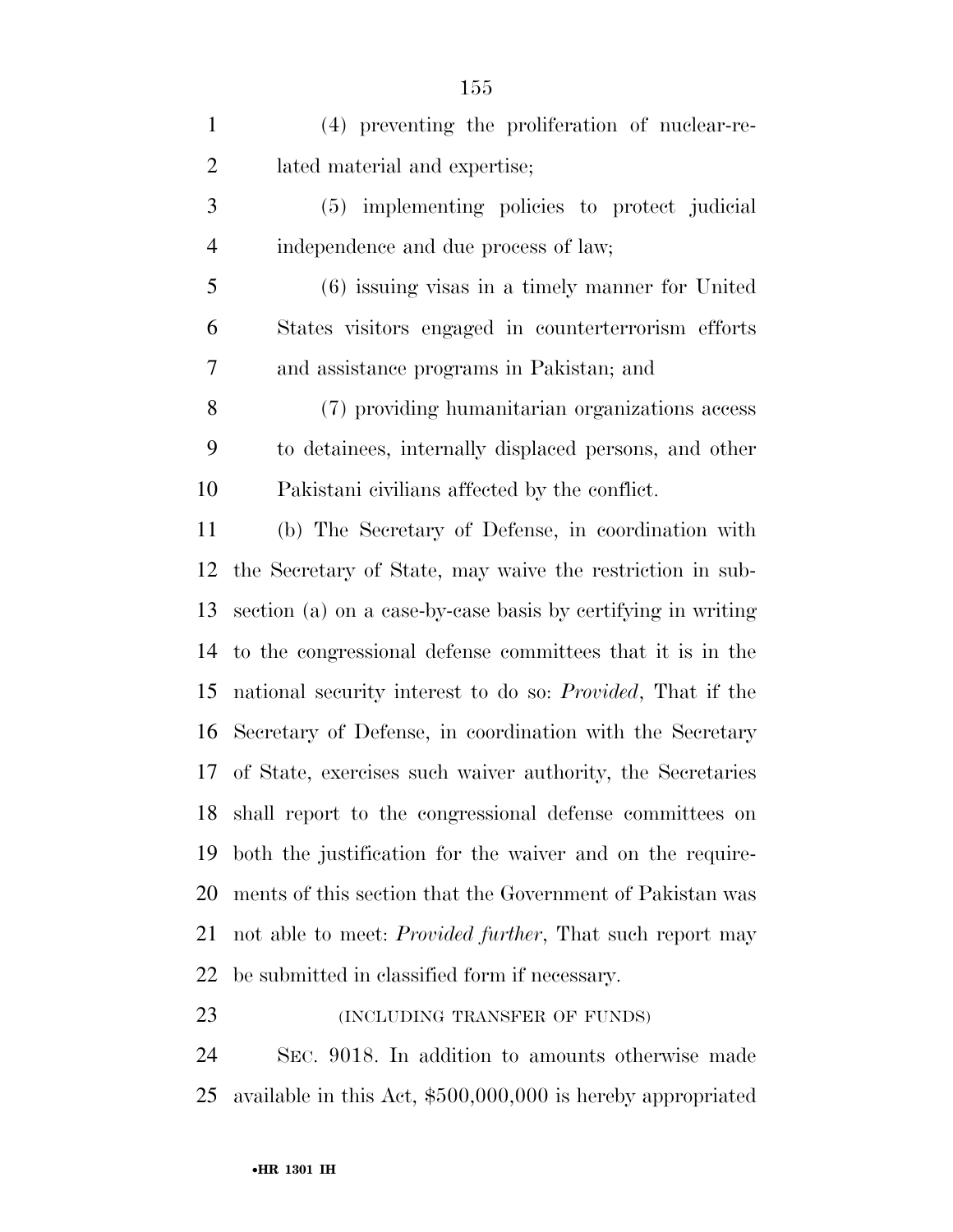to the Department of Defense and made available for transfer only to the operation and maintenance, military personnel, and procurement accounts, to improve the intel- ligence, surveillance, and reconnaissance capabilities of the Department of Defense: *Provided*, That the transfer au- thority provided in this section is in addition to any other transfer authority provided elsewhere in this Act: *Provided further*, That not later than 30 days prior to exercising the transfer authority provided in this section, the Sec- retary of Defense shall submit a report to the congres- sional defense committees on the proposed uses of these funds: *Provided further*, That the funds provided in this section may not be transferred to any program, project, or activity specifically limited or denied by this Act: *Pro- vided further*, That amounts made available by this section are designated by the Congress for Overseas Contingency Operations/Global War on Terrorism pursuant to section  $251(b)(2)(A)(ii)$  of the Balanced Budget and Emergency Deficit Control Act of 1985: *Provided further*, That the authority to provide funding under this section shall termi-nate on September 30, 2017.

 SEC. 9019. None of the funds made available by this Act may be used with respect to Syria in contravention of the War Powers Resolution (50 U.S.C. 1541 et seq.), including for the introduction of United States armed or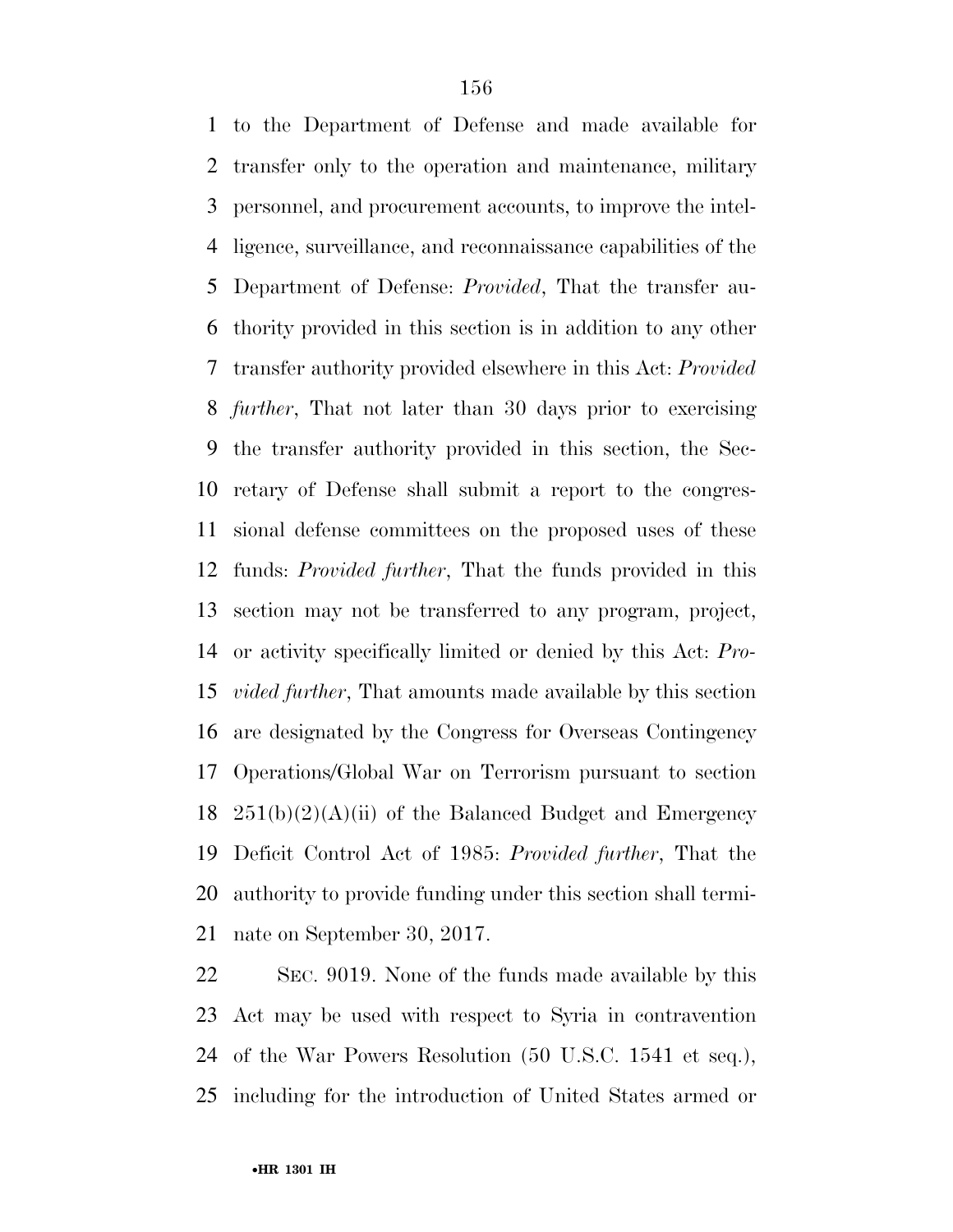military forces into hostilities in Syria, into situations in Syria where imminent involvement in hostilities is clearly indicated by the circumstances, or into Syrian territory, airspace, or waters while equipped for combat, in con- travention of the congressional consultation and reporting requirements of sections 3 and 4 of that law (50 U.S.C. 1542 and 1543).

 SEC. 9020. None of the funds in this Act may be made available for the transfer of additional C–130 cargo aircraft to the Afghanistan National Security Forces or the Afghanistan Air Force until the Department of De- fense provides a report to the congressional defense com- mittees of the Afghanistan Air Force's medium airlift re- quirements. The report should identify Afghanistan's abil- ity to utilize and maintain existing medium lift aircraft in the inventory and the best alternative platform, if nec- essary, to provide additional support to the Afghanistan Air Force's current medium airlift capacity.

(RESCISSIONS)

 SEC. 9021. Of the funds appropriated in Department of Defense Appropriations Acts, the following funds are hereby rescinded from the following accounts and pro- grams in the specified amounts: *Provided*, That such amounts are designated by the Congress for Overseas Contingency Operations/Global War on Terrorism pursu-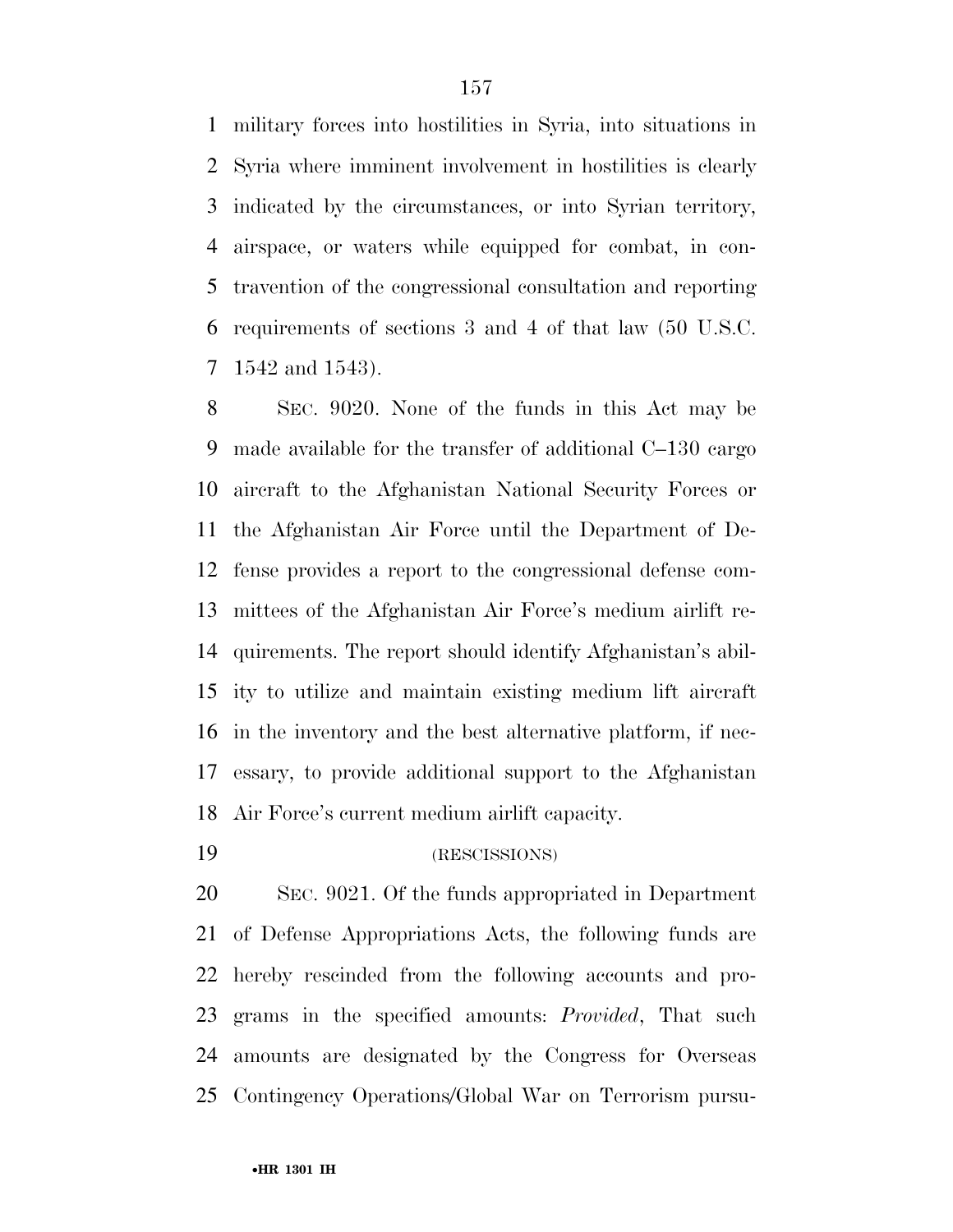| $\mathbf{1}$   | ant to section $251(b)(2)(A)(ii)$ of the Balanced Budget       |
|----------------|----------------------------------------------------------------|
| $\overline{2}$ | and Emergency Deficit Control Act of 1985:                     |
| 3              | "Operation and Maintenance, Defense-Wide,                      |
| $\overline{4}$ | DSCA Coalition Support Fund", 2016/2017,                       |
| 5              | \$300,000,000;                                                 |
| 6              | "Counterterrorism Partnerships Fund", 2016/                    |
| $\tau$         | 2017, \$200,000,000;                                           |
| 8              | "Afghanistan Security Forces Fund", 2016/                      |
| 9              | 2017, \$150,000,000; and                                       |
| 10             | "Other Procurement, Air Force", 2016/2018,                     |
| 11             | \$169,000,000.                                                 |
| 12             | (RESCISSION)                                                   |
| 13             | SEC. 9022. Of the funds appropriated in Department             |
| 14             | of Defense Appropriations Acts, the following funds are        |
| 15             | hereby rescinded from the following accounts and pro-          |
| 16             | grams in the specified amounts: <i>Provided</i> , That amounts |
| 17             | rescinded pursuant to this section that were previously        |
| 18             | designated by the Congress for contingency operations di-      |
| 19             | rectly related to the global war on terrorism pursuant to      |
| 20             | section $3(c)(2)$ of H. Res. 5 (112th Congress) and as an      |
| 21             | emergency requirement pursuant to section $403(a)$ of S.       |
| 22             | Con. Res. 13 (111th Congress) are designated by the Con-       |
| 23             | gress for Overseas Contingency Operations/Global War on        |
| 24             | Terrorism pursuant to section $251(b)(2)(A)(ii)$ of the Bal-   |
| 25             | anced Budget and Emergency Deficit Control Act of 1985:        |